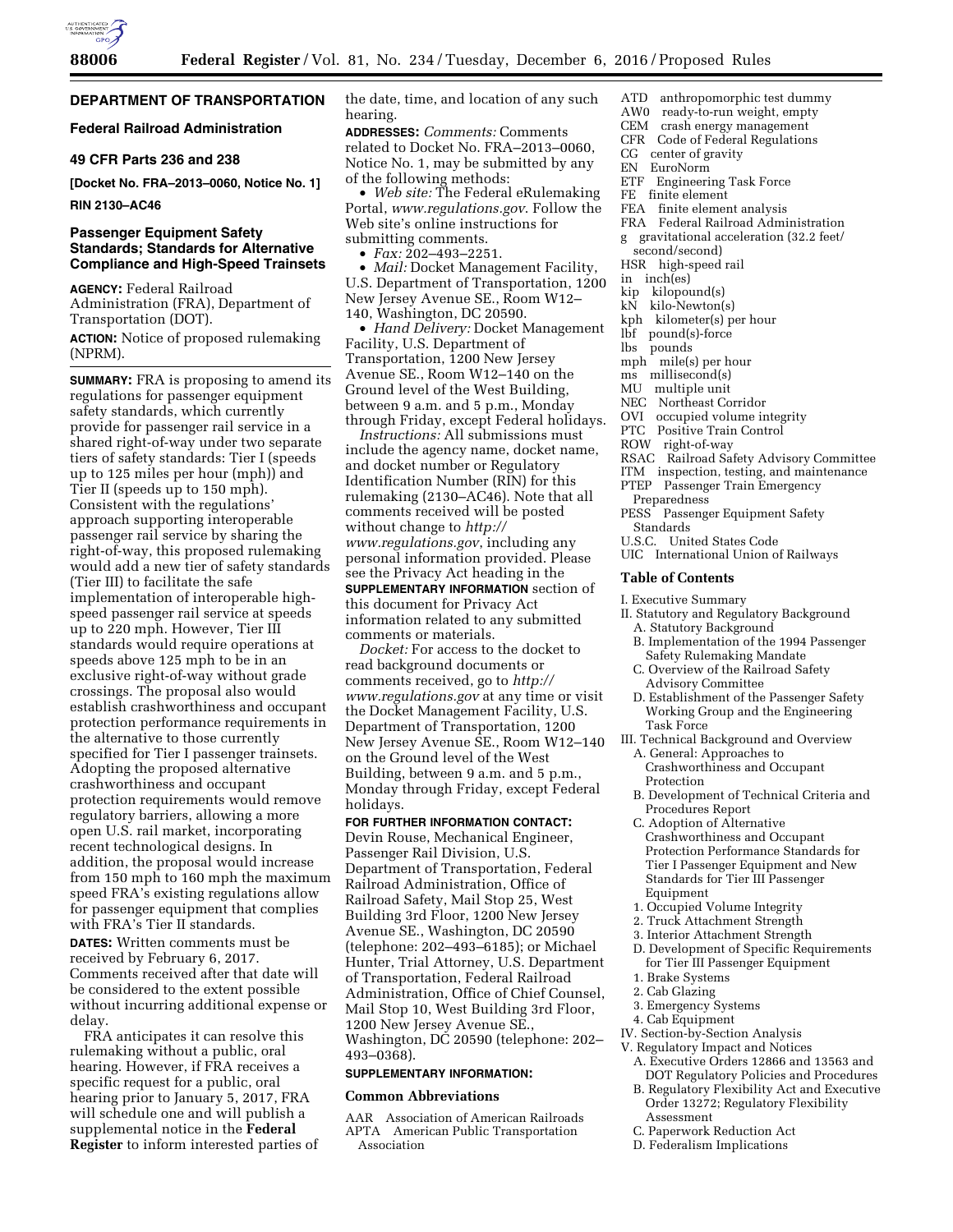- E. International Trade Impact Assessment
- F. Environmental Impact G. Executive Order 12898 (Environmental
- Justice) H. Executive Order 13175 (Tribal Consultation)
- I. Unfunded Mandates Reform Act of 1995
- J. Energy Impact
- K. Privacy Act
- L. Analysis Under 1 CFR Part 51

### **I. Executive Summary**

This proposed rule is the product of consensus reached by FRA's Railroad Safety Advisory Committee (RSAC), which accepted the task of reviewing passenger equipment safety needs and programs and recommending specific actions that could be useful to advance the safety of passenger service, including the development of standards for the next generation of high-speed trainsets. The RSAC established the Passenger Safety Working Group (''PSWG'' or ''Working Group'') to handle this task and develop recommendations for the full RSAC to consider. In September 2009, the Working Group in turn established the Engineering Task Force (''ETF'' or ''Task Force'') for the purpose of producing a set of technical criteria and procedures to evaluate passenger rail equipment built based on alternative designs. This work led to the development of the report entitled ''Technical Criteria and Procedures for Evaluating the Crashworthiness and Occupant Protection Performance of Alternatively Designed Passenger Rail Equipment for Use in Tier I Service'' (Technical Criteria and Procedures Report or Report).1 The guidance in the Technical Criteria and Procedures Report has assisted railroads and rolling stock manufacturers who have petitioned FRA for waivers from compliance with FRA's Tier I passenger equipment crashworthiness standards, and has been useful to FRA in evaluating such petitions. In addition to developing the criteria in that Report, the task of the ETF was expanded to develop formal recommendations to the full RSAC for adopting these alternative crashworthiness criteria into FRA's regulations and to establish minimum safety requirements for the next generation of high-speed trainsets, capable of operating at speeds of up to 220 mph, classified as Tier III passenger equipment. The ETF reached consensus on recommending the adoption of these alternative crashworthiness criteria in

49 CFR part 238 for Tier I passenger equipment. The ETF also reached consensus on criteria for Tier III passenger equipment, specifically trainset structure, side-window glazing, brake systems, interior fittings and surfaces, certain emergency systems and cab equipment, and cab glazing. The ETF further reached consensus on the definition of Tier III, including the proposed speed limitations on when Tier III equipment can operate on shared infrastructure and when the equipment must operate in an exclusive right-of-way. On June 14, 2013, the full RSAC voted to recommend the consensus items to the Administrator of FRA, as the basis for a formal rulemaking.

This NPRM is based on these RSAC recommendations and, in particular, represents the first phase of rulemaking to establish Tier III passenger equipment safety standards as the work of the ETF continues.

This NPRM proposes requirements in three main subject areas: (1) Tier III trainset safety standards; (2) alternative crashworthiness and occupant protection performance requirements for Tier I passenger equipment; and (3) the maximum authorized speed for Tier II passenger equipment. The following is a brief overview of the proposed rule organized by subject area and a summary of its economic impact.

### *Tier III Trainset Safety Standards*

This NRPM proposes to define Tier III passenger train operations and outline minimum safety standards for the use of such trainsets in the United States, focusing on core structural and critical system design criteria. FRA intends for the Tier III trainset requirements to facilitate safe implementation of interoperable high-speed rail service, enable the use of common infrastructure, and promote efficiencies. The Tier III operating environment would be unique: Tier III passenger trains would operate in a shared rightof-way at speeds up to 125 mph and in an exclusive right-of-way without grade crossings at speeds up to 220 mph. The requirements would provide for the sharing of rail infrastructure among various types of rail equipment, especially in more urban areas, while providing for dedicated passenger rail service at maximum speeds up to 220 mph. FRA's Passenger Equipment Safety Standards would therefore continue to allow high-speed passenger rail service to be interoperable with other types of rail service, the same way that Tier I and Tier II passenger train operations are currently interoperable.

The proposed rule would establish requirements for Tier III trainset structure, window glazing, brake systems, interior fittings and surfaces, certain emergency systems (including window egress and rescue access requirements), and certain cab equipment. To support operational compatibility, the proposed Tier III trainset crashworthiness and occupant protection requirements are predominantly based on the proposed alternative crashworthiness and occupant protection requirements for Tier I passenger equipment and are intended to safely apply to operations at speeds up to 220 mph in a dedicated environment as approved by FRA. Specialized RSAC task groups developed the requirements for braking systems and cab glazing by focusing on the development of performance-based requirements that could be implemented in a technology-neutral manner, wherever possible.

To develop their recommendations, the ETF and full RSAC considered the latest trainset designs and technology available globally, and adapted their recommendations for North American standards. The intent of the proposed requirements is to ensure that safety and reliability are paramount, while incorporating elements from the most advanced, service-proven technology. The proposed requirements would be supplemented by additional requirements FRA intends to propose in a subsequent rulemaking based on recommendations the ETF is developing, which remains active addressing the topics of inspection, testing, and maintenance (ITM), as well as safety planning for high-speed operations.

### *Alternative Crashworthiness Requirements for Tier I Passenger Trainsets*

As noted above, FRA proposes to codify a set of technical evaluation criteria the ETF developed as guidance to those seeking to use alternatively designed Tier I passenger trainsets to demonstrate the trainsets' crashworthiness and occupant protection performance is equal to the requirements in part 238. We intend for the proposed alternative technical criteria to allow industry greater flexibility to use contemporary design techniques and more fully apply emerging technology, including crash energy management (CEM) technology, without requiring a waiver of compliance for operating the equipment. The technical criteria are based on established international standards and significant research and

<sup>1</sup>U.S. Department of Transportation Report No. DOT–FRA–ORD–11/22. Washington, DC: Federal Railroad Administration, Office of Railroad Policy Research and Development, October 2011, available at *[http://www.fra.dot.gov/eLib/details/L01292#p4](http://www.fra.dot.gov/eLib/details/L01292#p4_z50_gD_lRT)*\_ *z50*\_*gD*\_*[lRT](http://www.fra.dot.gov/eLib/details/L01292#p4_z50_gD_lRT)*.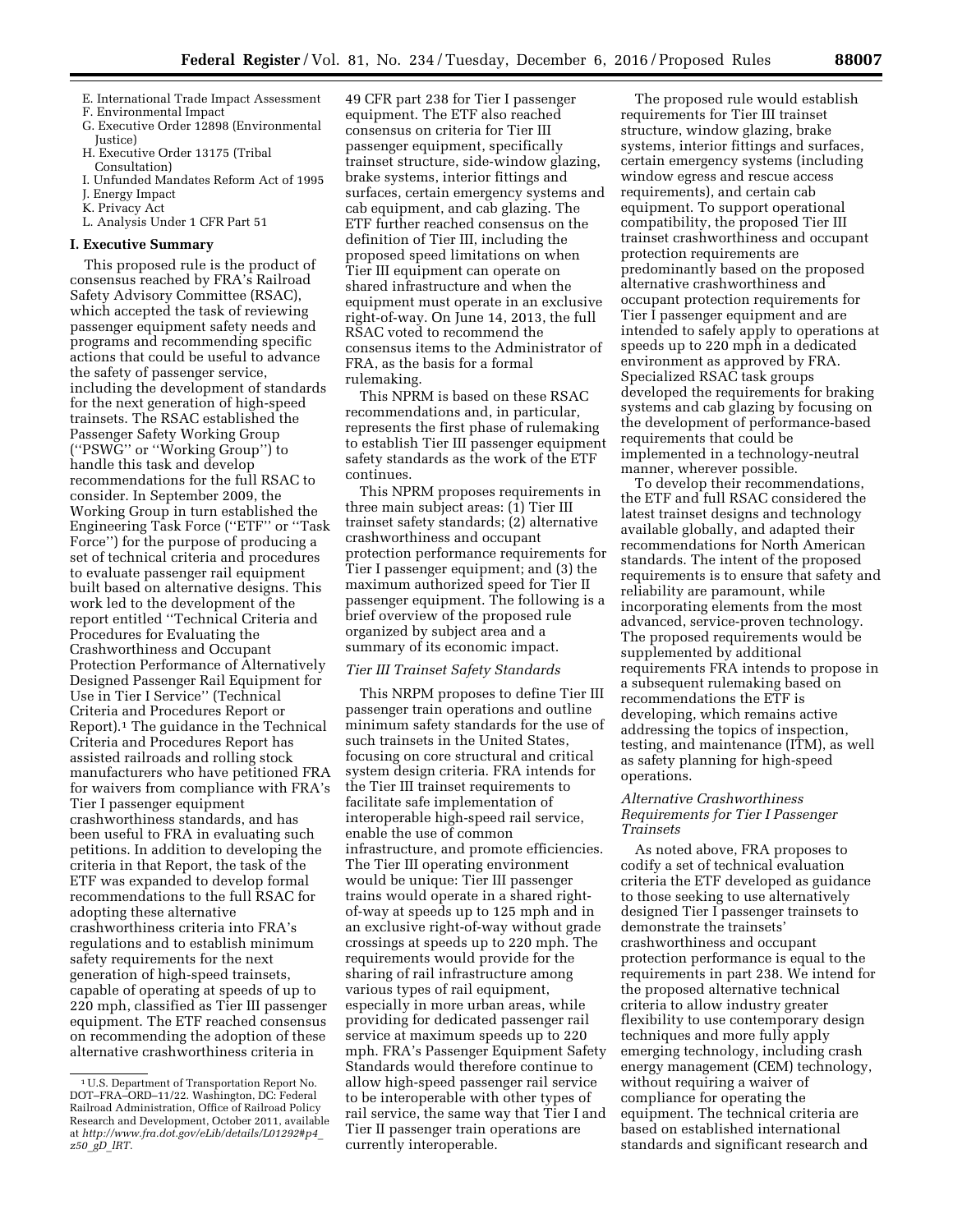testing both the industry and DOT's John A. Volpe National Transportation Systems Center (Volpe Center) conducted over the past 25 years. Codifying the technical criteria would dovetail with alternative crashworthiness performance requirements FRA established in part 238 for the front-end structures of cab cars and multiple-unit (MU) locomotives, thereby broadening application of such requirements to other main structures.

## *Tier II Maximum Authorized Speed*

On March 13, 2013, FRA issued a final rule (78 FR 16052) to amend the Federal Track Safety Standards to promote the safe interaction of rail vehicles and the tracks they operate on at speeds up to 220 mph. That final rule revised the track geometry and safety limits for various track classes, extended the limits for the highest track speeds from 200 to 220 mph (Class 9 track), and affirmed that the maximum authorized speed for Class 8 track is 160 mph. This proposed rule would make the maximum authorized operating speed for Tier II passenger equipment consistent with the limits for Class 8 track. Under the proposal, existing Tier II operations FRA has approved to operate at speeds up to 150 mph would be required to provide sufficient testing and vehicle/track interaction performance data required under 49 CFR 213.329 and 238.111 and obtain FRA approval before any operations occur at the new maximum authorized speed of 160 mph.

At this time, FRA is not proposing to amend the Tier II crashworthiness and occupant protection requirements, or other specific Tier II requirements, to make them more performance-based. The Tier II standards are more stringent than those for Tier I passenger equipment or proposed for Tier III passenger equipment principally because they were developed to support operations above 125 mph in a right-ofway shared with freight and other rail traffic. See 64 FR 25629. To compensate for the increased risk of a collision, a more crashworthy trainset design was needed. FRA's focus in this NPRM, as informed by the RSAC process, has been principally to address the industry's need for more performance-based Tier I crashworthiness and occupant protection standards and to develop new Tier III standards to support the next generation of high-speed rail in an environment where operations above 125 mph are in a dedicated right-of-way (so as to avoid the risk of collision with other rail traffic at speeds above 125 mph). However, FRA makes clear that

its approach to this NPRM does not mean FRA may not reexamine its Tier II requirements in the future.

### *Economic Analysis*

This rule proposes to expand and make more flexible FRA's Passenger Equipment Safety Standards. The rule would introduce a new tier of safety standards, Tier III, passenger equipment must meet to operate at speeds up to 220 mph. Currently, FRA's Passenger Equipment Safety Standards do not specifically address safety requirements for passenger rail equipment operations at speeds above 150 mph. Furthermore, the current regulatory framework generally sets Tier I safety compliance through equipment design requirements which limit application of recent technology. Therefore, this rule would facilitate using more performance-based requirements to demonstrate Tier I compliance in alternative ways. FRA believes this rule would have a net beneficial effect on the passenger rail industry and society as a whole.

Specifically, the proposed rule would generate cost savings benefits by enabling high-speed rail operators to avoid new right-of-way acquisition and infrastructure construction for dedicated rail lines in dense urban areas. Instead it would allow such trains to travel on existing, non-dedicated rail lines but at slower speeds than permissible for travel on dedicated rail lines. As there is no comprehensive set of equipment safety regulations for this type of operation in the United States, a highspeed rail operation of this nature (operating at speeds up to 220 mph) could be constructed in the absence of this rule only if the operation was governed by a rule of particular applicability, which would set forth the minimum safety standards and conditions that would apply to the operator's proposed operation. Most likely, FRA would grant this regulatory approval only if the proposed system was self-contained (*i.e.,* no high-speed passenger trains intermixing with conventional passenger or freight trains, and no highway-rail grade crossings). Such a dedicated high-speed rail system would not be as efficiently integrated with the rest of the general rail system. Not issuing the proposed regulation would also increase costs associated with the acquisition of new passenger trains and could delay new U.S. passenger rail infrastructure projects. The proposed rule would ensure additional existing alternative designs can operate in the U.S. railroad environment on a widespread basis compared to existing FRA regulations. This would help avert a potential

patchwork in the U.S. passenger rail fleet that would perpetuate the current unattractiveness of the U.S. passenger equipment market to manufacturers. The proposed rule would allow U.S. trainsets to use technological advances for the improvement of safety and passenger rail operations which cannot be used under existing regulations. (For example it would be cost prohibitive to adapt Japanese high speed train technologies under current U.S. regulations.)

There would also be safety benefits associated with improvement of the existing rail infrastructure to accommodate the operation of new high-speed rail equipment in these shared rights-of-way. Additionally, as the requirements herein are largely performance-based standards and not prescriptive requirements, the proposal would result in equipment benefits generated by passenger rail operators being able to adopt service-proven safety-equivalent technology and practices and apply future technological advancements.

Over a 30-year period, FRA estimates quantifiable benefits would range from \$8.7 to \$16.8 billion.2 Of this total, \$1.2 to \$2.1 billion would be for equipment benefits and \$7.5 to \$14.7 billion would be for infrastructure benefits. FRA estimates the present value of the total benefits to be \$3.8 to \$7.1 billion (when discounted at a 7-percent rate) or \$6.0 to \$11.2 billion (when discounted at a 3-percent rate). The proposed rule would have a positive effect on society and the safety performance of the passenger railroad system. Some of the identified safety benefits are due to the ability to adopt safe equivalent technology and best practices to better the current safety environment, and to apply future technological advancements to improve rail safety.

<sup>2</sup>Tier III benefits are uncertain because they are based on assumptions regarding the future growth of high-speed rail operations and how those operations will be incorporated into the U.S. rail network. It is possible that all benefits relating to Tier III equipment, including infrastructure benefits, will be zero, which would occur if no high-speed rail projects come to fruition over the forecast horizon. Similarly, the estimated infrastructure benefits hinge on the assumption of not having to build dedicated HSR track for the whole system (*i.e.,* they represent savings from being able to operate HSR using shared infrastructure). If the baseline is shared infrastructure, then these benefits will not be realized. Tier III benefits, including infrastructure benefits, are provided for expository purposes. Similarly, Tier I benefits from having performance standards are challenging to quantify, as is always the case for such benefits. However, given that they provide an option to design standards, operators would only comply with such standards voluntarily if they found it beneficial to do so.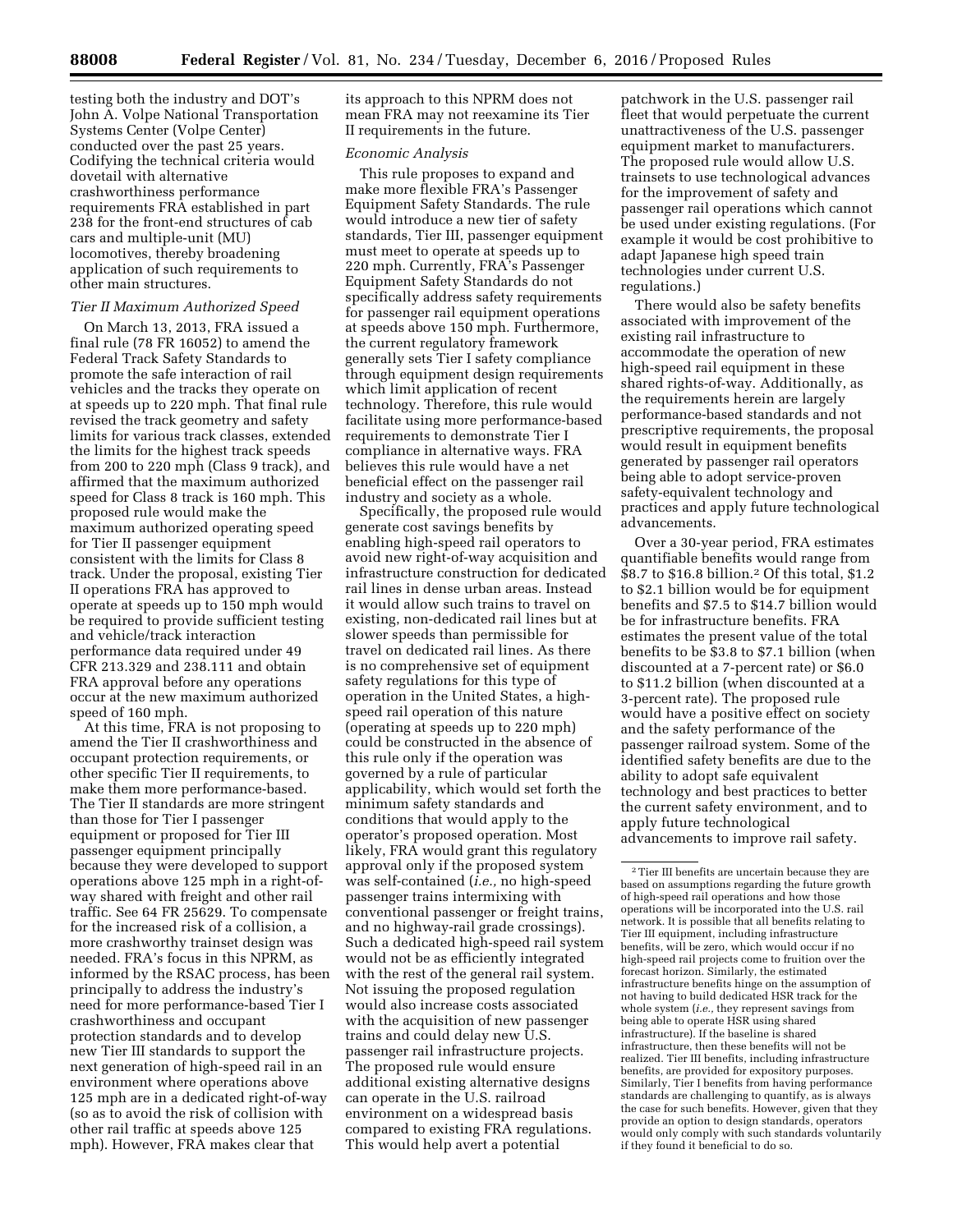Over the same period, FRA estimates industry would incur approximately \$4.6 billion in quantifiable costs, with a present value of \$2.0 billion (when discounted at a 7-percent rate) or \$3.2 million (when discounted at a 3-percent rate). All quantified costs<sup>3</sup> would be for testing to demonstrate compliance with either the Tier I alternative or Tier III standards. FRA assumes that the proposed rulemaking would provide an option, not a mandate, for railroads to use a different type or design of passenger equipment in Tier I service and would not impose any burden on existing rolling stock or new equipment qualifying under existing regulations. Similarly, the proposed rulemaking would only provide a framework for railroads to operate equipment in new Tier III service—it would not impose any burden on existing rolling stock or new equipment qualifying under existing regulations.

### *Alternatives Considered*

One of the main purposes of the proposed regulation is to provide a set of minimum Federal safety requirements to determine whether passenger equipment platforms designed to contemporary standards outside of the U.S. are safe for operation in the U.S. rail environment. Traditionally, U.S. railroad safety regulations evolved as a consequence of specific accidents scenarios, which have led to the identification of specific risks in the operating environment. While FRA seeks to continue ensuring the safety risks are adequately addressed for the operating environment, the proposed rule places special emphasis

on measures to avoid those risks rather than simply mitigating them.

Importantly, the proposed rule does not intend to adopt or incorporate by reference a specific international design standard. But it is intended to open up the U.S. passenger rail market, to the greatest extent possible, to global manufacturers while ensuring passenger equipment is safe.

The alternatives FRA considered in establishing the proposed safety requirements for Tier III trainsets are the European and Japanese industry standards. These options provide a continuum of safety requirements for a range of aspects such as: Varying levels of regulatory requirements; market accessibility; benefits and costs; and operational efficiency and safety.

FRA prepared a high-level cost comparison of those options based on the key attributes of the alternatives and the effect of those attributes on societal welfare and the regulatory purpose. FRA compared the technical requirements of other established high-speed rail standards to illustrate the primary differences, not a direct comparison between comparable requirements/ standards.

Passenger rail equipment crashworthiness and occupant protection design standards have been largely standardized by Euronorms.4 FRA concluded that there are no significant differences between trains built to the design standards contained in Euronorms and trains built to meet the crashworthiness and occupant protection requirements in the proposed rule. FRA estimates that on average trainset prices would increase \$310,250

(0.62 percent) per trainset to meet the proposed Tier III requirements in this rule.

In Japan, railroad safety regulation is governed by the Railway Bureau, Ministry of Land, Infrastructure and Transport, and is codified in the Technical Regulatory Standards on Railways.5 These technical standards are primarily performance-based and railways have the obligation to conform their operations, equipment and infrastructure to these standards. In the case of its high-speed rail system, the Shinkansen, the railway transports only passengers and the rail line is entirely dedicated to high-speed rail with no conventional trains operating and has full grade separation. These are the significant differences underlying the design of Shinkansen trainsets operating in Japan when compared to passenger trainsets currently operating in the U.S. The key to the Japanese high-speed rail network's ongoing safety and reliability is the principle of crash avoidance. Modifying advanced Japanese highspeed trainsets to comply with the proposed Tier III requirements and be interoperable in the U.S. rail system would likely be cost prohibitive; FRA estimates \$4.7 million per trainset.

European trains generally would not need carbody, truck, suspension, or brake modifications to comply with the proposed Tier III requirements. However, either the analysis used to demonstrate compliance of the train safety features or components would require modification or minor design modification(s) would likely be needed, or both. These differences are illustrated in the following:

SUMMARY OF POTENTIAL CHANGES FOR EQUIPMENT DESIGNED TO EUROPEAN STANDARDS TO COMPLY WITH PROPOSED RULE IN THE U.S.

| Analysis difference | Minor modifications required                                   |
|---------------------|----------------------------------------------------------------|
|                     | • Seat crashworthiness.<br>• Emergency lighting.<br>· Alerters |

The regulatory impact analysis (RIA) that accompanies this proposed rule contains a preliminary analysis of regulatory alternatives FRA considered.

Specifically, the preliminary analysis compares at a general level the costs and benefits of the proposed Tier III requirements to both European and

Japanese standards for high-speed trains. The preliminary analysis concludes that a hypothetical \$50 million European high-speed trainset

<sup>3</sup>This assessment allows railroads to plan for future improvements and maintenance activities, minimizing capital investment but ensuring plant and operations are balanced for the expected service. Potential train delay was not quantified in this assessment. The relationship between train delays and the number of trains per day is

determined by several factors inherent to the infrastructure, operations, and equipment used in the line segment. At this stage, it is difficult, to estimate the exact effect of the proposed rule on train delay in the United States because the characteristics of the rail lines affected by the proposed rule are still unknown.

<sup>4</sup>Euronorms title derived: ''Standard'' means ''norme'' in French and ''norm'' in German. *[https://](https://www.cen.eu/work/ENdev/whatisEN/Pages/default.aspx)  [www.cen.eu/work/ENdev/whatisEN/Pages/](https://www.cen.eu/work/ENdev/whatisEN/Pages/default.aspx) [default.aspx](https://www.cen.eu/work/ENdev/whatisEN/Pages/default.aspx)*.

<sup>5</sup>*[http://www.mlit.go.jp/english/2006/h](http://www.mlit.go.jp/english/2006/h_railway_bureau/Laws_concerning/14.pdf)*\_*railway*\_ *bureau/Laws*\_*[concerning/14.pdf.](http://www.mlit.go.jp/english/2006/h_railway_bureau/Laws_concerning/14.pdf)*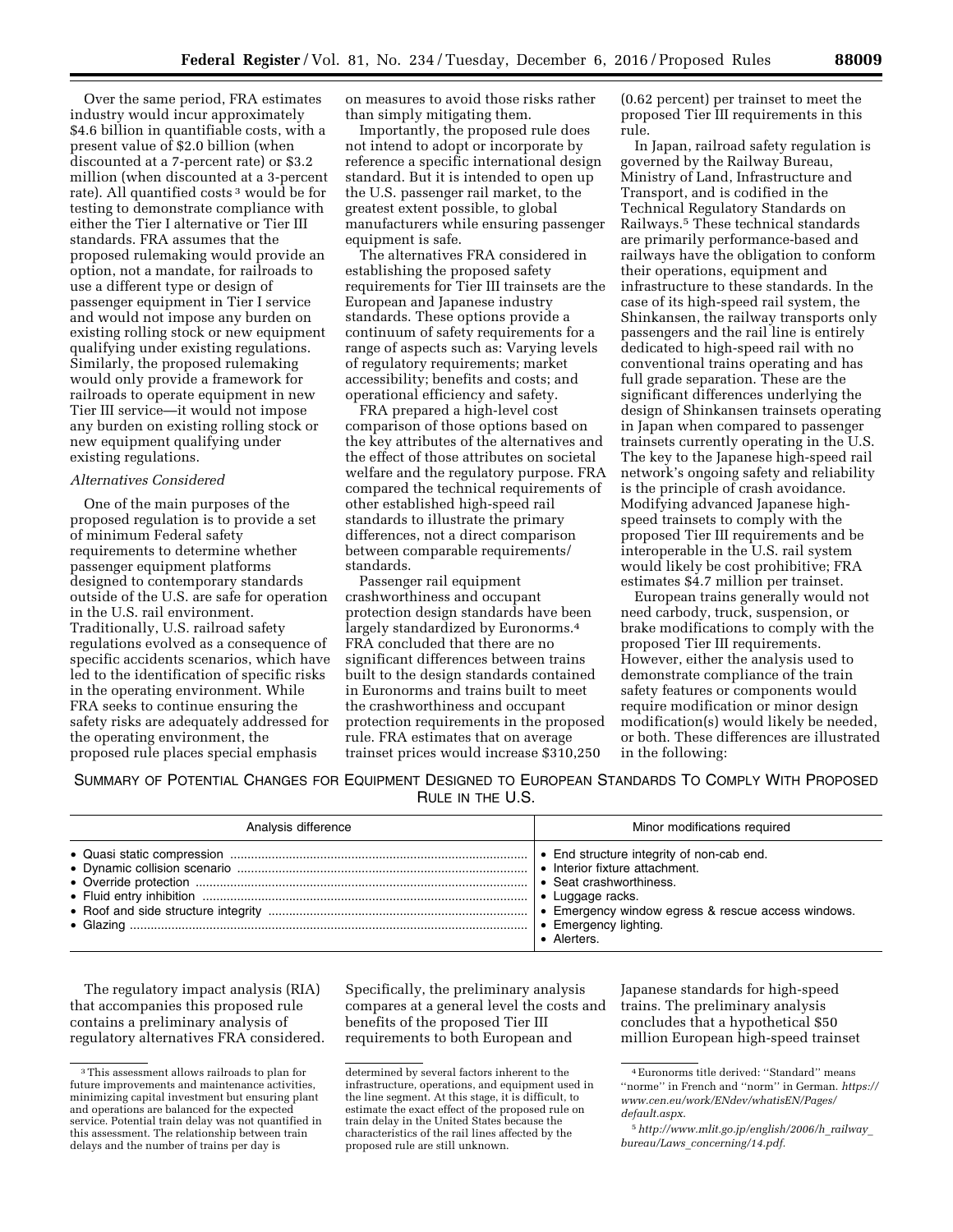could be modified to comply with the proposed Tier III requirements with only minor structural modifications and as indicated above at little additional cost—about \$310,000 per trainset. Modifications are expected to ensure such trainsets will safely operate in a U.S. setting. Due to the lack of historical safety information for operations at Tier III speeds in the U.S., FRA was unable to estimate the incremental safety benefit that would be provided by our proposed Tier III requirements as compared to the European standards. However, proposed requirements are supported by the recommendation of the RSAC and FRA is confident about the cost-beneficial nature of the proposal. Additionally, our analysis concludes that a hypothetical \$50 million Japanese high-speed trainset would need significant structural modifications, including those to the carbody, trucks, and suspension, to comply with the proposed Tier III requirements, and would incur significant additional costs—about \$4.7 million per trainset, as indicated above. Similarly, FRA is unable to provide an estimate of the expected incremental benefit of our proposed Tier III requirements, but we believe these additional costs are justified by the unique risks within the U.S. rail operating environment and the recommendations of the RSAC. U.S. high-speed trains may share track with other rail operations, including heavy and long freight trains, and operate on track with highway-rail grade crossings and the accompanying risks of colliding with trucks and other highway vehicles.

FRA conducted a qualitative analysis comparing the proposed Tier I alternative requirements to two alternatives: Not taking any regulatory action or adopting existing international design standards. As discussed in the RIA, trainsets compliant with international design standards (such as European or Japanese) would require extensive modifications to meet existing Tier I requirements if FRA elected to take no regulatory action. However, under the proposed Tier I Alternative requirements, FRA believes the cost associated with compliance would be similar to those discussed for Tier III equipment.

A second alternative would be to codify EN standards as a Federal regulation, instead of the proposed Tier I alternative requirements. This option opens the possibility for manufacturers to accrue savings from fewer modifications; however, such an option would require manufacturers to expend resources that favor a particular technology or approach to equipment

design. Additionally, codifying EN standards in lieu of the proposed regulation may require equipment that is designed to some other standard to incur certain costs related to modifying the equipment to bring it into compliance. This means that regardless of the requirements codified, manufacturers will have to modify trainsets in order to meet these regulatory requirements. Importantly, trainsets meeting only a European standard (or Japanese or other international standard) would not be interoperable with existing U.S. passenger or freight equipment. Therefore, this equipment could only operate on an exclusive right-of-way, unable to take advantage of existing infrastructure.

FRA requests public comment on the alternatives presented and discussed here and invites suggestions for other alternatives that should be considered. Please also see the RIA's ''Alternatives Considered'' section, in which FRA similarly requests public comment on these and other alternatives.

FRA did consider the alternative of standalone HSR systems operating on an exclusive right-of-way (not physically connected to the general railroad system), utilizing passenger equipment that complies with European or other international standards but not necessarily with FRA's proposed requirements. For the reasons discussed below, FRA rejected this alternative. A major tenet of this rule is to safely facilitate the implementation of nationwide, interoperable HSR service. Standalone systems operating equipment that is not compliant with FRA's current or proposed passenger equipment safety standards would significantly limit the interoperability of HSR service. When developing the proposed requirements, FRA did not envision a network of standalone, noninteroperable HSR systems comprising the nationwide network.

Additionally, it would be very costly for a standalone system to attempt to connect with major metropolitan areas because those standalone systems could not take advantage of a major regulatory benefit—operating over existing infrastructure. FRA determined that 86 to 89 percent of the regulatory benefits are due to infrastructure cost avoidance for operations electing to use Tier I alternative and Tier III equipment. Interoperability will allow HSR operators to reach into major metropolitan areas where building a new, exclusive right-of-way may not be feasible due to land density, environmental, and other considerations.

An advantage of the standalone alternative is that such an individual railroad system could optimize its operations to high levels of performance without necessarily having to adhere to requirements generally applicable to railroad systems in the U.S. However, for such a project to attain that level of performance, the project would have to optimize the design of the entire system, not only the passenger equipment. Basically, a standalone system would have to bring together all the other aspects of railroad safety (such as operating practices, signal and train control, and track) that must be applied to the individual, standalone system. Given that such an approach covers more than passenger equipment, and would likely necessitate particular rightof-way intrusion protection and other safety requirements not adequately addressed in FRA's current regulations, FRA continues to believe that addressing proposals for standalone HSR systems on a case-by-case basis (RPA or waiver) is prudent because of the very small number of potential operations and the potential for significant differences in their design. Moreover, this form of regulatory approval is comprehensive, covering more than equipment safety concerns, to ensure proposed standalone systems properly address all rail safety concerns. Entities considering such operations voluntarily assume the higher costs of building new infrastructure, knowing they cannot take advantage of the cost savings from sharing existing infrastructure. Nonetheless, FRA requests public comment on whether the final rule should adopt other standards—including but not limited to the Japanese and European standards that could be used in the alternative to the proposed requirements, potentially only in appropriate Tier I or Tier III operational environments. Comment on the specific alternative standard(s) it should consider, the operational environments in which it would be appropriate to allow use of such standard(s), and information on the benefits and costs of the alternative standard(s) compared to FRA's proposed approach is requested.

## **II. Statutory and Regulatory Background**

### *A. Statutory Background*

In September 1994, the Secretary of Transportation (Secretary) convened a meeting of representatives from all sectors of the rail industry with the goal of enhancing rail safety. As one initiative of this Rail Safety Summit, the Secretary announced that DOT would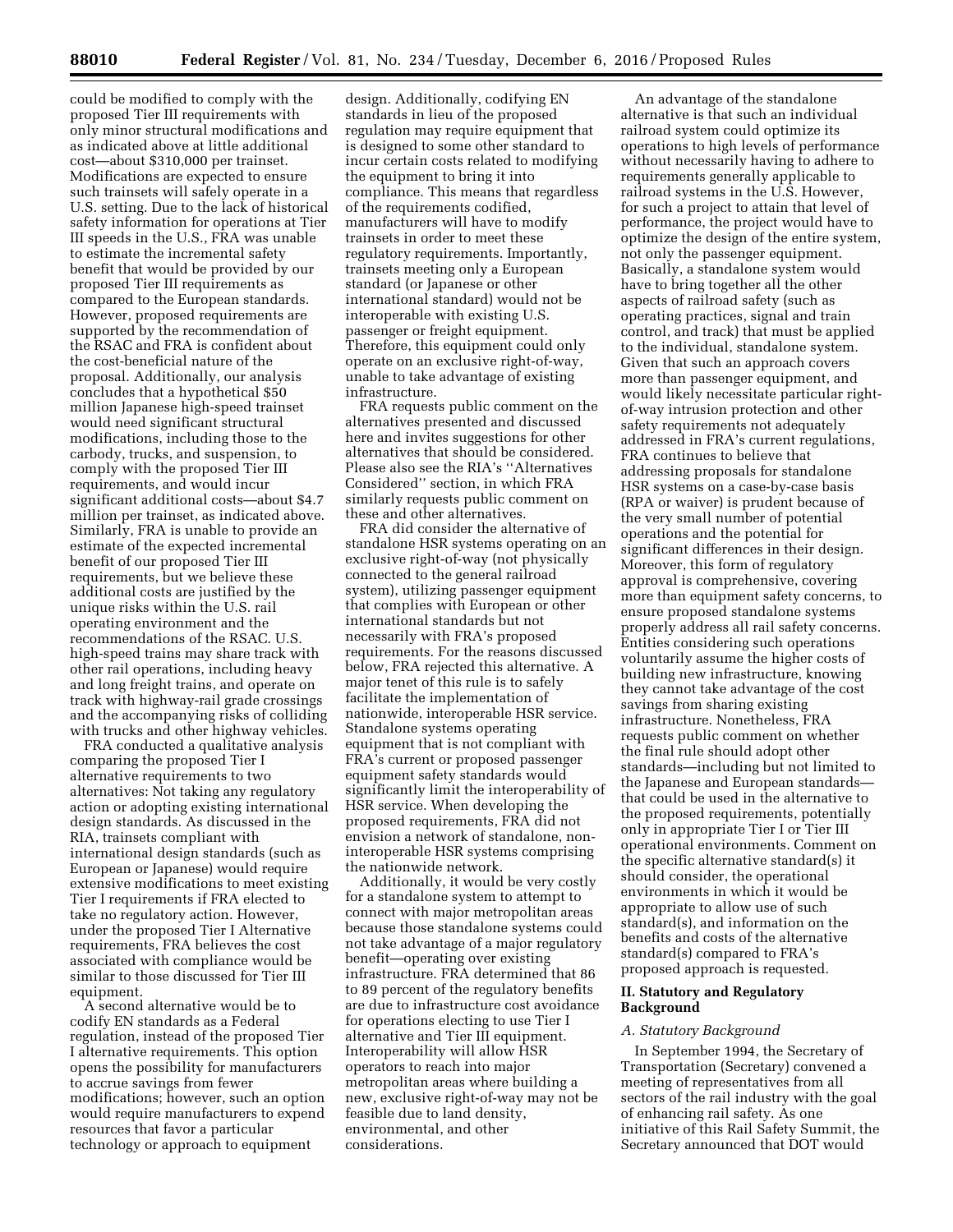begin developing safety standards for rail passenger equipment over a fiveyear period. In November 1994, Congress adopted the Secretary's schedule for implementing rail passenger equipment safety regulations and included it in the Federal Railroad Safety Authorization Act of 1994 (the Act), Public Law 103–440, 108 Stat. 4619, 4623–4624 (November 2, 1994). In the Act, Congress also authorized the Secretary to consult with various organizations involved in passenger train operations for purposes of prescribing and amending these regulations and to issue orders under it. See section 215 of the Act (codified at 49 U.S.C. 20133).

## *B. Implementation of the 1994 Passenger Safety Rulemaking Mandate*

On May 4, 1998, under section 215 of the Act, FRA published the Passenger Train Emergency Preparedness final rule (PTEP). See 63 FR 24629. The PTEP contained minimum Federal safety standards for the preparation, adoption, and implementation of emergency preparedness plans by railroads connected with the operation of passenger trains, including freight railroads hosting the operations of passenger rail service. The rule also established specific requirements for passenger train emergency systems and contained specific requirements for participation in debrief and critique sessions following emergency situations and full-scale simulations.

On May 12, 1999, FRA published the Passenger Equipment Safety Standards final rule (PESS). See 64 FR 25540. The PESS established comprehensive safety standards for railroad passenger equipment including requirements for carbody structure and emergency systems. FRA subsequently amended the PESS to address petitions seeking FRA's reconsideration of certain requirements contained in the rule. In response to the petitions, FRA grouped issues together and published three sets of amendments to the final rule. See 65 FR 41284, Jul. 3, 2000; 67 FR 19970, Apr. 23, 2002; and 67 FR 42892, June 25, 2002.

FRA has engaged in a number of rulemakings to amend and enhance its passenger safety requirements. On October 19, 2006, FRA published a final rule addressing various requirements on the inspection, testing, and operation of passenger equipment, and the attachment of safety appliances. See 71 FR 61835. On February 1, 2008, FRA published the Passenger Train Emergency Systems final rule promoting passenger occupant safety by addressing emergency communication, emergency

egress, and rescue access requirements. See 73 FR 6370. FRA also established additional requirements for passenger train emergency systems on November 29, 2013, see 78 FR 71785, revised and clarified its PTEP regulations on March 31, 2014, see 79 FR 18128, and established new standards to improve the integrity of passenger train exterior side door safety systems on December 7, 2015, see 80 FR 76118.

On January 8, 2010, FRA published a final rule enhancing requirements for the structural strength of the front end of cab cars and MU locomotives. See 75 FR 1180. FRA included energyabsorption requirements in the 2010 rulemaking to address traditional cab car and MU locomotive designs, with very strong underframes and relatively weaker superstructures, because it is vitally important to provide protection to crewmembers and passengers if the superstructure is impacted. In that rulemaking, FRA applied mature technology and design practice to extend requirements from linear-elastic to elastic-plastic and provided descriptions of allowable deformations without complete failure of the system. Although FRA believed at the time of the rulemaking that the alternative performance requirements would principally apply to shaped-nose equipment designs or CEM designs, or both, FRA also intended for them to apply to conventional flat-nosed equipment designs. In particular, the alternative performance requirements allow innovative designs that protect the occupied volume for its full height, even without traditional full-height collision and corner post structures, and the rule has been applied to such innovative end frame designs and traditional end frame designs.

## *C. Overview of the Railroad Safety Advisory Committee*

FRA established the RSAC in March 1996 and it serves as a forum for developing consensus recommendations on rulemakings and other safety program issues. The RSAC includes representation from all of the agency's major stakeholders, including railroads, labor organizations, suppliers and manufacturers, and other interested parties.6

When appropriate, FRA assigns a task to the RSAC, and, after consideration and debate, RSAC may accept or reject the task. If the task is accepted, the RSAC establishes a working group that possesses the appropriate expertise and representation of interests to develop consensus recommendations to FRA for action on the task. A working group may establish one or more task forces to develop facts and options on a particular aspect of a given task. The individual task force then provides that information to the working group for consideration.

When a working group comes to unanimous consensus on recommendations for action, the package is presented to the full RSAC for a vote. If the proposal is accepted by a simple majority of RSAC members, the proposal is formally recommended to the Administrator of FRA. FRA then determines what action to take on the recommendation. Because FRA staff members play an active role at the working group level discussing the issues and options and drafting the language of the consensus proposal, FRA often adopts the RSAC recommendation.

FRA is not bound to follow the recommendation, and the agency exercises its independent judgment on whether a recommended rule achieves the agency's regulatory goal(s), is soundly supported, and is consistent with policy and legal requirements. Often, FRA varies in some respects from the RSAC recommendation in developing the actual regulatory proposal or final rule. FRA explains any such variations in the rulemaking. However, to the maximum extent

<sup>6</sup>The member groups are: American Association of Private Railroad Car Owners (AAPRCO); American Association of State Highway and Transportation Officials (AASHTO); American Chemistry Council; American Petroleum Institute; American Public Transportation Association (APTA); American Short Line and Regional Railroad Association (ASLRRA); American Train Dispatchers Association (ATDA); Association of American Railroads (AAR); Association of State Rail Safety Managers (ASRSM); Association of

Tourist Railroads and Railway Museums; Brotherhood of Locomotive Engineers and Trainmen (BLET); Brotherhood of Maintenance of Way Employes Division (BMWED); Brotherhood of Railroad Signalmen (BRS); Chlorine Institute; Federal Transit Administration (FTA);\* Fertilizer Institute; Institute of Makers of Explosives; International Association of Machinists and Aerospace Workers; International Association of Sheet Metal, Air, Rail and Transportation Workers (SMART), including the Sheet Metal Workers' International Association (SMWIA) and United Transportation Union (UTU); International Brotherhood of Electrical Workers (IBEW); Labor Council for Latin American Advancement (LCLAA);\* League of Railway Industry Women;\* National Association of Railroad Passengers (NARP); National Association of Railway Business Women;\* National Conference of Firemen & Oilers; National Railroad Construction and Maintenance Association (NRCMA); National Railroad Passenger Corporation (Amtrak); National Transportation Safety Board (NTSB);\* Railway Supply Institute (RSI); Safe Travel America (STA); Secretaria de Comunicaciones y Transporte (Mexico);\* Transport Canada;\* Transport Workers Union of America (TWU); Transportation Communications International Union/BRC (TCIU/BRC); and Transportation Security Administration (TSA).\* \*Indicates associate, non-voting membership.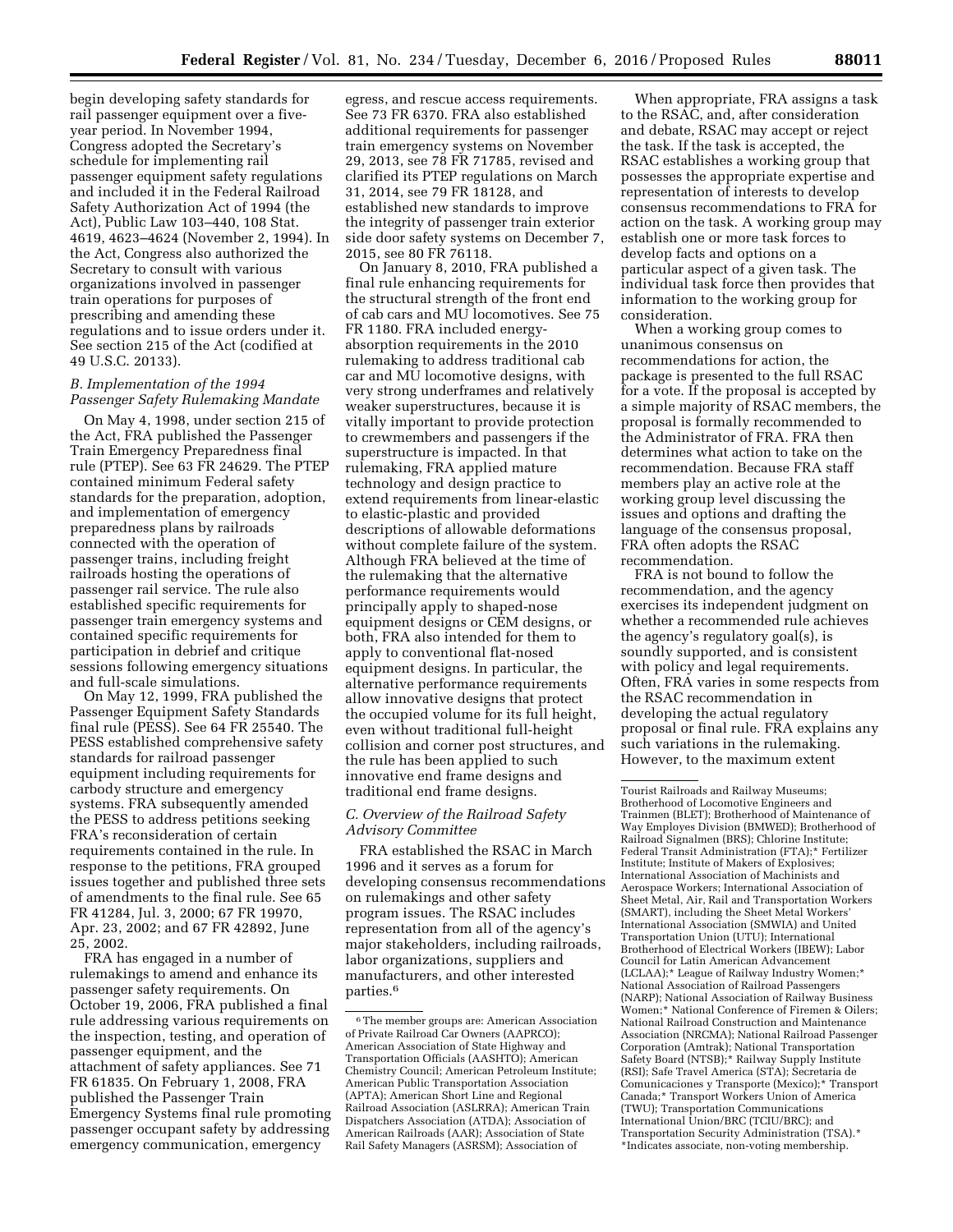practicable, FRA utilizes RSAC to provide consensus recommendations with respect to both proposed and final agency action. If RSAC is unable to reach consensus on a recommendation for action, the task is withdrawn and FRA determines the best course of action.

## *D. Establishment of the Passenger Safety Working Group and the Engineering Task Force*

On May 20, 2003, FRA presented the RSAC with the task of reviewing existing passenger equipment safety needs and programs and recommending consideration of specific actions that could be useful in advancing the safety of passenger rail service. In turn, the RSAC accepted the task and established the PSWG to handle the task and develop recommendations for the full RSAC to consider. Members of this Working Group, in addition to FRA, include many of the same entities as the full RSAC.7

On September 23, 2009, the Working Group established the ETF. The ETF was given the mission of developing technical criteria for the evaluation of passenger rail equipment built to alternative designs. Members of the ETF include representatives from various organizations that are part of the larger Working Group, in addition to FRA.8

The ETF developed the Technical Criteria and Procedures Report. After it developed the Report, the task of the ETF was expanded to (1) develop formal recommendations to the full RSAC to

8AAR; AAPRCO; AASHTO, including California Department of Transportation, and Interfleet; APTA, including Alstom, Ansaldo Breda, Bombardier, Central Japan Railway Company (JRC), China South Locomotive and Rolling Stock Corporation (CSR), Denver Regional Transportation District (RTD), East Japan Railway Company, Faiveley Transport, GE Transportation, Japan International Transport Institute, Japan's Ministry of Land, Infrastructure, Transport and Tourism, Kawasaki, Keolis, KPS N.A., LIRR, LTK Engineering Services, Marsh, Metro-North, Nippon Sharyo, Parsons Brinckerhoff, PS Consulting, Safetran Systems, SEPTA, Sharma & Associates, Siemens, Southern California Regional Rail Authority (SCRRA), Stadler, STV, Talgo, Texas Central Railway, Veolia, Voith Turbo, and Wabtec; Amtrak; ASLRRA; BLET; European Railway Agency (ERA); NTSB; RSI, including Battelle Memorial Institute, and ENSCO; SMART, including SMWIA and UTU; TCIU/BRC; and Transport Canada.

adopt the alternative crashworthiness criteria into FRA's regulations and (2) establish minimum safety requirements for the next generation of high-speed trainsets able to operate at speeds up to 220 mph,<sup>9</sup> classified as Tier III passenger equipment. While much of the ETF's initial work was used to develop the proposed crashworthiness elements of this NPRM, the ETF found it necessary to create smaller task groups to develop other and related technical criteria and recommendations for the safe operation of high-speed trainsets: The Brake Systems Task Group (BTG); Engineering, Structures, and Integrity (ESI) Task Group; Tier III Cab Glazing Task Group; and Vehicle-Track Interaction (VTI) Task Group. In addition, as explained below, the ETF established a task group to examine various requirements in 49 CFR part 229 and determine their applicability to Tier III trainsets. FRA intends to use the work of that part 229/Inspection, Testing and Maintenance Task Group the ''229/ITM Task Group''—in a future rulemaking so it is not specifically included in this proposal. With the exception of the Tier III Cab Glazing Task Group, the task groups consisted primarily of ETF members and participants.

The BTG was established in June 2011, in response to a request from industry representatives to develop technology-neutral requirements applicable to brake systems and technology commonly found on today's high-speed trainsets worldwide. The BTG met as a group from November 2011 to December 2012. Group members reviewed and compared current U.S. brake system requirements and international brake system requirements, including current U.S. inspection and maintenance requirements; analyzed common brake system features to determine basic brake system parameters; and identified performance-based requirements to permit operators to develop equipmentspecific maintenance, inspection and service plans. The BTG divided into two sub-groups representing the Asian and European perspectives on high-speed trainset design. Each sub-group independently compared Asian and European best practices to current U.S. brake system regulations. As needed, each sub-group developed proposed amendments to current U.S. regulations to incorporate international best

practices. The BTG presented its recommendations to the ETF on December 6, 2012, jointly to the PSWG and the ETF on May 30, 2013, and to the full RSAC on June 14, 2013.

The ESI Task Group was established in June 2012 to provide additional technical and engineering guidance to standardize (to the extent possible and practical) how compliance with the provisions of the proposed requirements should be demonstrated. Since many of the proposed requirements in the NPRM rely heavily on computer analysis and simulations to demonstrate compliance, the ETF sought to separate the criteria (the performance requirements) from the methodology of demonstrating compliance with those requirements. The original Report included both technical criteria and procedures for actually demonstrating that the proposed alternatives to current requirements could provide an equivalent level of safety. The Task Force agreed that the procedures were not appropriate to include in the regulatory language, and recommended that the rule text contain only the criteria and conditions for which such criteria apply. It recommended that the detailed procedures for demonstrating compliance with the criteria be in an accompanying guidance document or industry standard. The ESI Task Group met from July 2012 to March 2013, and developed a draft guidance document of suggested methods for demonstrating compliance with proposed Tier I alternative and Tier III crashworthiness requirements. This group will reconvene to finalize this document and develop a more general compliance document to accompany ETF rulemakings.

The Tier III Cab Glazing Task Group was created to resolve particular issues related to proposed cab glazing requirements for Tier III trainsets. The group consists of ETF members, and glazing experts and manufacturers from around the world. The group met four times between March and May 2013. It presented its recommendations for this NPRM to the PSWG on May 30, 2013, which FRA has adopted.

The VTI Task Group evaluated whether high-speed trainsets operate safely under conditions the Federal Track Safety Standards in 49 CFR part 213 establish. The VTI Task Group focused on the conditions presented at lower-speed classes of track, and whether certain conditions presented a challenge to the highly-specialized suspension systems of high-speed trainsets. This group provided intermediate findings to the ETF. However, the ETF decided the

<sup>7</sup>AAR, including BNSF Railway Company (BNSF), CSX Transportation, Inc. (CSXT), and Union Pacific Railroad Company (UP); AAPRCO; AASHTO; Amtrak; APTA, including Bombardier, Inc., Herzog Transit Services, Inc., Interfleet Technology, Inc. (Interfleet), Long Island Rail Road (LIRR), Maryland Transit Administration (MTA), Metro-North Commuter Railroad Company (Metro-North), and Northeast Illinois Regional Commuter Railroad Corporation; ASLRRA; ATDA; BLET; BRS; IBEW; NARP; NRCMA; NTSB; RSI; SMART, including SMWIA and UTU; STA; TCIU/BRC; Transport Canada; TSA; and TWU.

<sup>9</sup>FRA elected 220 mph as the maximum operating speed for Tier III equipment to remain harmonious with FRA's track safety standards (49 CFR part 213). See 78 FR 16052, Mar. 13, 2013 (discussing the reasoning and research behind the 220 mph maximum track speed).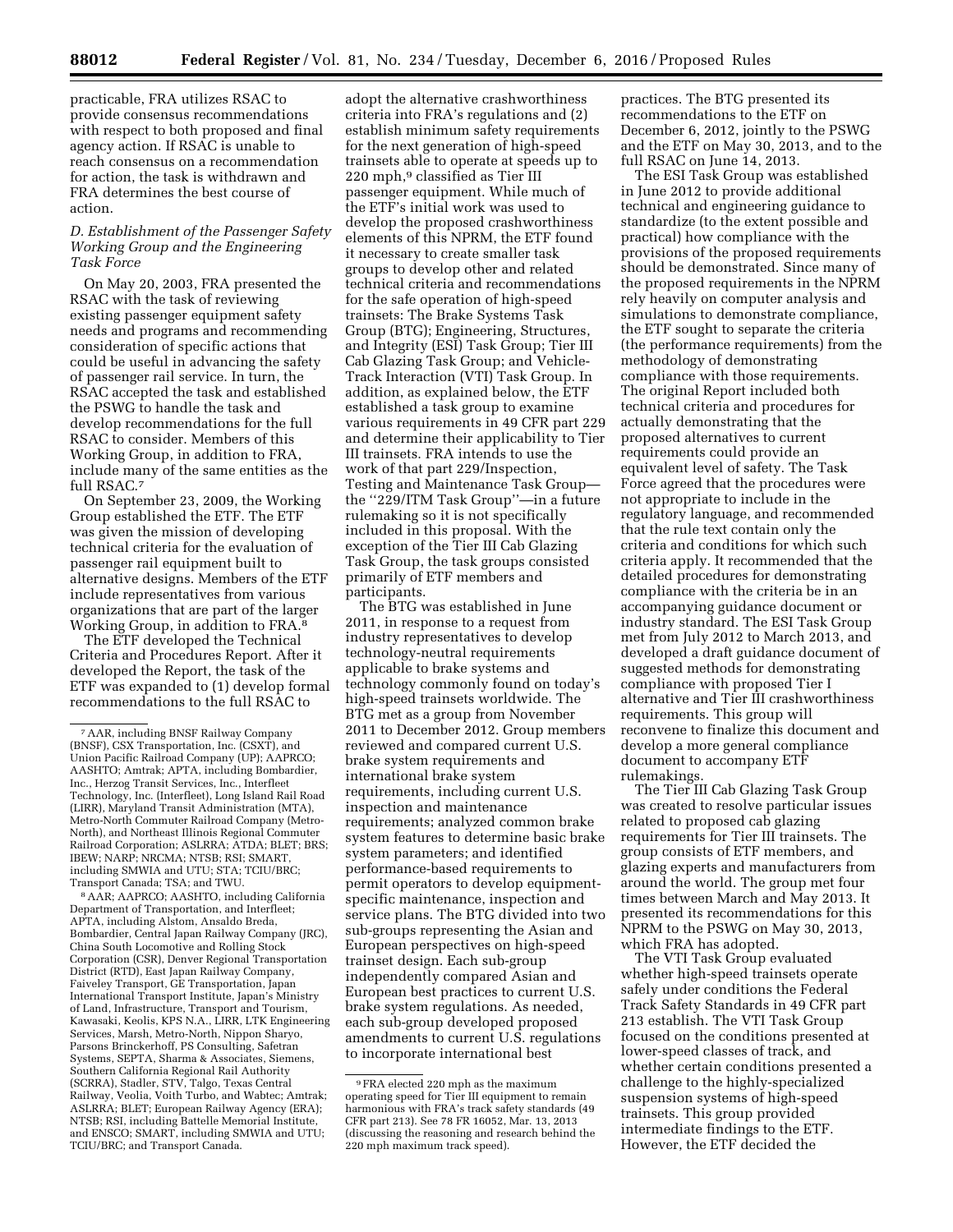information was not sufficiently conclusive to warrant continued exploration of the topic at the time.

As noted above, the ETF established an additional task group to examine various requirements in 49 CFR part 229 and determine their applicability to Tier III trainsets. This task group more narrowly addresses concerns and discussions originating from the BTG. This ongoing 229/ITM Task Group is developing appropriate language to apply pertinent elements from 49 CFR part 229 and ITM provisions from 49 CFR part 238 to both Tier I and Tier II passenger equipment, and recommending equivalent requirements for Tier III trainsets. The work of the 229/ITM Task Group is ongoing, and the ETF intends to incorporate the group's work into future rulemaking recommendations.

Overall, in addition to the work of the various task groups, the full ETF met 18 times over four years in support of the development of this NPRM. Minutes of each of the meetings are part of the docket in this proceeding and are available for public inspection.10

To assist the ETF, FRA often drafted proposed regulatory text for discussion at the various task groups' meetings and task group participants offered suggested changes and additions to the proposed draft text. In addition, staff from the Volpe Center attended all of the ETF's meetings and made significant contributions to the technical discussions and development of the ETF's work product, especially the Technical Criteria and Procedures Report.

Through the many meetings and discussions, proposed regulatory language was developed and then presented, accepted, and approved at a joint meeting of the ETF and the Working Group on May 30, 2013. The consensus language was then presented before the full RSAC on June 14, 2013, where it was approved by consensus vote, including the recommendations from the Tier III Cab Glazing Task Group (which were in a separate document). The Working Group's

recommendations were thereby adopted by the full RSAC as its recommendations to FRA. The ETF did hold an additional meeting on September 11–12, 2013, which concerned these recommendations; the ETF addressed comments from ETF members to add clarification to, but not alter, the agreed-upon recommendations.

This NPRM is a product of the RSAC's consensus recommendations and FRA believes the NPRM is consistent with RSAC's recommendations. Please note that the RSAC did not expressly consider FRA's proposal concerning the removal of the requirement for a rule of particular applicability to conduct operations at speeds above 150 mph, as specified in subpart I of part 236 of this chapter. See the discussion of proposed changes to § 236.1007 of this chapter in the section-by-section analysis, below. FRA nonetheless believes this proposal, concerning the removal of this language from part 236, is consistent with the RSAC recommended approach to Tier III operations.

## **III. Technical Background and Overview**

## *A. General: Approaches to Crashworthiness and Occupant Protection*

FRA, with help from the Volpe Center, conducted substantial research on rail equipment crashworthiness to establish a base of information to use to evaluate, amend, and develop regulations (with a specific focus on performance-based regulations) to respond to industry needs. Recognizing that railroads seek to deploy equipment designed to more performance-based and modern standards, FRA advanced its efforts to keep its crashworthiness regulations apace with current safety technology, particularly for passenger trains. In a passenger train collision or derailment, the principal crashworthiness risks that occupants face are the loss of safe space inside the train due to crushing of the train structure and, as the train decelerates, the risk of secondary impacts with interior surfaces. Therefore, the principal goals of the crashworthiness research FRA sponsored are twofold: First, to preserve a safe space in which occupants can ride out the collision or derailment; and, second, to minimize the physical forces occupants are subjected to when impacting surfaces inside a passenger train as the train decelerates.

Crashworthiness regulations and specifications are intended to result in equipment features that increase

survivability in accidents. The traditional approach to verify rail equipment crashworthiness in the U.S. (which is the approach used in FRA's existing regulations) is essentially caroriented, prescribing such characteristics as the strength of the carbody and the strength of the attachment of the trucks. These features are intended to be effective for a wide range of accident conditions the equipment may be subjected to in service. The modern approach to rail equipment crashworthiness adds trainoriented specifications and typically includes minimum survivability requirements for prescribed collision scenarios. The modern approach to rail equipment crashworthiness does not replace the traditional approach. Rather, the modern approach expands the focus and manner in which rail equipment crashworthiness is evaluated, often using the traditional requirements as a performance baseline.

Modern specifications generally describe the crashworthiness performance desired of equipment that utilizes CEM features. Significant research has been conducted on CEM strategies by both FRA/Volpe and industry. CEM systems in passenger trains can improve crashworthiness by incorporating crush zones in unoccupied areas of the train cars. These zones are designed to collapse in a controlled fashion during a collision, dissipating collision energy by distributing crush through the unoccupied areas of the cars. This occupant protection strategy intends to preserve the occupied volumes in the train and limit the decelerations that occupants experience. In fact, Tier II passenger equipment must be designed with a CEM system to dissipate kinetic energy during a collision, see § 238.403, and Amtrak's Acela Express trainsets were designed with a CEM system complying with this requirement. CEMdesigned equipment has demonstrated that it preserves all occupied volume in a train-to-train collision scenario at more than twice the closing speed of conventional equipment in the same scenario where the CEM-designed equipment has the same level of occupied volume strength as conventional equipment.

## *B. Development of Technical Criteria and Procedures Report*

In 2009, FRA elected to develop, in consultation with RSAC, alternative criteria and procedures to assess the crashworthiness and occupant protection performance of rail passenger equipment applicable to a wide range of equipment designs to be used in Tier I

<sup>10</sup>These meetings were held on the following dates and in the following locations: September 23– 24, 2009, Cambridge, Massachusetts; November 3– 4, 2009, Philadelphia, Pennsylvania; January 7–8, 2010, Atlanta, Georgia; March 9–10, 2010, Orlando, FL; October 20–21, 2010, Cambridge, Massachusetts; January 11–12, 2011, Orlando, Florida; February 14–15, 2011, Washington, DC; March 30–31, 2011, Washington, DC; June 16–17, 2011, Boston, Massachusetts; October 6–7, 2011, New Orleans, Louisiana; June 27–28, 2012, Manhattan Beach, California; September 25–26, 2012, Washington, DC; December 6, 2012, Arlington, Virginia; February 13–14, 2013, Washington, DC; May 30, 2013, Washington, DC; and September 11–12, 2013, Washington, DC.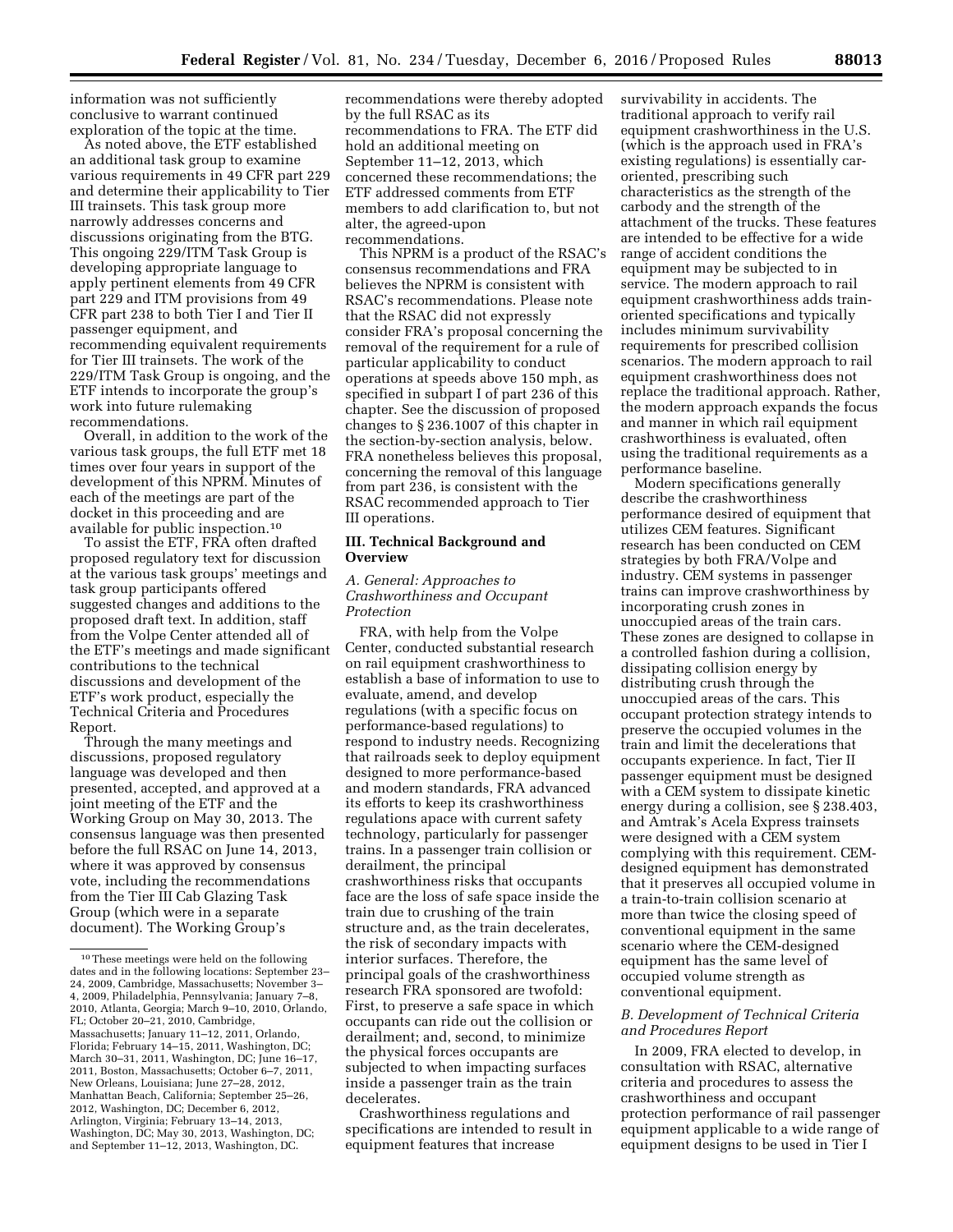service. The ETF was charged with producing a set of technical criteria and procedures for evaluating petitions for waivers from (or, as appropriate under § 238.201(b), approval of alternative compliance with) one or more of the Passenger Equipment Safety Standards; these technical criteria and procedures were published in 2011.11 The ETF developed the technical evaluation criteria and procedures so that they would provide a means of establishing whether equipment of an alternative design would result in at least equivalent performance to that of equipment designed in accordance with the structural standards in 49 CFR part 238.

FRA intended that entities (*i.e.,*  railroads, equipment manufacturers, and consultants) would apply these criteria and procedures to support requests for waiver of the applicable regulations to allow alternative evaluation of safety performance. To assist with this effort, RSAC's ETF had the following goals: Produce clear, realistic technical requirements, benefiting from the collective ''best'' thinking in the passenger rail industry; define the analysis and testing required to demonstrate compliance with the technical requirements; provide clear pass/fail criteria for the analyses and tests; and work expeditiously so that sponsors of potential passenger service recognize available equipment options. Through RSAC's ETF, FRA began to work with the industry to develop new criteria to evaluate passenger equipment designed to standards differing from those historically used for procurements in the U.S. (*e.g.,* AAR and APTA standards), while providing an equivalent level of crashworthiness. The initial work of the ETF culminated in development of the Technical Criteria and Procedures Report. The Report contains guidelines for assessing the crashworthiness and occupant protection performance of alternativelydesigned equipment used in Tier I service, including trainsets designed for operation outside the U.S. that may not be compliant with FRA's current requirements. As described in the Report, the criteria are defined by the specific conditions evaluated and the critical results of the evaluation; the procedures are defined as the analysis and test techniques applied to demonstrate compliance with the criteria. The criteria and procedures developed take advantage of the latest technology in rail equipment crashworthiness.

*C. Adoption of Alternative Crashworthiness and Occupant Protection Performance Standards for Tier I Passenger Equipment and New Standards for Tier III Passenger Equipment* 

After initial publication of the Technical Criteria and Procedures Report, FRA concluded it would be beneficial to revise the Passenger Equipment Safety Standards to formally adopt the alternative crashworthiness and occupant protection performance criteria, in part due to renewed demand for passenger equipment in the U.S. By codifying the criteria into the regulations, FRA could expand the options for regulatory compliance in a clearer and more direct manner. This would reduce the industry's burden and risk of relying solely on waiver petitions to provide flexibility for additional safety-equivalent options for passenger car designs and the use of modern CEM technology. Therefore, FRA presented the ETF with a regulatory plan to formally adopt Tier I alternative crashworthiness and occupant protection performance standards within part 238, based on the criteria previously developed by the ETF.

At the same time, while the ETF developed the Technical Criteria and Procedures Report, the RSAC expanded the mission of the ETF to develop new safety standards for the next generation of interoperable high-speed rail passenger equipment capable of speeds up to 220 mph (Tier III). The technical criteria and procedures the ETF originally developed as alternatives for Tier I equipment also are the basis for the proposed crashworthiness and occupant protection requirements for Tier III equipment in this NPRM. Therefore, FRA discusses the crashworthiness and occupant protection performance requirements proposed in this NPRM together for both tiers of passenger train service and highlights the pertinent differences between the alternative criteria and procedures described in the Report for Tier I equipment and the crashworthiness and occupant protection proposals for Tier III equipment in the section-by-section analysis.

It is important to note that the development of the Technical Criteria and Procedures Report was heavily influenced by international experience with high-speed rail.<sup>12</sup> In particular,

FRA drew from European standards, attempting to harmonize, to the extent possible, the technical criteria and procedures FRA developed (and is consequently proposing to require in this NPRM) with the technical requirements in the European standards. This was done in part to minimize the burden on foreign car builders entering the U.S. marketplace and to take advantage of sophisticated means of validating equipment designs.

However, FRA found that in some instances the technical requirements of the European standards did not fully address the safety concerns presented by the U.S. operating environment. FRA, in the section-by-section analysis, has highlighted those divergences. For example, in § 238.705, Dynamic collision scenario, FRA discusses the need for an additional collision scenario with a large rigid mass (a rigid or nondeformable locomotive) as opposed to a deformable mass. The additional scenario provides further insight on how tested equipment performs in preserving the occupied volume during a collision with a rigid mass, which is a known collision scenario in the U.S. rail operating environment. Additionally, in § 238.733, Interior fixture attachment, FRA proposes a greater level of interior fixture attachment strength than the European standard of ±1g laterally. This enhancement is necessary for safety, is not an onerous requirement, and represents only a minimal increase in overall trainset cost if modifications are required.

Overall, it is important to recognize that differences between the proposed requirements and international technical standards do not mean that in all cases structural modifications are necessary. Equipment designed to international standards can meet the requirements of this proposal. Therefore, the most immediate burden this proposal places on a foreign equipment manufacturer is to validate, and provide supporting documentation, that the equipment meets FRA's requirements, as proposed.

## 1. Occupied Volume Integrity

To meet FRA's existing passenger train crashworthiness regulations, the underframe of a train car must not experience permanent deformation when subjected to a large compressive load at the coupler locations at either end of the car. Car deformation must remain elastic (no permanent deformation) when subjected to 800,000

<sup>11</sup>*[http://www.fra.dot.gov/eLib/details/](http://www.fra.dot.gov/eLib/details/L01292#p4_z50_gD_lRT) [L01292#p4](http://www.fra.dot.gov/eLib/details/L01292#p4_z50_gD_lRT)*\_*z50*\_*gD*\_*lRT.* 

<sup>12</sup>*See* U.S. Department of Transportation Report No. DOT–FRA–ORD–11/22. Washington, DC: Federal Railroad Administration, Office of Railroad Policy Research and Development, October 2011,

available at *[http://www.fra.dot.gov/eLib/details/](http://www.fra.dot.gov/eLib/details/L01292#p4_z50_gD_lRT) [L01292#p4](http://www.fra.dot.gov/eLib/details/L01292#p4_z50_gD_lRT)*\_*z50*\_*gD*\_*lRT*.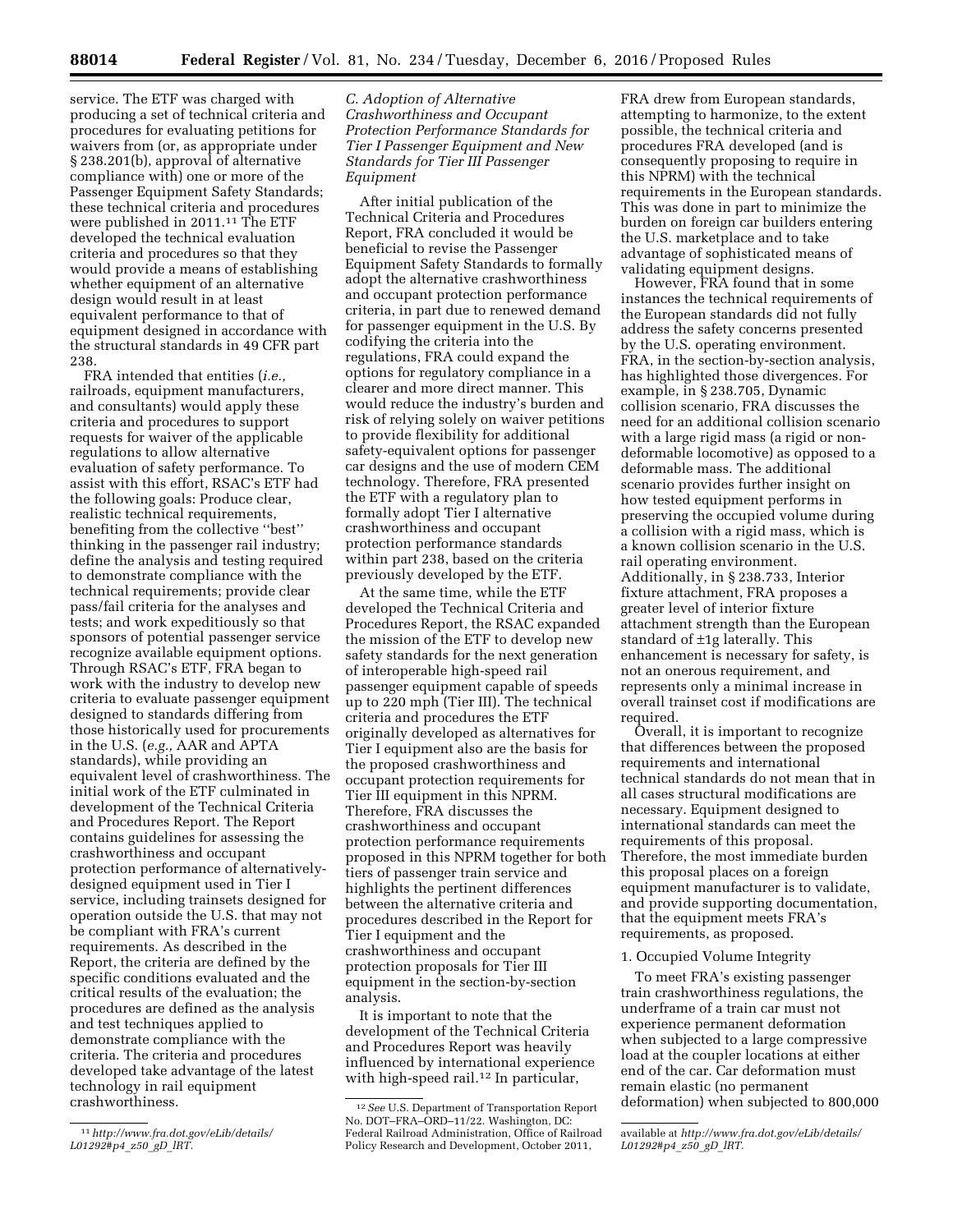pounds (lbs) of force applied along the line of draft (the theoretical line running from the coupler at one end of the car to the other). Beginning in 1939, AAR formally recommended this practice for new passenger equipment operated in trains of more than 600,000 lbs empty weight in response to numerous fatal accidents involving compromised occupied volumes. In 1945, this recommendation was adopted into AAR Standard S–034—Specifications for the Construction of New Passenger Equipment Cars. Federal law applied this standard to all MU locomotives built new after April 1, 1956 and operated in trains having a total empty weight of 600,000 lbs or more. See 49 CFR 229.141(a). In 1999, when FRA issued the Passenger Equipment Safety Standards, FRA expanded this 800,000 pound static strength standard by Federal regulation to virtually all intercity passenger and commuter rail equipment (see 49 CFR 238.203, 238.405).

This line-of-draft strength approach has remained the cornerstone of occupied volume integrity (OVI) evaluation for nearly a century for several reasons. The pass/fail criterion of no permanent deformation anywhere in the vehicle is straightforward to implement and can be readily examined visually and confirmed using strain gages or other measuring devices. If the test is conducted properly and successfully, the vehicle remains in its original condition and can therefore enter service following the test. The intended nondestructive nature of the test makes it economical to perform because the first manufactured vehicle serves both as test article and proven, deliverable product.

In addition, this proof-strength approach provides additional crashworthiness benefits and has increased in importance as additional crashworthiness features are incorporated in the structure of passenger rail vehicles. For instance, for an end frame to successfully prevent an intrusion from impacts above the floor, the structure supporting the end frame must itself be sufficiently strong. A strong end frame attached to an insufficiently robust supporting structure may prevent intrusion at the end of the vehicle but cause loss of occupied volume elsewhere in the vehicle as collision loads travel through the occupied volume. The proofstrength approach is effective in demonstrating the sufficiency of the underlying supporting structure and FRA is proposing to optimize it for application to CEM designs.

Ultimately, preserving the occupied volume is accomplished primarily by ensuring the strength of the structure protecting it. If the occupied compartment is sufficiently strong, survivable space for the occupants is maintained. Secondary impacts are limited through a combination of structural crashworthiness and occupant protection measures. Allowing portions of the car to crush in a predetermined manner can limit the forces applied to the structure surrounding the occupied volume and control the decelerations that occupants experience. Conventional practice is to make individual cars uniformly strong and principally attempt to control the behavior of individual cars during a collision. The CEM approach is trainoriented, controlling the load into the occupied volume, and apportioning the structural crushing to unoccupied areas throughout the train.

Within Europe, passenger trains are subject to two distinct standards for ensuring adequate OVI. European Standard (or Euronorm) EN 12663, ''Railway Applications—Structural Requirements of Railway Vehicle Bodies—Part 1: Locomotives and Passenger Rolling Stock (and Alternate Method for Freight Wagons),'' contains several quasi-static load cases to be evaluated at different locations on train cars, including a line-of-draft load case. The load locations and the magnitude of the load to be applied at each location tend to differ from U.S. requirements. In addition to EN 12663, a second standard, EN 15227, also applies to passenger rail equipment in Europe. EN 15227, ''Railway Applications— Crashworthiness Requirements for Railway Vehicle Bodies,'' contains several dynamic impact scenarios that must be evaluated. EN 12663 and EN 15227 were developed to work in concert with one another, with EN 12663 used to ensure a baseline level of OVI and EN 15227 used to ensure a baseline level of performance in an idealized collision.

FRA has employed a similar, two-step approach to OVI in this NPRM. Because a strong OVI serves as the foundation for other crashworthiness features, such as CEM components, a quasi-static OVI requirement is included. Whereas current domestic practice provides that the evaluation loads be applied along the line-of-draft, the proposed regulation instead places the evaluation loads at the locations on the occupied volume that constitute the ends of the collision load path. FRA intends for this change in placement of the loads to ensure that for designs featuring CEM elements, or another non-conventional

longitudinal load path, the evaluation loads are applied in areas that will actually experience high compression loads during an accident. This helps ensure the rail vehicle possesses adequate OVI to restrict crushing to the intended CEM elements during a collision severe enough to activate the CEM system. The load magnitudes proposed in this NPRM were chosen to help ensure structural compatibility between existing Tier I rail equipment and any future vehicles designed to meet the proposed requirement.

The second OVI requirement FRA is proposing in this NPRM involves a dynamic collision scenario evaluated using a standardized train consist (the ''initially-standing train'') being struck by the trainset undergoing evaluation (the ''initially-moving train''). Whereas the quasi-static OVI requirement is applied at the individual car-level, this scenario is applied at the trainset-level. The results of the scenario evaluation are used to evaluate CEM system performance, override resistance, and truck attachment integrity. Working together, the quasi-static OVI requirement and the dynamic collision scenario requirements help ensure the energy-absorbing features of a design function at a trainset-level and that each car possesses sufficient OVI to resist loss of occupied volume during operation of the energy-absorption components.

#### 2. Truck Attachment Strength

The current FRA regulation for Tier I passenger equipment truck attachment, 49 CFR 238.219, Truck-to-car-body attachment, specifies static load requirements. In an effort to develop standards that are more performancebased, the ETF recommended dynamic load requirements for alternatively evaluating truck attachment strength. However, comparing the safety differences between the proposed dynamic requirements and existing static requirements is not straightforward. There are many different design approaches in service for attaching the truck to the carbody and meeting the current static load requirements. The different designs have exhibited varied performance in accidents: In some relatively severe accidents, compliant designs have remained attached; while in some less severe accidents, compliant designs have become detached. The ETF strove to assure the performance the alternative, dynamic truck attachment requirements provide would be at least as effective as that the attachment strength of an average or typical truck compliant with the current static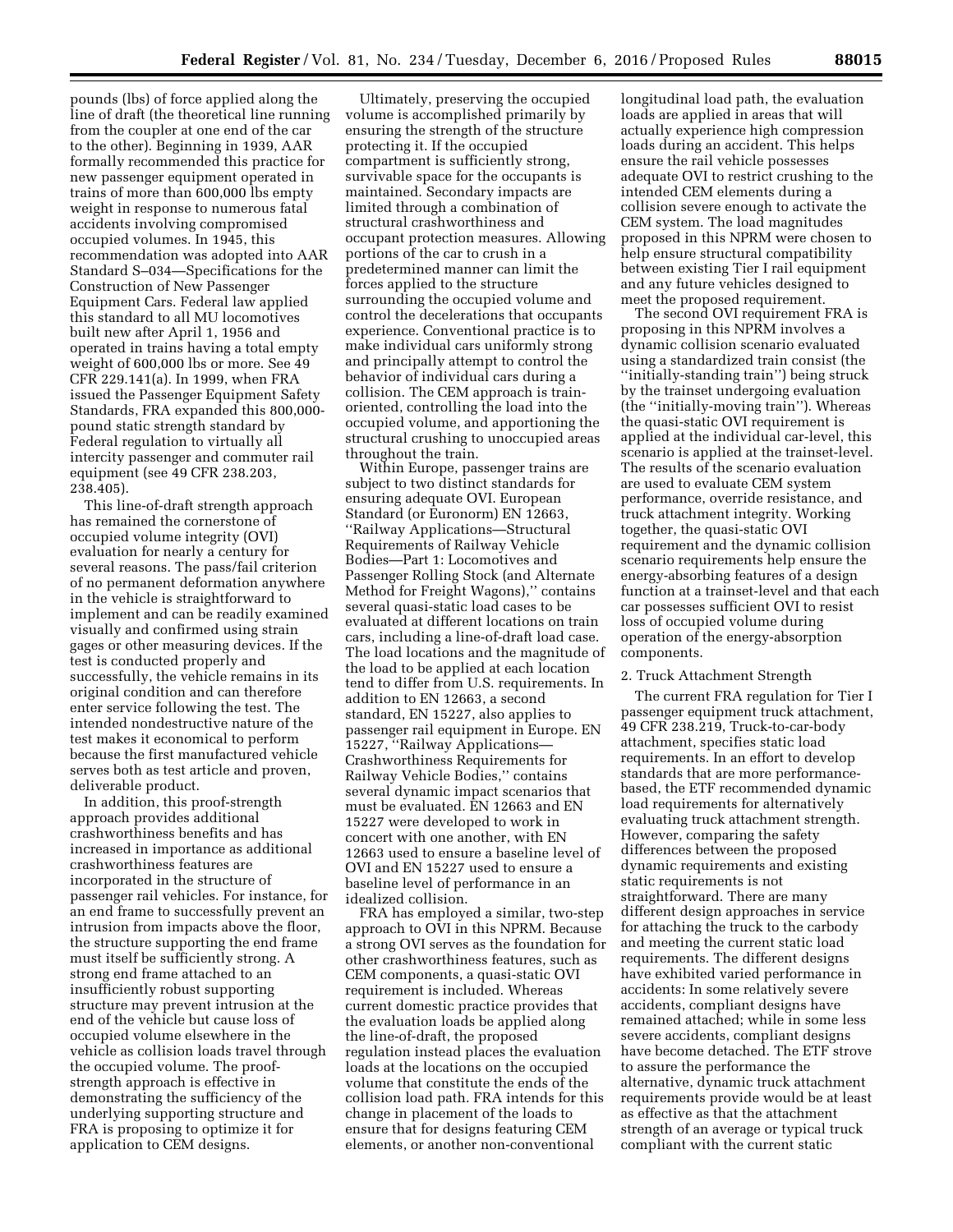requirements provides. The alternative, dynamic truck attachment requirements the ETF developed and recommended provide for demonstration of compliance using results from the same computer simulation of the train-to-train collision scenario used to demonstrate sufficient OVI.

### 3. Interior Attachment Strength

FRA's existing, acceleration-based performance requirements for interior attachments were established after years of industry practice designing interior fittings to withstand the forces due to accelerations of 6g longitudinally, 3g laterally, and 3g vertically. As noted in the 1997 NPRM for the Passenger Equipment Safety Standards rulemaking (62 FR 49728), FRA and NTSB investigations of accidents involving passenger trains designed based on this practice revealed that luggage racks, seats, and other interior fixtures breaking loose were a frequent cause of injury to passengers and crewmembers. Due to injuries caused by broken seats and other loose fixtures, FRA concluded that the practice of designing interior fittings to withstand accelerations of 6g longitudinally, and 3g laterally and vertically, was not adequate. FRA therefore proposed to enhance interior attachment fitting strength. In the 1999 final rule (64 FR 25540), FRA then set the current attachment strength requirements of 8g longitudinally, and 4g laterally and vertically. Subsequent accident investigations have revealed that interior fixtures that comply with the requirements for Tier I passenger equipment in § 238.233 perform significantly better than interior fixtures in passenger cars that do not meet the current regulations, *i.e.,* generally passenger cars already in service at the time the 1999 final rule took effect.

The ETF discussed at length requirements for interior fittings and occupant protection during accidents. As these discussions developed, there was a desire to accommodate existing equipment designs built to European standards, *i.e.,* EN 12663 and EN 15227, while maintaining a comparable level of safety to that within the U.S. rail operating environment. Many manufacturers of high-speed trainsets stressed during these discussions that this approach would allow the use of ''service-proven'' designs and avoid the need for significant redesign that would affect critical suspension characteristics or lead to a completely new and unproven vehicle platform. In the interest of maintaining the industry's ability to adopt service-proven designs, the ETF examined existing practices throughout the world to help establish

how current and proven design practice could be evaluated for application in the U.S.

The ETF adopted an approach that incorporates specific requirements of Railway Group Standard GM/RT2100, Issue Four, ''Requirements for Rail Vehicle Structures,'' Rail Safety and Standards Board Ltd., December 2010 (GM/RT2100). GM/RT2100 is a safety standard that mandates requirements for the design and integrity of rail vehicle structures, including interior fixtures, for trains that operate in the United Kingdom (U.K.). GM/RT2100 (referencing EN 12663) requires interior fixtures to withstand carbody accelerations of 5g longitudinally, 1g laterally and 3g vertically. However, FRA has never found the 1g lateral acceleration requirement adequate for the U.S. rail operating environment. See FRA's Passenger Equipment Safety Standards final rule, published May 12, 1999, for a discussion on lateral attachment strength for interior fixtures (64 FR 25540).

Thus, the proposed rule increases this minimum lateral acceleration requirement to 3g, as further discussed in the section-by-section analysis below. FRA notes that the structural vehicle requirements in EN 15227 limit the mean longitudinal deceleration to 5g within certain specified collision scenarios for vehicles designed to operate on international, national, and regional networks (6.4.1). ETF industry members recommended attachment strength requirements consistent with the collision behavior of vehicle structures built to the Euronorm standards and FRA agreed with their recommendation. The specific details on how to apply this alternative international approach are discussed in the section-by-section analysis below.

## *D. Development of Specific Requirements for Tier III Passenger Equipment*

While the proposed crashworthiness and occupant protection performance requirements for Tier III passenger equipment derive from the work initially conducted by the ETF for alternatively evaluating Tier I passenger equipment, the ETF did focus specifically on a more comprehensive body of requirements for Tier III passenger equipment. These include requirements for brake systems, cab glazing, emergency systems, and cab equipment. An overview of specific proposals for Tier III passenger equipment in these areas is provided below.

## 1. Brake Systems

Brake systems requirements for Tier III trainsets were developed from the recommendations of the RSAC's BTG. This group examined existing brake systems and technologies from around the world, and compared brake system requirements in the U.S. with systems on high-speed trainsets operating internationally. The goal of this task group was to identify common features and determine basic regulatory parameters that considered all types of service-proven braking systems, regardless of the technology employed.

To achieve this goal, the BTG created two sub-groups to examine trainset brake system design philosophies from both Asian and European industries that currently design trainsets to operate at the speeds envisioned for Tier III. The BTG focused on developing technologyneutral, performance-based braking system requirements by selecting the best practices and designs of the international models, while still maintaining the safety intent of the original, pneumatic-based U.S. requirements. This need for a technology-neutral approach was the cornerstone for development of the Tier III brake system recommendations to the ETF, which suggested creating new requirements that would both permit the use of applicable international standards and be performance-driven to allow the development of future technologies.

To accomplish this, the BTG suggested that FRA utilize the proposed Safe Operation Plan for Tier III Passenger Equipment (''Tier III Safe Operation Plan''), and ITM plan, discussed below, to establish and approve technology-specific performance metrics that it could not otherwise define without a prescriptive regulation. This recommendation, ultimately adopted by FRA following the RSAC process, is a fundamental concept reflected in other elements of this proposed rule: to maintain the core safety intent of existing U.S. requirements in a manner that takes into account the inherent safety of serviceproven designs, as demonstrated on rail systems around the world.

## 2. Cab Glazing

FRA's original requirements for window and windshield safety glazing on locomotives, passenger cars, and cabooses were established in 49 CFR part 223 on December 31, 1979 (44 FR 77352) to protect railroad employees and passengers from injury due to objects striking windows or windshields. Part 223 specifies a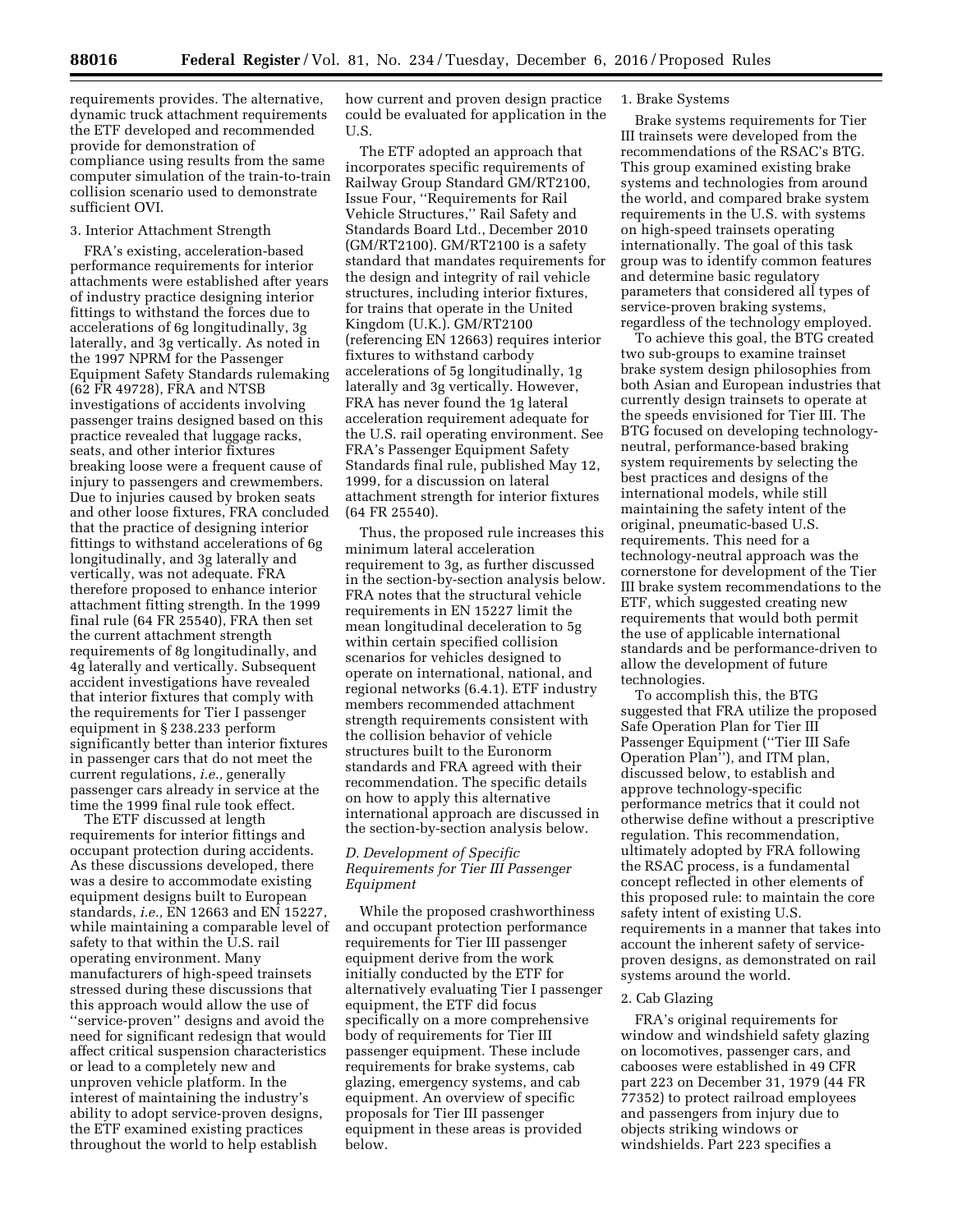process for certifying window glazing material, including testing requirements for glazing in both end-facing (FRA Type I) and side-facing (FRA Type II) locations. With the introduction of Tier II requirements in 1999 (64 FR 25686) designed to provide protection at speeds up to 150 mph, FRA established additional requirements for both endfacing (FRA Type IH) and side-facing (FRA Type IIH) glazing locations in Tier II passenger equipment. FRA amended the large object impact requirements for end-facing glazing locations in 2002 (67 FR 19992) with slight modifications, creating FRA Type IHP glazing. See 49 CFR 238.421.

During the development of the Tier III requirements, the ETF decided a new, large object impact test was necessary for end-facing glazing locations (*e.g.*  windshields) to address optical clarity issues stemming from current requirements (for both Tier I and II) and the need for a test procedure that could be repeated reliably. To address the optical clarity issue, the ETF wanted a methodology to use to evaluate the performance of the end-facing glazing system at its angle of installation (similar to the approach for Type IHP glazing in 49 CFR 238.421(b)(1)). Such a methodology would be more representative of the actual conditions in real-world applications. It would also help alleviate optical clarity issues resulting from thicker glazing as a function of higher operational speeds and perpendicular impact testing requirements in part 223. In addition, given the range of performance typically observed when testing most glazing materials, establishing a test procedure that could be reliably repeated on multiple test specimens was essential to ensure the quality of test results for these high-speed operations. FRA agrees with this approach.

To address these issues the ETF, through its Tier III Cab Glazing Task Group, sought to refine the glazing requirements for high-speed operations by examining current international practice. In particular, it focused on established and proven experience with the application of European standard EN 15152, and its predecessors, including International Union of Railways (UIC) standard UIC 651. It considered these standards together with high-speed rail operating experience involving the prominent modes and causes for glazing failure. These standards and operating experience, together with the existing glazing requirements for Tier I and Tier II operations, served as the basis for the development of the proposed requirements for Tier III operations.

## 3. Emergency Systems

This NPRM includes proposed requirements for passenger train emergency systems specific to Tier III trainsets and takes into account potential design considerations for Tier III trainset operating speeds. These proposed requirements focus particularly on emergency egress and rescue access through windows or alternative openings as part of an emergency window egress and rescue access plan. Sections 238.113 (Emergency window exits) and 238.114 (Rescue access windows) were used as the baseline requirements for the total number of emergency egress and rescue access windows, as well as their acceptable means of removal and their dimensions.

To address Tier III trainsets not designed to comply with the requirements in § 238.113 or § 238.114, the proposed rule would include a means for FRA to consider alternatives based on service-proven approaches that provide an equivalent level of safety. The railroad would submit to FRA for approval an emergency window egress and rescue access plan during the design review stage. This plan would allow consideration of: production challenges unique to high-speed trainsets, such as the need to pressurize compartments; proven international practice; and approaches other modes have taken (*e.g.,* emergency egress window panels/door exits similar to over-wing exit doors on aircraft). Where an appropriate safety case can be made, the proposed rule would allow a railroad to elect to employ an alternative feature or approach if the railroad can demonstrate an equivalent or superior level of safety.

This NPRM also addresses the attachment strength and performance of critical emergency systems. Specifically, it explains the requirements for minimum attachment strength of emergency lighting fixtures and any corresponding emergency power sources to be consistent with the approach we took for all other interior attachments in Tier III equipment. The NPRM would effectively provide a railroad with the option of complying with either the loading requirements currently applicable to Tier I equipment or alternative loading criteria based on an appropriate crash pulse that is justified by the intended vehicle design.

### 4. Cab Equipment

This NPRM contains certain equipment requirements proposed for the cabs of Tier III trainsets. These proposed requirements were developed by the RSAC's BTG and address alerters (devices installed in the controlling cab of trainsets that promote continuous, active locomotive engineer attentiveness by monitoring select trainset engineerinduced control activities) and sanders (appurtenances on trainsets that provide a means for depositing sand on each rail in front of the first power operated wheel set in the direction of movement to increase wheel-track adhesion). The BTG adopted the same approach it used to develop the braking system proposal for these two cab features, seeking performance-based requirements that could be implemented in a technologyneutral manner wherever possible. FRA intends to propose additional requirements for cab equipment in a future rulemaking based on recommendations developed by the 229/ITM Task Group.

#### **IV. Section-by-Section Analysis**

*Part 236—Rules, Standards, and Instructions Governing the Installation, Inspection, Maintenance, and Repair of Signal and Train Control Systems, Devices, and Appliances* 

## Subpart I—Positive Train Control Systems

Section 236.1007 Additional Requirements for High-Speed Service

FRA is proposing to remove paragraph (d) of this section as it is no longer relevant, and to redesignate paragraph (e) as paragraph (d) of this section. Paragraph (d) provides that, in addition to the requirements of paragraphs (a) through (c) of this section, a host railroad that conducts a freight or passenger operation at more than 150 mph shall have an approved Positive Train Control (PTC) Safety Plan (PTCSP) accompanied by an ''HSR–125'' developed as part of an overall system safety plan approved by the Associate Administrator for Railroad Safety and Chief Safety Officer (Associate Administrator). Paragraph (d) also provides that such an operation would be governed by a rule of particular applicability. Paragraph (c) of this section contains particular requirements for freight and passenger operations at speeds more than 125 mph, and provides that a host railroad have an approved PTCSP accompanied by an HSR–125. Generally, an HSR–125 is a document establishing that the system will be operated at a level of safety comparable to that achieved over the 5 year period prior to the submission of the PTCSP by other train control systems that perform PTC functions required by subpart I to 49 CFR part 236, and which have been utilized on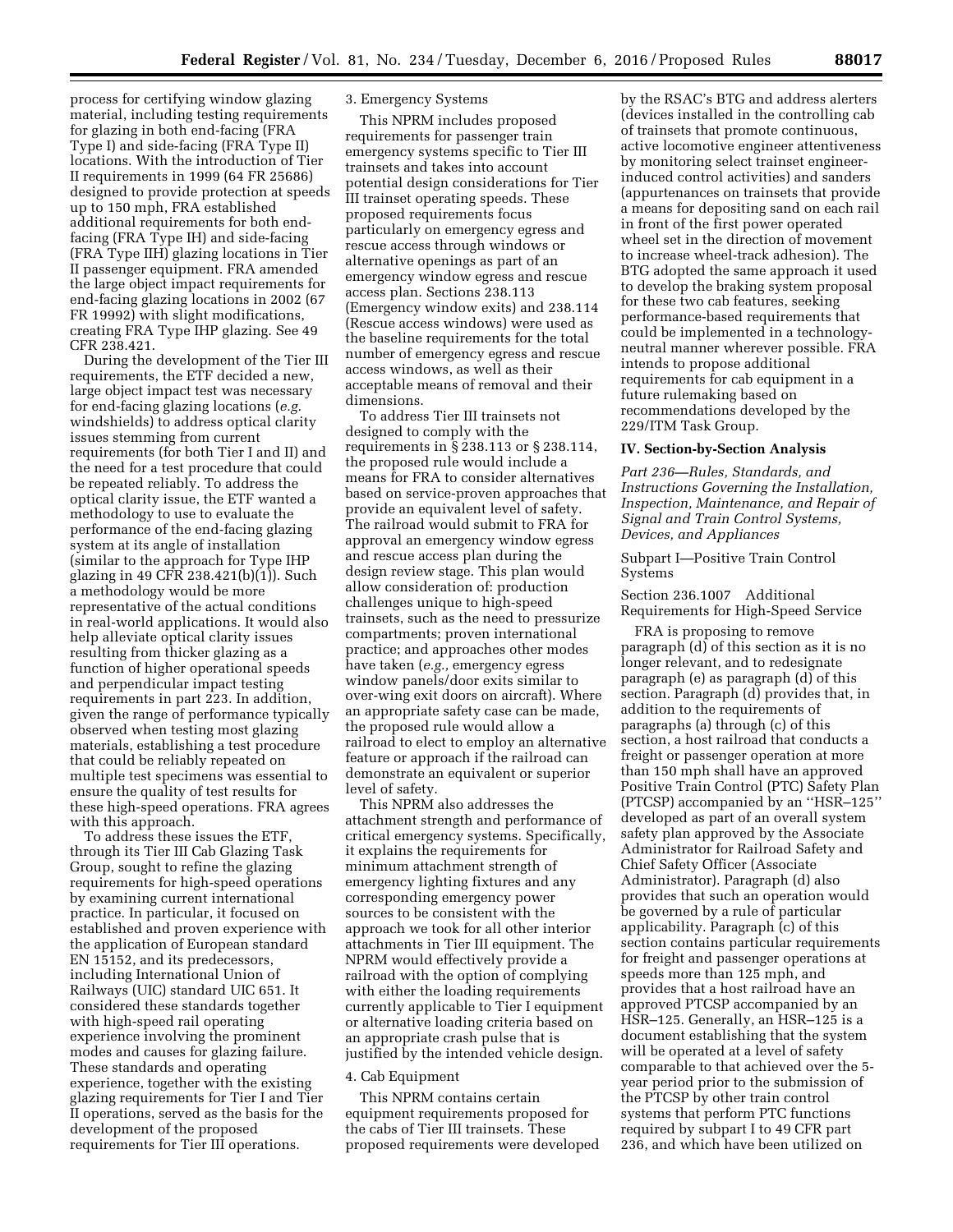high-speed rail systems with similar technical and operational characteristics in the U.S. or in foreign service, and that the system has been designed to detect incursions into the right-of-way, including incidents involving motor vehicles diverting from adjacent roads and bridges, where conditions warrant.

The particular treatment in paragraph (d) of operations at speeds over 150 mph is a legacy of FRA regulations from the 1990s concerning high-speed rail. When FRA's Track Safety Standards (49 CFR part 213) were amended on June 22, 1998, to include standards for higherspeed operations, the rule envisioned regulating rail operations at speeds over 150 mph through a rule a particular applicability. See 63 FR 33992. This same approach was codified in the Passenger Equipment Safety Standards when the rule was promulgated in 1999. See 64 FR 25540. Subsequently, however, FRA amended the Track Safety Standards on March 13, 2013, to remove the prescriptive reference to a rule of particular applicability and make clear that operations at speeds above 125 mph require FRA regulatory approval. See 78 FR 16052. In this NPRM, FRA is similarly proposing to remove the prescriptive reference to a rule of particular applicability in the Passenger Equipment Safety Standards and reaffirm that operations at speeds over 125 mph require FRA regulatory approval.

Accordingly, FRA is proposing to modify 49 CFR 236.1007 to remove the prescriptive reference requiring a rule of particular applicability for operations at speeds over 150 mph. Paragraph (c) of this section would continue to require that operations at speeds over 125 mph require FRA regulatory approval. However, there is no further need to prescribe in all cases distinct regulatory treatment through a rule of particular applicability for operations at speeds above 150 mph. Operations in both speed ranges constitute high-speed rail operations and are regulated by FRA as such.

FRA does not intend anything in this proposal to affect any order of particular applicability FRA has issued or may issue. In 1998, FRA issued an order of particular applicability governing certain rail operations on the Northeast Corridor (NEC). See 63 FR 39343, Jul. 22, 1998. The order, as amended, specifies requirements for equipping trains to respond to the Advanced Civil Speed Enforcement System (ACSES) in NEC territory. See 71 FR 33034, Jun. 7, 2006. As delegated by the Secretary, FRA may issue such an order after an investigation requiring a railroad carrier to install, on any part of its line, a signal

system that complies with requirements FRA has established as necessary for safety. See 49 U.S.C. chapter 205 (signal systems). Such an order of particular applicability has a far more limited scope than that envisioned at one time for a rule of particular applicability governing high-speed operations (*i.e.,* a comprehensive rule addressing all aspects of a high-speed rail operation, not just signal systems). To be clear, the order of particular applicability governing certain rail operations on the NEC will not be affected by this rulemaking.

### *Part 238—Passenger Equipment Safety Standards*

## Subpart A—General

Section 238.5 Definitions

FRA is proposing to add new definitions to this part and revise certain existing definitions to clarify the meaning of important terms and minimize potential for misinterpretation of the rule. FRA requests public comment regarding the terms defined in this section and whether we should also define other terms.

FRA proposes to revise the definitions of ''glazing, end-facing'' and ''glazing, side-facing,'' and to make technical revisions to the definitions of ''Tier II'' and ''Train, Tier II passenger'' to reflect the proposed change in the maximum authorized speed of Tier II passenger equipment from 150 mph to 160 mph. FRA also proposes to add new definitions for ''Associate Administrator," "Cab," "Tier III," ''Trainset, Tier I alternative passenger,'' ''Trainset, Tier III,'' and ''Trainset unit.'' Some of the proposed definitions we added involve new or fundamental concepts which require further discussion.

FRA proposes to define ''Associate Administrator'' to mean the FRA Associate Administrator for Railroad Safety and Chief Safety Officer, Associate Administrator for Railroad Safety, Associate Administrator for Safety, or the Associate Administrator's delegate. The title of Associate Administrator for purposes of this part has always referred to the same FRA official; only the full description of this official's title has changed since this part was originally promulgated. Because of the use of different titles in this part to refer to the same official, FRA proposes to add this definition to make clear that there is one official who is the Associate Administrator for purposes of this part. In the final rule, FRA may instead update and make consistent each reference to the Associate Administrator in each

individual section of part 238 that refers to the Associate Administrator.

FRA proposes to add the definition "cab" to mean, for purposes of subpart H of this part, a compartment or space in a trainset designed to be occupied by the engineer and contain an operating console from which the engineer exercises control over the trainset. Cab includes a locomotive cab. FRA is adding a more general definition of ''cab'' to ensure the requirements apply to high-speed trainsets, which do not utilize conventional locomotives. This new definition for ''cab'' is not intended to impose any new requirement on other types of equipment. This definition presumes there is a typical design of a high-speed trainset where the engineer and operating console are located in the leading end of the trainset. Regardless, FRA would expect the protections of §§ 238.703 through 238.717 (Trainset structure) and § 238.721 (Glazing) to apply, as appropriate, to that leading end whether it is to be occupied by operating crewmembers or passengers, or both. In this regard, and consistent with the definition of ''Occupied volume'' under § 238.5, the protections mentioned above would apply, as appropriate, for the entire width of a trainset's leading end, irrespective of the occupant(s). In addition, this definition would apply to vehicles designed under appendix G to this part. FRA invites comment on this proposed definition, as well as comment on whether FRA should make more explicit in the rule text the protections that apply to the leading end of a trainset, whether intended to be occupied by crewmembers or passengers, or both.

FRA proposes to revise the definition ''glazing, end-facing'' to mean any exterior glazing located where a line perpendicular to the plane of the glazing material makes a horizontal angle of 50 degrees or less with the centerline of the vehicle in which the glazing material is installed, except for: The coupled ends of MU locomotives or other equipment that is semi-permanently connected to each other in a train consist; and, end doors of passenger cars at locations other than the cab end of a cab car or MU locomotive. Any glazing location which, due to curvature of the glazing material, can meet the criteria for either end-facing glazing or side-facing glazing would be considered end-facing glazing. This definition makes clear that the glazing location means an ''exterior'' location and expressly identifies locations that FRA would not consider end-facing glazing locations. Additionally, the definition accounts for the aerodynamic shape of vehicle frontends and expressly provides that any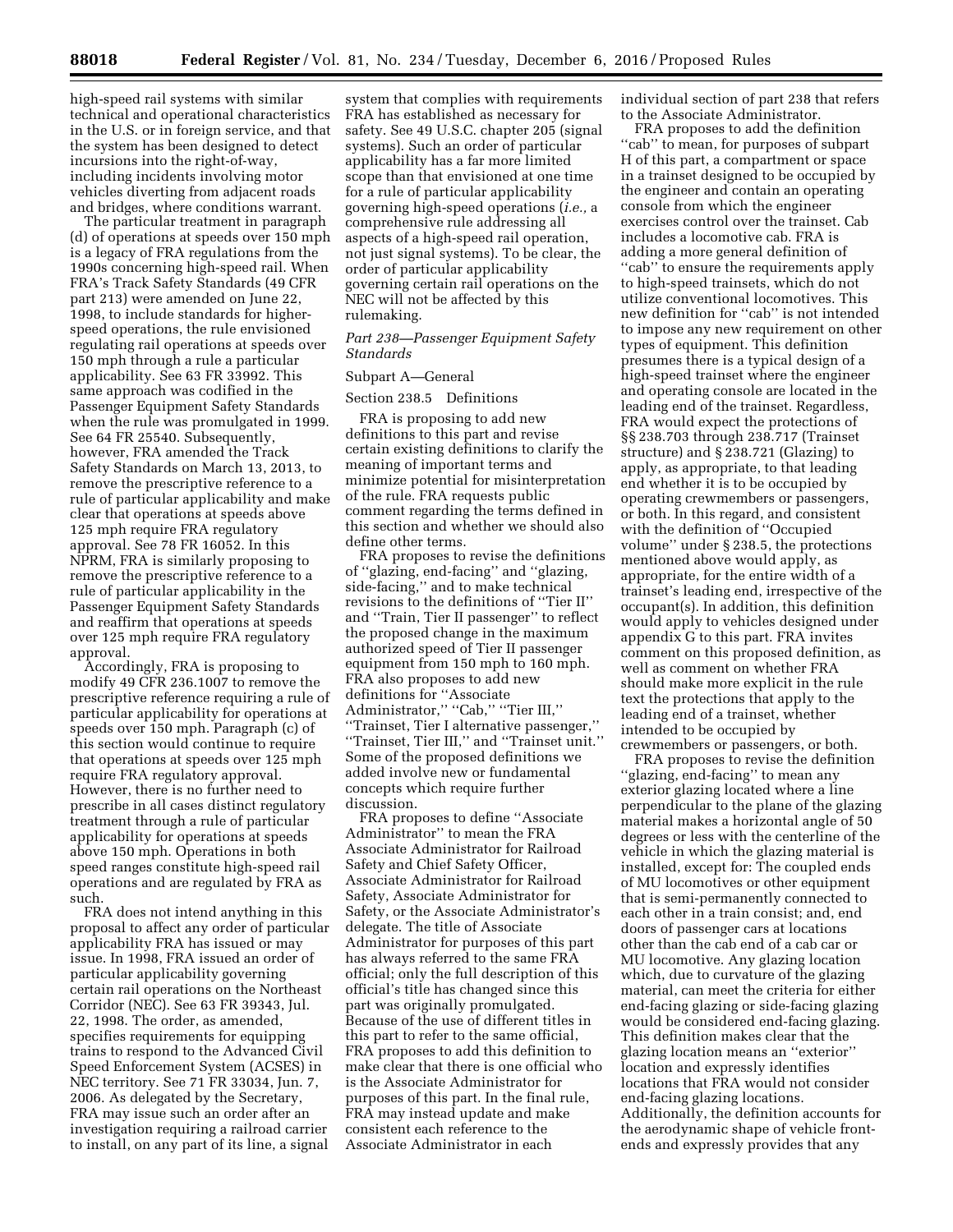window, based on its geometry, that could be either an end-facing glazing location or a side-facing glazing location is considered an end-facing glazing location that must comply with the endfacing glazing requirements. FRA intends for this proposed definition to be substantively the same as the revised definition for ''end facing glazing location'' in the final rule on Safety Glazing Standards (part 223 of this chapter). See 81 FR 6775, Feb. 9, 2016. This revision is not intended to add any new requirement on glazing installed in passenger vehicles subject to the requirements of part 238. FRA intends this definition and other glazing requirements in the final rule to be consistent with the Safety Glazing Standards rulemaking.

FRA proposes to revise the definition ''glazing, side-facing'' to mean any glazing located where a line perpendicular to the plane of the glazing material makes a horizontal angle of more than 50 degrees with the centerline of the vehicle in which the glazing material is installed. Side-facing glazing also means glazing located at the coupled ends of MU locomotives or other equipment that is semipermanently connected to each other in a train consist, and glazing located at end doors other than at the cab end of a cab car or MU locomotive. FRA intends for this proposed revision to be substantively the same as the revised definition for ''side facing glazing location'' in the final rule on Safety Glazing Standards, see id., and is necessary due to our proposed revision to the definition of ''glazing, end-facing'' in this part 238. Nonetheless, we do not intend for this revision to add any new requirement on glazing installed in passenger vehicles subject to the requirements of this part. As noted above, FRA intends this definition and other glazing requirements in the final rule to be consistent with the Safety Glazing Standards rulemaking.

As discussed above, FRA proposes to revise the definition of ''Tier II'' to increase the maximum speed allowable for this tier of passenger equipment from 150 mph to 160 mph. FRA likewise proposes to revise the definition ''train, Tier II passenger.'' In addition, FRA proposes to add a definition for ''Tier III'' to add this equipment safety tier to this part with the definition ''trainset, Tier III'' to apply the proposed Tier III requirements to such equipment. Further, FRA intends for these definitions to make clear that the definitions of Tier I and Tier II do not include Tier III passenger equipment merely because the equipment operates in the Tier I and

Tier II speed ranges. The operation of passenger equipment in both lower- and higher-speed ranges is integral to the definition of Tier III (please see above for a more detailed discussion of these safety tiers). This Tier III definition also makes clear that 125 mph is the maximum speed at which Tier III equipment can operate when sharing the right-of-way with non-Tier III equipment or when highway-rail grade crossings are present along the right-ofway. FRA elected this maximum speed to maintain operational compatibility with non-Tier III equipment based on the safety equivalency of the crashworthiness and occupant protection requirements. Further, this definition makes clear FRA is limiting Tier III operations to an absolute maximum speed of 220 mph, which is the maximum track speed permitted under FRA's Track Safety Standards (49 CFR part 213). See 78 FR 16052, Mar. 13, 2013. FRA invites comments on the speed and operational restrictions discussed above and whether there are more appropriate alternatives to FRA's proposal.

FRA proposes to add the definition ''trainset, Tier I alternative passenger'' to mean a trainset consisting of Tier I passenger equipment designed under the requirements of appendix G to this part. FRA proposes to add this definition to distinguish specific Tier I trainset designs that conform to alternative standards from Tier I equipment that meets the existing Tier I requirements in subpart C but provide an equivalent level of protection by conforming with the proposed requirements of appendix G to this part.

FRA also proposes to add a new definition of ''trainset unit'' to mean that segment of a trainset located between connecting arrangements (articulations). This definition would clarify that the proposed requirements may apply to individual vehicles within a trainset consist, but not necessarily to the trainset as a whole.

## Section 238.21 Special Approval Procedure

FRA proposes to amend paragraph (c)(2) of this section to be consistent with the changes proposed to § 238.201(b) for alternative compliance. The proposed applicable elements would be in new § 238.201(b)(1) rather than in § 238.201(b) due to the proposed reorganization of that section. FRA intends to conform paragraph (c)(2) of this section accordingly.

Additionally, FRA is updating the reference to ''Associate Administrator for Safety'' to read simply ''Associate Administrator,'' consistent with the

discussion provided above under § 238.5.

Subpart B—Safety Planning and General Requirements

Section 238.111 Pre-Revenue Service Acceptance Testing Plan

FRA proposes to amend paragraphs (b)(2), (4), (5), and (7), and (c) of this section to require railroads to obtain FRA approval before using Tier III passenger equipment that either has not been used in revenue service in the U.S. or has been used in revenue service in the U.S. and is scheduled for a major upgrade or introduction of new technology that affects a safety system on such equipment. The explicit inclusion of a Tier III notification and approval process is consistent with FRA's approach to the implementation of high-speed rail technology. It also provides a formal mechanism for FRA to ensure all required elements of this part are satisfactorily addressed and documented.

FRA invites comment on FRA's proposed changes to this section. Specifically, we invite comment on any additional changes we should make concerning testing and approval requirements for Tier I, Tier II, or Tier III operations.

Subpart C—Specific Requirements for Tier I Passenger Equipment

Section 238.201 Scope/Alternative Compliance

In this section, FRA is proposing to redesignate existing paragraph (b) as paragraph (b)(1) and to add new paragraph (b)(2) due to the proposed addition of standards for alternative compliance in appendix G to this part.

Proposed paragraph (b)(1) would continue to provide the existing option for railroads to petition FRA's Associate Administrator for approval to use Tier I passenger equipment designed to alternative crashworthiness standards. This approval remains contingent upon the railroad's successful demonstration that such standards provide a level of safety at least equivalent to those in subpart C of this part. Although FRA is proposing to add a new appendix G to this part that provides specific alternative crashworthiness standards to those in subpart C, FRA does not intend to limit the flexibility this section currently provides for using other alternative designs.

Proposed new paragraph (b)(2) would explain how Tier I passenger trainsets may comply with the alternative crashworthiness and occupant protection requirements in appendix G to this part instead of the requirements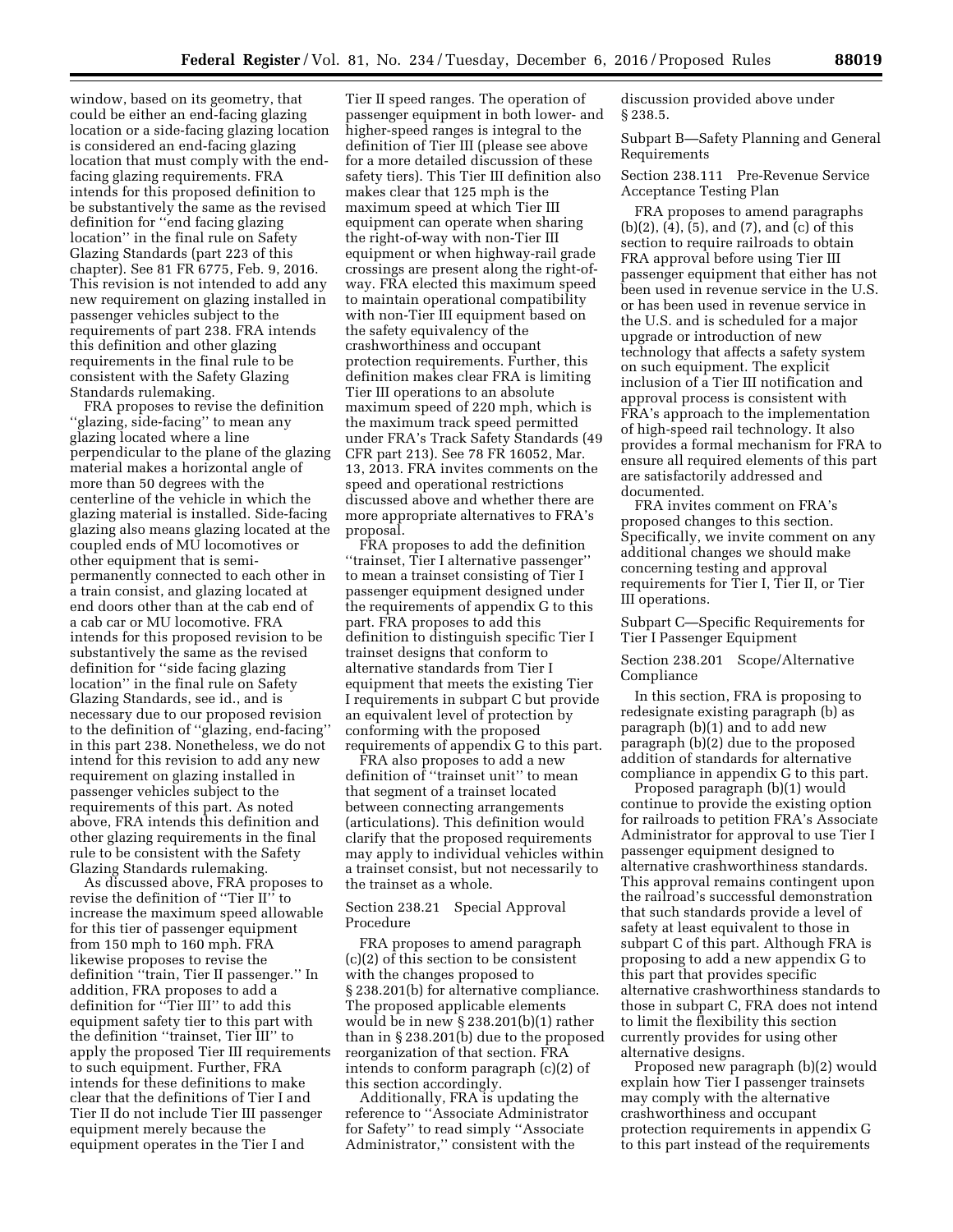of §§ 238.203, 238.205, 238.207, 238.209(a), 238.211, 238.213, and 238.219. Railroads would be required to submit test plans and supporting documentation for FRA review and give FRA at least 30 days' notice before commencing any testing, whether partially or in full, to demonstrate compliance with the requirements of proposed appendix G to this part. Railroads would also be required to submit a carbody crashworthiness and occupant protection compliance report based on the analysis, calculations, and test data necessary to demonstrate compliance. After receipt of this report, FRA would deem the submission acceptable, unless FRA stays action within 60 days by written notice. If FRA stays action, then the railroad would be required to correct any deficiencies FRA identified and notify FRA it has corrected the deficiencies before placing the subject equipment into service. FRA may also impose conditions in writing necessary for safely operating the equipment for cause stated.

FRA notes that the proposed approval process would differ from that for Tier II or Tier III passenger equipment, which would require affirmative FRA approval. Tier I trainsets that FRA reviews under this paragraph would be deemed acceptable without further FRA action based on the appropriate submissions to FRA, unless FRA stays approval by written notice to the railroad. If FRA stays approval, FRA would then identify issues for clarification or resolution, as appropriate, which the railroad would be required to address and notify FRA it had corrected prior to placing the equipment into service.

FRA invites comment on the proposed changes to this section.

## Section 238.203 Static End Strength

FRA proposes to revise this section to include a cross reference to § 238.201(b)(2) to reflect the proposed alternative standards in appendix G to this part for Tier I trainsets. Please note that the existing alternative compliance provision in § 238.201(b), which we propose to redesignate as § 238.201(b)(1), does not apply to the requirements of this section, unlike the other structural requirements. Hence, FRA is not proposing to reference § 238.201(b) generally in this section. However, FRA is not proposing to change the existing requirements of this section.

## Section 238.205 Anti-Climbing Mechanism

FRA is proposing to revise this section to include a cross reference to

§ 238.201(b) to reflect the proposed alternative standards in appendix G to this part for Tier I trainsets. However, FRA is not proposing to change the existing requirements of this section.

## Section 238.207 Link Between Coupling Mechanism and Carbody

FRA is proposing to revise paragraph (b) of this section to include a cross reference to § 238.201(b) to reflect the proposed alternative standards in appendix G to this part for Tier I trainsets. However, FRA is not proposing to change the existing requirements of this section.

Section 238.209 Forward End Structure of Locomotives, Including Cab Cars and MU Locomotives

FRA is proposing to revise this section to include a cross reference to § 238.201(b) to reflect the proposed alternative standards in appendix G to this part for Tier I trainsets. However, FRA is not proposing to change the existing requirements of this section.

## Section 238.211 Collision Posts

FRA is proposing to revise this section to include a cross reference to § 238.201(b) to reflect the proposed alternative standards in appendix G to this part for Tier I trainsets. However, FRA is not proposing to change the existing requirements of this section.

## Section 238.213 Corner Posts

FRA is proposing to revise this section to include a cross reference to § 238.201(b) to reflect the proposed alternative standards in appendix G to this part for Tier I trainsets. However, FRA is not proposing to change the existing requirements of this section.

## Section 238.219 Truck-to-Car-Body Attachment

FRA is proposing to revise this section to include a cross reference to § 238.201(b) to reflect the proposed alternative standards in appendix G to this part for Tier I trainsets. However, FRA is not proposing to change the existing requirements of this section.

Subpart E—Specific Requirements for Tier II Passenger Equipment

### Section 238.401 Scope

FRA proposes to revise this section to increase the maximum allowable speed for Tier II passenger equipment from 150 mph to 160 mph. This proposal is consistent with FRA's March 13, 2013, final rule amending and clarifying the Track Safety Standards, which affirmed that the maximum allowable speed on Class 8 track is 160 mph. See 78 FR 16052. Further, this proposal would

make the speed range for Tier II passenger equipment consistent with that for Class 8 track in the Track Safety Standards. As specified in § 213.307 of this chapter, Class 8 track encompasses the speed range above 125 mph up to 160 mph—the same speed range for Tier II passenger equipment standards. This change would only increase the maximum operating speed to 160 mph and would still require FRA approval to do so as this part and other FRA safety regulations require.

For example, Amtrak's Acela Express currently operates at a maximum speed of 150 mph and has done so for well over a decade with FRA approval. While the proposed change would neither impose any new requirement on Acela Express, nor alter any aspect of FRA's regulatory approval of Acela Express, the rule would require FRA approval to increase the maximum operating speed to 160 mph.

FRA's Tier II passenger equipment safety standards are based on safety requirements developed for the operation of Amtrak passenger trainsets at speeds up to 150 mph on the Northeast Corridor (NEC). See 64 FR 25629. Amtrak sponsored a risk assessment of high-speed rail operations and FRA sponsored computer modeling to predict the performance of various equipment structural designs and configurations in collisions. The risk assessment found a significant risk of collisions at speeds below 20 mph and a risk of collisions at speeds exceeding 100 mph due to heavy and increasing conventional commuter rail traffic, freight rail traffic, highway-rail grade crossings, moveable bridges, and a history of low speed collisions in or near stations and rail yards. Based on the risk assessment and the results of the computer modeling, FRA determined that full reliance on collision avoidance measures rather than crashworthiness, though the hallmark of safe high-speed rail operations in several parts of the world, could not be implemented in corridors like the north end of the NEC. Traffic density patterns and right-of-way configurations would not permit implementation of the same collision avoidance measures that have proven successful in Europe and Japan. To compensate for the increased risk of a collision, a more crashworthy trainset design was needed. Accordingly, the structural requirements for Tier II passenger equipment are more stringent than those for Tier I passenger equipment or the design practice for North American passenger equipment or for high-speed rail equipment in other parts of the world.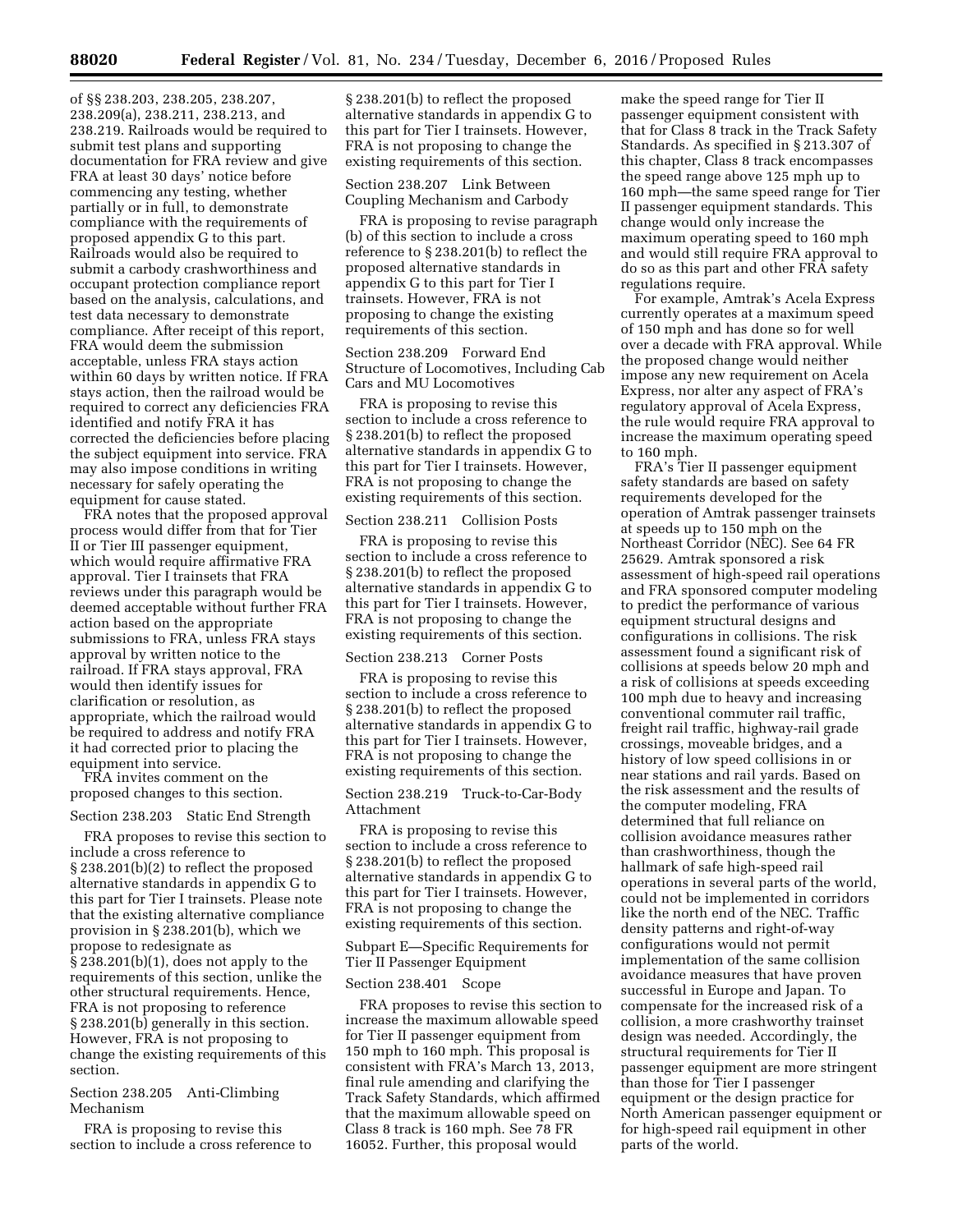Subpart F—Inspection, Testing, and Maintenance Requirements for Tier II Passenger Equipment

## Section 238.501 Scope

FRA proposes to revise this section to increase the maximum allowable speed for Tier II passenger equipment from 150 mph to 160 mph. Please see the discussion of § 238.401.

## Subpart H—Specific Requirements for Tier III Passenger Equipment

This proposed subpart would contain specific requirements Tier III passenger equipment must meet. Many of the requirements proposed herein consider Tier III passenger equipment in terms of an integrated trainset, particularly for purposes of crashworthiness and occupant protection requirements. This rule presumes that Tier III trainsets will consist of semi-permanently coupled, articulated, or otherwise ''fixed'' configurations, that are not intended to operate normally as individual vehicles or in mixed consists (with equipment of another design or operational tier).

The requirements proposed in this subpart are organized into subject areas based on their general applicability: trainset structure, window glazing, brake systems, interior fittings and surfaces, emergency systems, and cab equipment. These proposed requirements are intended to be applied in concert with proposed subparts I and J to establish a set of minimum safety requirements for Tier III passenger equipment that encourages a systemic approach to safety. FRA also intends that the requirements be applied in a manner that is performance-based and technology-neutral, where possible.

FRA intends to supplement these specific requirements in future rulemaking(s). As noted above, the ETF remains active and continues to address safety requirements for Tier III operations. FRA will consider regulatory changes and additions that will help FRA safely and efficiently implement Tier III operations from design, to entry into revenue service, to ongoing inspection and maintenance.

FRA notes that it intends for certain proposed sections of this subpart to be applied as an integrated set of alternative crashworthiness and occupant protection performance requirements for Tier I passenger equipment as delineated in appendix G to this part. We consider this set of proposed requirements to provide an equivalent level of safety to its counterpart set of Tier I requirements in subpart C of this part. As explained in greater detail in the discussion of appendix G below, the proposed rule

clarifies which specific Tier III crashworthiness and occupant protection performance requirement should be applied as an alternative set of Tier I counterpart requirements. Specifically, FRA makes clear that if alternative Tier I compliance is sought under appendix G, then all the requirements in appendix G must be met so the integrity of the alternative requirements is maintained.

#### Section 238.701 Scope

This proposed subpart contains specific requirements for railroad passenger equipment operating in a shared right-of-way at speeds not exceeding 125 mph, and in an exclusive right-of-way without grade crossings at speeds exceeding 125 mph but not exceeding 220 mph. FRA believes that in most cases new exclusive rights-ofway designed for Tier III operations will be constructed without highway grade crossings. However, some newly constructed exclusive rights-of-way may include highway grade crossings, but may have long stretches of track without a grade crossing. In these instances, imposing a 125 mph speed restriction on the entire exclusive right-of-way may have greater costs than benefits. Additional net benefits may be achievable, in certain circumstances, by applying the speed restriction only to track at or near each grade crossing instead of the entire exclusive right-ofway. In such cases, FRA would expect the railroad to address the safety considerations surrounding highway grade crossings in the exclusive right-ofway in its Tier III Safe Operation Plan, which is subject to FRA review and approval. However, FRA invites comment on alternative approaches, such as whether the rule should include provisions that explicitly apply the speed restriction only to track located at or near each grade crossing within an exclusive right-of-way.

FRA is proposing to allow passenger seating in the leading unit of a Tier III trainset if safety issues associated with passengers occupying the leading unit are addressed and mitigated through a comprehensive Tier III Safe Operation Plan. Demonstration of compliance with the requirements of this subpart would be subject to FRA review and approval under § 238.111.

#### Trainset Structure

Section 238.703 Quasi-Static Compression Load Requirements

As discussed above, FRA proposes a two-step approach to OVI in this NPRM. Accordingly, in paragraph (a) of this section, FRA proposes that for it to

consider a Tier III trainset to have sufficient OVI, compliance with the requirements of both paragraph (b) of this section and § 238.705 must be demonstrated. The purpose of applying both requirements is to ensure the integrity of the occupied volume during a collision or other accident. Integrity of the occupied volume is a fundamental requirement of crashworthiness—the primary goal of which is preservation of space to protect occupants during an accident. Additionally, a strong OVI serves as the foundation for other crashworthiness features such as CEM components.

Although the language of this section references only Tier III trainsets, the requirements of this section may also be applied to Tier I trainsets through the application of appendix G, instead of complying with the existing requirements of 49 CFR 238.203, ''Static end strength.'' Tier I passenger equipment designed to alternative crashworthiness standards may demonstrate an appropriate level of crashworthiness by complying with the quasi-static compression load requirements proposed in § 238.703(b). In general, § 238.203 requires all passenger equipment to support an 800,000-pound compressive load along its line-of-draft without experiencing permanent deformation. This magnitude of load applied to the line-of-draft has been the longstanding practice in the U.S. This evaluation is readily performed on passenger equipment conventionally designed for service in the U.S. For vehicles designed less conventionally or alternatively (*e.g.,*  articulated trainsets, full or partial lowfloor trainsets, and trainsets utilizing CEM), the structure of the occupied volume may be designed so that collision loads are not transmitted along the line-of-draft. While a rail vehicle may be designed to carry normal, longitudinal service loads along its lineof-draft, the more severe collision loads may be introduced into the structure differently. Below is a discussion of the quasi-static compression load requirements proposed in paragraph (b) that would apply to each vehicle of a Tier III trainset, and, if elected, as an alternative for Tier I trainsets, through application of appendix G.

Proposed paragraph (b)(1) introduces three means of compliance, each consisting of a prescribed load magnitude and a corresponding pass/ fail criterion (or pass/fail criteria), and states that each vehicle under evaluation must comply with one of three compression load pass/fail criteria enumerated in paragraphs  $(b)(1)(i)$ –(iii). FRA notes that this paragraph (b)(1)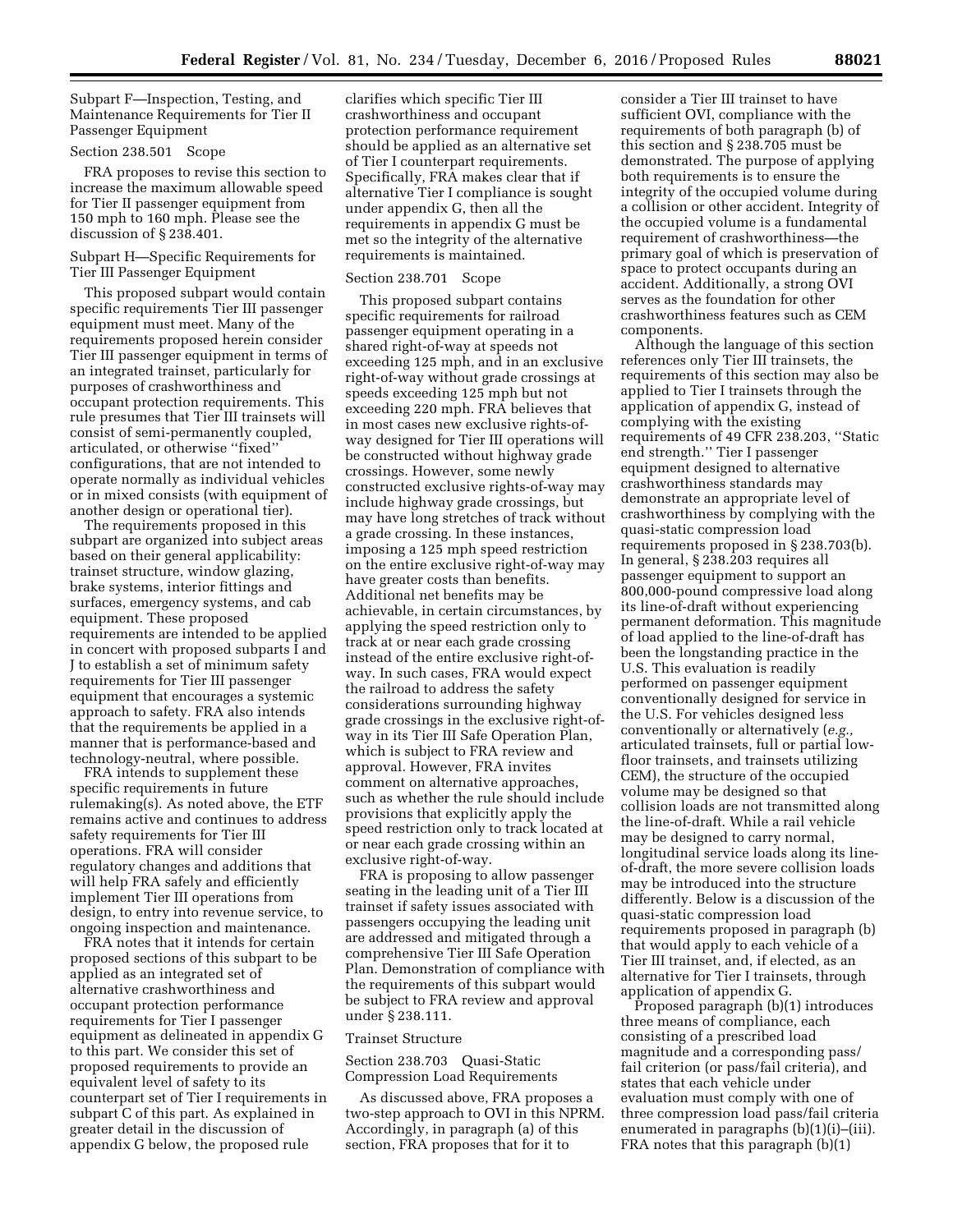applies to evaluation of individual vehicles of a trainset, not a trainset as a whole. Additionally, FRA is not proposing to require using all three alternatives to evaluate a vehicle; FRA would require only demonstration that the vehicle design complies with one compression load pass/fail criterion. By including three sets of load magnitudes and pass/fail criteria, FRA intends to accommodate quasi-static compression load evaluation for a variety of passenger trainset vehicle designs and ensure that each alternative provides an equivalent level of safety.

For each of the three quasi-static compression load requirements that may be applied, the evaluation loads are introduced not at the line-of-draft, but at the ends of the collision load path through the occupied volume. Introducing the loads along the collision load path permits evaluation of the quasi-static compression resistance of a given design in a manner more representative of the type of loading the occupied volume would experience in a collision. The details of the location(s) of the load points at the ends of the collision load path would be determined on a design-by-design basis.

The proposed quasi-static compression load requirements also permit use of a combination of elastic testing and elastic/plastic computer simulation to demonstrate a trainset's ability to comply with one of the three requirements. While an analysis of a properly-executed, finite-element (FE) computer simulation can demonstrate a design's compliance, some structural testing of the actual occupied volume undergoing evaluation is needed to validate the results the computer simulation produced. The process of validation essentially provides a computer simulation with a foundation in reality.

A detailed FE model of the carbody undergoing evaluation is necessary to properly capture the structural response of the occupied volume to the evaluation compression loads. FRA expects this model will include all the structural members and connections that comprise the occupied volume. If the carbody structure is symmetric from side to side, a symmetry boundary condition may be used to facilitate efficient model evaluation. Certain details of the carbody structure that do not directly affect the OVI, such as couplers and designated CEM components, may be omitted from the OVI model.

FRA also expects the material properties (*e.g.,* stress-strain characteristics) that are used in the model would be derived from either manufacturer-certified minimum properties or from tests conducted on the actual construction materials. Material properties may be assumed to be independent of the rate of deformation for the purposes of OVI evaluation. Failure modeling of connections (*e.g.,* welds, rivets, bolts, etc.) would not be required if the analysis does not indicate critical stresses or strains near those connections.

Appropriate boundary conditions must be chosen to provide reasonable restraint to the model. FRA expects that vertical support to the model would be provided at the locations in the actual vehicle where it would carry vertical loads. Typically, those locations include the attachments of the secondary suspension components to the underframe and, if the car is so equipped, the articulation. Longitudinal restraint in the model may be accomplished by a rigid wall that is in contact with the reaction-end of the vehicle structure. Lateral restraint may either be introduced through a symmetry boundary condition or by applying a reasonable coefficient of friction between the longitudinal restraint wall and the body structure.

Proposed paragraph (b)(1)(i) provides that the first load magnitude and corresponding pass/fail criterion is an 800,000-pound compression load applied to the collision load path without causing any permanent deformation to the occupied volume. The load magnitude (800,000 pounds) is the same as the evaluation load generally required in existing § 238.203 for Tier I passenger equipment but would be introduced into the occupied volume along the collision load path (whether or not that is the line-of-draft). The pass/fail criterion of no permanent deformation would be the same as the pass/fail criterion in existing § 238.203.

Proposed paragraph (b)(1)(ii) provides that the second load magnitude and corresponding pass/fail test is a 1,000,000-pound compression load applied to the collision load path without exceeding either of two pass/ fail criteria. Under this proposal, both pass/fail criteria must be met for a design to successfully meet this quasistatic compression load requirement, which would increase the evaluation load by 25 percent over the conventional 800,000-pound load. As a consequence of applying a more severe load, FRA would relax the pass/fail criteria to permit small areas of plastic strain to develop within the structure. Thus, the first pass/fail criterion in proposed paragraph (b)(1)(ii)(A) states that local plastic strains that may

develop anywhere within a model may not exceed 5 percent. This pass/fail criterion would be applied to the entire structure of the vehicle undergoing evaluation. The second pass/fail criterion in proposed paragraph (b)(1)(ii)(B) states that local shortening (deformation) of the vehicle may not exceed 1 percent over any 15-foot length of the occupied volume. This criterion is intended to prevent localized loss of occupied volume that may occur when the 5-percent plastic strain criterion is not exceeded.

Paragraph (b)(1)(iii) provides that the third load magnitude and corresponding pass/fail criterion is a 1,200,000 pound compression load applied to the collision load path without exceeding the crippling strength of the vehicle. This paragraph would define crippling as the maximum point on the loadversus-displacement characteristic. The load magnitude required by this quasistatic compression load requirement would be 50 percent higher than the 800,000-pound load required by existing § 238.203, which also requires that the carbody must remain elastic to successfully meet the requirement. Because the evaluation load would be increased by 50 percent, the corresponding pass-fail criterion would require that the vehicle being evaluated have an ultimate load carrying capacity (*i.e.,* crippling resistance) equal to or greater than 1.2 million pounds. To determine the adequacy of the proposed ultimate load, in June 2011, FRA performed a series of quasi-static compression tests on passenger railcars compliant with § 238.203 and verified that these cars had an ultimate load capacity of approximately 1.2 million pounds. This testing series established that 1.2 million pounds is a reasonable minimum standard for the crippling strength of passenger equipment compliant with § 238.203. The results of that testing and corresponding FE modeling are summarized in an FRA ''Research Results'' report,13 two technical papers,14 and an FRA final report.15

15Carolan, M., Perlman, B., and Tyrell, D., ''Alternative Occupied Volume Integrity (OVI) Tests and Analyses,'' U.S. Department of Transportation, DOT/FRA/ORD–13/46, October 2013.

<sup>13</sup>USDOT/FRA, ''Occupant Volume Integrity Evaluation in Passenger Railcars.'' *Research Results*—Office of Railroad Policy and Development, RR 12–01, February 2012.

<sup>14</sup>Carolan, M., Muhlanger, M., Perlman, B., and Tyrell, D., ''Occupied Volume Integrity Testing: Elastic Test Results and Analyses,'' American Society of Mechanical Engineers, Paper No. RTDF2011–67010, September, 2011; Carolan, M., Perlman, B., and Tyrell, D., ''Crippling Test of a Budd Pioneer Passenger Car,'' American Society of Mechanical Engineers, Paper No. JRC2012–74087, April 2012.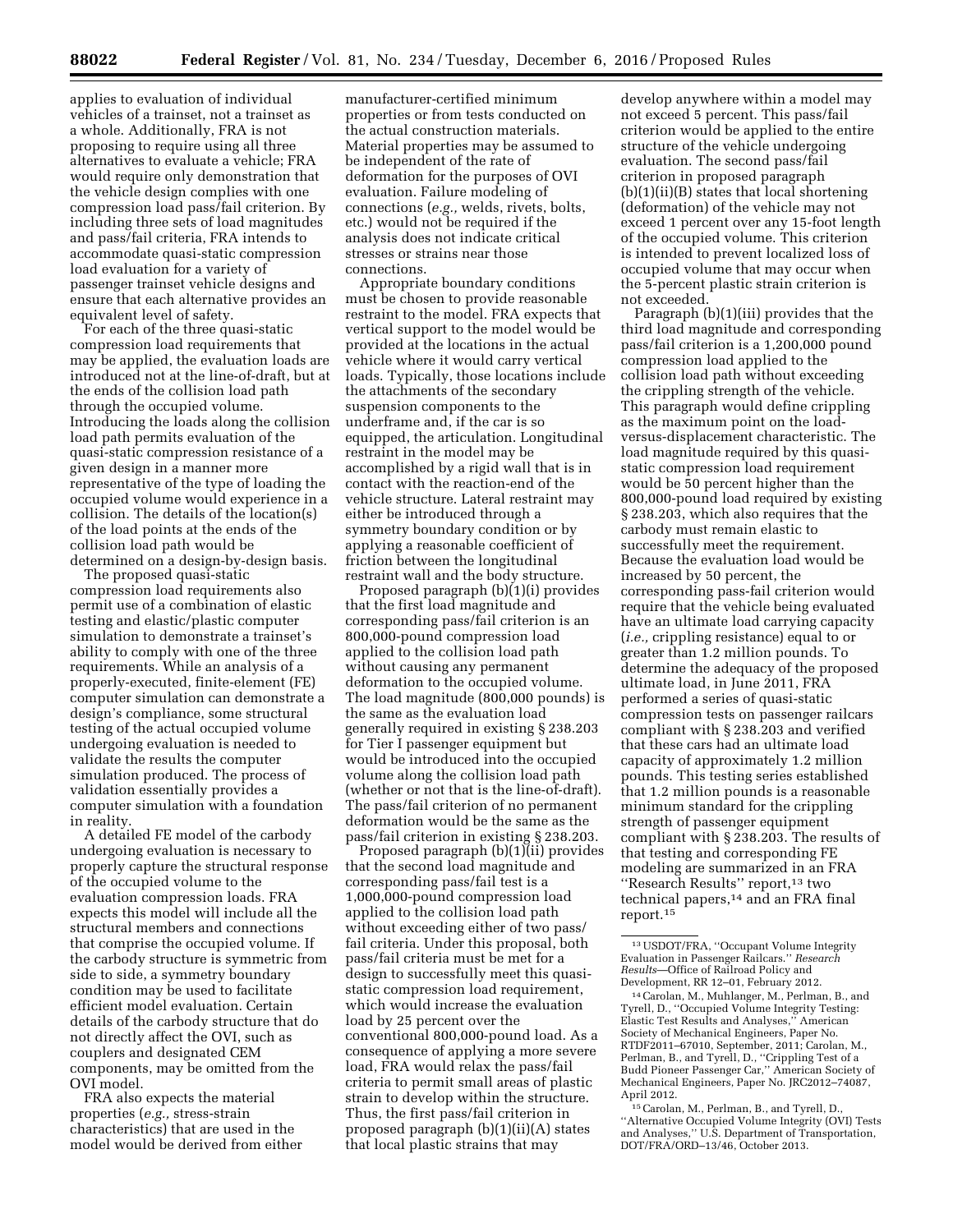Demonstration of compliance with any of the quasi-static requirements may be achieved through testing to the specified load or a combination of elastic testing and plastic analysis. Paragraph (b)(2) would establish that, at a minimum, an end compression load of no less than 337,000 pound-force (lbf) must be applied to the carbody structure to validate the plastic analysis. In addition, these requirements would establish the minimum level of model validation to be performed using the results of a test of the same design. Nonetheless, FRA does not intend for these proposed minimum requirements

to replace sound engineering judgment that higher force values may be appropriate to obtain valid test results when designing and performing the compression testing and FE modeling.

Because paragraphs  $(b)(1)(ii)$  and  $(iii)$ would permit permanent deformation to occur in the occupied volume of a vehicle during its evaluation, it is likely a combination of elastic (*i.e.,* nondestructive) testing and elastic-plastic finite element analysis (FEA) would be used to demonstrate a vehicle design's ability to meet either of those two quasistatic compression load requirements. While paragraph (b)(1)(i) would not permit permanent deformation to occur in a design undergoing evaluation, FRA does not intend for the proposed rule to prevent a combination of elastic testing to a load less than 800,000 lbs and FEA up to the target load of 800,000 lbs from being used to demonstrate that a design's OVI complies with this first requirement.

As previously discussed, proposed paragraph (b)(2) states that, no matter which of the three requirements that is chosen for evaluation of a design's OVI is applied, a compression test also must be performed and the applied longitudinal compression load must be at least 337,000 lbf (1500kN). This test is required to ensure the FE computer model that is used to demonstrate alternative compliance can successfully model the response of the carbody to the same loading condition as part of a program of model validation. This value is equal to 1500 kN, which is the compression load placed on the coupler support structures required by European standard EN 12663 for Category P–II passenger equipment. The ETF recommended this minimum value for the validation test's elastic load and FRA adopted this minimum recognizing that sufficient strains must be developed within the tested structure to provide quality measurements necessary for validating a model.

Finally, proposed paragraph (b)(3) states that compliance with paragraph

(b) of this section must be documented and submitted to FRA for review and approval. In particular, we propose several options for compliance with paragraph (b)(1), and FRA review and approval is necessary to evaluate the approach taken to ensure compliance.

Section 238.705 Dynamic Collision Scenario

In this section, FRA is proposing to introduce a dynamic collision scenario analysis as the second part of the OVI evaluation of a Tier III passenger trainset. PTC technology cannot protect against all possible collision scenarios, such as collisions with trespassing highway equipment at grade crossings or with other rolling stock (freight or passenger equipment) during manual operations at 20 mph or below. Accordingly, compliance with this requirement is necessary to preserve the occupied volume, protecting all occupants on the trainset.

As mentioned in the discussion of proposed § 238.703 above, each vehicle in the trainset would need to demonstrate it meets both the OVI requirements in proposed paragraph (b) of that section and the dynamic collision scenario requirements in proposed paragraph (b) of this section. Further, as mentioned in the discussion of proposed § 238.703, and as outlined in proposed appendix G, a Tier I passenger trainset designed to alternative crashworthiness standards may comply with this section instead of the requirements currently applicable to Tier I passenger trainsets in § 238.203.

In combination with the quasi-static compression load requirements discussed in proposed § 238.703, the purpose of this proposed dynamic collision scenario requirement is to ensure that survivable space for the passengers and crew is preserved in up to moderately severe accident conditions (*i.e.,* conditions comparable to a head-on collision at a speed of 20 to 25 mph, depending on the type of equipment, into a stationary train). This requirement would also provide a baseline level of protection for scenarios that may be more severe, but less predictable with respect to loading conditions and historical accident data. Although the dynamic collision scenario would be conducted at the trainset level, the requirements described in this section would be evaluated at the level of the trainset's individual vehicles so no vehicle in the trainset may exceed the parameters outlined in proposed paragraph (b) as a result of the dynamic collision scenario.

Proposed paragraph (a) outlines the required conditions under which a

dynamic collision scenario would be performed. Generally, the collision scenario requires a dynamic impact to be simulated between two trains: An initially-moving train and an initiallystanding train. The initially-moving train is the trainset undergoing evaluation, either Tier III equipment or, as provided in appendix G, Tier I equipment designed to alternative crashworthiness standards. The initially-standing train is a locomotiveled consist of five conventionallydesigned passenger cars. The conventionally-designed passenger cars have a prescribed weight and forceversus-displacement characteristic.16 The pass/fail criteria for the scenario determine whether there is sufficient preservation of occupied volume for passengers and crew in the trainset undergoing evaluation.

FRA expects the collision scenario would be executed for an impact duration sufficient to capture the most severe portion of the collision event. The actual amount of impact time required to simulate the collision sufficiently would vary based upon the characteristics of the trainset undergoing evaluation. Typically, the collision scenario would be executed until all of the equipment, including the initially-standing and initially-moving consists, is moving in the same direction at approximately the same velocity. If all of the equipment is moving together at approximately the same speed, no further car-to-car impacts would occur, and the simulation would have been executed for a sufficient duration to capture the most severe decelerations.

There are various types of analyses that may be used to evaluate the collision scenario requirements. These analyses include fully-detailed FE models, lumped-parameter analyses, or a hybrid approach where a combination of detailed FE modeling and lumpedparameter techniques are used within the same simulation. An FEA of the scenario is generally a highly-detailed simulation of the actual trainset geometry. The parts making up the trainset are meshed into a large number of elements, with each element having its own mass, stiffness, and connection properties to the adjacent elements. A lumped parameter analysis represents each car or section of a car within a trainset using a small number of masses and a small number of non-linear springs. At its extreme, each car consists

<sup>16</sup>Appropriate weights and force-versusdisplacement characteristics for the conventionallydesigned passenger cars can be found in the Technical Criteria and Procedures Report.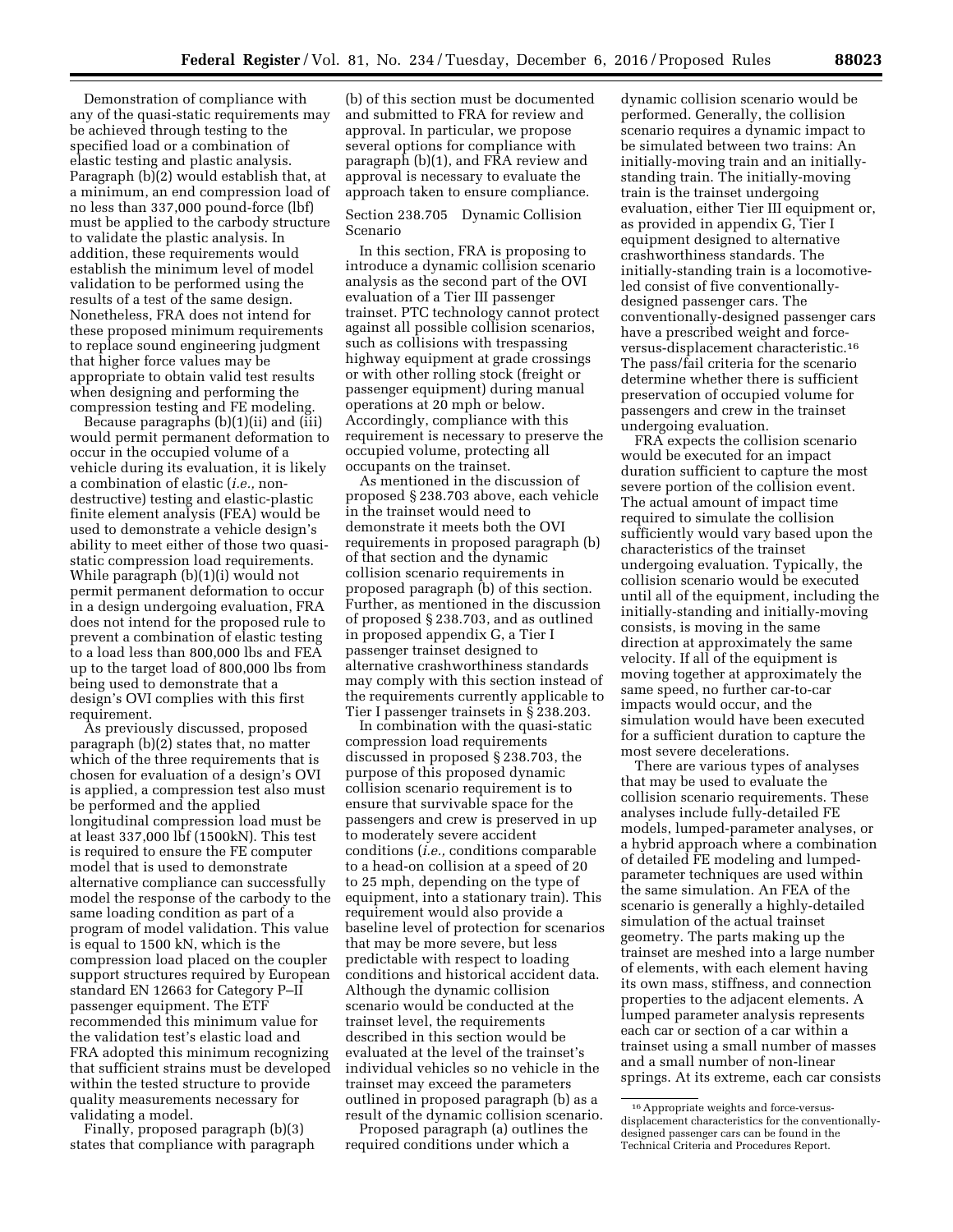of a single mass and a single spring characteristic. A hybrid approach may utilize an FE mesh to represent some structures (*e.g.,* CEM structures that undergo large deformations) and lumped-parameter representations of other structures (*e.g.,* cars far from the impacting interface that experience little deformation). Any of the three types of analyses is capable of developing the information needed to verify a trainset's ability to meet the requirements of the collision scenario. Additionally, because the centerlines of the initiallymoving and initially-standing trains are aligned with one another during this scenario, a half-symmetric model may be used to represent the colliding vehicles, as appropriate.

Proposed paragraph (a)(1) requires the initially-moving train to be made up of the equipment undergoing evaluation at its empty, ready-to-run (AW0) weight.17 As highlighted above, this equipment can be either Tier III equipment or, under appendix G, Tier I equipment designed to alternative crashworthiness standards.

Proposed paragraph (a)(2) states that if the length of consists to be used in service can vary, then the longest and shortest consist lengths must both be evaluated under this section. This requirement is intended to ensure the trainset's OVI is satisfactory when operated in both the shortest and longest train consists that will be utilized in service. The trainset undergoing evaluation must successfully meet the collision scenario requirements for both its shortest and longest configurations; it is not required to demonstrate other configurations meet the requirements.

Proposed paragraph (a)(3) states that if the trainset is intended for use in pushpull service, then both the locomotiveled and cab-car-led configurations shall be evaluated separately. This requirement is intended to ensure sufficient OVI for all occupied spaces in the trainset regardless of whether it is led by a cab car or a conventional locomotive.

Proposed paragraph (a)(4) describes the configuration of the initiallystanding train of conventional passenger equipment. As provided in paragraph (a)(4)(i), this train is to be led by a rigid locomotive weighing 260,000 pounds and also made up of five identical coaches, each having a weight of 95,000 pounds. Paragraph (a)(4)(ii) provides that the locomotive and each passenger

coach crush in response to applied force as specified in Table 1 to this section. Table 1 provides the non-linear, forceversus-crush relationship for the passenger cars and locomotive comprising the initially-standing train. These relationships are meant to be representative of typical crush responses for passenger equipment; likewise, the weights given for the conventional locomotive and conventional passenger cars are meant to be representative of typical weights for passenger equipment. The weights for the passenger cars and locomotives, the force-versus-crush behavior, and the geometry for the standing locomotive are all provided in the Technical Criteria and Procedures Report. Further detail on the geometry of the locomotive can be found in that Report. In addition, paragraph (a)(4)(iii) provides that the locomotive would be modeled using the data inputs listed in appendix H to this part, so that the locomotive's geometric design is as depicted in Figure 1 to appendix H.

Proposed paragraphs (a)(5) through (10) are meant to ensure that the collision scenario is evaluated under the same conditions by each entity performing this type of evaluation. Proposed paragraph (a)(5) explains that the scenario must be evaluated on tangent, level track.

Proposed paragraph (a)(6) describes the initial velocities to be assigned to the initially-moving consist. If the initially-moving consist is led by a cab car or an MU locomotive, then it must have an initial velocity of 20 mph. If the initially-moving consist is led by a conventional locomotive, it must have an initial velocity of 25 mph. These speeds were chosen based upon estimates of the upper limit of the ability of conventionally-designed Tier I equipment to maintain its occupied volume in a similar collision scenario.

FRA intends for the requirements in proposed paragraphs (a)(7) through (9) to simplify the modeling of the collision scenario and to help ensure the scenario is evaluated consistently by different entities. Paragraph (a)(7) provides that the coupler knuckles on the impacting equipment shall be closed. Paragraph (a)(8) states that the moving and standing consists are not braked. Paragraph (a)(9) states that the initiallystanding train is free to move only in the longitudinal direction.

Proposed paragraph (a)(10) would require that the model used to demonstrate compliance with the dynamic collision requirements be validated, and that model validation be documented and submitted to FRA for review and approval. Regardless of the

type of analysis employed to demonstrate a trainset's ability to meet the collision scenario requirements, the analytical model must undergo some level of validation for the results to be considered acceptable. The validation to be performed on the model used in the collision scenario would be in addition to any validation required for a model used to demonstrate the quasi-static OVI of the trainset undergoing evaluation. While full-scale destructive testing of a trainset undergoing evaluation is not expected, FRA expects that any designated energy-absorbing components will be tested at the component-level. The results of these component tests would be used to validate a model of the same type to be used to demonstrate the trainset's ability to meet the dynamic collision scenario. FRA also expects that any components that experience large deflection or permanent deformation during the modeling of the collision must be validated with some type of physical test.

Proposed paragraph (b) would contain the crashworthiness and occupant protection performance requirements the individual vehicles in the initiallymoving trainset involved in the dynamic collision scenario must meet as described in paragraph (a)—*i.e.,* the trainset undergoing evaluation. Proposed paragraph (b)(1) outlines two conditions for demonstrating that the initially-moving trainset possesses sufficient crashworthiness to resist a significant loss of occupied volume during the collision scenario. Only one of the two performance conditions would have to be shown to be met to successfully demonstrate compliance: No more than 10 inches of longitudinal, permanent deformation of the occupied volume as a result of the impact, as proposed in paragraph (b)(1)(i); or global vehicle shortening not exceeding 1 percent over any 15-foot length of the occupied volume, as proposed in paragraph (b)(1)(ii). These two performance conditions are meant to permit different analysis techniques (*e.g.,* lumped-parameter or FEA) to be applied to evaluate the collision scenario.

Proposed paragraph (b)(2) provides that if the option to use GM/RT2100 is exercised to demonstrate compliance with any of the requirements in §§ 238.733, 238.735, 238.737, or 238.743, then the average longitudinal deceleration of the center of gravity (CG) of each vehicle during the dynamic collision scenario shall not exceed 5g in any 100-millisecond (ms) time period. A plot of the 100-ms average longitudinal deceleration versus time, in which the

<sup>17</sup> ''AW0'' is a loading designation that is defined by the manufacturer. Specifically, AW0 refers to the "actual weight" of an empty vehicle. The phrase ''empty, ready-to-run weight'' is typically how this designation is defined in a technical document.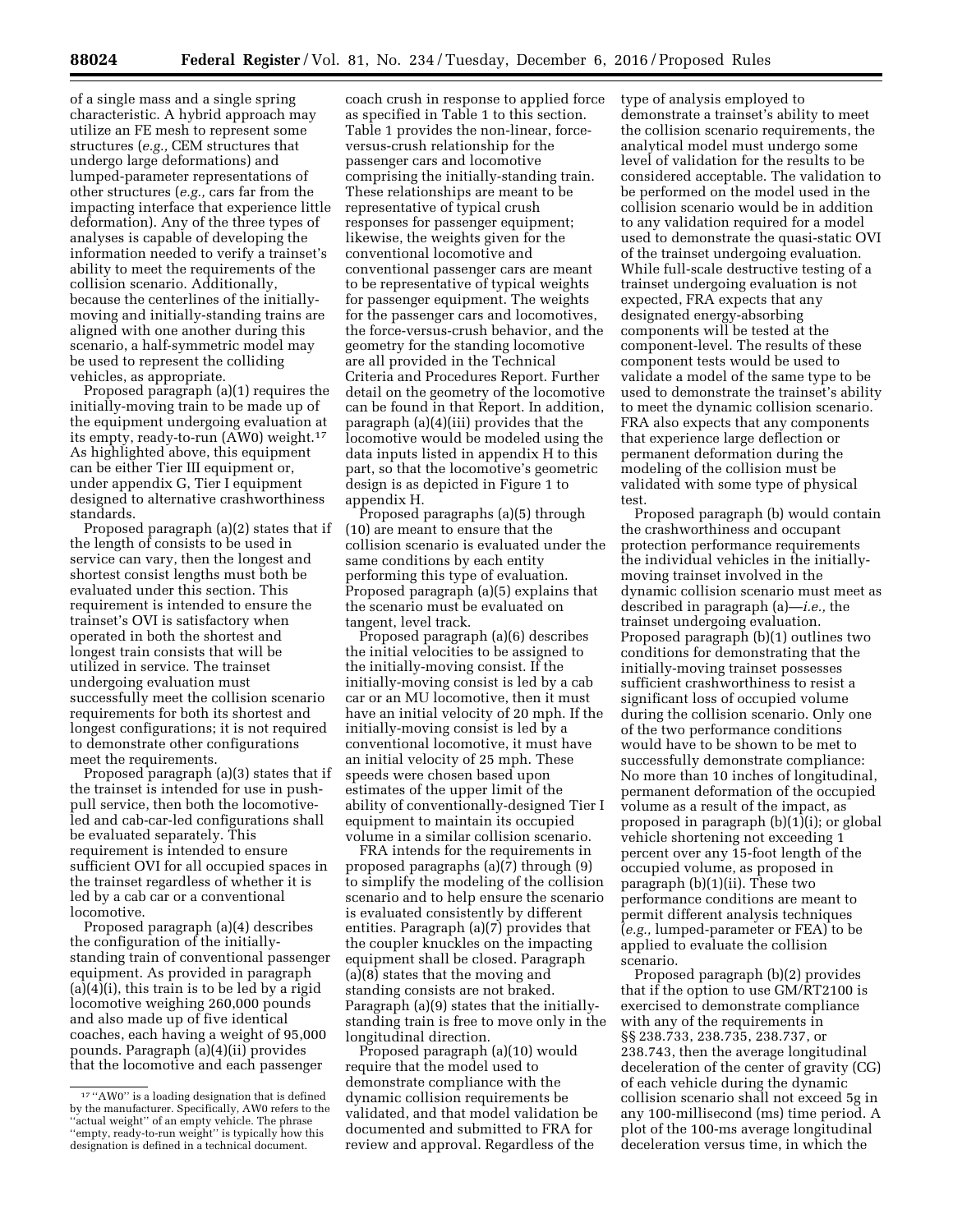curve never exceeds ±5g, would suffice to demonstrate compliance with paragraph (b)(2).

Proposed paragraph (b)(3) sets out the criteria that must be met to demonstrate the crashworthiness of the engineer's cab as a result of the dynamic collision impact. Paragraph (b)(3)(i) states that a survival space where there is no intrusion must be maintained around each seat in the cab. Survival space is defined as extending a minimum of 12 inches from each edge of the seat. Walls or other items originally within this defined space, not including the operating console, shall not further intrude more than 1.5 inches towards the seat under evaluation.

In addition, as a result of the impact, under paragraph (b)(3)(ii), there shall be a clear exit path from the cab for the occupants, and, under paragraph (b)(3)(iii), the vertical height of the compartment shall not be reduced by more than 20 percent. FRA intends for proposed paragraph (b)(3)(iii) to prevent loss of occupied volume that occurs either through lifting of the floor or downward buckling of the ceiling.

Further, proposed paragraph (b)(3)(iv) provides that the operating console shall not have moved closer to the engineer's seat by more than 2 inches as a result of the impact. Because portions of the operating console in a given cab may originally be within the 12-inch survival space defined in paragraph (b)(3)(i) before the impact, it is important that the console not move more than 2 inches closer to the engineer's seat and impede the engineer from exiting the cab following the impact. The allowable encroachment for the operating console is one-third larger than the 1.5 inches allowed for walls or other items originally within the 12-inch survival space. This larger allowance assumes the initial configuration is designed so there is sufficient space for the engineer to readily get into and out of his or her seat, as well as space to comfortably situate himself or herself for normal operation of the train. Consequently, console movement of 2 inches or less can be allowed without inhibiting or preventing egress. If the engineer's seat is part of a set of adjacent seats, the requirements of this paragraph (b)(iv) would apply to both seats. This seating arrangement is in the cabs of Amtrak's Acela Express trainsets.

### Section 238.707 Override Protection

This proposed section would contain the requirements for analyzing the ability of a Tier III passenger trainset to resist vertical climbing or override at its collision interface locations during a dynamic collision scenario. This

proposed section would examine the vertical displacement behavior of colliding equipment under an ideal impact scenario where an initiallymoving Tier III trainset and an initiallystanding conventional train are aligned. This section would also prescribe an impact scenario where the interface of the colliding equipment is translated both laterally and vertically by 3 inches to ensure that override is resisted during an impact when the two trains are not perfectly aligned. Evaluating the colliding equipment's ability to resist override in an offset impact condition helps to demonstrate that the override features are robust.

FRA clarifies that Tier III passenger trainsets would have to comply with both paragraphs (a) and (b) of this section. FRA also clarifies that under proposed appendix G, a Tier I passenger trainset designed to alternative crashworthiness standards may demonstrate an appropriate level of override protection by complying with the requirements this section proposes instead of complying with the requirements applicable to Tier I passenger trainsets in § 238.205, Anticlimbing mechanism, and § 238.207, Link between coupling mechanism and car body. In general, the requirements proposed in this section were developed as an alternative to demonstrating anticlimbing capabilities in current § 238.205 and the capability of the link between the coupling mechanism and carbody to resist the loads in current § 238.207. While compliance with both §§ 238.205 and 238.207 requires meeting a set of quasi-static, vertical load cases, the requirements proposed in this section were developed as a dynamic performance standard.

Proposed paragraph (a)(1) contains two sets of initial conditions for analyzing the ability of the evaluated trainset to resist vertical climbing or override during a dynamic collision scenario, and states these conditions must be applied using the dynamic collision scenario in proposed § 238.705(a). Criteria for evaluating the dynamic collision scenario for each set of initial conditions are provided in proposed paragraph (a)(2). Because the same model may be used both to demonstrate compliance with the requirements of § 238.705 and the requirements of paragraphs (a) and (b) of this section, the model must be validated with test data in such a way as to provide confidence in the validity of the results of the collision analyses. In this regard, if the components that experience large deflection or permanent deformation in the analysis described in § 238.705 also experience

large deflection or permanent deformation in the analysis described in paragraph (a)(2) of this section, then the same test results may be used to validate the model. If the performance of the components that undergo large deformation in the analysis described in paragraph (a)(2) of this section is not validated with test data as part of the validation of the model used in § 238.705, then additional validation testing must be performed to validate the model being used to demonstrate performance under paragraph (a)(2).

Proposed paragraph (a)(1)(i) describes the first condition to be used in the collision simulation to demonstrate anti-climbing performance. This paragraph provides that all vehicles in both the initially-moving and the initially-standing train consists must be positioned at their nominal running heights with the centerlines of the initially-moving and initially-standing trains aligned. Because the centerlines of the colliding vehicles would be aligned with one another, a longitudinally half-symmetric model may be used to simulate this collision scenario, as appropriate. FRA intends for this initial condition to represent an ideal collision situation where the colliding vehicles are initially aligned with one another.

Proposed paragraph (a)(1)(ii) describes the second condition to be used in the collision simulation as a 3 inch lateral and 3-inch vertical offset of the interface of the colliding equipment. The lateral and vertical offsets must be applied simultaneously in the same simulation. Evaluating the equipment offset in this manner will demonstrate that the anti-climb features are of a robust design, capable of preventing climbing when the colliding vehicles are not perfectly aligned. Because this simulation requires a lateral offset between the initially-standing and initially-moving consists, a symmetric boundary condition may not be employed (*i.e.,* the full width of each consist must be modeled).

Proposed paragraph (a)(2) explains the pass/fail criteria that must be successfully met to demonstrate a trainset possesses adequate anti-climb features for its colliding interface. The criteria must be met for each set of initial conditions in paragraphs (a)(1)(i) and (ii) for demonstrating appropriate resistance to override between colliding equipment. Paragraph (a)(2)(i) would provide that the relative difference in elevation of the underframes between the colliding equipment in the initiallymoving and initially-standing train consists may not change by more than 4 inches at any point during the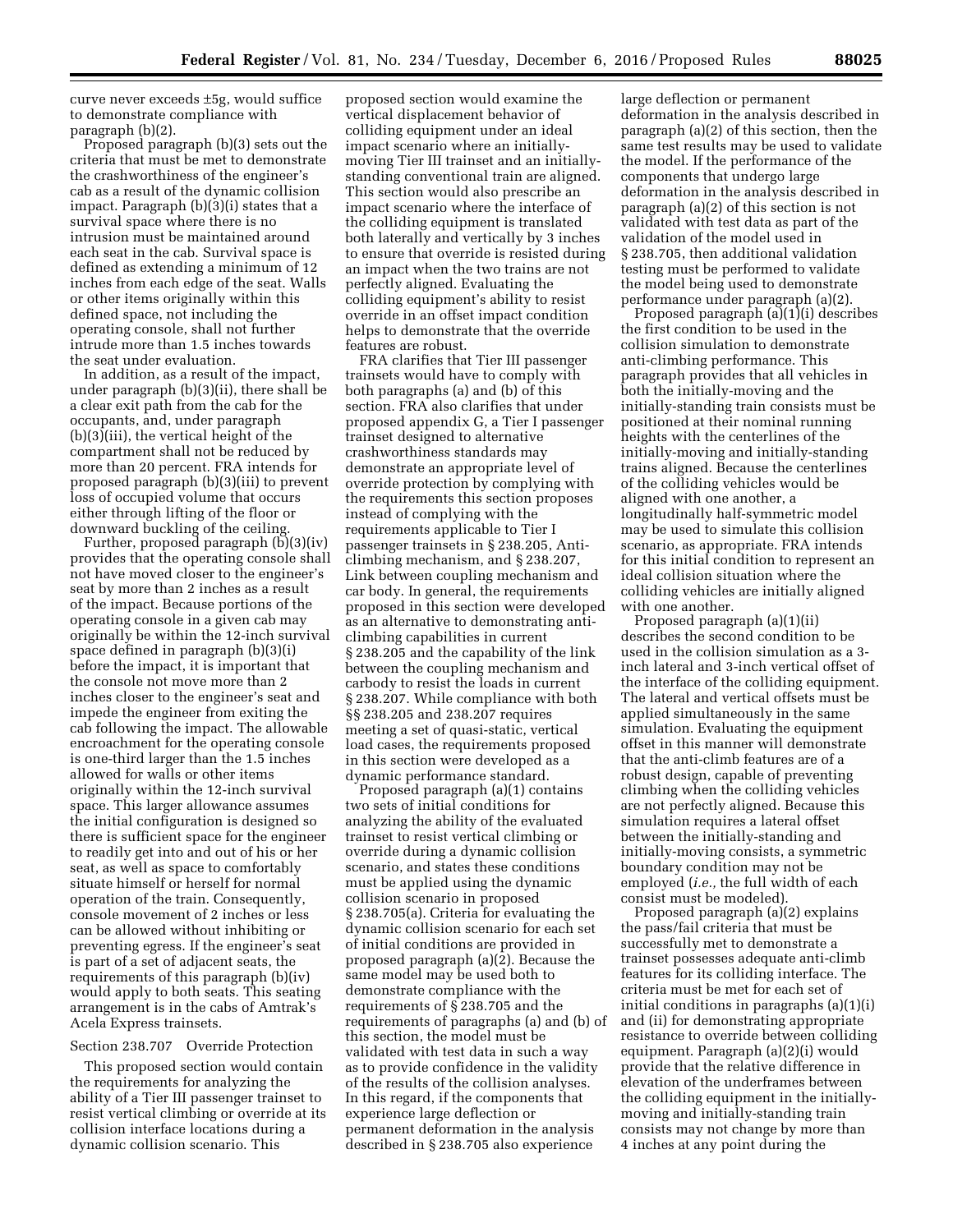simulation. Because the initiallystanding consist is permitted only longitudinal motion under § 238.705(a)(9), no vehicle in the initially-standing consist will experience any vertical motion. Thus, the change in elevation of the initiallymoving trainset's underframe would be measured relative to the underframe of the initially-standing consist. To evaluate this scenario properly, the collision simulation must be run until all vehicles in the initially-moving and the initially-standing consists are moving in the same direction at approximately the same velocity.

Proposed paragraph (a)(2)(ii) contains the second pass/fail criterion to be met to demonstrate resistance to override between colliding equipment. No tread of any wheel of the first vehicle of the initially-moving consist may rise above the top of the rail by more than 4 inches. This condition must be evaluated throughout the duration of the collision simulation, not only at the end of the collision. To evaluate this scenario properly, the collision simulation must be executed until all vehicles in the initially-moving and the initiallystanding train consists are moving in the same direction at approximately the same velocity.

Proposed paragraph (b) contains the evaluation methodology for demonstrating the appropriate level of override protection for connected equipment in a Tier III trainset. This paragraph would examine the vertical displacement behavior of coupled equipment under an ideal impact scenario where the vehicles within the initially-moving train are aligned. It also would prescribe an impact scenario where the first coupled interface of the initially-moving train is translated both laterally and vertically by 2 inches. Evaluating the connected equipment's ability to resist override in an offset impact condition is necessary to demonstrate the override features are robust and can resist override during an impact where the coupled vehicles are not perfectly aligned.

Proposed paragraph (b)(1) explains the conditions for analyzing the ability of connected equipment to resist vertical climbing or override at the coupled interfaces during a dynamic collision scenario, using the scenario described in § 238.705(a). Like paragraph (a) of this section, each set of conditions in paragraphs (b)(1)(i) and (ii) must be evaluated independently. Criteria for evaluating the dynamic collision scenario for each set of conditions are in paragraph (b)(2). As noted in the discussion of paragraph (a), because the same model may be used to

demonstrate compliance with the requirements of § 238.705 and the requirements of this section, the model must be validated with test data in a way that provides confidence in the validity of the results of the collision analyses. The discussion of model validation in paragraph (a) applies equally to model validation for purposes of paragraph (b).

Proposed paragraph (b)(1)(i) describes the first condition to be used for collision simulation to demonstrate override protection for connected equipment. This paragraph provides that all vehicles in both the initiallymoving and the initially-standing train consists must be positioned at their nominal running heights, with the centerlines of the initially-moving and initially-standing trains aligned. Because the centerlines of the colliding vehicles would be aligned with one another, a longitudinally half-symmetric model may be used to simulate this collision scenario, as appropriate. This initial condition is meant to represent an ideal collision situation where the colliding vehicles are initially aligned with one another.

Proposed paragraph (b)(1)(ii) would explain that the second condition to be used in the collision simulation is a 2 inch lateral and 2-inch vertical offset of the first connected interface between vehicles in the initially-moving train. The lateral and vertical offsets must be applied simultaneously in the same simulation. Evaluating the equipment offset in this manner would demonstrate that the anti-climb features are of a robust design that would prevent climbing when the vehicles in the initially-moving trainset are not perfectly aligned. Because this simulation requires a lateral offset between the vehicles of the initiallymoving consist, a symmetric boundary condition may not be used (*i.e.,* the full width of each consist must be modeled).

Proposed paragraph (b)(2) sets out the pass/fail criteria that must be successfully met to demonstrate a Tier III trainset possesses adequate anticlimb features to protect the vehicles connected in the trainset from overriding each other. The criteria must be met for each set of initial conditions provided in paragraphs (b)(1)(i) and (ii) to demonstrate appropriate resistance to override between connected equipment. Proposed paragraph (b)(2)(i) would provide that the relative difference in elevation of the underframes between the connected equipment in the initially-moving train may not change by more than 4 inches at any point during the simulation. To evaluate this scenario properly, the simulation must

be run until all vehicles in the initiallymoving and the initially-standing consists are moving in the same direction at approximately the same velocity.

The 4-inch vertical difference in paragraph (b)(2)(i) is a pass/fail criterion and must be measured relative to the initial heights of the connected equipment. A change in underframe height in excess of 4 inches would indicate one of the two connected vehicles has begun to climb and override the other.

Proposed paragraph (b)(2)(ii) contains the second pass/fail criterion to be met to demonstrate resistance to override between connected equipment. No tread of any wheel of the initially-moving train may rise above the top of the rail by more than 4 inches. This condition may not be exceeded at any point during the simulation. To evaluate this scenario properly, the simulation must be executed until all vehicles in the initially-moving and the initiallystanding consists are moving in the same direction at approximately the same velocity.

### Section 238.709 Fluid Entry Inhibition

This section proposes requirements for fluid entry inhibition for the skin covering the forward-facing end of a Tier III trainset. The proposed requirements are largely the same as those in § 238.209(a) for Tier I locomotives, including MU locomotives and cab cars. Section 238.209(a) requires that the front end of a Tier I locomotive be covered by a skin equivalent to a half-inch-thick, 25 kilopound-per-square-inch (ksi) steel plate to prevent the entry of fluids into the locomotive cab in the event of a collision. While that specific requirement is easily applied to conventional designs, many of which may still make use of steel sheets for the outer skin, it is more difficult to apply to the complex, aerodynamic shapes of modern passenger trainset front ends, which often are comprised of various structures, including crash energy management elements. Because the consideration of aerodynamics and crash energy management is significant, this section proposes to account for the use of more modern designs and materials to construct a passenger trainset front end so it can be evaluated effectively.

FRA notes that, while this section focuses on the prevention of fluid entry, it also establishes a minimum level of penetration resistance that may be applied more generally. Because this section is based on § 238.209(a), which identifies two important carbody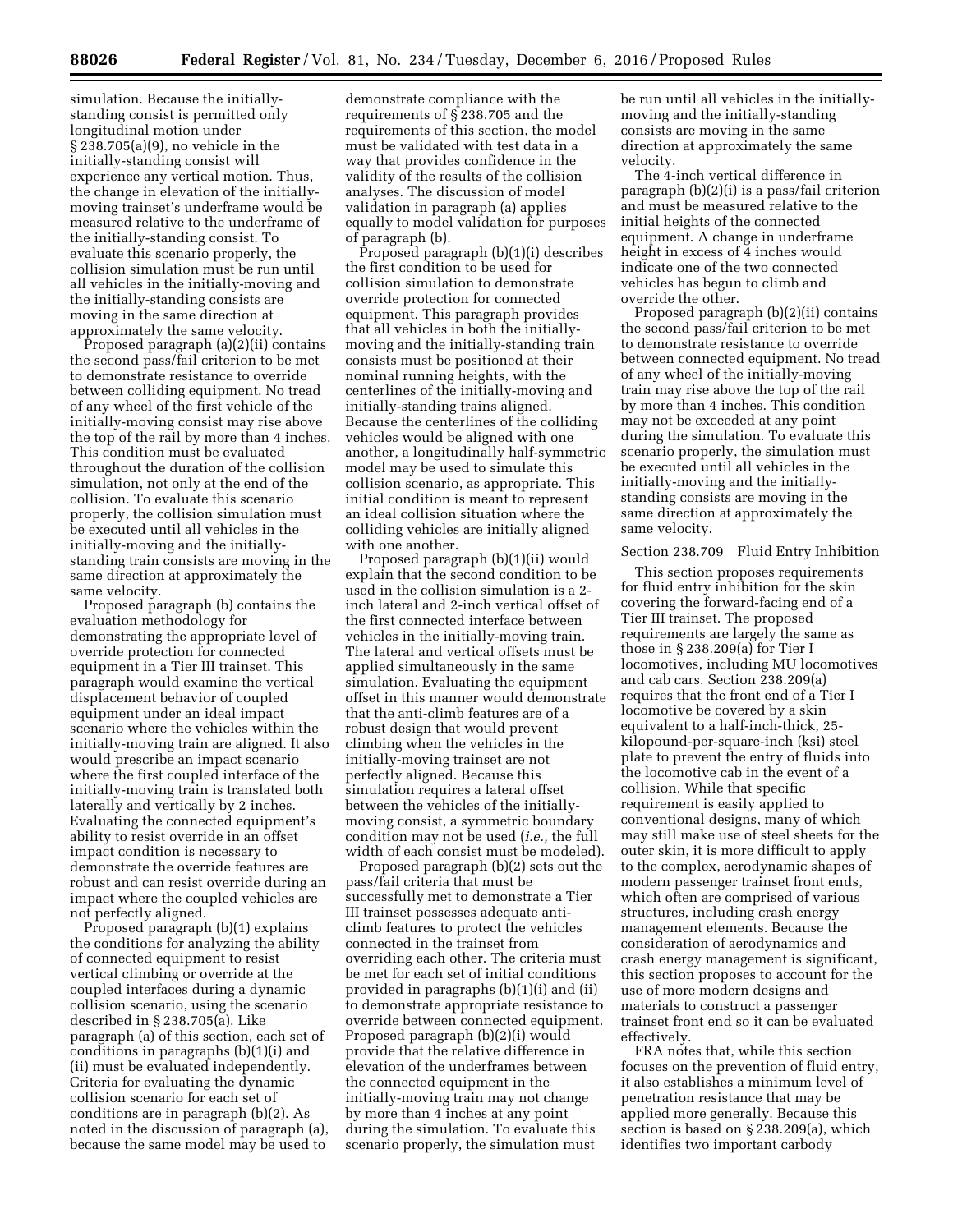characteristics for the protection of cab occupants in conventional equipment designs, material thickness and strength, this section offers protection for more hazards than the entry of fluid alone.

Specifically, proposed paragraph (a)(1) provides that the skin covering the front-end structure of a Tier III trainset must maintain a resistance to penetration into the cab equivalent to that of the half-inch-thick sheet of 25-ksi steel plate, as required by § 238.209(a)(1)(i) for Tier I locomotives. This may be achieved using an outer skin of an equivalent strength; a combination of materials between the engineer and the outside environment; or a composite material of a lesser thickness, if an equivalent level of penetration resistance is maintained. To demonstrate compliance, the sum of the thicknesses and material strength of all elements (*e.g.,* skin and structural elements) may be considered, when measured from the structural leading edge of the trainset up to, and including, the interior structural wall of the cab at its weakest location, when projected onto a vertical plane, just forward of the engineer's normal operating position.

By permitting additional methods to achieve equivalent penetration resistance, FRA recognizes that even though most modern designs may make use of lighter weight materials for aerodynamic skins (*e.g.,* aluminum, fiberglass), it does not imply that the protection provided is any less substantial. In fact, the combination of skin, structure, and crash energy management features in front of the engineer may actually provide more protection than the half-inch-thick, 25 ksi steel plate. It is important to note, however, that FRA intends for the performance requirement in this paragraph to be evaluated laterally across the entire width of the cab, including all carbody structures just forward of the engineer's normal operating position. This would demonstrate protection equivalent to that provided by the referenced steel plate exists across the entire width of the cab when projected in front of the engineer. Non-structural elements or features, such as the operating console and insulation materials, would not be taken into account in demonstrating compliance.

Proposed paragraph (a)(2) is derived from the existing requirement for fluid entry inhibition for Tier I locomotives in § 238.209(a)(1)(ii). It would also be applied so it is consistent with the design of modern passenger trainset front end structures. This recognizes that various techniques may be employed to provide fluid entry

inhibition characteristics, particularly through the use of flexible and impermeable materials.

Proposed paragraph (a)(3) would complement the requirements of paragraph (a)(1) by prescribing that the required front-end protective skin (or its equivalent) be affixed to the main structural members (*e.g.,* collision and corner posts) to ensure the integrity of the overall front-end structure. In this regard, FRA makes clear that the requirement for front-end protective skin (or its equivalent) is independent of the requirements proposed for the other structural features at the front end of the trainset—and indeed provides an additional layer of protection. Proposed paragraph (a)(3) is also derived from the existing requirement for Tier I locomotives in § 238.209(a)(1)(iii).

Since this section expressly provides flexibility to demonstrate compliance, it inherently allows various means of compliance that could be considered acceptable. Consequently, proposed paragraph (b) would require that, at a minimum, detailed structural drawings be submitted for FRA review, with pertinent calculations to demonstrate compliance with the requirements of paragraph (a) of this section. FRA believes it is necessary to provide such detail on how the requirements of paragraph (a) are to be met given the expected use of front-end protection in Tier III trainsets equivalent to the steel plate specified in paragraph (a), and in Tier I trainsets designed to alternative crashworthiness standards, as provided in proposed appendix G.

FRA is not aware of any international standard regarding fluid entry inhibition. These proposed requirements are necessary to protect the occupied volume because of the front end structure of Tier I and Tier III equipment as this location is vulnerable in a highway grade crossing collision if a fuel tank that is part of or being transported by the highway vehicle ruptures. See 64 FR 25540. However, equipment designed to international standards may be able to meet this requirement as designed, without modification, due to the large structure that is usually present on the leading ends of the equipment. FRA invites comment on this proposed section and specifically on whether application of the proposed requirements is clear.

## Section 238.711 End Structure Integrity of Cab End

In this section, FRA proposes requirements to ensure the structure of cab ends for Tier III trainsets (and Tier I trainsets designed to alternative crashworthiness standards, under

proposed appendix G) provides a minimum level of protection for the engineer and other cab occupants, equivalent to the collision post and corner post requirements for Tier I equipment in subpart C of this part. Accident history shows the occupied volume can be penetrated by large, blunt objects that contact the end structure, particularly in grade crossing collisions, threatening the safety of the crew and other occupants. For such collision scenarios, the end structure can be designed to act as an integrated structure, absorbing energy as it deforms to provide increased occupied volume protection.

Specifically, FRA is proposing to cross-reference the requirements of appendix F to this part, Alternative Dynamic Performance Requirements for Front End Structures of Cab Cars and MU Locomotives. FRA added appendix F to this part in the final rule on Passenger Equipment Safety Standards; Front End Strength of Cab Cars and Multiple-Unit Locomotives. See 75 FR 1180, Jan. 8, 2010. In particular, these dynamic performance requirements facilitate testing of end frame designs without readily identifiable collision or corner post structures. They provide an option to demonstrate the dynamic performance of front end structures when impacting a rigid object, instead of the static load testing requirements prescribed in §§ 238.211 and 238.213 for collision posts and corner posts, respectively. These dynamic performance requirements do not prescribe the strength of the main structural members (*i.e.,* collision posts and corner posts), but rather prescribe energy absorption requirements for the end structure in grade crossing collision scenarios. Instead of focusing on whether an individual collision post or corner post structure is capable of resisting the applied loads, the focus is more appropriately placed on the ability of the end frame structure as an integrated whole to withstand collisions. The collision scenarios can be evaluated through the use of FEA, or testing, or both. The requirements are performance-based and each must be evaluated using a prescribed collision scenario of a rigid object impacting the end structure.

## Section 238.713 End Structure Integrity of Non-Cab End

In this section, FRA proposes requirements to ensure the structure of the non-cab ends of Tier III trainsets (and Tier I trainsets designed to alternative crashworthiness standards under proposed appendix G to this part) provides a minimum level of protection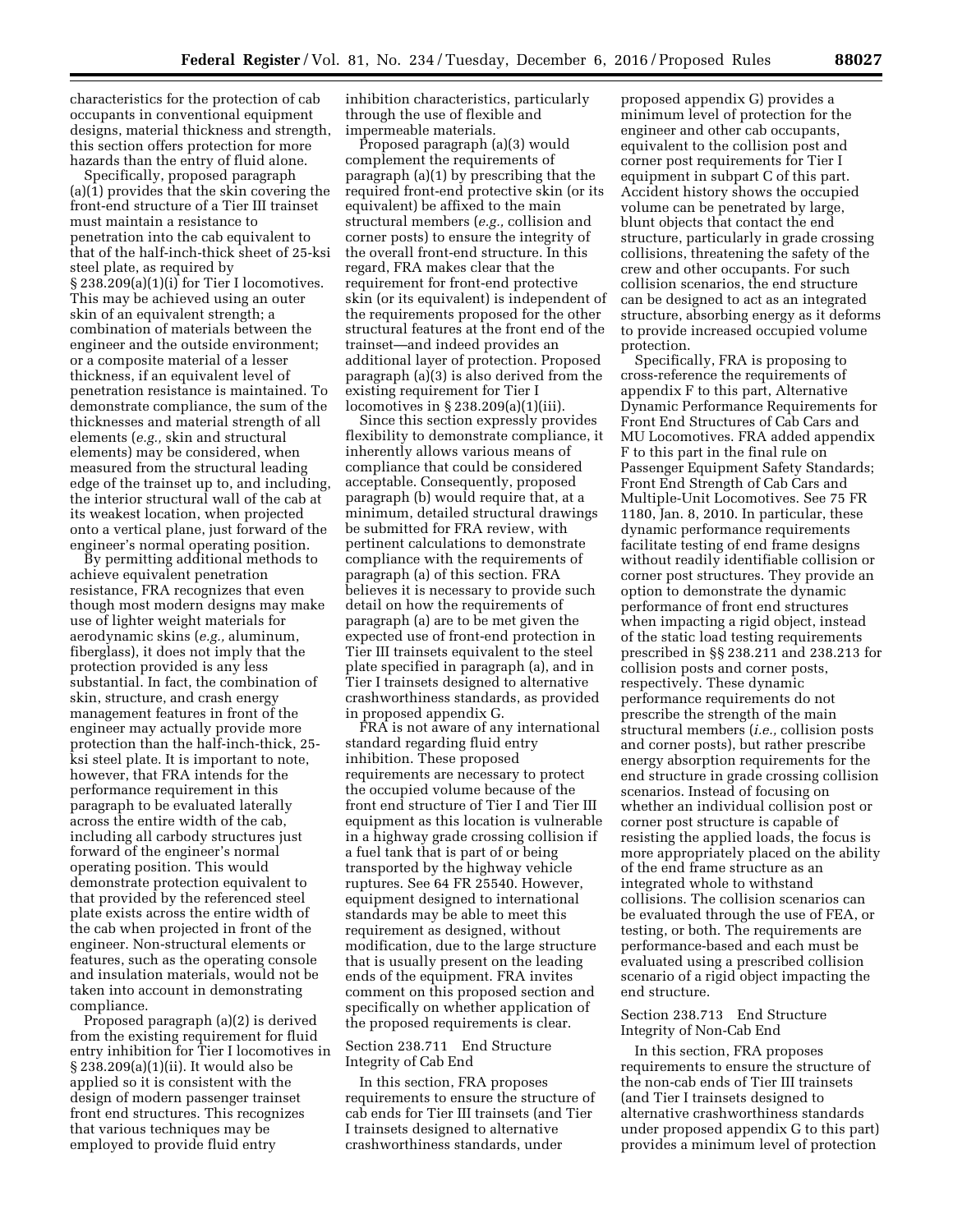for occupants equivalent to that required for Tier I equipment in subpart C of this part. These proposed requirements help ensure the integrity of the components that make up any non-cab end of a passenger trainset unit. The proposed requirements are substantially similar to the Tier I collision and corner post requirements in §§ 238.211 and 238.213, respectively. The proposal would also specifically permit trainsets with particular safety features, such as pushback couplers, the flexibility to demonstrate required safety performance instead of separate collision post structures.

Proposed paragraph (a) explains that the requirements of paragraphs (b) and (c) of this section apply to a Tier III trainset other than at cab ends.

Proposed paragraph (b) contains the requirements for collision post structures at any non-cab end of a trainset unit. The proposed requirements are the same as the requirements for collision post structures in § 238.211(a)(1), which generally apply to the ends of Tier I passenger equipment other than at the cab end of a locomotive. While the heading of this proposed paragraph is ''Collision post requirements,'' FRA intends for these proposed requirements to apply to the structures otherwise located at approximately the one-third points laterally at any non-cab end of the trainset unit, whether or not the structures are identified as collision posts.

Proposed paragraph (b)(1) explains that at least one set of specified requirements must be met. Paragraph  $(b)(1)(i)$  is the first set of requirements addressing collision post structural protection. This paragraph provides that there would be two full-height collision posts, located at approximately the onethird points laterally across the width of the end of the trainset unit. Each collision post would be required to have an ultimate longitudinal shear strength of at least 300,000 pounds, with the load applied at the top of the underframe member to which it is attached. This paragraph further states that if reinforcement is used to provide the required shear strength, the reinforcement shall have full value, meaning a width equal to the width of the collision post, for a distance of 18 inches up from the underframe connection and then taper to a location approximately 30 inches above the underframe connection.

Proposed paragraph (b)(1)(ii) provides an alternative to meeting the requirements of paragraph (b)(1)(i). This paragraph states that an equivalent end structure may be used instead of the

specific collision post structures described in paragraph (b)(1)(i). The equivalent end structure would be required to withstand the sum of the forces that would otherwise be applied to each individual post.

Proposed paragraph (b)(2) provides conditions under which collision posts are not required in the non-cab end structure of a Tier III trainset unit. This paragraph explains an exception to the requirements of paragraph (b)(1) for the non-cab end of any unit with push-back couplers and interlocking anti-climbing mechanisms, and for the non-cab ends of a semi-permanently coupled consist. To apply this exception, a non-cab end of a trainset unit must demonstrate that its inter-car connection can prevent disengagement and telescoping to the same extent as equipment satisfying the anti-climbing and collision post requirements of subpart C of this part. The exception in proposed paragraph (b)(2) to the specific collision post requirements for trainset units with certain design features is similar to an exception to the collision post requirements in the existing Tier I requirements in § 238.211(d). Proposed paragraph (b)(2) further specifies that the criteria in proposed § 238.707(b) must be applied to evaluate whether a Tier III trainset unit's inter-car connection can prevent such disengagement and telescoping. Section 238.707 contains the proposed requirements for demonstrating override resistance for connected equipment during a dynamic collision simulation. FRA intends for application of § 238.707(b) to provide clarity and guidance on the type of analysis FRA expects would be used to demonstrate a particular trainset unit fulfills the conditions of the exception when there are no collision posts at the non-cab end.

Proposed paragraph (c) contains the requirements for corner post structures on the non-cab end of a Tier III passenger car. Notably, unlike requirements for collision posts at noncab ends, requirements for corner posts would not apply to non-cab ends of all units in a Tier III passenger trainset only Tier III passenger trainset units that are passenger cars. Collision post requirements are necessary for each end of any trainset unit, even if only occupied by crewmembers at one end, to help prevent the uncontrolled crushing or climbing of trainset units that could tend to misalign the trainset or cause telescoping that could endanger the crew and passengers. Corner posts do not protect against the misalignment of trainset units in the same way, and would not be required by

this rule if the end of the trainset unit is not designed to be occupied by crewmembers or passengers. Specifically, for a passenger car that has a cab equipped with one or more control stands or consoles designed for an engineer to operate the trainset, the requirements of § 238.711 would apply to the cab end. Otherwise, the requirements of this paragraph would apply to the non-cab end of a passenger car, including any end of a passenger car without a cab.

Although the proposed heading of this paragraph is ''Corner post requirements,'' FRA makes clear these proposed requirements apply to the corner structures at the non-cab ends of passenger cars, whether or not the structures are identified as corner posts. The majority of the corner structure requirements provided in this section are analogous to the Tier I corner post requirements in § 238.213.

The proposed requirements in paragraph (c)(1) apply to each non-cab end of a passenger car and would require that there be two side structures, placed forward of the occupied volume, capable of resisting the forces specified in paragraphs (c)(1)(i) through (iii). These structures do not necessarily need to be located on the absolute corners of the carbody if they are located in a manner that protects the occupied volume. FRA is not aware of any international standards or requirements for corner posts that are equivalent to the proposed requirements. The proposed requirements are intended to address accident conditions like those of the commuter train derailment and collision in Bridgeport, CT, on May 17, 2013. In that accident, a commuter train derailed toward an adjacent track such that the non-cab end of a passenger car protruded into the right-of-way of an oncoming train. There was structural damage to the protruding corner, but the corner post resisted loss of the occupied volume to avoid fatal injuries.

Proposed paragraph (c)(1)(i) provides the first load case and pass/fail requirement to be applied to the corner structures at non-cab ends. This paragraph states that each corner structure must resist a 150,000-pound horizontal force at the height of the floor without failure. Proposed paragraph (c)(1)(ii) provides the second load case and pass/fail requirement. This paragraph states that each corner structure must resist a 20,000-pound horizontal force at the height of the roof without failure. Proposed paragraph (c)(1)(iii) provides the third load case and pass/fail requirement. This paragraph states that each corner structure must resist a 30,000-pound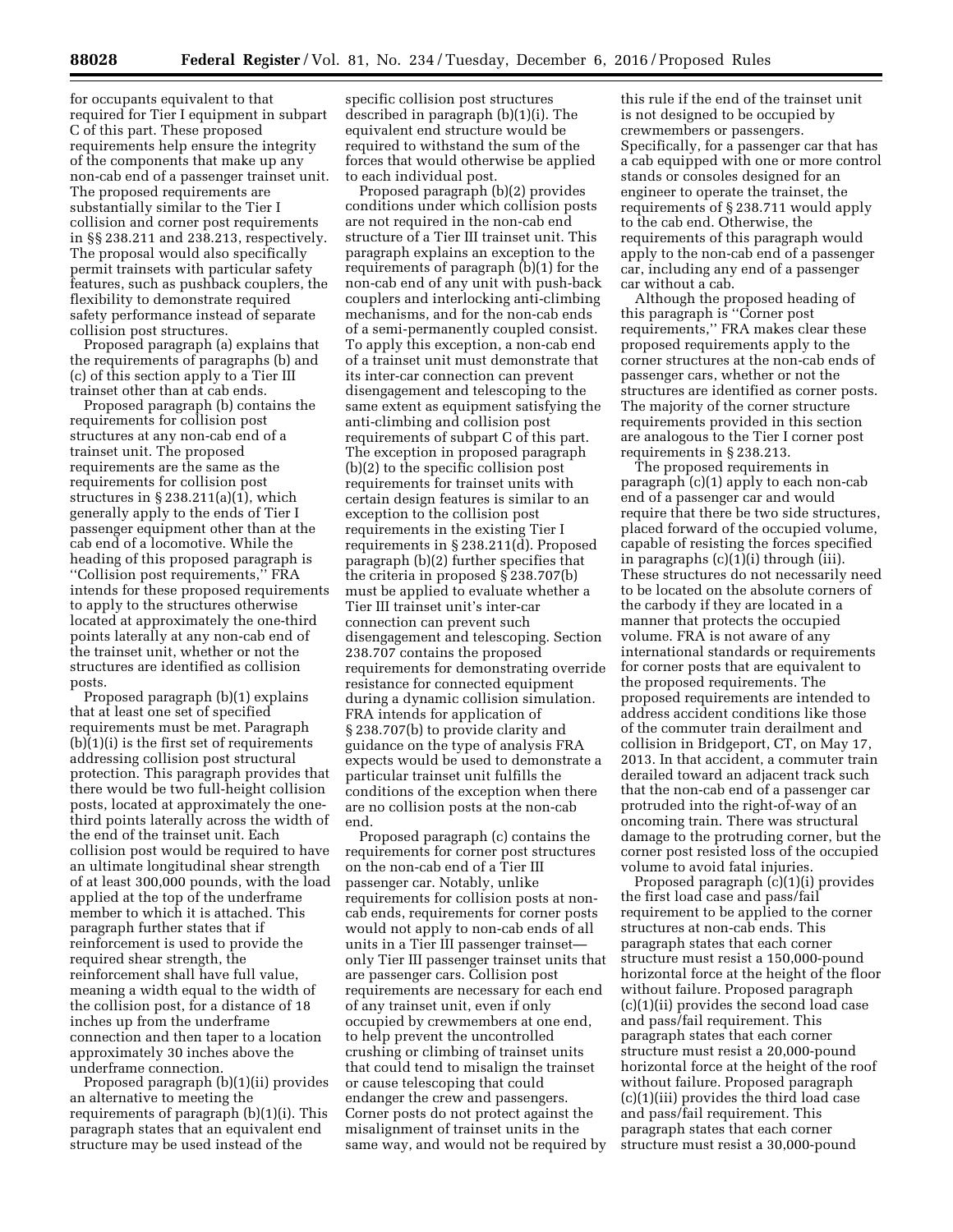horizontal force applied at a point 18 inches above the top of the floor without permanent deformation.

Proposed paragraph (c)(2) states that the orientation of the applied horizontal forces shall range from longitudinal inward to transverse inward, consistent with the Tier I requirements in § 238.213.

Proposed paragraphs (c)(3) and (4) do not have explicit counterparts in the Tier I requirements in § 238.213. FRA intends for each paragraph to address the way to apply the evaluation loads to the structure at non-cab ends. Paragraph (c)(3) states that for each evaluation load, the load shall be applied to an area of the structure sufficient enough to prevent local crippling or punching through the material at the point of load application. Paragraph (c)(4) states that the load area shall be chosen to be appropriate for the particular car design and shall not exceed 10 inches by 10 inches. These two paragraphs, addressing the areas of the corner structure over which the load must be applied, are intended to guide the planning of the tests and analyses undertaken to demonstrate compliance with the corner structure requirements. FRA recognizes that a highly localized load application can result in localized deformation and, as a consequence, result in an evaluation test or analysis that is not descriptive of the entire corner structure's behavior. At the same time, too large a load application area would not result in a proper evaluation of the corner structure at the discrete locations integral to demonstrating the strength of the structure. While FRA provides this guidance, the entities (*e.g.,*  manufacturers, testing facilities, consultants) performing the evaluation would use their engineering judgment to determine the selection of the loading mechanism (*i.e.,* physical load application device in the case of a test, or boundary conditions in the case of a computer simulation) and load application area for evaluation purposes consistent with the proposed requirements.

In addition, FRA notes that because two of the three load cases described in paragraph (c)(1) permit permanent deformation to occur during the evaluation (provided the ultimate strength of the post is not reached), FRA envisions that FEA or another appropriate simulation tool would be used to perform the evaluation. FRA also expects any analysis model used to demonstrate compliance with this paragraph and the other structural requirements in this part, would be properly validated using test data to

demonstrate the model's ability to properly reflect the relevant behaviors.

Section 238.715 Roof and Side Structure Integrity

FRA is proposing that the roof and side structure integrity requirements for Tier III trainsets (and Tier I trainsets designed to alternative crashworthiness standards under proposed appendix G to this part) equal those requirements in § 238.215, "Rollover strength," and § 238.217, "Side structure."

Section 238.215 currently requires a carbody to be designed so that the weight of the car can be supported by either the roof of the car, or by specified sidewall structural members, without resulting in stresses exceeding one-half of the stress necessary to cause either yielding or buckling. FRA expects that compliance with this requirement would be demonstrated through FEA modeling of the structural carbody. Moreover, FRA expects that the FEA model would have been subjected to a program of model validation to demonstrate the model's ability to accurately represent the structure. Further discussion of § 238.215 is in the original Passenger Equipment Safety Standards final rule. See 64 FR 25607, 25608.

Section 238.217 currently includes design requirements for the sidewall stiffness of Tier I passenger equipment. This section codifies longstanding design practice in the U.S. Compliance with this section may be demonstrated through hand calculations. FRA does not expect compliance to require physical testing or computer simulation, although these methods of evaluation may be used. Further discussion of § 238.217 is in the original Passenger Equipment Safety Standards final rule. 64 FR 25608, 25609.

## Section 238.717 Truck-to-Carbody Attachment

In this section, FRA proposes requirements to demonstrate the integrity of truck-to-carbody attachments on a Tier III trainset (or a Tier I trainset designed to alternative crashworthiness standards under proposed appendix G to this part) during a dynamic impact. The requirements in either paragraph (a) or (b) may be applied; a given design must demonstrate it complies with only one set of requirements. FRA provided the two sets of requirements to permit different types of analyses to be used to demonstrate the trainset units possess adequate truck attachment strength. If a trainset features more than one type of truck or more than one type of truck-tocarbody attachment, satisfactory truckto-carbody attachment strength must be demonstrated for each design.

Paragraph (a) proposes demonstrating truck-to-carbody attachment integrity by showing compliance with the requirements in § 238.219. Discussion of § 238.219 is in the original Passenger Equipment Safety Standards final rule, 64 FR 25609, 25610, May 12, 1999, and in amendments to the final rule, 67 FR 19977, 19978, Apr. 23, 2002.

Proposed paragraph (b) contains the second option for demonstrating truckto-carbody attachment integrity. In this paragraph, the truck-to-carbody attachment evaluation loads would be applied at the CG of the truck and each load case would be evaluated separately. Additionally, the loads would be applied quasi-statically for each load case. For each of the quasistatic load cases, the applied load may not cause any permanent deformation in the truck attachments or carbody.

Proposed paragraph (b)(1) describes the first of three quasi-static loads that must be evaluated. The load is stated as a 3g vertical load acting downward on the mass of the truck (*i.e.,* pulling the truck toward the ground). Because a 3g vertical load acting upward on the mass of the truck would force the truck into contact with the underside of the carbody, only the 3g downward vertical load case must be evaluated to demonstrate sufficient attachment strength between the truck and carbody.

Proposed paragraph (b)(2) describes the second of the three quasi-static loads to be evaluated. The load is stated as a 1g lateral load acting on the mass of the truck. Because the lateral load must be evaluated at the CG of the truck, this load would generate a moment (or torque) in the truck-to-carbody attachments. Additionally, the vertical reaction that develops as a result of the lateral load must also be considered and evaluated simultaneously with the lateral load itself. FRA expects that if the truck-to-carbody attachments are not symmetric from side to side, the lateral load case would be evaluated for a lateral load acting independently in both the positive lateral and negative lateral (*e.g.,* inward and outward) directions.

Proposed paragraph (b)(3) describes the final three quasi-static loads to be evaluated. The load is stated as a 5g longitudinal load acting on the mass of the truck. Because the longitudinal load must be evaluated at the CG of the truck, this load would also generate a moment (or torque) in the truck-to-carbody attachments. The vertical reaction that develops as a result of the longitudinal load must also be considered and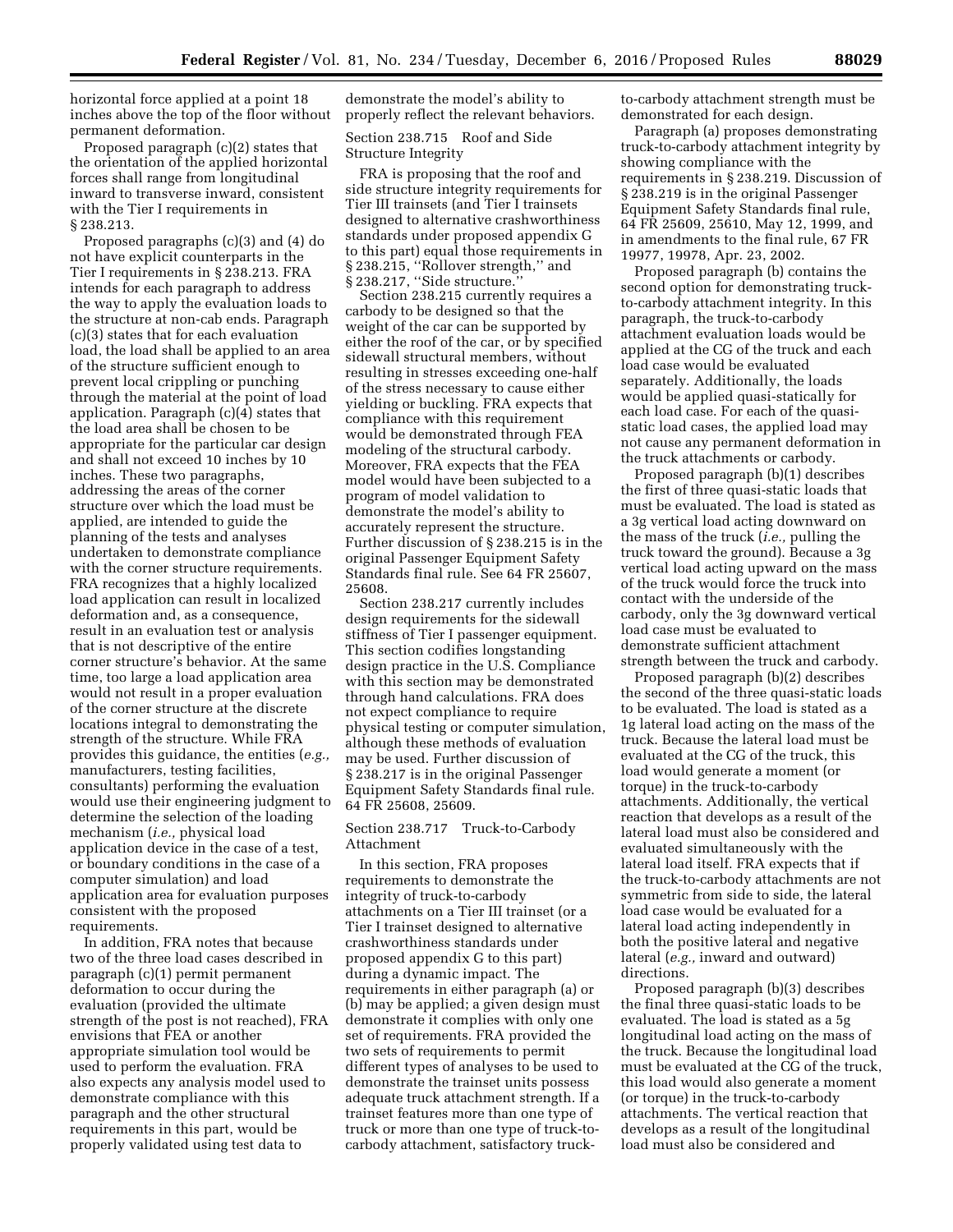evaluated simultaneously with the longitudinal load.

Demonstrating the truck can remain attached under a 5g quasi-static longitudinal load is contingent on complying with the proposed requirements in paragraphs (b)(3)(i) and (ii), derived from the dynamic collision scenario results described in § 238.705(a) in which a moving train impacts a standing train under specified conditions. During the collision scenario § 238.705(a) describes, the average longitudinal deceleration at the CG of the vehicle containing the truck under evaluation (and its attachments) may not exceed 5g (paragraph (b)(3)(i)), and the peak longitudinal deceleration of the truck may not exceed 10g (paragraph (b)(3)(ii)). The longitudinal deceleration of the truck must be measured during the collision scenario at the CG of the truck.

Because the initially-moving and initially-standing train consists are aligned with one another in the collision scenario described in proposed § 238.705(a), a half-symmetric model may be used, as appropriate, to demonstrate compliance with proposed paragraph (b)(3) of this section. To use a half-symmetric model properly to demonstrate truck attachment integrity, the truck and its attachments must also be symmetric from side to side (*e.g.,*  using the same attachment mechanism(s) in the same position(s) relative to a vertical-longitudinal plane at the center of the vehicle).

Proposed paragraph (c) provides an alternative to demonstrating compliance with paragraph (b)(3). Paragraph (c) would require demonstrating the truck remains attached after a dynamic impact under the nominal conditions in the dynamic collision scenario described in § 238.705(a). Because the requirements of paragraph (b)(3) may only be applied to a truck and carbody meeting the deceleration requirements in paragraphs (b)(3)(i) and (ii), respectively, paragraph (c) may be used to demonstrate truck-tocarbody attachment when the requirements in paragraph (b)(3) are exceeded.

Proposed paragraph (d) states that for the purposes of this section, the mass of the truck includes the axles, wheels, bearings, truck-mounted brake system, suspension system components, and any other component attached to the truck by design. This description of what the mass of the truck includes is the same as that in § 238.219. FRA expects the mass of the truck, including the components attached, would be documented.

Finally, proposed paragraph (e) emphasizes that truck-to-carbody

attachment integrity must be demonstrated using a validated model. If the model employed has not been validated by means like those required to comply with § 238.705, then additional testing must be performed to validate the model being used to demonstrate performance with this requirement.

## Glazing

## Section 238.721 Glazing

This section would define the requirements for exterior glazing (*i.e.,*  side- and end-facing exterior windows and windshields) to be installed on Tier III trainsets. The requirements of this section outline performance standards for both the cab and non-cab areas of the trainsets. The performance metrics for the non-cab areas adopt the requirements of part 223 of this chapter to maintain compatibility with existing Tier I trainsets. FRA developed the requirements for the cab areas from the recommendations the Tier III Cab Glazing Task Group provided.

The approach FRA used to develop glazing requirements for cab areas, much like its approach to Tier III in general, represents a balance between maintaining compatibility with existing Tier I equipment and the adoption of service-proven techniques to protect against potential risks encountered with high-speed operation. In this respect, it is important to note that, while glazing exposed to the direction of train motion would be more vulnerable due to the speed of the trainset, the right-of-way must also be secured and protected appropriately against potential hazards to the glazing in areas where Tier III trainsets will operate above Tier I speeds. Such hazards include the launching of objects at the train. For example, substantial fencing in conjunction with intrusion detection systems are common protections provided for high-speed systems where an overpass spans the right-of-way (ROW). These additional infrastructure improvements represent a significant increase in ROW protection, which are not typically present on most U.S. rail corridors, but would be expected for Tier III high-speed corridors. Indeed, under FRA's Track Safety Standards, a ''right-of-way plan'' for Class 8 and 9 track, which corresponds to the speed range for Tier III high-speed corridors, must be submitted to FRA for approval and address the prevention of vandalism, launching of objects from overhead bridges or structures into the path of trains, and intrusion of vehicles from adjacent ROWs. See 49 CFR 213.361.

Risks posed to exterior glazing may differ greatly depending on the location and orientation of the installed glazing. For this reason, cab glazing is further segregated into two distinct categories: One for end-facing locations (*e.g.,*  windshields), and one for cab side windows and glazing (if equipped). Since the two locations may present different risks, the definition of ''endfacing'' is important to establish how cab glazing compliance is evaluated. This subject was discussed on a number of occasions during the task group meetings as both the part 223 definitions and international standards were considered. However, the task group concluded the language in part 223 was generally sufficient, although FRA proposes revisions to this section and the definitions for ''glazing, endfacing'' and ''glazing, side-facing'' in § 238.5. FRA agrees with the task group and intends for the proposed revisions to the glazing definitions to clarify that the end-facing glazing requirements do not apply to certain locations in a semipermanently connected train consist that, while on the end of a vehicle, are exposed to lesser risk.

Proposed paragraph (b) describes the requirements for end-facing cab glazing and represents the most substantial change from the traditional FRA Type I performance requirements in part 223. End-facing cab glazing on Tier III trainsets would be designated as Type IHS. Since the challenge to glazing in this location is directly related to the speed of the trainset, considerable discussion was devoted to this topic within the task group. Although different approaches were discussed, the efforts of the group eventually focused on finding a reliable and repeatable large object impact test procedure, and appropriate performance metrics, to replace the traditional ''cinder block test.''

Since the windshield of any vehicle must meet several performance criteria to provide adequate protection, durability, and visual clarity, quality assurance and control are imperative. In this respect, the task group widely accepted that the current Type I large object impact test presents too many variables and challenges to reliably and accurately assess the performance of glazing used at very high-speeds. To resolve this issue, the group considered existing international standards and test procedures. In particular, the group focused on the development of criteria, test conditions, procedures, and projectile design based on relevant portions of EN 15152 and UIC 651.

After considerable discussion, the task group reached consensus to adopt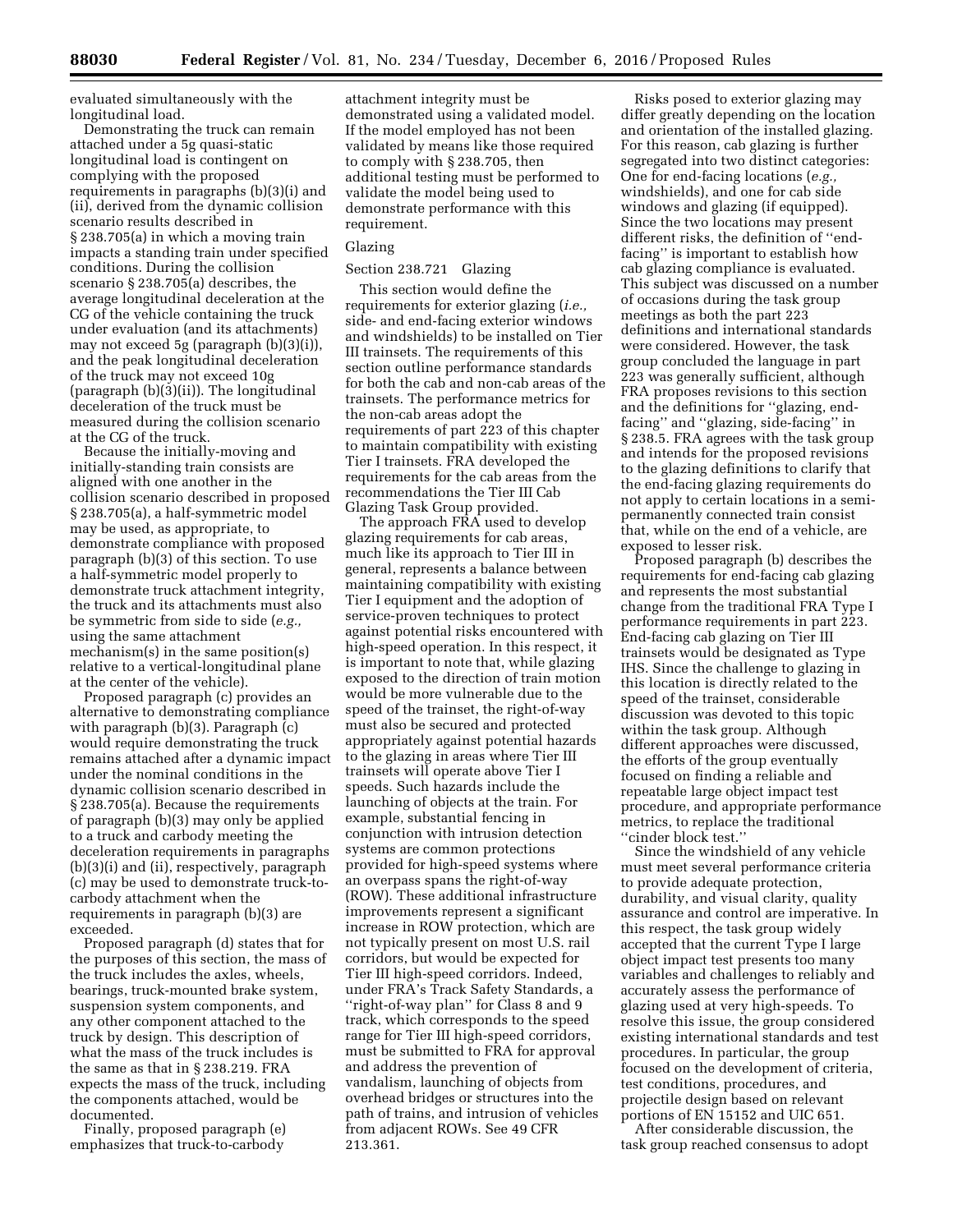modified criteria based on the relevant elements of EN 15152 and UIC 651 for the Tier III end-facing large object impact test. This is outlined in proposed paragraph (b)(2), which would establish the projectile design, test conditions (*e.g.,* speed, impact angle, sample size, temperature, etc.), the number of representative samples to be tested, and qualification criteria. Additional considerations for the use of representative sample sizes, instead of actual dimensions, are proposed in paragraph (b)(3), and proposed paragraph (b)(4) addresses demonstration of resistance to spalling. Specifically, under the conditions proposed, each sample must show no penetration, no marks on the witness plate, and no failure of the mounting apparatus, which would be representative of the method by which the glazing would be installed. Further, under proposed paragraph (b)(4), materials used specifically to protect the cab occupants from spall (*i.e.,* spall shields) would not be required to meet the flammability and smoke emission performance requirements of appendix B to this part. The task group raised concerns about the availability of spall shields that meet the performance requirements of appendix B to this part, while balancing the protection from spalling to cab occupants that spall shields offer. FRA makes clear, however, that spall shields, like other materials in a cab, would continue to be subject to other requirements for fire safety, *i.e.,* the requirements of § 238.103(c) through (e), which include fire safety analysis requirements.

In addition, proposed paragraph (b) also identifies supplemental considerations for the effects of temperature and curvature, each adopted from EN 15152. These considerations are not expressly detailed in part 223, yet they were widely accepted as necessary to ascertain reliable and accurate glazing performance evaluations. The effects of curvature could not be ignored because most high-speed trainsets now incorporate sophisticated front-end glazing designs to balance visibility with aerodynamics. FRA notes that, although the task group considered a small object impact test, it decided such a requirement was not necessary at this time. The task group considered its value for high-speed trainsets related more to the durability and maintenance of the glazing, whereas the large object impact and ballistic test requirements would provide the more critical performance metrics related to safety.

FRA agrees with the approach taken by the task group.

FRA notes that the cab side glazing, addressed in proposed paragraph (c), presents a different set of challenges and its role in protecting cab occupants is highly dependent on window size and location, which can vary greatly between trainset designs. While initial task group discussions considered adopting traditional Type I requirements for the side glazing, it determined it was not necessary and potentially impractical. Imposing the same requirements established for endfacing glazing would require a substantial increase in size and weight (and the inherent framing and mounting considerations) and may limit the level of available protection by potentially restricting the use of innovative, lightweight transparent materials, which may be well suited for this side-facing location.

Since side-facing cab glazing is not directly exposed to hazards in the direction of travel, the speed-dependent requirements of the proposed Type IHS test requirements may be inappropriate. The glazing task group agreed that the two most important performance metrics for safety in this location are ballistic resistance and mounting strength. Therefore, the group recommended maintaining the same level of ballistic protection as currently provided in part 223 for end-facing glazing as the primary performance metric for side-facing cab glazing. The task group also agreed to continue the current side-facing large object impact test in part 223 to ensure the glazing mounting arrangement would be structurally sufficient. FRA agrees with this approach.

Ballistic protection for cab glazing was discussed in detail during task group meetings. In particular, labor representatives asserted that ballistic protection from a larger diameter projectile, differing from the size required for Type I glazing by part 223, would enhance the overall safety of the cab occupants. Much discussion was focused on this point, but a review of the available information on the impact characteristics of reasonable ballistic scenarios (projectile size and terminal velocity), and a review of the statistics related to glazing failure due to ballistic impact, proved inconclusive. This is one area where the task group could not agree on a consistent approach. Therefore, the task group referred the decision on ballistic requirements for cab glazing to FRA during the development of the task group's final recommendations.

FRA does not have sufficient evidence to suggest a particular risk or hazard exists that would apply to all potential Tier III systems to warrant a change from current ballistic requirements in part 223. However, this does not imply that the conditions of a particular operation may not warrant additional consideration and protection. To be consistent with the aforementioned approach to Tier III safety, elements which may be subject to variables present within a specific operation must be addressed in a manner appropriate to that operation. Since the level of service, operating environment, and operational conditions may vary greatly between Tier III railroads, a single prescriptive requirement that varies from current requirements cannot be justified.

Proposed paragraph (b)(5) describes the approach taken for Tier III ballistic protection. Specifically, Tier III operations must identify risks and hazards specific to their property as part of their Tier III Safe Operation Plan, and provide ballistic penetration resistance sufficient to protect cab occupants from these risks and hazards. This protection shall, at a minimum, meet the requirements of part 223, appendix A.

Proposed paragraph (b)(6) describes options for testing of glazing for Tier III trainsets. Compliance with the requirements may be demonstrated by independent third-party testing or by the glazing manufacturer itself. If the glazing manufacturer is chosen to certify the glazing, the manufacturer must invite FRA to witness the test(s) and provide 30 days' notice to FRA before conducting the test(s).

Paragraph (b)(7) proposes recertification requirements that would apply when changes to the glazing manufacturing process or mounting arrangement occur which may influence the mechanical properties of the glazing system, and the ability of the glazing to comply with the penetration resistance requirements of this section. This proposed requirement is necessary to ensure that the integrity of the glazing is not compromised by changes occurring after the original certification.

Paragraph (b)(8) proposes that documentation describing any glazing certification or re-certification be made available to FRA upon request.

Proposed paragraph (b)(9) describes the marking requirements for Tier III end-facing cab glazing material. Markings must be clearly visible after the glazing is installed and contain the words ''FRA TYPE IHS'' (indicating that the glazing is compliant with the requirements in this paragraph (b)), the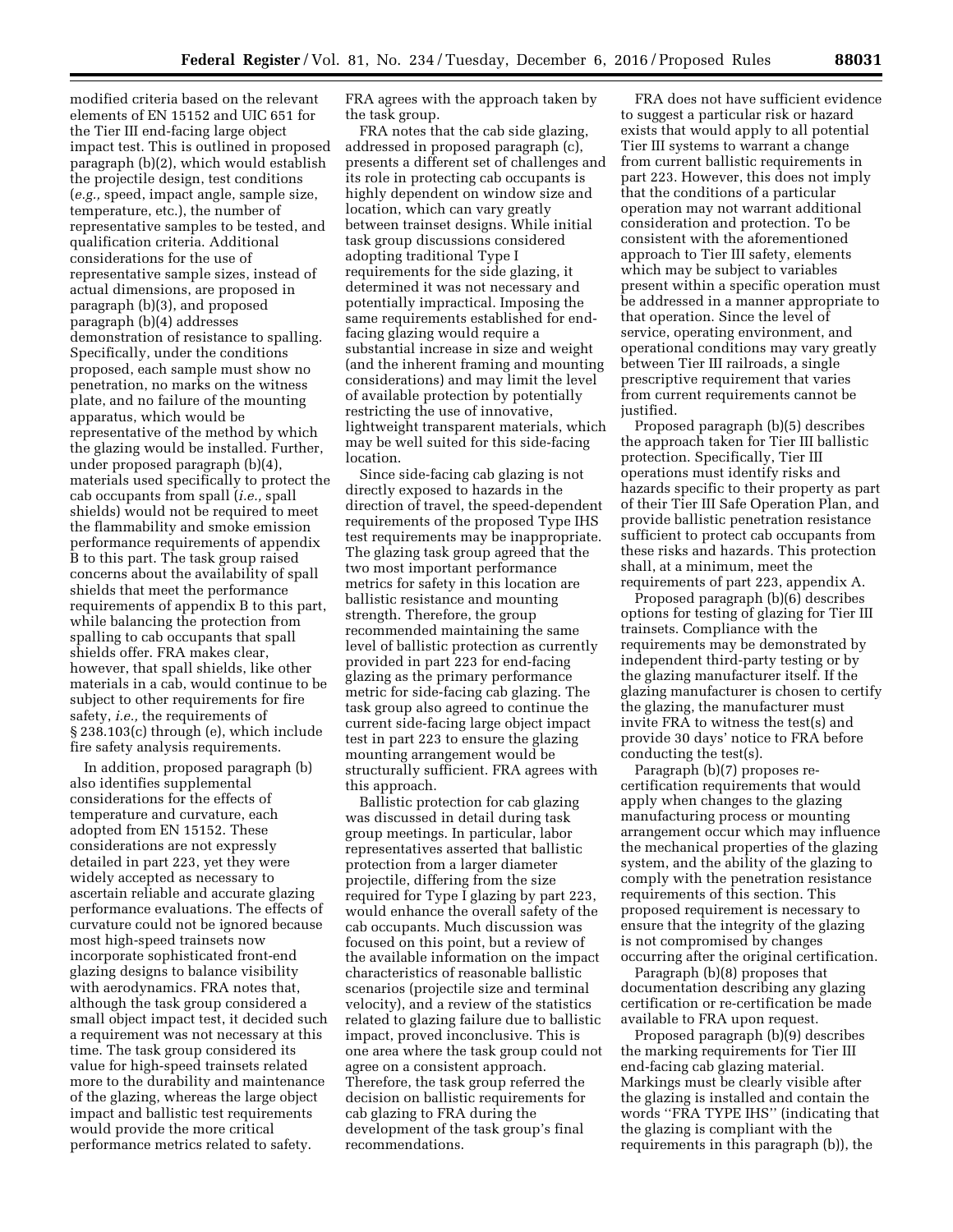name of the manufacturer, and the type of brand identification of the material.

As noted above, proposed paragraph (c) contains the requirements for sidefacing exterior cab glazing. Such glazing must comply with the existing largeobject impact requirements for Type II glazing described in appendix A to part 223 of this chapter. FRA also proposes that side-facing cab glazing must achieve the same ballistics penetration resistance required of end-facing glazing in paragraph (b)(5) above. For all other areas of the trainset, the non-cab sidefacing glazing requirements of paragraph (d) apply. FRA invites comment on the manner and extent to which glazing subject to the requirements of paragraphs (c) or (d) should be specifically marked and identified for Tier III service similar to that proposed for end-facing cab-glazing in paragraph (b)(9). FRA may impose specific marking and identification requirements in the final rule.

The performance aspects of non-cab side-facing glazing were established by consensus agreement of the ETF before creation of the Tier III Cab Glazing Task Group. Overall, the requirements for non-cab glazing maintain the current requirements for Type II glazing in appendix A of part 223 as indicated in paragraph (d)(1). As mentioned earlier, FRA intends for this approach to maintain compatibility with current Tier I requirements to establish commonality for operation with all other equipment types at speeds not exceeding 125 mph, whereas additional systemic safety measures and ROW protections would be required for higher-speed operations.

In regards to emergency egress and rescue access, the ETF recognized that multiple approaches would need to be considered to support the adoption of service-proven technology. More specifically, the methods employed in the manufacturing of high-speed trainsets are often governed by considerations of aerodynamic effects and noise reduction. In some designs, this can have particular influence on the way side-facing glazing is installed and mounted on trainsets. Therefore, the ETF recommended a more performanceoriented requirement rather than a prescriptive one, which is reflected here and in the proposed requirements for emergency window egress and rescue access in proposed § 238.741 discussed below. Proposed paragraph (d)(2) would specifically recognize the design of windows intended to be breakable as an alternative for removing glazing. This would include using a tool or other method to expeditiously and safely remove the glazing if at least the same

level of glazing safety is maintained as the current requirements of part 223. This must be demonstrated by quantitative analysis, full scale demonstration, or other means and be addressed as part of the railroad's Tier III Safe Operation Plan. As noted, requirements for emergency window egress and rescue access would also need to be met, consistent with proposed § 238.741.

Proposed paragraph (e) contains requirements for glazing securement. Paragraph (e)(1) would require designing each exterior window glazing system (the window glazing and its mounting apparatus) to withstand the forces caused by variances in pressure when two trains pass at their maximum authorized speed at their closest distance to each other. This requirement is identical to that currently provided for Tier I and Tier II passenger equipment in §§ 238.221(b)(2) and 238.421(d)(1), respectively, and would help provide assurance that a trainset's exterior window glazing remains in place when passing other objects in close proximity. Proposed paragraph (e)(2) would also require that exterior window glazing be secured so as to withstand the impact forces described in this section. This proposed requirement is virtually identical to that currently provided for Tier I and Tier II passenger equipment in §§ 238.221(b)(1) and 238.421(d)(2), respectively. The requirements proposed in paragraph (e) are common for all exterior glazing installed on a Tier III trainset, and may be demonstrated through testing or analysis.

#### Brake System

Section 238.731 Brake System

In this section, FRA is proposing to introduce requirements for brake systems for Tier III passenger trainsets. Development of these requirements was identified as one of the goals for this first Tier III rulemaking to facilitate planned equipment acquisitions. These requirements represent a balance between maintaining compatibility with existing Tier I equipment and the adoption of service-proven techniques to protect against potential risks encountered with high-speed operations. A concerted effort was made to develop technology-neutral requirements.

To develop the proposal for these brake system requirements, the ETF created the BTG. The BTG's charter, established at the group's initial meeting, was to develop performancebased regulations which would accommodate existing high-speed

trainset technology without regard to its design. To achieve this goal, many of the provisions in this proposed section refer to provisions in the railroad's Tier III Safe Operation Plan or ITM plan. This is necessary to address the various ways brake system technology is actually implemented in high-speed passenger trainsets worldwide.

Proposed paragraph (a) describes the requirement for each railroad to identify (through analysis and testing) the maximum safe operating speed for its Tier III trainsets that results in no thermal damage to equipment or infrastructure during normal operations. This is based on the requirements for Tier I and Tier II passenger equipment in §§ 238.231(j)(4) and 238.431(e)(4), respectively, that a train not operate at a speed resulting in thermal damage to wheels or rotor surface temperatures exceeding the manufacturer's recommendation when the friction brake alone is applied to brake the train. Nonetheless, this proposed section acknowledges that, at present, highspeed trainset braking technology relies predominantly on electric (*i.e.,* dynamic or regenerative) braking and that friction braking, by whatever means, is used only at lower speeds. In addition, this proposed section presumes there are extensive on-board diagnostics capable of identifying dynamic brake defects (as specified in  $\S$  238.731(n)) present. Moreover, this proposed section extends the scope of existing regulations by considering the potential for a Tier III braking technology that relies on interaction or contact with the rail or guideway.

Proposed paragraph (b) would require the railroad's Tier III Safe Operation Plan to identify the worst-case adhesion conditions under which the brake system must stop the passenger trainset from its maximum operating speed within the prevailing signal spacing. This proposed requirement is derived from its Tier II equivalent at § 238.431(a), which states that a passenger train's brake system shall be capable of stopping the train from its maximum operating speed within the signal spacing existing on the track over which the train is operating under worst-case adhesion conditions. The distinction for Tier III is that the ''worst case'' conditions would be defined by a railroad in its Tier III Safe Operation Plan. This would help ensure that a railroad relies on a formally-devised definition of worst-case adhesion in its procurement of individual equipment. In recognizing that these elements may vary between operations and geographical locations, allowing a railroad to define these conditions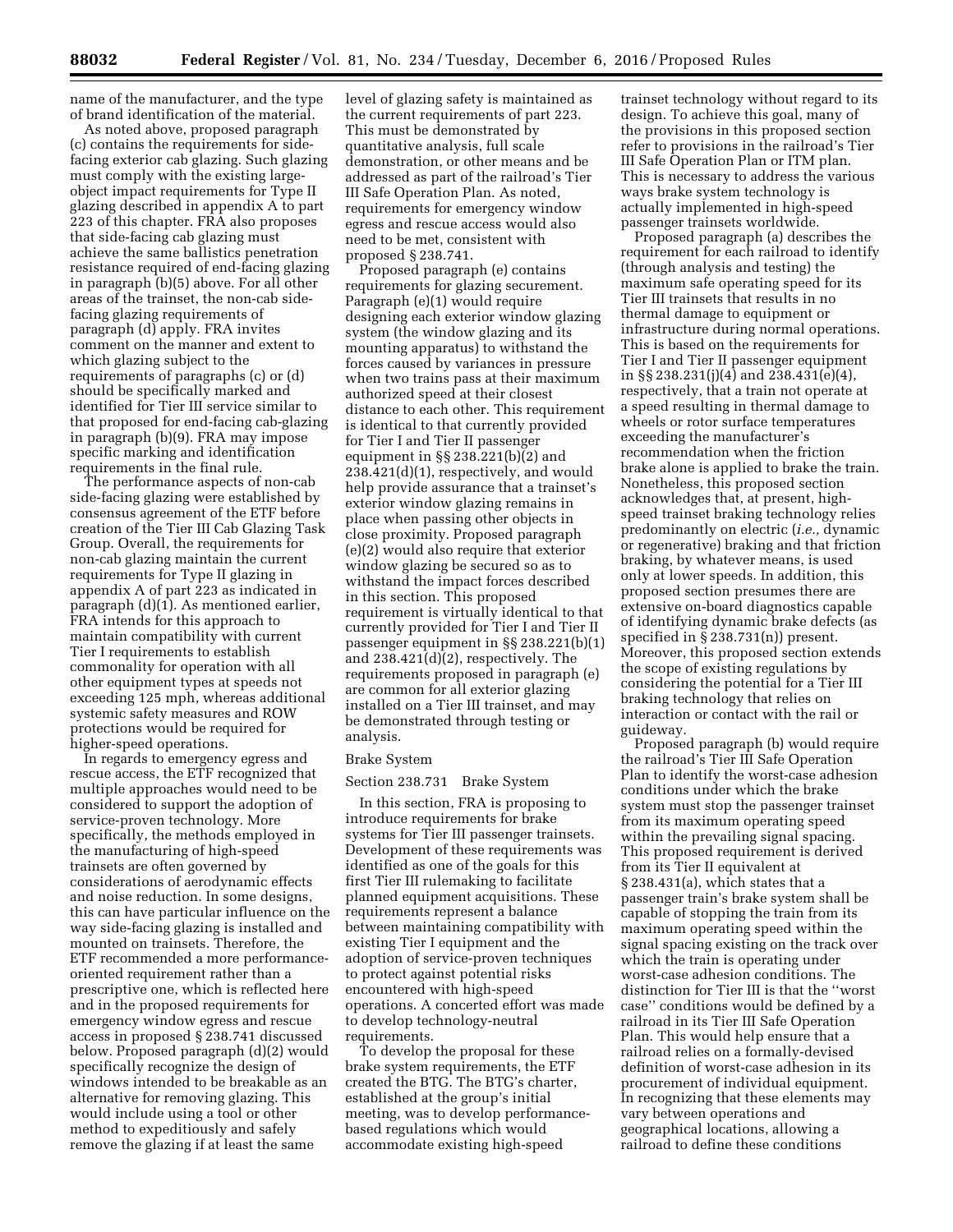would provide it the flexibility to tailor its braking system to the actual operating environment.

Proposed paragraph (c) would require Tier III trainsets to be equipped with an emergency brake application feature that is available at any time and produces an irretrievable stop. This proposed paragraph is consistent with the requirements of § 232.103(i) of this chapter for brake systems generally and the requirements of § 238.231(c) and § 238.431(c) for Tier I and II passenger equipment brake systems, respectively. The emergency brake application would also be initiated by an unintentional parting of the train, or by the train crew at locations specified in the railroad's Tier III Safe Operation Plan. Because the locations where a trainset can be safely stopped are operation-specific, the railroad would identify them in its Tier III Safe Operation Plan.

Proposed paragraph (d) would establish requirements for a passenger brake alarm. The BTG invested considerable effort addressing this concept. Generally, the passenger brake alarm enables passengers to alert the engineer of a need to stop the train. However, stopping the train at a random location due to a passenger-initiated brake command can be a highly undesirable event and the BTG believed the engineer should determine the safest location where the train should stop under emergency conditions. Thus, the BTG recommended a set of conditions when the passenger brake alarm is acknowledged and acted upon, which FRA agrees it should adopt for Tier III passenger equipment. Generally, these provisions have been developed in consideration of operating practices associated with present-day high-speed operations in Asia and Europe and relevant requirements currently in part 238.

Proposed paragraph (d)(1) would specify that each trainset unit have two locations equipped with the means to initiate a passenger brake alarm unless a unit is 45 feet or less in length. In that case, one equipped location would be sufficient.

This proposal also derives from the requirements for Tier II passenger equipment in § 238.431(c). Passenger brake alarm locations would be identified in the railroad's Tier III Safe Operation Plan. This paragraph would also require that the words ''Passenger Brake Alarm'' be legibly stenciled or marked on each device or on an adjacent badge plate, as required for Tier I passenger equipment in § 238.305(c)(5) (as ''Emergency Brake Valve'') and indirectly required for Tier II passenger equipment under subpart F of part 238.

Proposed paragraph (d)(2) would require the passenger brake alarm to be designed to minimize the opportunity for accidental activation. The brake alarm may be protected from accidental activation by a cover or screen provided the alarm remains readily accessible to passengers.

Proposed paragraph (d)(3) would require that activation of the passenger brake alarm result in an emergency brake application if the trainset has not cleared the boarding platform. This proposal recognizes in particular that the alarm may be activated due to an urgent safety issue associated with passengers or crewmembers boarding or alighting from the trainset while at the platform, and that the trainset would be traveling at a slower speed as it begins to accelerate away from the platform.

Proposed paragraph (d)(4) would specify the sequence of events when the passenger brake alarm is activated after the trainset has cleared the boarding platform. In this event, the engineer must acknowledge the alarm within a prescribed time period to retain control of the trainset. The railroad's Tier III Safe Operation Plan must specify the time period the engineer has to act, and the Plan must also describe the method used to confirm that the trainset has cleared the boarding platform.

Proposed paragraph (d)(5) would describe the brake system operation when the engineer does not acknowledge a passenger brake alarm with the specified time period. In this event, a full service brake application shall occur automatically unless the engineer intervenes by acknowledging the brake alarm and actively manipulating appropriate trainset controls, as described in proposed paragraph (d)(6), to give the engineer ultimate control over whether to stop the trainset.

Proposed paragraph (e) addresses degraded brake system performance of Tier III trainsets with blended braking systems and is based on requirements for Tier I and Tier II passenger equipment in §§ 238.231(j) and 238.431(e), respectively. A blended brake system consists of a combination of friction and dynamic braking. Proposed paragraph (e)(1) specifies that the allowable stopping distance defined in the railroad's Tier III Safe Operation Plan shall not be exceeded in the event of a power loss or failure of the dynamic or regenerative brake. The Tier III Safe Operation Plan must contain provisions for reducing the maximum allowable train speed, based on feedback from the on-board monitoring and diagnostic

system, specified in proposed § 238.731(n), so the train can be safely stopped using friction braking alone within the allowable stopping distance.

Proposed paragraph (e)(2) would require the railroad's Tier III Safe Operation Plan to define the operating conditions when the available friction braking effort alone can safely stop the Tier III trainset. As a whole, proposed paragraph (e) would require that restrictions be in place (as defined in the Tier III Safe Operation Plan) that prescribe how trainsets without functional electric braking are to be operated to ensure thermal-related damage does not occur, particularly to brake equipment.

Proposed paragraph (e)(3) would require each Tier III trainset to be equipped with diagnostic hardware and software that provides a continuous indication of the brake system status to the engineer in the controlling cab. See also the proposed requirement in § 238.731(n) for an onboard monitoring and diagnostic system.

Proposed paragraph (e)(4) would require the railroad to determine, through analysis and testing, the maximum speed its Tier III trainsets can operate at using the friction brake system alone without causing thermalrelated damage to the equipment or infrastructure. This provision is related to proposed paragraphs (e)(1) through (3) of this section because the parameters associated with continued trainset operation under conditions of degraded brake system performance must be developed for the particular trainset technology and operating characteristics, and accommodated in trainset operating procedures, including any software and hardware associated with trainset speed control.

Proposed paragraph (f) addresses main reservoirs for Tier III trainset brake systems and is generally based on safety requirements originally developed for steam locomotives, as found in § 230.72(b) of this chapter. Paragraph (f)(1) would require that main reservoirs be designed and tested using a recognized industry standard specified in the railroad's Tier III Safe Operation Plan, such as the American Society of Mechanical Engineers (ASME) Boiler and Pressure Vessel Code for Unfired Pressure Vessel Section VIII, Division I (ASME Code), referenced in § 229.51(a)(2). The actual standard used to qualify main reservoirs for Tier III trainsets must be documented in the railroad's Tier III Safe Operation Plan. This paragraph would specify the working pressure and rated temperature for main reservoirs unless otherwise defined by the designated standard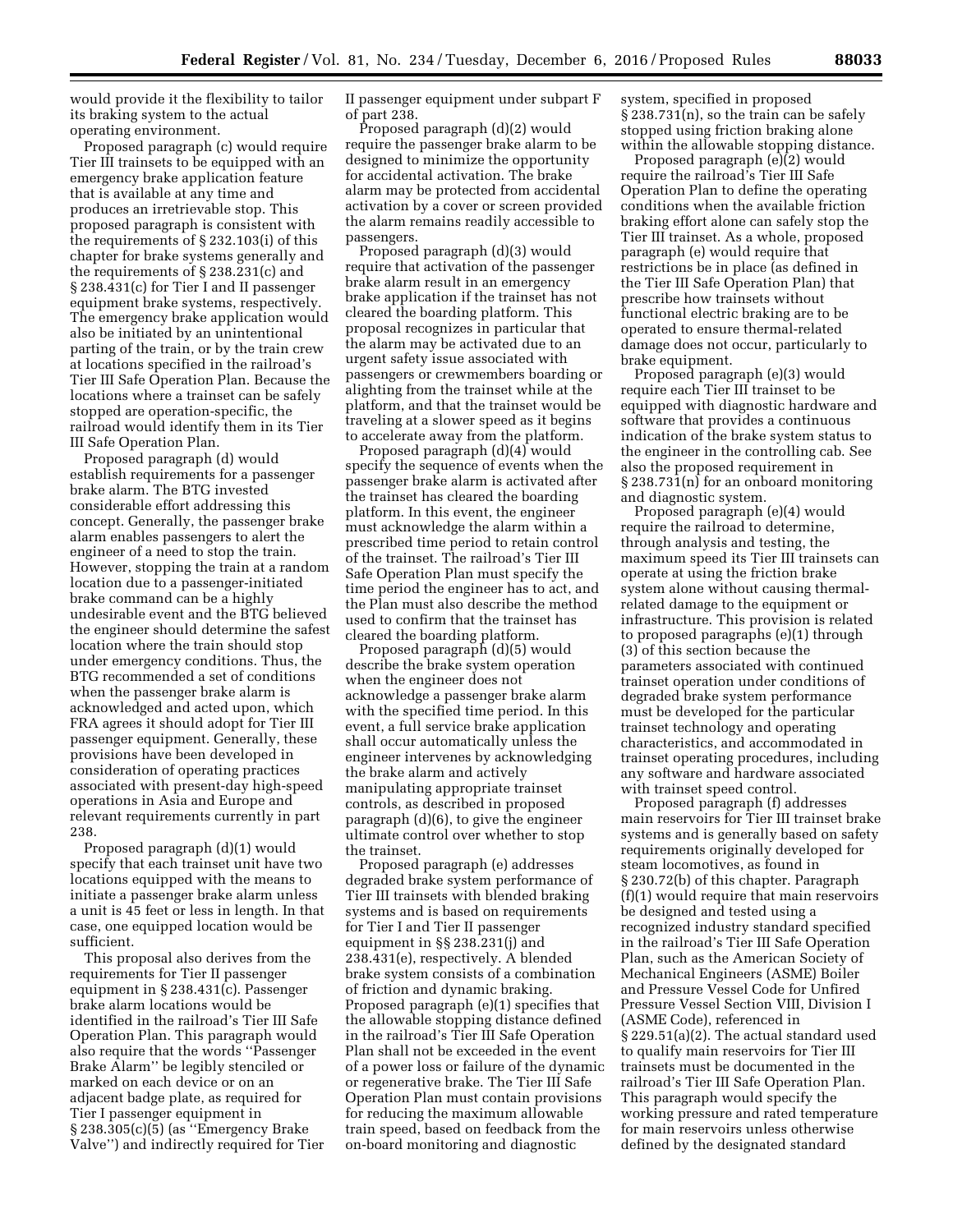identified in the railroad's Tier III Safe

Operation Plan. Reservoirs would be certified consistent with requirements based on size and volume. Proposed paragraphs (f)(2) and (3) of

this section contain requirements for welded steel main reservoirs that are also based on requirements originally developed for steam locomotives in § 230.72(b) through (d) of this chapter. Proposed paragraph (f)(3) would prohibit welded repairs of Tier III trainset main reservoirs.

Proposed paragraph (g)(1) addresses requirements specifically for aluminum main reservoirs and refers to the existing requirements in § 229.51(a) of this chapter applicable to locomotives.

Proposed paragraph (g)(2) is a new provision and contains a prohibition on welded repairs to aluminum main reservoirs.

Proposed paragraph (h) prescribes requirements for steel and aluminum main reservoir proof tests, which would be performed prior to their installation on a Tier III trainset. These tests may be pneumatic or hydrostatic. The test pressure would be defined in paragraphs (f) or (g) of this section, depending on whether the reservoir is steel or aluminum, unless otherwise established by the railroad's ITM Plan. Records of main reservoir tests must be made and retained for the life of the equipment. In addition, the railroad's ITM Plan shall define periodic inspection requirements for main reservoirs on Tier III trainsets.

Proposed paragraph (i) addresses the requirements for the locations of gauges and devices used by the engineer to aid in the control or braking of a Tier III trainset. Such devices must be placed so that the engineer can conveniently read them from the engineer's normal position during trainset operation. This paragraph is based on the existing requirement in § 229.53 of this chapter.

Proposed paragraph (j) contains requirements for Tier III trainset brake application and release. Paragraph (j)(1) proposes that brake pad and shoe clearance must be present when the brakes are released. Paragraph (j)(2) would require establishing the minimum brake cylinder pressure necessary to adjust from minimum service to full service brake application for proper train operation. This pressure would be approved during the trainset design review and documented in the railroad's Tier III Safe Operation Plan.

Proposed paragraph (k) would require that the railroad specify the ITM requirements for the foundation brake gear in the railroad's ITM plan. The purpose for these requirements derives from § 229.57 of this chapter. However,

due to the variety of possible Tier III braking systems, the prescriptive requirements of § 229.57 may not be appropriate for a given foundation brake system. Defining the requirements in the railroad's ITM plan, which is subject to FRA review and approval, would ensure that appropriate ITM practices are in the foundation brake system on Tier III trainsets.

Proposed paragraph (l) would define limits on brake pipe leakage and also require that the method for inspecting brake pipe leakage be prescribed in the railroad's ITM plan. Leakage rates would be established under either paragraph (l)(1) or paragraph (l)(2) of this section, whichever is more restrictive. Specifically, paragraph (l)(1) would permit leakage limits based on an Air Consumption Analysis in the railroad's Tier III Safe Operation Plan. Paragraph (l)(2) would set prescriptive requirements for brake pipe leakage adopted from § 229.59(b) and (c) of this chapter.

Proposed paragraph (m) describes the requirements for wheel slide protection and alarm. Extensive discussion on this topic occurred during BTG deliberations. For safety reasons, wheel slide must be avoided to prevent overrunning a switch or incursion of the trainset into an area beyond the confines of its operating authority. Nonetheless, the BTG considered wheel slip to be a maintenance concern and did not recommend that FRA address it in this proposed rulemaking. Wheel slip differs from wheel slide because it is caused when the tractive effort on the wheel exceeds the adhesive forces keeping the wheel in normal rotational contact with the rail, whereas wheel slide is caused when the braking effort on the rail exceeds the adhesive forces keeping the wheel in normal rotational contact with the rail. FRA agrees with the task group and has modeled this paragraph after the wheel slide protection and alarm requirements for Tier II passenger equipment in § 238.431(h).

Proposed paragraphs (m)(1) through (3) of this section define the minimum functional requirements for wheel slide protection and alarm. Paragraph (m)(1) would require that an adhesion control system be available to adjust the braking force on each wheel to avoid wheel slide. Paragraph (m)(2) would require that this system be able to alert the engineer, either through visible or audible means, or both, of the presence of a wheel slide condition on any axle in the trainset. Proposed paragraph (m)(3) would address when the wheel slide protection system fails to function within pre-established, allowable parameters as defined in the railroad's

Tier III Safe Operation Plan. To prepare for such an event, the Tier III Safe Operation Plan shall specify operating restrictions (*e.g.,* speed limits) on trainsets whose slide protection devices are not functioning as intended.

Proposed paragraph (n) would require each Tier III trainset to be equipped with a brake system health monitoring and diagnostic system to automatically assesses the functionality of the brake system for the entire trainset, both before departure of the trainset and while it is en route. The railroad's Tier III Safe Operation Plan shall document the details of the monitoring and diagnostic system and the means for communicating trainset brake system functionality.

Proposed paragraph (o) would require Tier III equipment to be equipped with a way to secure equipment, when unattended, from unintentional movement. This means of securement must be independent of the pneumatic brake. Since the securement technique may be technology-specific to the trainset, FRA expects the Tier III Safe Operation Plan would identify the procedures and means necessary for securing unattended equipment and the grade conditions when such securement must occur. The Tier III Safe Operation Plan shall also provide evidence demonstrating the effectiveness of the securement method(s). As defined in § 238.231(h)(4), "unattended equipment'' means equipment left standing and unmanned in such a manner that a qualified person cannot readily control the brake system of the equipment. FRA notes in particular that, because certain brake system requirements are imposed by Federal statute, 49 U.S.C. ch. 203, the railroad must also ensure those statutory requirements are addressed.

Proposed paragraph (p) would require the design of a Tier III trainset to accommodate coupling to a rescue vehicle (which could be a conventional locomotive) or a rescue trainset. The design must also allow the rescue vehicle or trainset to control the brake system on the disabled Tier III trainset. This proposed paragraph is based on a similar requirement for Tier II passenger equipment in § 238.431(f).

#### Interior Fittings and Surfaces

## Section 238.733 Interior Fixture Attachment

This proposed section would address requirements for interior fixture attachment strength for Tier III trainsets, principally to help prevent and mitigate hazards associated with secondary collisions (*i.e.,* a collision occurring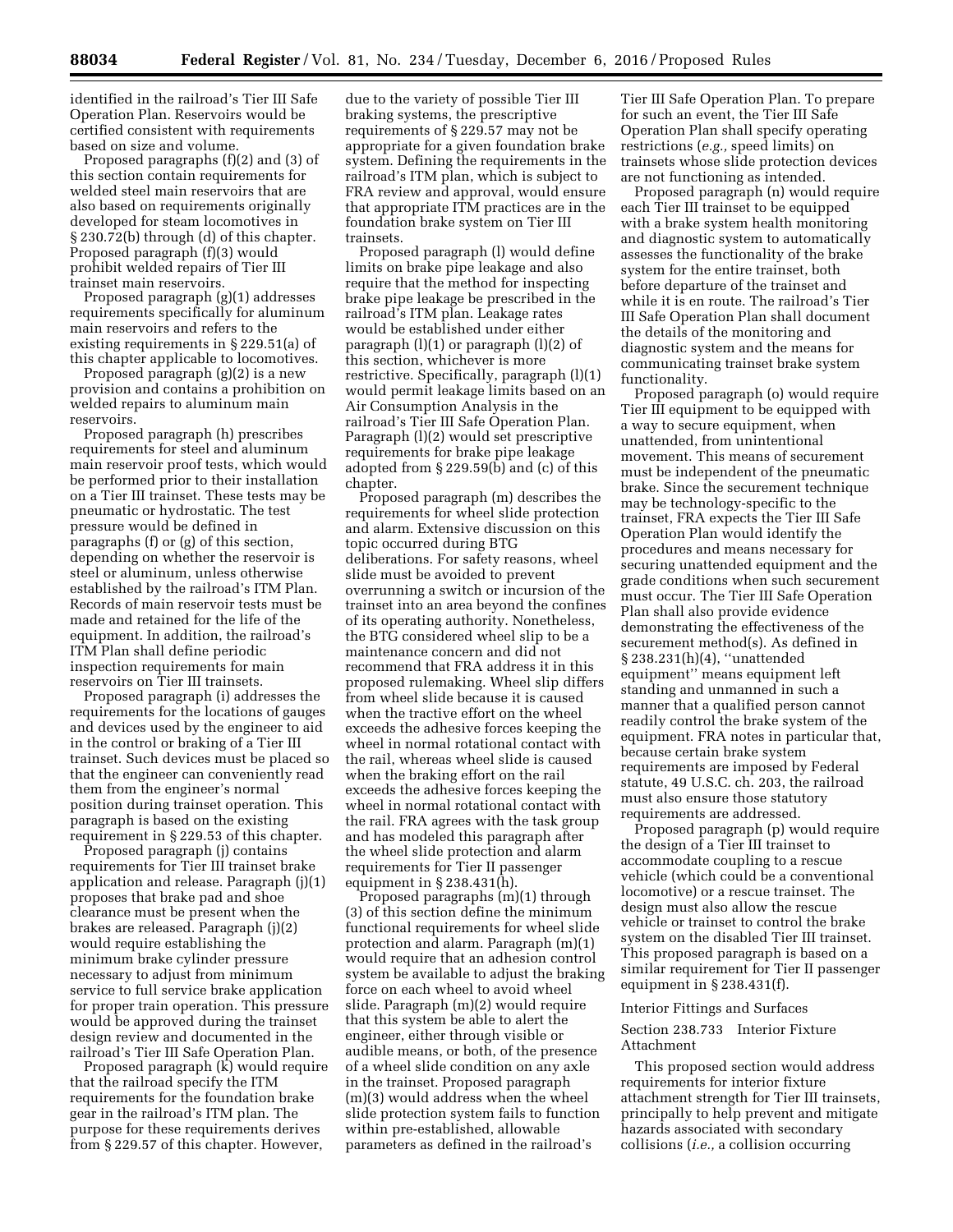inside the trainset as a consequence of a (primary) collision involving external contact with the trainset). It would provide two means of demonstrating compliance.

Proposed paragraph (a)(1) would provide the first means: Interior fixtures must comply with the existing requirements in 49 CFR 238.233, Interior fittings and surfaces, and APTA PR–CS–S–006–98, Rev. 1 (previously designated as SS–C&S–006), ''Standard for Attachment Strength of Interior Fittings for Passenger Railroad Equipment,'' Authorized September 2005. FRA proposes to incorporate by reference this APTA standard into this paragraph and in paragraph (i) of appendix G to this part. APTA PR–CS– S–006–98 addresses fittings used in commuter and intercity railcar and locomotive cab interiors. It specifies the minimum strength and attachment strength for interior sub-systems, including overhead luggage racks, stanchions and handholds, windscreen and partitions, food service equipment, and miscellaneous interior fittings. This standard also contains recommendations for design requirements and design practices for such interior sub-systems. APTA PR– CS–S–006–98 is reasonably available to all interested parties online at *[www.apta.com](http://www.apta.com)*. Additionally, FRA will maintain a copy available for review.

These proposed requirements are based on the applied accelerations of 8g longitudinally, 4g laterally, and 4g vertically, acting on the mass of the fitting (8g/4g/4g). As described in the Technical Background and Overview section of this NPRM, the 1999 Passenger Equipment Safety Standards final rule (64 FR 25540) established these acceleration-based performance requirements after years of industry practice designing interior fittings to withstand the forces due to accelerations of 6g longitudinally, 3g laterally, and 3g vertically (6g/3g/3g), which FRA found to be inadequate to protect against occupant injury. Subsequent accident investigations have revealed that interior fixtures that comply with these requirements, codified for Tier I passenger equipment in § 238.233, perform significantly better than interior fixtures in passenger cars that were exempted from those requirements and thus do not meet the regulations, *i.e.,* generally passenger cars already in service when the 1999 final rule took effect.

However, FRA recognizes some Tier III passenger equipment may not experience accelerations of 8g/4g/4g during the dynamic collision scenario proposed in § 238.705, or at higher-

speed collisions resulting in collapse of the occupied volume. Members of the rail industry contend the 8g/4g/4g requirements are unnecessary for some equipment designed to alternative standards and would add to vehicle weight. FRA acknowledges that equipment that does not experience large decelerations during collisions may not need to be designed to these FRA requirements, which are also reflected in industry safety standards. Accordingly, FRA developed an alternative attachment strength option consistent with international design standards.

Proposed paragraph (a)(2) describes the alternative option for demonstrating adequate attachment strength of interior fixtures in Tier III trainsets. The proposed option requires that interior fixture attachment strength comply with the requirements in Section 6.1.4, ''Security of furniture, equipment and features,'' of GM/RT2100, which FRA proposes to incorporate by reference in this paragraph and § 238.741(b)(2), below. Section 6.1.4 contains requirements for securement of furniture, on-board equipment, and other trainset features to help mitigate against injuries to passengers and crew from secondary impacts within the occupied volume. GM/RT2100 is available to all interested parties online at *[www.rgsonline.co.uk/Railway](http://www.rgsonline.co.uk/Railway_Group_Standards)*\_*Group*\_ *[Standards](http://www.rgsonline.co.uk/Railway_Group_Standards)*. Additionally, FRA will maintain a copy available for review.

Certain restrictions govern the option to apply the GM/RT2100 standard. GM/ RT2100 is a safety standard that applies to trains operating in the U.K. The standard mandates requirements for the design and integrity of rail vehicle structures, including interior fixtures. The standard requires rail vehicle body structures to comply with the requirements in EN 12663 and EN 15227. The interior fixture attachment strength requirements in GM/RT2100 are consistent with the carbody deceleration limits in EN 12663 and EN 15227.

The structural carbody requirements of particular relevance in EN 12663 specify minimum proof loads for equipment attachment during normal operation of the vehicle. The mass of the fixture is multiplied by specified accelerations. For passenger coach cars, the accelerations in the longitudinal, lateral, and vertical directions are ±5g,  $±1g$ , and  $+3/-1g$ , as stated in Section 6.5.2, Tables 13, 14, and 15 respectively.

The structural carbody requirements of particular relevance in EN 15227 are associated with a dynamic collision scenario (Section 5, Table 2), in which the mean longitudinal vehicle

decelerations in the survival spaces for power cars and coach cars are limited to 5g for a 36 kph (22.4 mph) collision with a like train (Section 6.4.1).

If the option to use GM/RT2100 is exercised to demonstrate adequate attachment strength of the interior fixtures in Tier III trainsets, then data must be provided to demonstrate that the average longitudinal deceleration of the CG of each vehicle during the dynamic collision scenario does not exceed 5g in any 100-ms time period. Suitable evidence would include a plot of the 100-ms running average deceleration versus time for the duration of the collision scenario. The average deceleration over a 100-ms time period is necessary to account for large decelerations higher than the mean deceleration for sustained periods (*i.e.,*  any period lasting more than 100 ms), which could result in interior fitting attachment failure. Without suitable evidence, there is no assurance the less stringent 5g attachment strength requirement is adequate for the particular trainset under evaluation. If the adequacy of the attachment strength is not demonstrated, then the GM/ RT2100 option cannot be used and the crashworthiness of interior fittings must comply with the current Tier I requirements in § 238.233 and APTA standard PR–CS–S–006–98.

In addition, if the option to comply with GM/RT2100 is exercised, then this proposed paragraph would require that interior crashworthiness be evaluated based on a minimum lateral acceleration of 3g—not the 1g permitted in GM/ RT2100. FRA has never found the 1g lateral acceleration requirement adequate for the U.S. rail operating environment. Thus, the proposed rule would increase the minimum lateral acceleration requirement to 3g. Further, the use of the GM/RT2100 standard must be carried out consistent with any conditions identified in the railroad's FRA-approved Tier III Safe Operation Plan. The Tier III Safe Operation Plan must demonstrate that interior fixtures provide an equivalent level of safety during accidents at any speed as equipment that complies with the requirements in § 238.233 and APTA PR–CS–S–006–98. The Tier III Safe Operation Plan must address the collision consequences associated with interior fixtures designed to withstand acceleration forces of 5g longitudinally, 3g laterally, and 3g vertically (5g/3g/3g) as opposed to 8g/4g/4g. FRA is concerned that interior fixtures designed to withstand average decelerations of less than 5g may not have a sufficient factor of safety to remain attached during collisions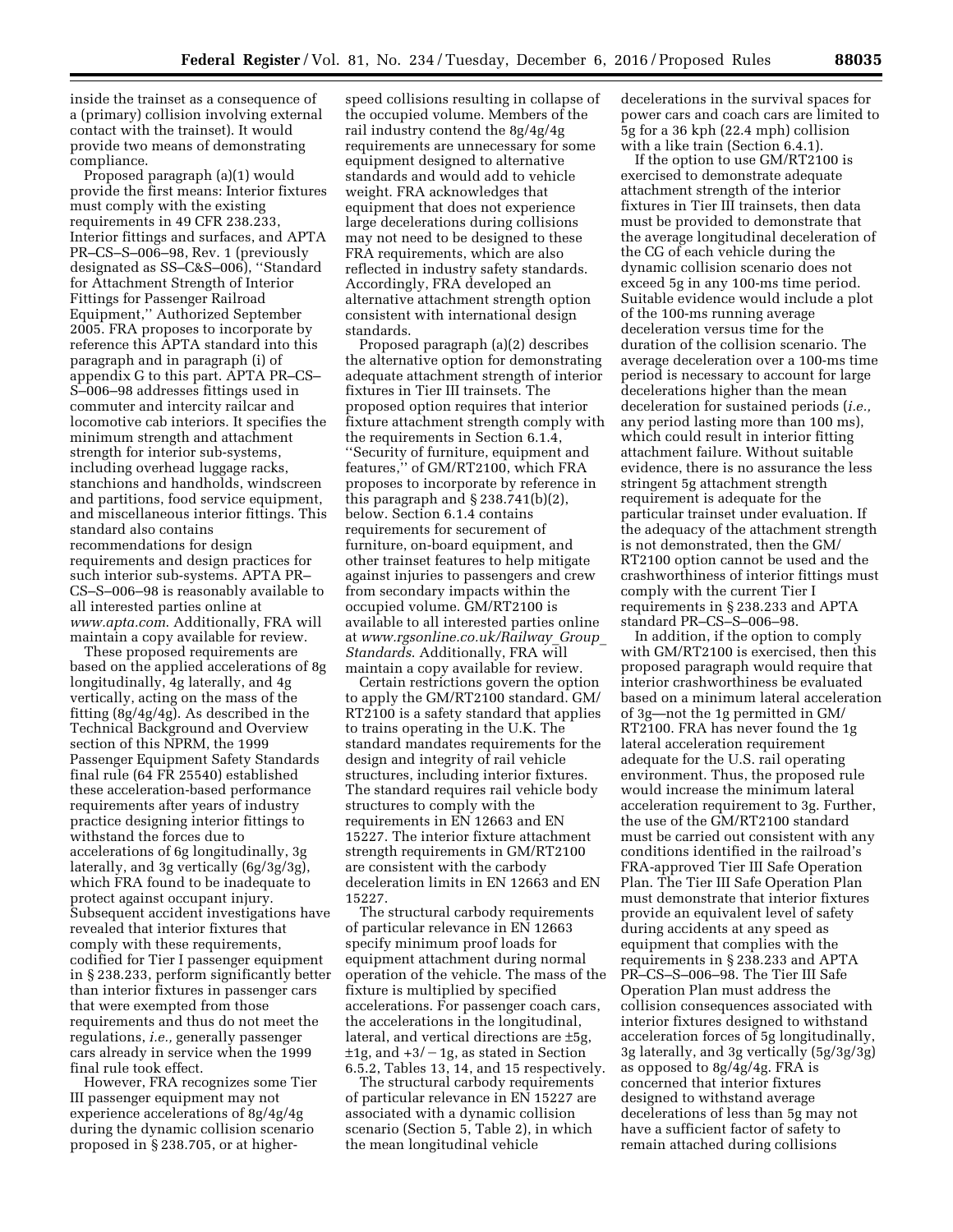occurring at speeds above the collision design scenario speeds. Accordingly, some evidence must be provided to ensure that the interior fixtures do not detach during collisions at speeds above the collision design scenario speeds, or the likelihood of higher speed collisions has been significantly reduced to provide the same degree of risk for equipment whose interior fixture attachments have been designed to withstand 8g/4g/4g loading.

Section 238.735 Seat Crashworthiness (Passenger and Cab Crew)

Proposed paragraph (a) contains the requirements for passenger seating crashworthiness in Tier III trainsets. As in § 238.733 above, FRA proposes two ways to demonstrate adequate attachment strength.

Proposed paragraph (a)(1) provides the first means: Passenger seating must meet the requirements of § 238.233 and APTA PR–CS–S–016–99, Rev. 2 (previously designated as SS–C&S–016, Rev. 2), ''Standard for Passenger Seats in Passenger Rail Cars,'' Authorized October 2010. FRA proposes to incorporate this APTA standard by reference into this paragraph and paragraph (j) of appendix G to this part. APTA PR–CS–S–016–99 addresses design guidelines, recommendations, and requirements for passenger seats installed in passenger equipment that is part of the general railroad system of transportation. APTA PR–CS–S–016–99 is available to all interested parties online at *[www.apta.com](http://www.apta.com)*. Additionally, FRA will maintain a copy available for review. However, the rule would not require compliance with section 6.0 of this APTA standard, ''Seat durability testing.'' Seat durability testing is beyond the scope of this proposal because the testing focuses on the optimal life of the seats—not their crashworthiness performance.

Proposed paragraph (a)(2) describes the second way to demonstrate compliance. This proposed option explains that passenger seating may comply with the requirements in Section 6.2, ''Seats for passengers, personnel, or train crew,'' of GM/ RT2100, which FRA proposes to incorporate by reference into this paragraph. Section 6.2 contains design specifications and tolerances for passenger and crew seating. GM/RT2100 is available to all interested parties online at *[www.rgsonline.co.uk/Railway](http://www.rgsonline.co.uk/Railway_Group_Standards)*\_ *Group*\_*[Standards](http://www.rgsonline.co.uk/Railway_Group_Standards)*. Additionally, FRA will maintain a copy available for review.

The option proposed in paragraph (a)(2) offers alternative test conditions and performance requirements for

evaluating seat crashworthiness. The applicable dynamic seat test procedures are defined in appendix E to GM/ RT2100. GM/RT2100 utilizes Hybrid III 50th-percentile male anthropomorphic test devices (ATDs), and the procedures to prepare the ATDs are defined in appendix G to GM/RT2100. The applicable injury criteria and survival space requirements are defined in appendix H to GM/RT2100. Further, the test conditions and performance requirements in GM/RT2100 are aligned with the structural design requirements in EN 12663 and EN 15227, whereas the seat test conditions and performance requirements in APTA PR–CS–S–016– 99, Rev. 2, are aligned with the structural design requirements in subpart C of part 238.

Nonetheless, please note that if paragraph (a)(2) is used for demonstrating compliance with the seat crashworthiness requirements, then this proposed paragraph would require that interior crashworthiness be evaluated based on a minimum lateral acceleration of 3g—not 1g as permitted in GM/ RT2100. As noted above, FRA found the 1g lateral acceleration requirement inadequate. Thus, the proposed rule would increase the minimum lateral acceleration requirement to 3g. Moreover, the use of the GM/RT2100 standard must be carried out consistent with any conditions identified in the railroad's FRA-approved Tier III Safe Operation Plan. The Tier III Safe Operation Plan must demonstrate that interior fixtures provide an equivalent level of safety during accidents at any speed as equipment that complies with the requirements in § 238.233 and APTA PR–CS–S–006–98. For further discussion of these requirements, see the discussion in § 238.733, above.

Proposed paragraph (b) describes the requirements for the crashworthiness of seats provided for an employee in the cab of a Tier III trainset. Unlike passenger seating, cab seats must comply with the requirements in § 238.233(e), (f) and (g), and the performance, design, and test criteria of AAR–RP–5104, ''Locomotive Cab Seats,'' April 2008, which FRA proposes to incorporate by reference in this paragraph and paragraph (k)(2) of appendix G to this part. (This AAR publication is found in Section M of AAR's ''Manual of Standards and Recommended Practices.'') FRA is not proposing an optional alternative compliance demonstration. AAR–RP– 5104 covers the performance and design requirements and performance tests for the construction of locomotive cab seats on road locomotives. AAR–RP–5104 is available to all interested parties online

at *[www.arrpublications.com](http://www.arrpublications.com)* for a fee. Additionally, FRA will maintain a copy available for review.

## Section 238.737 Luggage Racks

Proposed paragraph (a) contains requirements to constrain the longitudinal and lateral motion of articles stowed in luggage racks. FRA intends for these proposed requirements to maintain luggage accessibility while minimizing the risk of hazardous projectiles. The proposed transverse dividers are intended to limit the longitudinal motion of luggage not only in collisions but also during normal operations. In this regard, the proposed downward slope (from the aisle to the adjacent side-wall) of luggage racks is principally intended to restrain the lateral motion of luggage during normal operations. By inhibiting the distance stowed articles may move, the velocity of such items due to longitudinal and lateral train accelerations is minimized, which also minimizes their associated kinetic energy when striking another object.

Proposed paragraph (b) describes two ways to comply with the structural requirements for luggage racks. The first, in paragraph (b)(1), is to comply with § 238.233 as provided for other interior fixtures. The second, in paragraph (b)(2), is to comply with Section 6.8, ''Luggage stowage'' of GM/ RT2100, which FRA proposes to incorporate by reference in this paragraph. Section 6.8 contains the requirements for luggage stowage, either on the floor or in overhead racks. As noted above, GM/RT2100 is available to all interested parties online at *[www.rgsonline.co.uk/Railway](http://www.rgsonline.co.uk/Railway_Group_Standards)*\_*Group*\_ *[Standards](http://www.rgsonline.co.uk/Railway_Group_Standards)*. Additionally, FRA will maintain a copy available for review. This proposed option offers alternative performance requirements for evaluating luggage racks. The luggage attachment strength requirements in GM/RT2100 are aligned with the structural design requirements in EN 12663 and EN15227, whereas the luggage rack attachment strength requirements in § 238.233 are aligned with the structural design requirements of subpart C of this part. A discussion of these requirements is in § 238.733 and in the Technical Background and Overview section of this NPRM above.

#### Emergency Systems

Section 238.741 Emergency Window Egress and Rescue Access

Section 238.741 proposes requirements for emergency egress and rescue access through windows or alternative openings in passenger cars as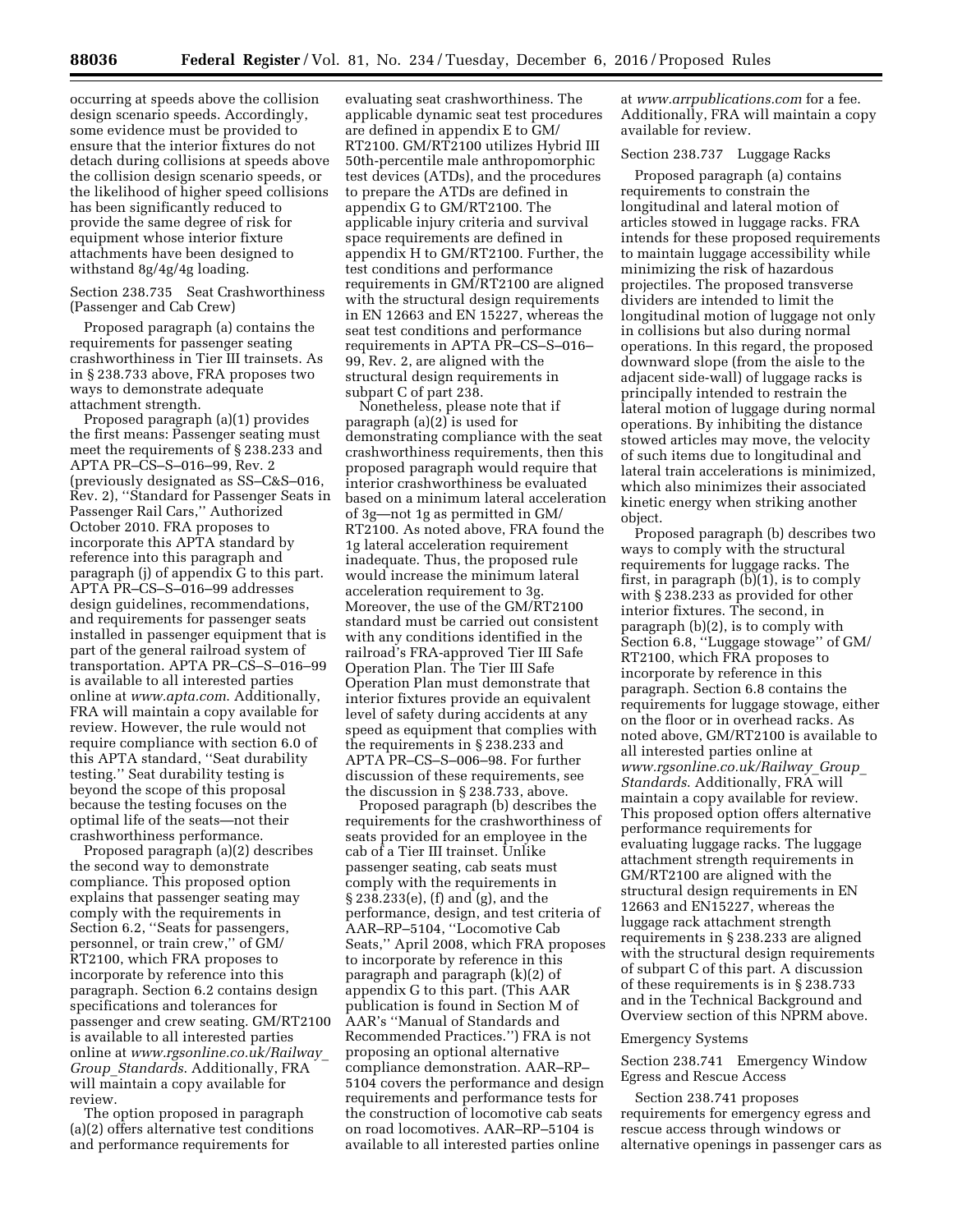part of an emergency window egress and rescue access plan for Tier III trainsets. The ETF recognized that any regulation would need to allow multiple approaches to facilitate the adoption of service-proven, high-speed trainset technology. Specifically, the methods used to manufacture high-speed trainsets are often governed by consideration of the effects of aerodynamics and noise; and together with the potential need to pressurize occupied compartments, these can have a particular effect on the way window glazing is installed and mounted in some trainset designs. Therefore, the ETF decided to recommend performance-oriented requirements to allow necessary flexibility where an appropriate safety case can be made.

FRA agrees with the ETF's recommendation. Proposed paragraph (a) would allow a railroad to submit an emergency window egress and rescue access plan during the design review stage for FRA approval if the trainset design is not compatible with the emergency system requirements of §§ 238.113 and 238.114. A railroad may elect to employ an alternative feature or approach that demonstrates an equivalent or superior level of safety. Such an approach might involve use of an emergency egress window panel/ door exit similar to the over-wing exits on aircraft and sharing characteristics of a removable panel for vestibule and other interior doors intended for passage through a passenger car, as required by § 238.112(f), rather than an emergency window exit per se.

In addition, proposed paragraph (b) specifically addresses the performance of emergency window exits in Tier III trainsets in terms of ease of operability (*e.g.,* removal). Specifically, paragraph (b) recognizes that alternative removal methods may need to be employed for these types of trainsets. Thus, it would allow alternative methods to remove window glazing, such as use of a conspicuously identified tool, or other mechanism, to expeditiously and safely remove the glazing. The emergency window egress and rescue access plan must document that any alternative method employed is as safe as that provided by the emergency window exit ease of operability requirements in § 238.113(b). In addition, the railroad must include a provision in its Tier III ITM plan to inspect for the presence of the identified tool or other mechanism at least each day the trainset is in service.

FRA notes that requirements for the ease of operating rescue access windows are provided in § 238.114(b). As applied to Tier III trainsets, this paragraph

would require that each rescue access window (or its alternative) be capable of removal without unreasonable delay by an emergency responder using either a provided external mechanism, or tools or implements commonly available to the responder in a passenger train emergency. FRA believes these existing requirements are broad enough to apply to Tier III trainsets and alternative rescue access windows if utilized under an approved emergency window egress and rescue access plan.

Proposed paragraph (c) addresses window opening dimension requirements for both emergency egress and rescue access windows in Tier III trainsets. If the dimensions of window openings do not comply with the minimum requirements in §§ 238.113 or 238.114, then the emergency window egress and rescue access plan must demonstrate use of window openings of different dimensions provides at least an equivalent level of safety. This proposed paragraph acknowledges the size of windows may vary greatly between designs and not necessarily reflect the types of windows found on traditional Tier I passenger cars. Proposed paragraph (d) specifically addresses the use of emergency egress panels or additional door exits in the alternative to emergency window exits or rescue access windows. The railroad would be required to submit a plan demonstrating the means of emergency egress or rescue access employed provides an equivalent, or superior, evacuation time for the same number of occupants, as a layout of comparable size and configuration consistent with §§ 238.113 or 238.114, or both, as appropriate. The plan would also address the location, design, and signage and instructions for the alternative emergency evacuation openings. As discussed in paragraph (a), FRA recognizes that railroads may need to employ alternative features or approaches for evacuating passenger car occupants in Tier III trainsets, and one such approach might involve use of an emergency egress window panel/door exit rather than an emergency window exit per se.

FRA makes clear that its approval of any alternative emergency evacuation arrangement would take into account that emergency window exits themselves provide a supplementary means of emergency egress in lifethreatening situations, should doors be rendered inaccessible or inoperable. Accordingly, while door exits serve as the preferred means of egress in an emergency situation, the railroad would be required to demonstrate that use of additional door exits, instead of

emergency window exits or rescue access windows, would not diminish safety. Specifically, the railroad would be required to demonstrate that the risk of carbody distortion and other such risks that could render the door exits inoperable or inaccessible would be addressed so that at least an equivalent level of safety is provided.

# Section 238.743 Emergency Lighting

With one exception, the proposed emergency lighting requirements for Tier III trainsets would be the same as the existing emergency lighting requirements of § 238.115 for passenger trainsets, as stated in proposed paragraph (a). The exception would be for emergency lighting back-up power systems, permitting alternative crash loadings instead of the requirements in § 238.115(b)(4)(ii). This proposed exception is detailed in paragraph (b), under which a railroad may seek to use the loading requirements defined in Section 6.1.4, ''Security of furniture, equipment and features,'' of GM/ RT2100. In particular, these loading requirements are the same as those proposed for alternatively demonstrating adequate attachment strength of interior fixtures in Tier III trainsets discussed in § 238.733, above. Accordingly, both the interior lighting fixtures and their emergency back-up power systems would be subject to the same, proposed alternative loading requirements. As in proposed § 238.733, use of the alternative loading requirements would be carried out consistent with any conditions identified in the railroad's FRAapproved Tier III Safe Operation Plan.

### Cab Equipment

#### Section 238.751 Alerters

In this section, FRA proposes to introduce requirements for alerters for Tier III passenger trainsets. The current requirements for alerters on Tier I passenger equipment can be found at § 238.237, and those for Tier II passenger equipment can be found principally at § 238.447 as well as at § 238.445. The regulatory text in this proposed section for alerters and in proposed § 238.753 for sanders was developed by the BTG, which was formed by the ETF to address Tier III braking requirements. The BTG mandate was to develop performance-based requirements that would accommodate existing, high-speed trainset technology without regard to its design. Many of the proposed requirements for alerters and sanders make reference to the need for accommodating provisions in the railroad's Tier III Safe Operation Plan.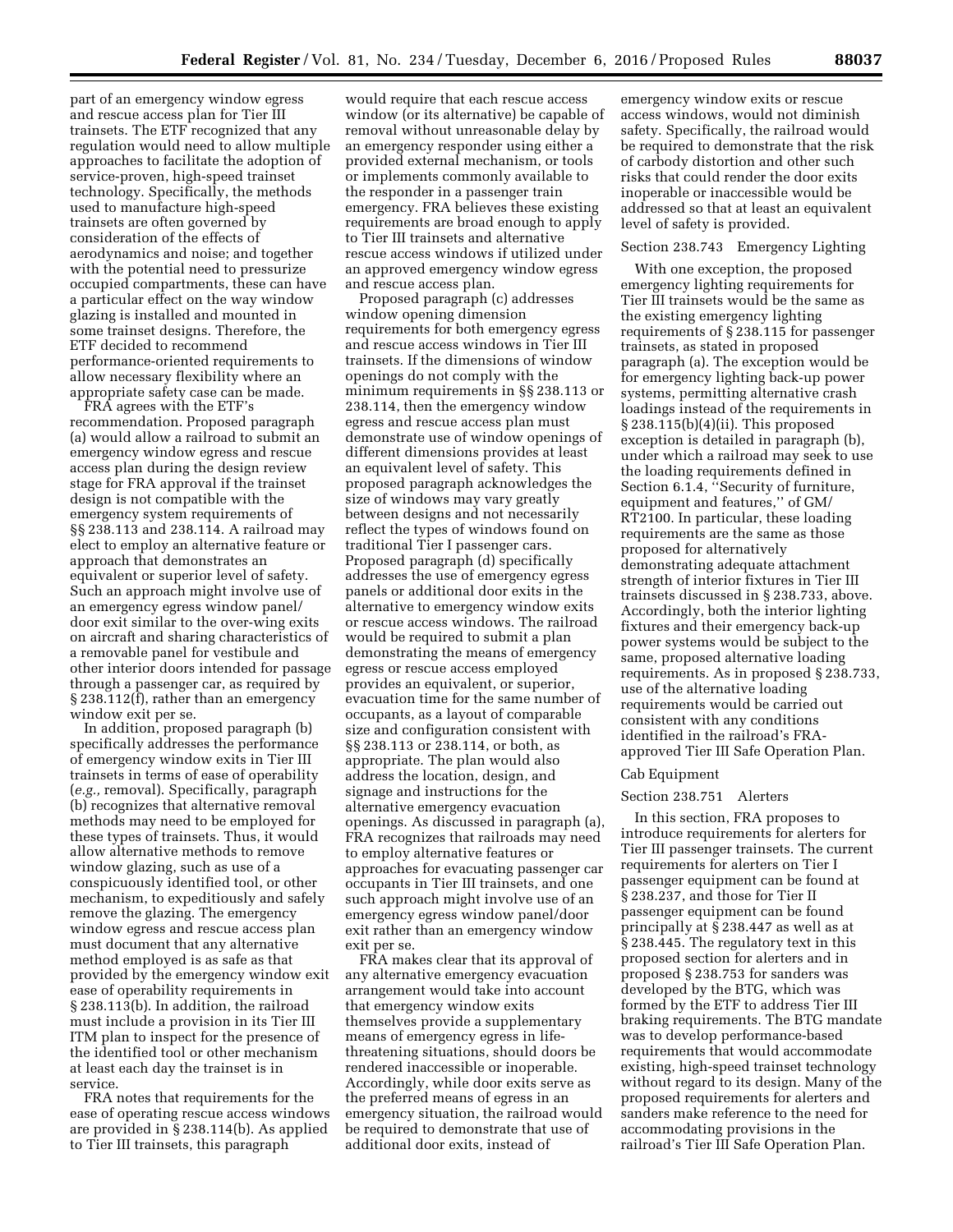This is necessary to accommodate the diversity of high-speed trainsets and the various ways in which the specified requirements may actually be implemented. FRA notes that the proposed requirements for alerters and sanders represent only a portion of the cab equipment provisions that would be applicable to Tier III passenger equipment. FRA would specifically address other Tier III cab features in future rulemaking.

Proposed paragraph (a) would require installation of an alerter in the operating cab of each Tier III trainset, unless the trainset is operating in a territory where alternate technology is available to provide the same functions. This provision is proposed to accommodate alternate designs and technologies that would address this safety feature.

Proposed paragraphs (b) through (d) describe the high-level functionality that an alerter, if present, must provide. Upon activation of the alerter, engineer acknowledgment must occur within a prescribed period of time as defined in the railroad's Tier III Safe Operation Plan in order for the engineer to remain in control of the trainset. Failure to acknowledge the alerter within the prescribed time period would result in the automatic initiation of a retrievable, full service brake application; the full service brake application would be recoverable only by intervention of the engineer, who must acknowledge the alerter and actively issue a command for brake application. These proposed requirements are consistent with those for Tier I and Tier II passenger equipment, yet would provide a greater level of specificity.

As noted, this section would allow use of an alternate technology to provide the same function(s) as an alerter. If such alternate technology is used, in whole or in part to provide the required functionality, proposed paragraph (e) would require the railroad to conduct a hazard analysis to be included in the railroad's Tier III Safe Operation Plan. The analysis must demonstrate that the use of any alternate technology to perform the function(s) of an alerter provides at least an equivalent level of safety to the function(s) the alerter would be required to perform.

### Section 238.753 Sanders

In this section, FRA is proposing the introduction of requirements for sanders for Tier III passenger trainsets. Deliberations of the BTG included discussion of whether sanders would be present on Tier III trainset equipment. The BTG decided that since the use of sanders is not prohibited in any way, proposed regulations should be

developed to accommodate this possibility.

The current requirements for sanders are in § 229.131 of this chapter. Sanders represent only a portion of the regulations residing in 49 CFR part 229, Locomotive Safety Standards, which may be applicable to Tier III passenger equipment. As noted above, the 229/ ITM Task Group is undertaking the effort to develop Tier III equivalents of applicable provisions in 49 CFR parts 229 and 238, including inspection, testing, and maintenance requirements for Tier I and Tier II passenger equipment, which may be addressed in future FRA rulemaking(s).

Proposed paragraph (a) addresses the fact that sanders are not required for Tier III trainsets, but acknowledges that the railroad's Tier III Safe Operation Plan may include such requirements. If sanders are present, they must be operational.

Proposed paragraph (b) makes use of existing provisions in 49 CFR part 229, specifically  $\S 229.131(a)$ , (b), and (d) of this chapter, which address where to apply sand, actions to take when sanders become inoperative en route, and how to identify equipment with defective sanders. Nonetheless, the proposed text would make clear that the requirements of § 229.9, Movement of non-complying locomotives, and § 229.23, Periodic inspection: General, do not apply. Instead, the requirements of § 238.17, Movement of passenger equipment with other than power brake defects, would apply to Tier III trainsets with defective sanders. Likewise, instead of the requirements of § 229.23, requirements for the periodic inspection of a Tier III trainset with defective sanders would be defined in the railroad's ITM Plan. In this regard, proposed paragraph (c) would require the railroad's ITM plan to specify the overall inspection, testing and maintenance requirements for Tier III trainsets equipped with sanders.

Subpart I—Inspection, Testing, and Maintenance Requirements for Tier III Passenger Equipment

Proposed subpart I would contain ITM requirements for Tier III passenger equipment. Recommendations for ITM requirements specific to the brake system were developed by the BTG and would be codified in §§ 238.803, and 238.805. Recommendations for more comprehensive ITM requirements for Tier III passenger equipment are being developed by the 229/ITM Task Group for future rulemaking. While these recommendations are still being developed, FRA envisions that the requirements of this subpart would be

based largely on the existing requirements for Tier II trainsets in subpart F of this part. This proposed subpart I therefore serves as a placeholder for additional requirements that may be proposed.

#### Section 238.801 Scope

This section would establish the general applicability of the ITM requirements specified in this part for an operation that falls within the definition of Tier III.

Section 238.803 Inspection, Testing, and Maintenance Requirements; Brake System

FRA is generally proposing to apply subpart F of this part 238 as the ITM requirements for brake systems of Tier III trainsets, as identified in proposed paragraph (a). FRA nonetheless emphasizes in proposed paragraph (b)(1) that the railroad's ITM plan would be required to contain a description of an appropriate brake test equivalent to that of a Class I brake test described in § 238.313. In addition, FRA proposes exceptions to the application of § 238.15, which would otherwise govern the movement of a Tier III trainset with a power brake defect, as provided in paragraph (b)(2). The BTG found these exceptions necessary for Tier III trainsets to accommodate the advanced technology available on such equipment. FRA agrees, and they would apply in three specific circumstances.

First, paragraph (b)(2)(i) proposes an exception to the requirement in § 238.15 that, in the event of an en route failure that causes power brakes to be cut out or renders them inoperative, would allow for the determination of the percentage of operative brakes in a Tier III trainset to be made by a technological method described in the railroad's Tier III Safe Operation Plan instead of the walking inspection required by § 238.15(c)(4)(iv). FRA expects that such a method would rely on diagnostic equipment on board the trainset, because visual inspection of the brake system may be difficult due to the expected aerodynamic features of the body of the trainset.

Second, to accommodate the variety of braking strategies employed in the design of Tier III trainsets, in paragraph (b)(2)(ii), FRA proposes that the formula for computing the percentage of operative brakes necessary for continued trainset operation in the event of partial brake system failure en route be provided in the railroad's Tier III Safe Operation Plan.

Finally, proposed paragraph (b)(2)(iii) would address implementation of operating restrictions for Tier III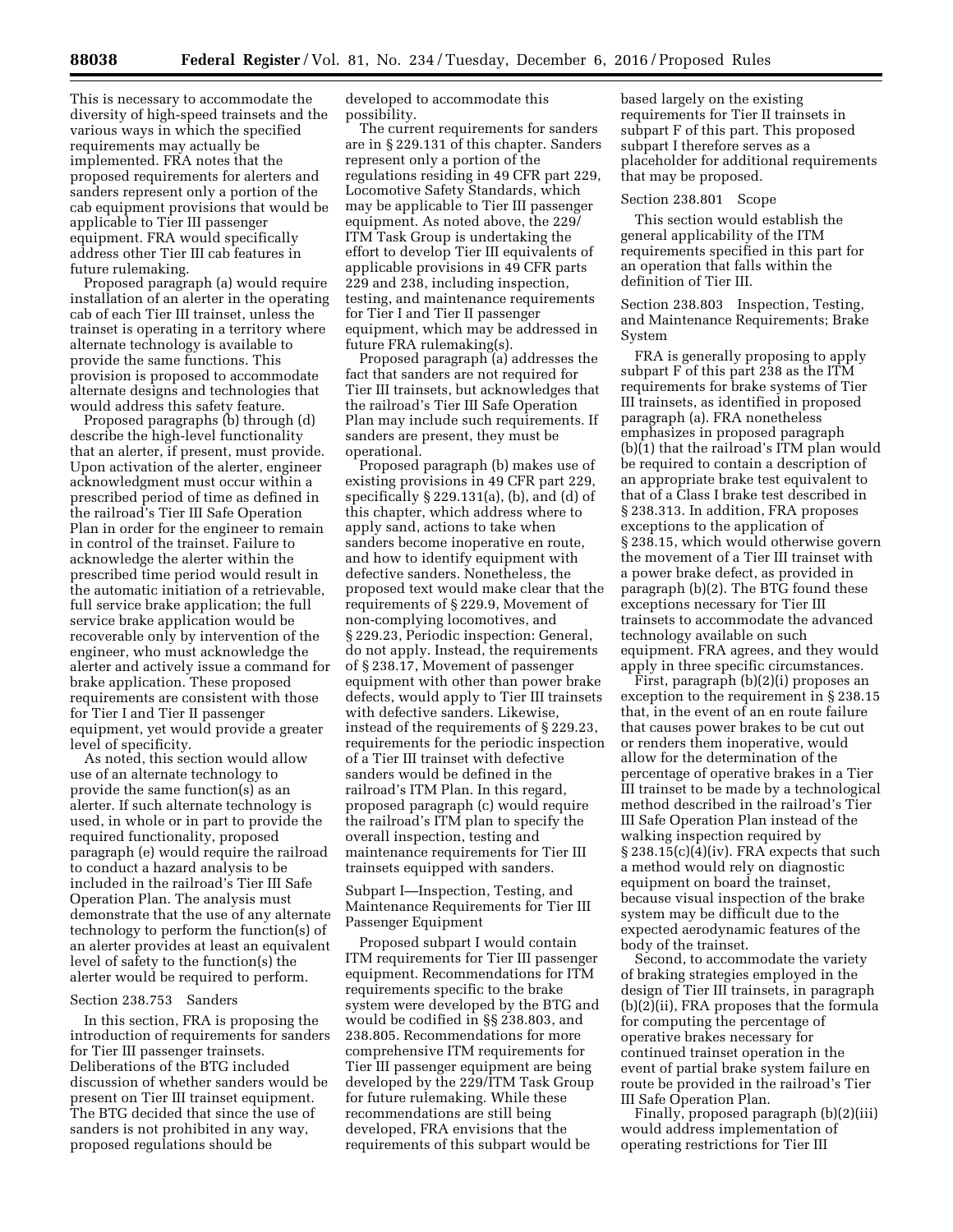trainsets, depending on whether they are in a shared right-of-way or not. When a Tier III trainset is operating in a right-of-way shared with Tier I passenger equipment or freight equipment, operating restrictions would be determined by the percentage of operative power brakes in the trainset based on the requirements of § 238.15. When a Tier III trainset is operating in a right-of-way exclusively for Tier III passenger equipment, operating restrictions would be defined in the railroad's Tier III Safe Operation Plan.

Section 238.805 Periodic Tests; Brake System

In this section FRA is proposing to specify periodic testing requirements for brake systems of Tier III trainsets. The proposed requirements in this section were derived from corresponding requirements in §§ 229.25 and 229.29 of this chapter deemed relevant to Tier III trainsets by the BTG and represent minimum requirements with which FRA agrees. To render them appropriate for Tier III technology, FRA's proposal avoids prescriptive standards and allows for particular details of the testing requirements (frequency, scope, etc.) to be determined by the railroad's FRA-approved ITM plan.

Subpart J—Specific Requirements for the Safe Operation Plan for Tier III Passenger Equipment

FRA proposes to add and reserve this subpart, which would contain the requirements for the Safe Operation Plan for Tier III Passenger Equipment. The actual requirements will be introduced in a subsequent rulemaking. While certain requirements of this proposed rule do make reference to the Safe Operation Plan for Tier III Passenger Equipment, FRA has elected not to include any general requirements for this plan in this NPRM. The ETF had not discussed such requirements in depth when FRA prepared this NPRM and FRA seeks the ETF's input on such requirements before addressing them in a future rulemaking. In the interim, FRA would work with any proposed Tier III operation to ensure that the specific requirements referencing a Safe Operation Plan for Tier III Passenger Equipment are properly addressed and documented.

Appendix B to Part 238—Test Methods and Performance Criteria for the Flammability and Smoke Emission Characteristics of Materials Used in Passenger Cars and Locomotive Cabs

To clarify the application of the floor fire test to Tier III passenger equipment, FRA proposes to add text to Note 16 of

the table of ''Test Procedures and Performance Criteria for the Flammability and Smoke Emission Characteristics of Materials Used in Passenger Cars and Locomotive Cabs'' in paragraph (c) of appendix B to this part. FRA intends for this addition to address how the floor fire test method requirements of ASTM E–119–00a would apply to the undercarriage design common to most high-speed trainsets. Unlike most conventional passenger equipment, most modern high-speed trainsets employ a material cowling that fully encloses the underframe of the vehicle, including any underfloor equipment, to improve aerodynamics and reduce noise. This material may be considered part of the floor assembly for the purposes of this test when the evaluation is considering a fire source that is under and external to this material. To apply the requirement in this manner, the railroad must also conduct a fire hazard analysis that includes the considerations in Note 17 of this table, to protect against a fire source within the space between the undercarriage and the cowling.

Appendix F to Part 238—Alternative Dynamic Performance Requirements for Front End Structures of Cab Cars and MU Locomotives.

FRA is amending appendix F to part 238 to apply this appendix to Tier III passenger equipment. As noted in the discussion of § 238.711, FRA proposes that the cab ends of Tier III trainsets comply with the requirements of appendix F to this part to demonstrate the integrity of the end structure. FRA added appendix F to this part to provide dynamic performance alternatives to the collision post and corner post requirements in §§ 238.211 and 238.213 for Tier I passenger equipment. See 75 FR 1180. Because appendix F would continue to contain alternative requirements for Tier I passenger equipment, and also apply as the mandatory requirements for Tier III passenger equipment, FRA may make additional conforming changes to this appendix at the final rule stage if necessary to clarify the application of this appendix to both Tier I and Tier IIII passenger equipment. FRA also notes that appendix F would apply to Tier I alternative passenger trainsets under proposed appendix G to demonstrate the integrity of the end structure at the cab ends of these trainsets. While appendix G would itself contain alternative requirements, all the requirements of appendix G are intended to apply as a whole. Accordingly, FRA may make additional conforming changes to this appendix F

at the final rule stage necessary to clarify application of this appendix F to Tier I alternative passenger trainsets.

Appendix G to Part 238—Alternative Requirements for Evaluating the Crashworthiness and Occupant Protection Performance of a Tier I Passenger Trainset

FRA is proposing to add appendix G to part 238 to provide alternative crashworthiness and occupant protection performance requirements for Tier I passenger trainsets instead of the conventional requirements of §§ 238.203, 238.205, 238.207, 238.209(a), 238.211, 238.213, and 238.219 in subpart C of this part. The technical contents of proposed appendix G remain materially unchanged from those developed for the original Technical Criteria and Procedures Report.

FRA intends for these alternative requirements to be applied to a Tier I trainset as a whole. Accordingly, compliance must be demonstrated either through application of the conventional requirements in subpart C, or through application of the requirements in this appendix G, not a combination of both. They also apply in addition to the requirements of §§ 238.209(b), 238.215, 238.217, and 238.233, APTA standards for occupant protection, and an AAR recommended practice for locomotive cab seats, as specified in this appendix. While the appendix may refer to specific units of rail equipment in a trainset, the alternative requirements in this appendix would apply only to a Tier I trainset as a whole, as noted above.

In general, where alternatives to the conventional Tier I requirements are given in this appendix G, those requirements are also identified in the Tier III requirements in subpart H— Specific Requirements for Tier III Passenger Equipment. See the discussion in the section-by-section analysis for subpart H.

Use of this appendix to demonstrate alternative crashworthiness and occupant protection performance for Tier I passenger trainsets is subject to FRA review and approval under § 238.201.

Proposed paragraphs (a) through (d) provide alternatives to the Tier I requirements for occupied volume integrity, override protection, and fluid entry inhibition and associated penetration resistance. The referenced alternatives are identified in the proposed Tier III requirements in subpart H. The alternatives are intended to be applied to the individual units, such as the individual cars, making up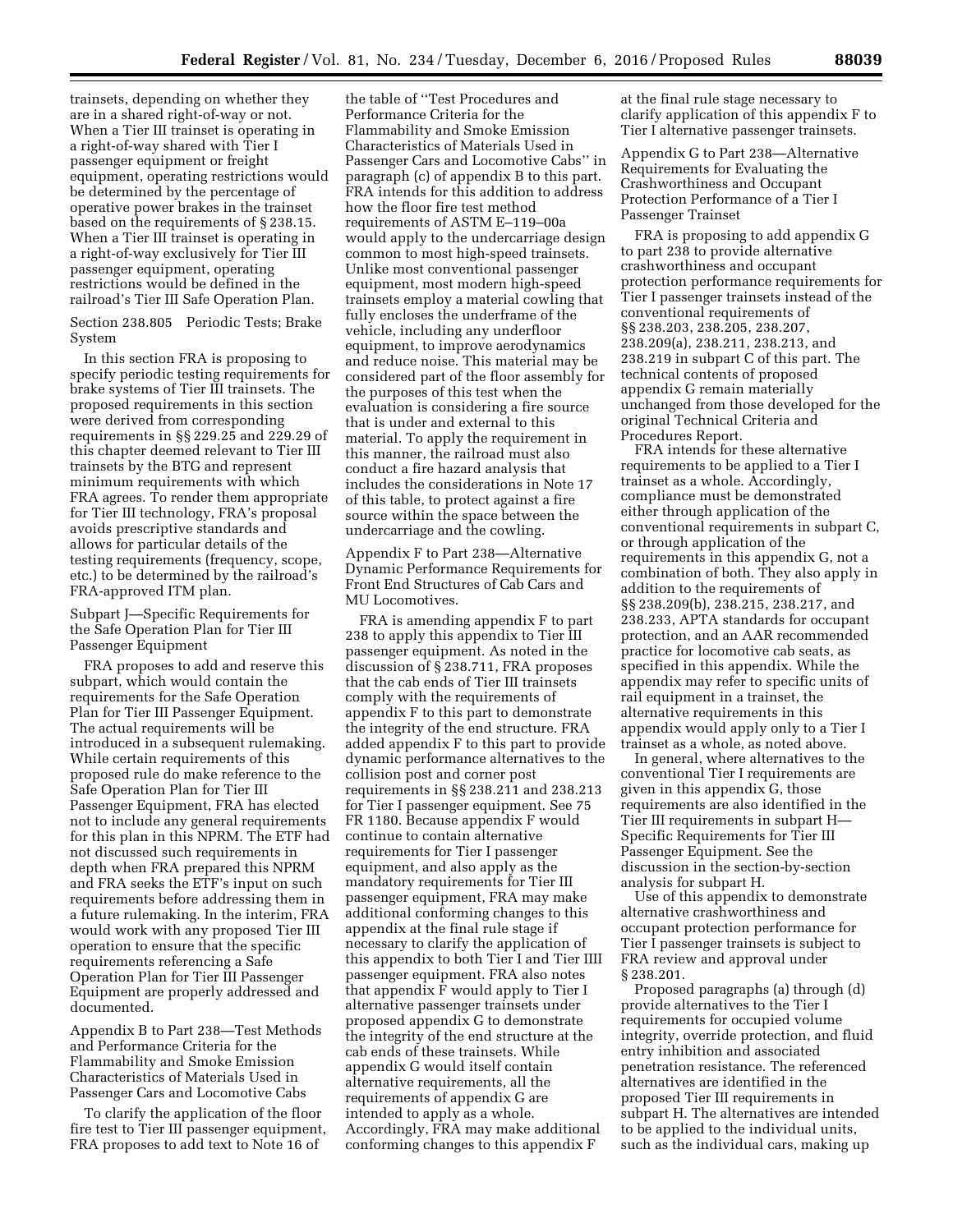a Tier I alternative passenger trainset, as specified.

Proposed paragraph (e) is intended to be applied to each cab end of a Tier I alternative passenger trainset. This paragraph states that each cab end must comply with the requirements given in appendix F to this part. Further, this paragraph explains that while appendix F uses specific language to refer to ''corner posts'' and ''collision posts,'' alternative designs may not necessarily contain these discrete structures. Accordingly, this paragraph provides that the requirements of appendix F apply at the specified locations, regardless of whether the structure at the specified locations is a post. Overall, this paragraph is intended to require an equivalent level of performance from an alternative Tier I design to that of a conventionally-designed, Tier I compliant vehicle, without overly constraining the design of the cab end structure.

Proposed paragraph (f) provides alternatives to the end structure integrity requirements for each non-cab end of each unit of a Tier I trainset. The referenced alternatives are identified in the proposed Tier III requirements in subpart H.

As proposed in paragraph (g), a Tier I alternative passenger trainset is subject to the conventional requirements for roof and side structure integrity in §§ 238.215 and 238.217. These requirements are sufficiently broad to apply to Tier I passenger trainsets of alternative designs. Accordingly, no regulatory alternatives are needed.

Proposed paragraph (h) provides alternatives to the truck attachment requirements for each unit of a Tier I alternative trainset. The referenced alternatives are identified in the proposed Tier III requirements in subpart H.

Proposed paragraphs (i), (j), and (k) provide that a Tier I alternative passenger trainset must comply with the conventional Tier I regulations and industry safety standards for interior fixture attachment, passenger seat crashworthiness, and crew seat crashworthiness, respectively.

Notably, in paragraph (i), FRA is proposing to incorporate by reference APTA standard PR–CS–S–034–99, Rev. 2, ''Standard for the Design and Construction of Passenger Railroad Rolling Stock,'' Authorized June 2006, for interior fixtures. The standard is intended to address forces applied to the carbody and truck structures during collisions, derailments, and other accident conditions. APTA PR–CS–S– 034–99 is available to all interested parties online at *[www.apta.com](http://www.apta.com)*.

Additionally, FRA will maintain a copy available for review.

Further, in paragraph (j), FRA proposes to incorporate by reference APTA standard PR–CS–S–016–99, Rev. 2, ''Standard for Passenger Seats in Passenger Rail Cars,'' Authorized October 2010, with the exception of Section 6 of the standard, which is related to the durability testing of seats. FRA considers the durability testing of seats to be beyond the scope of this proposed regulation for the same reasons discussed above, under § 238.735.

Appendix H to Part 238—Rigid Locomotive Design Computer Model Input Data and Geometrical Depiction

FRA proposes to add this appendix to formally provide input data and a geometrical depiction necessary to create a computer model of the rigid (conventional) locomotive design proposed in § 238.705(a)(4) to use to evaluate the OVI of a Tier III trainset (and a Tier I alternative passenger trainset under proposed appendix G) in a dynamic collision scenario. Proposed § 238.705(a) outlines the required conditions under which a dynamic collision scenario would be performed involving an initially-moving train impacting an initially-standing train having the rigid (conventional) locomotive leading its consist. As proposed in § 238.705(a)(4), the initially-standing train would be made up of a rigid locomotive and five identical passenger coaches having the following characteristics: The locomotive weighs 260,000 pounds and each coach weighs 95,000 pounds; the locomotive and each coach crush in response to applied force as specified in Table 1 to § 238.705; and the locomotive has a geometric design as depicted in Figure 1 to this appendix H.

This appendix is intended to establish a consistent definition for locomotive geometry to be used to conduct dynamic computer simulations. The input data, in the form of an input file, contains the geometry for approximately the first 12 feet of the rigid locomotive design. Because this input file is for a halfsymmetric model, a locomotive mass corresponding to 130,000 pounds of weight is provided for modeling purposes—half the 260,000 pounds of weight specified for the locomotive in § 238.705(a)(4). Figure 1 to this appendix provides two views of the locomotive's geometric depiction. FRA invites comment on whether the proposed approach is the best means to provide the data inputs necessary for the regulated community.

### **V. Regulatory Impact and Notices**

*A. Executive Orders 12866 and 13563 and DOT Regulatory Policies and Procedures* 

This proposed rule has been evaluated in accordance with existing policies and procedures, and determined to be significant under Executive Order 12866, Executive Order 13563, and DOT policies and procedures. 44 FR 11034 (Feb. 26, 1979). The proposed rule is ''economically significant'' rule as defined by Section 3(f)(1) of Executive Order 12866 because it is likely to have an effect of \$100 million or more in a single year. FRA has prepared and placed in the docket a Regulatory Impact Analysis addressing the economic impacts of this proposed rule. The RIA presents estimates of the quantifiable costs likely to occur over the next 30 years of the rule as proposed, as well as estimates of quantifiable benefits that would be generated by the rule as proposed. Informed by its analysis, FRA believes that this proposed rule would result in positive net benefits. The proposed rule would help address several limitations in the CFR pertaining to passenger equipment.

FRA is amending its passenger equipment (passenger locomotives (power units), coaches and train sets) safety regulations. This proposed rule would add a new equipment tier (Tier III) to facilitate the safe implementation of HSR up to 220 mph on dedicated rail lines. The proposal would also establish alternative crashworthiness performance standards to qualify passenger rail equipment for Tier I operations (Tier I alternative). In addition, FRA proposes to increase the maximum allowable speed for Tier II operations from 150 mph to 160 mph. The ETF developed the technical requirements and RSAC approved them. This proposal attempts to address several limitations in the CFR pertaining to passenger equipment. Existing passenger equipment safety standards in 49 CFR part 238 do not address safety requirements for passenger rail equipment at speeds above 150 mph. Furthermore, the current regulatory framework establishes Tier I safety compliance by providing equipment design requirements. Existing regulations for Tier I equipment limit the application of contemporary design techniques and recent technology that can improve safety. Additionally, the NPRM would increase the allowable speed for Tier II equipment making it consistent with recent changes in 49 CFR parts 213 and 238 relative to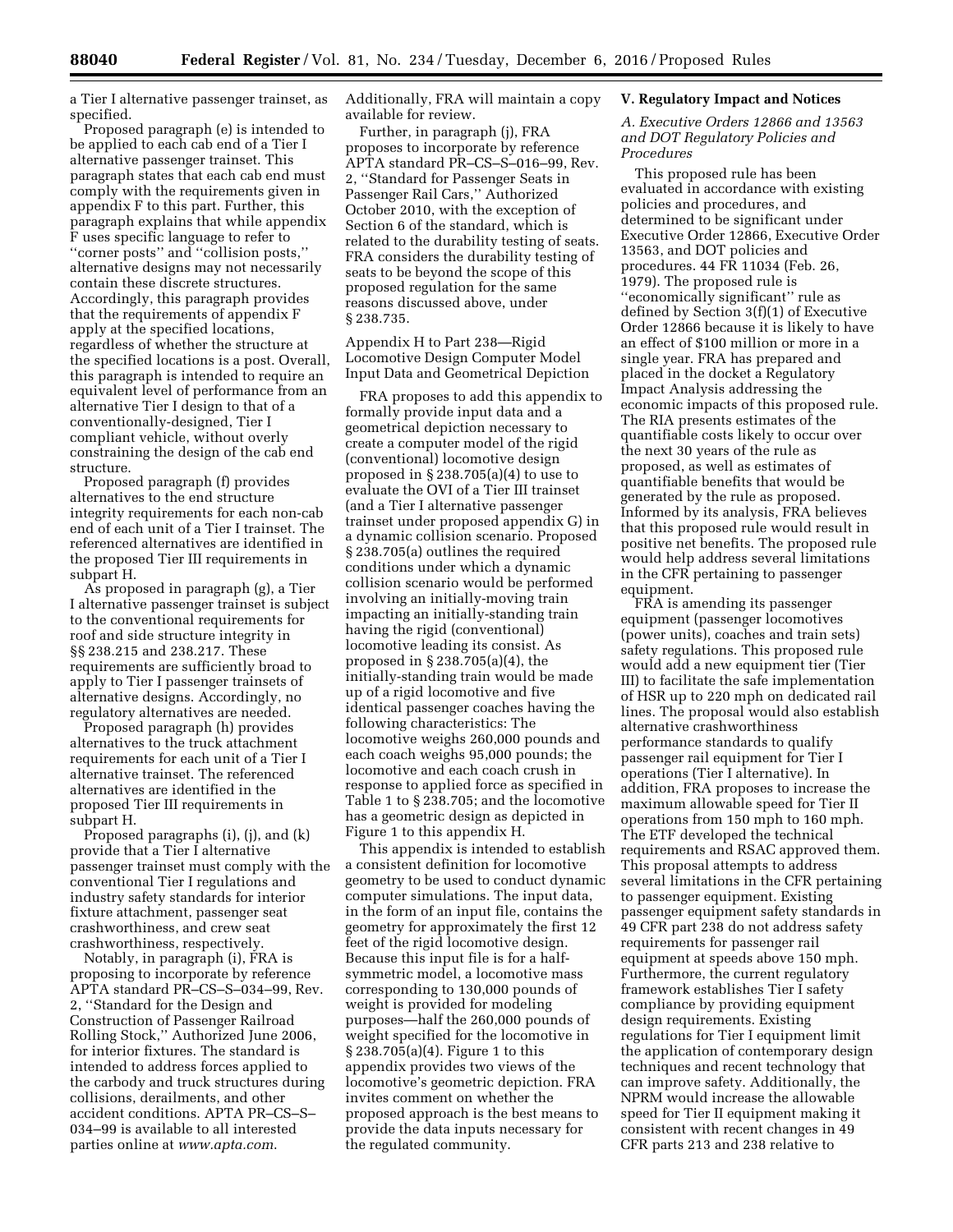Vehicle/Track Interaction (VTI) Safety Standards.

FRA believes that approximately \$4.6 billion in quantifiable costs would be borne by the industry over a future 30 year period, with a present value of \$2 billion (when discounted at a 7-percent rate) or \$3.2 billion (when discounted at a 3-percent rate). The identified quantified costs are related to testing to demonstrate compliance with either the proposed Tier I alternative or Tier III

standards, inspection, testing and maintenance of brakes, and to expected trainset modifications. The proposed Tier I standards would provide only an option for railroads to use a different type or design of passenger equipment in Tier I service and would not impose any cost on existing rolling stock or new equipment qualifying under existing regulations. The proposed Tier III standards would provide an option to FRA's existing regulatory approach for

permitting railroads to operate equipment in new Tier III service, which is by issuing rules of particular applicability. The proposed Tier III requirements would not impose any cost on existing rolling stock or new equipment qualifying under existing regulations (existing passenger rolling stock is Tier I and II; there is no Tier III in the U.S. as of yet).

## REGULATORY COST SUMMARY

### [Quantified estimates using a future 30-year time horizon]

| Section | Description                                          | Undiscounted                                                       | 3%                                                                 | 7%                                                                |
|---------|------------------------------------------------------|--------------------------------------------------------------------|--------------------------------------------------------------------|-------------------------------------------------------------------|
|         | <b>Equipment Related</b>                             |                                                                    |                                                                    |                                                                   |
| 3.2.1   | Costs Related to ITM Brake Requirements for Tier III | \$2,976,600<br>2,928,000<br>36,000,000<br>17,150,722<br>88.111.000 | \$1,993,277<br>2,008,213<br>23,520,529<br>10,147,114<br>66.100.340 | \$1,310,701<br>1,334,302<br>14,890,849<br>5,548,586<br>48,147,529 |
|         |                                                      | 147,166,322                                                        | 103,769,473                                                        | 71,231,967                                                        |
|         | <b>Infrastructure Related</b>                        |                                                                    |                                                                    |                                                                   |
|         |                                                      | 400,000,000<br>3,960,000,000<br>14,577,720<br>101,750,000          | 253,653,516<br>2,737,015,815<br>8,082,124<br>54.984.200            | 154,394,117<br>1,700,773,286<br>4,044,953<br>25,785,984           |
|         |                                                      | 4,476,327,720                                                      | 3,053,735,655                                                      | 1,884,998,340                                                     |
|         |                                                      | 4,623,494,042                                                      | 3,157,505,130                                                      | 956,230,309                                                       |
|         |                                                      | 154,116,468                                                        | 161,093,573                                                        | 157,645,5645                                                      |

The proposed rule would have a positive effect on society and the safety performance of the passenger railroad system. Some of the identified safety benefits are due to the ability to adopt safe equivalent technology and best practices to better the current safety environment, and to apply future technological advancements for the improvement of rail safety. Infrastructure-related benefits dwarf other quantified benefits (*i.e.,* safety, equipment design and engineering, and manufacturing benefits). Infrastructure benefits would be generated by the ability of railroad operators to take advantage of a blended operating environment, avoiding costly new construction and maintenance of

dedicated track and right-of-way acquisition. This benefit is especially attractive to railroad operators that provide service in areas with high population density because right of way acquisition and new railroad construction is significantly more expensive and complex. This alternative would increase the probability that new services are introduced and reduce the need for new construction in densely populated areas.

The U.S. market would benefit from the regulatory proposal because the new safety standards would allow more manufacturers to supply rolling stock and would allow operators to take advantage of a wider variety of trainsets. Furthermore, the proposal would allow

Tier I alternative and Tier III operations to use service-proven platforms with the latest technology available. These benefits would be achieved by ensuring that foreign technology meets FRA's safety requirements and that all equipment suppliers comply with the same safety standards. This RIA estimated a range in total benefits that is between \$8.7 billion and \$16.8 billion over the next 30 years. Of the total, \$1.2 billion to \$2.1 billion can be allocated to equipment benefits while the remainder is infrastructure related (\$7.5 billion to \$14.7 billion). Table 2 provides more detailed benefit estimates and their discounted values at the 3 and 7-percent levels.19

 $^{\rm 18}$  For the purposes of demonstrating a range of costs, the lower end of the range for total Equipment and Infrastructure is estimated to be approximately \$4.6 billion. Discounted cost estimates are approximately \$3.1 billion at the 3 percent level and \$1.9 billion at the 7-percent level.

<sup>19</sup>Tier III benefits are uncertain because they are based on assumptions regarding the future growth of high-speed rail operations and how those operations will be incorporated into the U.S. rail

network. It is possible in the extreme, benefits for Tier III equipment, including infrastructure benefits, will be zero, which would occur if no high-speed rail projects come to fruition over the forecast horizon. Similarly, the estimated infrastructure benefits hinge on the assumption of not having to build dedicated HSR track for the whole system (*i.e.,* they represent savings from being able to operate HSR using shared infrastructure). If the baseline is shared

infrastructure, then these benefits will not be realized. Tier III benefits, including infrastructure benefits, are provided for expository purposes. Similarly, Tier I benefits from having performance standards are challenging to quantify, as is always the case for such benefits. However, given that they provide an option to design standards, operators would only comply with such standards, voluntarily making investments, if they found it beneficial to do so.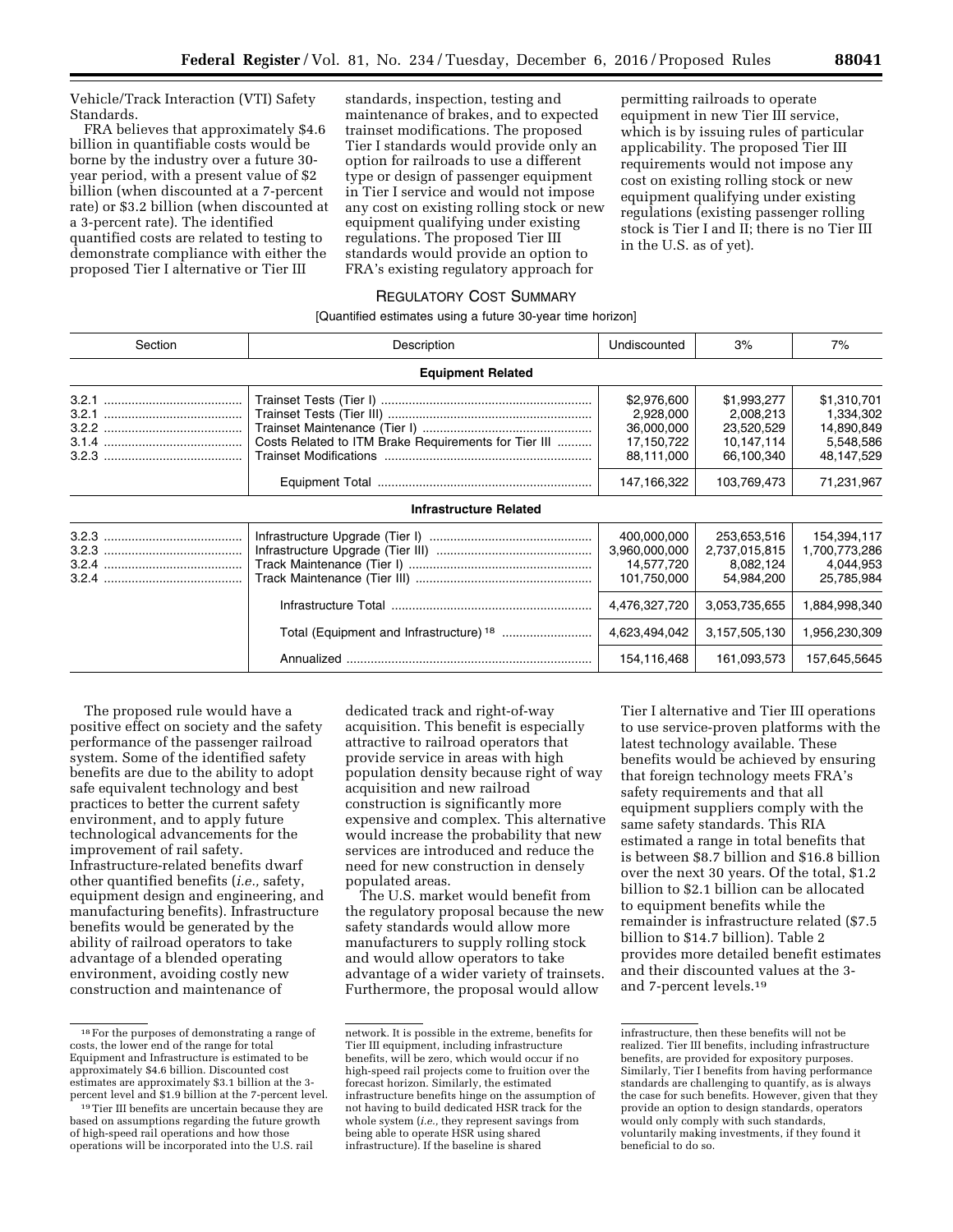## REGULATORY BENEFIT RANGE SUMMARY

[Quantified estimates use a future 30-year time horizon]

| Section | Description                                               | Undiscounted   | 3%             | 7%            |
|---------|-----------------------------------------------------------|----------------|----------------|---------------|
|         | <b>High Range</b>                                         |                |                |               |
| 4.1.4   | Trainset Components (Tier I alternative)                  | \$575,000,000  | \$370,129,150  | \$229,818,248 |
|         |                                                           | 1,023,760,569  | 791,314,162    | 591,529,134   |
|         |                                                           | 47.250.000     | 30.414.961     | 18.885.064    |
|         |                                                           | 221,130,000    | 170,728,740    | 127,624,437   |
| 4.1.7   |                                                           | 52,597,299     | 33,483,989     | 20,553,470    |
| 4.1.8   | Manufacturing Certainty (Tier I alternative and Tier III) | 114,912,792    | 86.204.443     | 62,789,786    |
|         | Trainset Maintenance (Tier I alternative and III)         | 38.304.264     | 28.734.814     | 20,929,929    |
|         | <b>Equipment Subtotal</b>                                 | 2,072,704,774  | 1.511,010,260  | 1,072,130,069 |
|         |                                                           | 14,680,000,000 | 9,735,682,060  | 5,991,665,872 |
|         | Total                                                     | 16.752.704.774 | 11,246,692,320 | 7,063,795,941 |
|         | Annualized                                                | 854,710,589    | 573,797,912    | 569,245,910   |
|         | Low Range                                                 |                |                |               |
| 4.1.4   |                                                           | 115,000,000    | 74,025,830     | 45,963,650    |
|         |                                                           | 761,257,859    | 585.392.942    | 433,067,170   |
|         |                                                           | 9,450,000      | 6,082,992      | 3,777,013     |
| 4.1.5   |                                                           | 164,243,990    | 126,300,532    | 93,435,725    |
| 4.1.7   |                                                           | 52,597,299     | 33,483,989     | 20,553,470    |
|         | Manufacturing Certainty (Tier I alternative and Tier III) | 55,830,211     | 42,551,847     | 31,246,952    |
| 4.1.9   | Trainset Maintenance (Tier I alternative and III)         | 17,389,930     | 9,336,581      | 4,475,199     |
|         | <b>Equipment Subtotal</b>                                 | 1,175,769,289  | 877.174.713    | 632,519,178   |
|         |                                                           | 7,480,000,000  | 5,169,918,763  | 3,212,571,763 |
|         | Total                                                     | 8,655,769,289  | 6,047,093,477  | 3,845,090,941 |
|         | Annualized                                                | 288,525,643    | 308,518,230    | 309,862,050   |
|         |                                                           | 12,129,210,732 | 8.089.187.192  | 5,107,565,634 |
|         |                                                           | 4,063,300,247  | 2,912,179,307  | 1,905,057,812 |

As shown on Table 2, undiscounted net regulatory benefits would be substantial and would be between \$4.1 billion and \$12.1 billion. Discounted net benefits would be between \$2.9 billion (low range) and \$8.1 billion (high range) at the 3-percent level. And net benefits would be between \$1.9 billion (low range) and \$5.1 billion (high range) at the 7-percent level.

### Alternatives Considered

One of the main purposes of the proposed regulation is to provide a set of minimum Federal safety requirements to determine whether passenger equipment platforms designed to contemporary standards outside of the U.S. are safe for operation in the U.S. rail environment. Traditionally, U.S. railroad safety regulations evolved as a consequence of specific accidents scenarios, which have led to the identification of specific risks in the operating environment. While FRA seeks to continue ensuring the safety risks are adequately addressed for the operating environment, the proposed rule places special emphasis

on measures to avoid those risks rather than simply mitigating them.

Importantly, the proposed rule does not intend to adopt or incorporate by reference a specific international design standard. Doing so may preclude certain equipment manufacturers from competing in the U.S. market and FRA intends that, to the greatest extent possible, the U.S. passenger rail market be open to global manufacturers.

The alternatives FRA considered in establishing the proposed safety requirements for Tier III trainsets, are the European and Japanese industry standards. These options provide a continuum of safety requirements for a range of aspects such as: Varying levels of regulatory requirements; market accessibility; benefits and costs; and operational efficiency and safety.

FRA prepared a high-level cost comparison of those options based on the key attributes of the alternatives and the effect of those attributes on societal welfare and the regulatory purpose. However, it is important to note this is not a direct comparison between comparable requirements/standards. FRA is comparing the technical requirements of other established highspeed rail standards to illustrate the primary differences. FRA expects service-proven equipment produced to these international standards can

comply with the proposed regulation with no significant changes to the underlying design platform.

#### European Platform

Passenger rail equipment crashworthiness and occupant protection design standards have been largely standardized by Euronorms (EN) 12663 and 15227. These European ''norms'' 22 or standards were developed and established by the European Committee for Standardization (CEN). These ''norms'' are not only intended to serve as safety standards, but also to ensure efficiency and performance of products and services and improve the function of markets by removing barriers to trade.

FRA estimated the costs required to modify European trainsets to meet the proposed Tier III requirements in this rule. FRA concludes that there are no significant differences between trains built to the design standards contained in ENs 12663 and 15227 and trains built to meet the crashworthiness and occupant protection requirements in the proposed rule. FRA estimates that on average trainset prices would increase \$310,250 or 0.62 percent, per trainset. These modifications would be justified

<sup>20</sup>Trainset components are the parts of the trainsets, *e.g.* bogies for the coaches, traction motor for the power unit, etc.

<sup>21</sup>Trainset Engineering is the design and implementation of how the trainsets will be put together and constructed.

<sup>22</sup> ''Standard'' means ''norme'' in French and ''norm'' in German. *[https://www.cen.eu/work/](https://www.cen.eu/work/ENdev/whatisEN/Pages/default.aspx) [ENdev/whatisEN/Pages/default.aspx](https://www.cen.eu/work/ENdev/whatisEN/Pages/default.aspx)*.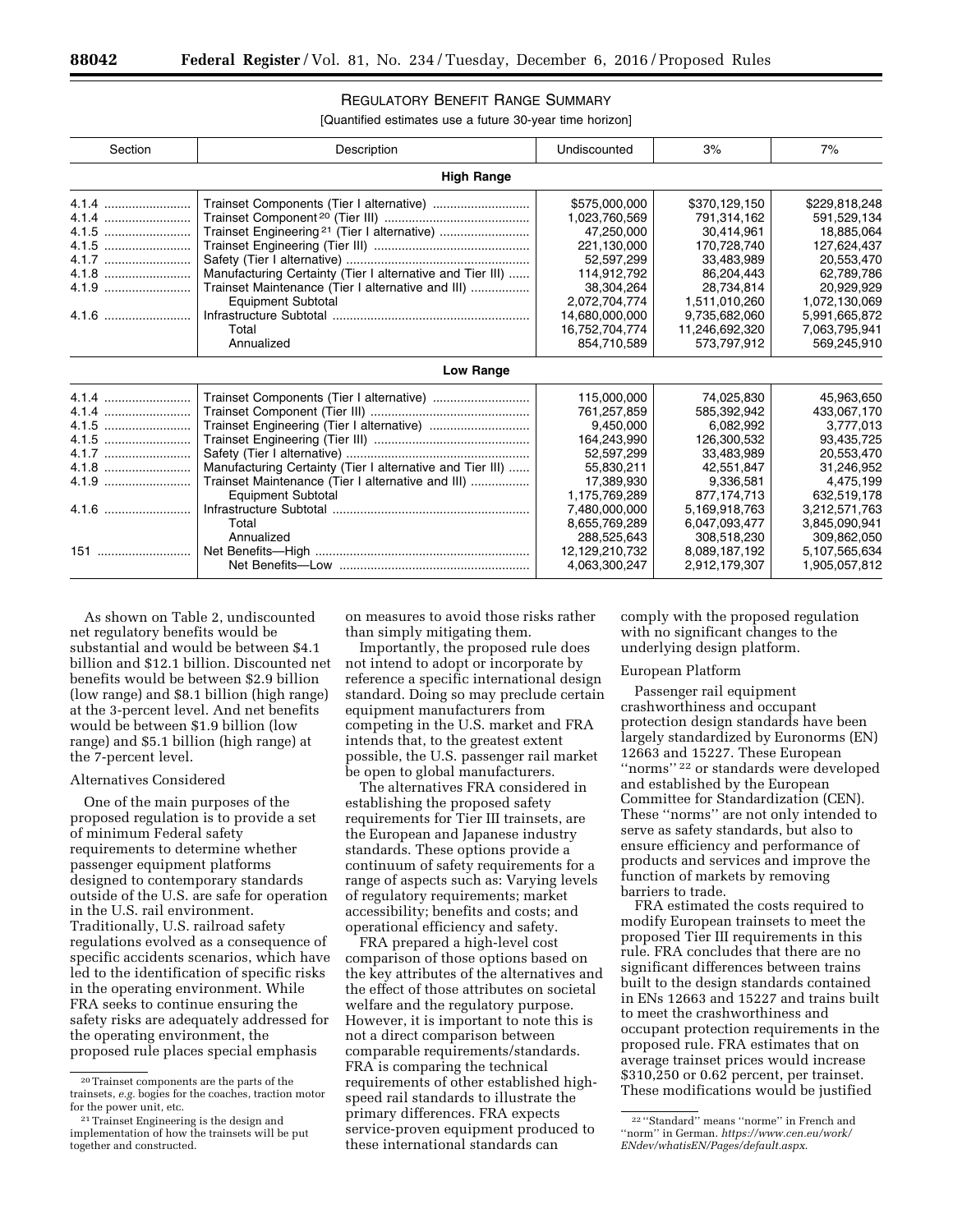because they represent a nominal increase in cost while maintaining a level of occupant protection appropriate for the U.S. passenger rail operating environment.

### Japanese Platform

Japan introduced the Shinkansen high-speed passenger rail system about 50 years ago. Railroad safety regulation is governed by the Railway Bureau, Ministry of Land, Infrastructure and Transport (MLIT) and is codified in the Technical Regulatory Standards on Railways.23 These technical standards are primarily performance based and railways have the obligation to conform its operations, equipment and infrastructure to these standards. In the case of the Shinkansen, the railway is passenger-only and the rail line is entirely dedicated to high-speed rail passenger service. This is the substantial difference in the design of Shinkansen trainsets operating in Japan and passenger rail trainsets currently operating in the U.S. The key to the Japanese high-speed rail network's ongoing safety and reliability is the ''principle of crash avoidance.'' Unlike the typical operating environment in the U.S., no conventional train service runs on the Japanese system and it has full grade separation.

Although FRA believes that the proposed Tier III requirements would allow Japanese trainsets to be modified for use in the U.S. market and be interoperable, it is also expected that those required modifications would be costly. Indeed, modifying advanced Japanese high-speed trainsets would likely be cost prohibitive to be interoperable on the U.S. system; FRA estimates \$4.7 million per train set.

## *B. Regulatory Flexibility Act and Executive Order 13272*

FRA developed the proposed rule in accordance with Executive Order 13272 (''Proper Consideration of Small Entities in Agency Rulemaking'') and DOT's procedures and policies to promote compliance with the Regulatory Flexibility Act (5 U.S.C. 601 *et seq.*) to ensure potential impacts of rules on small entities are properly considered.

The Regulatory Flexibility Act requires an agency to review regulations to assess their impact on small entities. An agency must conduct a regulatory flexibility analysis unless it determines and certifies that a rule is not expected to have a significant economic impact on a substantial number of small entities.

Existing Passenger Equipment Safety Standards in this part 238 do not specifically address safety requirements for passenger rail equipment at speeds above 150 mph. Furthermore, the current regulatory framework generally sets Tier I safety compliance through equipment design requirements, which limit the application of recent technology. The proposed regulation would change the existing passenger rail equipment safety regulatory framework by introducing a high-speed rail equipment category (Tier III) and establishing alternative compliance requirements for conventional train equipment (Tier I) that are more performance-based. Additionally, the NPRM would increase the maximum allowable speed for Tier II equipment to make it consistent with the corresponding speed range in FRA's Track Safety Standards for the track over which the equipment operates. This Initial Regulatory Flexibility Analysis is presented to comply with Executive Order 13272 and with the Regulatory Flexibility Act as part of the formal rulemaking process required by law.

FRA has initiated the proposed rulemaking using recommendations by FRA's RSAC. The proposed regulation would amend part 238 of chapter II, subtitle B of title 49, Code of Federal Regulations, to reflect new or modified safety requirements for Tier I and Tier III equipment, and to increase the authorized speed limit for Tier II equipment.

1. Description of Regulated Entities and Impacts

The ''universe'' of the entities under consideration includes only those small entities that can reasonably be expected to be directly affected by the provisions of this rule as proposed. For the proposed rule, there is only one type of small entity that would be affected: Small passenger railroads.

''Small entity'' is defined in 5 U.S.C. 601(3) as having the same meaning as ''small business concern'' under section 3 of the Small Business Act. This includes any small business concern that is independently owned and operated, and is not dominant in its field of operation. 5 U.S.C. 601(5) defines ''small entities'' as governments of cities, counties, towns, townships, villages, school districts, or special districts with populations less than 50,000.

The U.S. Small Business Administration (SBA) stipulates ''size standards'' for small entities. It provides that industry sectors relevant for the proposed rulemaking must not exceed

the limits listed below (and still classify as a ''small entity''): 24

• 1,000 employees for railroad rolling stock manufacturing.

• 1,500 employees for line haul operating railroads.

• 500 employees for motor and generator manufacturing.

• 500 employees for switching and terminal establishments.

Federal agencies may adopt their own size standards for small entities in consultation with SBA, and in conjunction with public comment. Under the authority provided to it by SBA, FRA published a final policy, which formally establishes small entities as railroads that meet the line haulage revenue requirements of a Class III railroad.25 Currently, the revenue requirements are \$20 million or less in annual operating revenue, adjusted annually for inflation. The \$20 million limit (adjusted annually for inflation) is based on the Surface Transportation Board's threshold of a Class III railroad, which is adjusted by applying the railroad revenue deflator adjustment.26 FRA is proposing to use this definition for this NPRM. Any comments received pertinent to its use will be addressed in the final rule.

### Railroads

For purposes of this analysis, there are only two intercity passenger railroads, Amtrak and the Alaska Railroad. Neither is considered a small entity. Amtrak is a Class I railroad and the Alaska Railroad is a Class II railroad. The Alaska Railroad is owned by the State of Alaska, which has a population well in excess of 50,000. There are currently 28 commuter or other shorthaul passenger railroad operations in the U.S., most of which are part of larger transportation organizations that receive Federal funds and serve major metropolitan areas with populations greater than 50,000. However, two of these passenger railroads do not fall in this category and are considered small entities: The Hawkeye Express and the Saratoga & North Creek Railway. The Hawkeye Express provides service to Iowa City, Iowa, and is owned by a Class III railroad, a small entity. The Saratoga & North Creek Railway started operations in 2011, serving several stations between North Creek and Saratoga Springs, New York, and meets

<sup>23</sup>*[http://www.mlit.go.jp/english/2006/h](http://www.mlit.go.jp/english/2006/h_railway_bureau/Laws_concerning/14.pdf)*\_*railway*\_ *bureau/Laws*\_*[concerning/14.pdf](http://www.mlit.go.jp/english/2006/h_railway_bureau/Laws_concerning/14.pdf)*.

<sup>24</sup>U.S. Small Business Administration, ''Table of Small Business Standards Matched to North American Industry Classification System Codes,'' effective November 5, 2010.

<sup>25</sup>See 68 FR 24891, May 9, 2003.

<sup>26</sup>For further information on the calculation of the specific dollar limit, please see 49 CFR part 1201.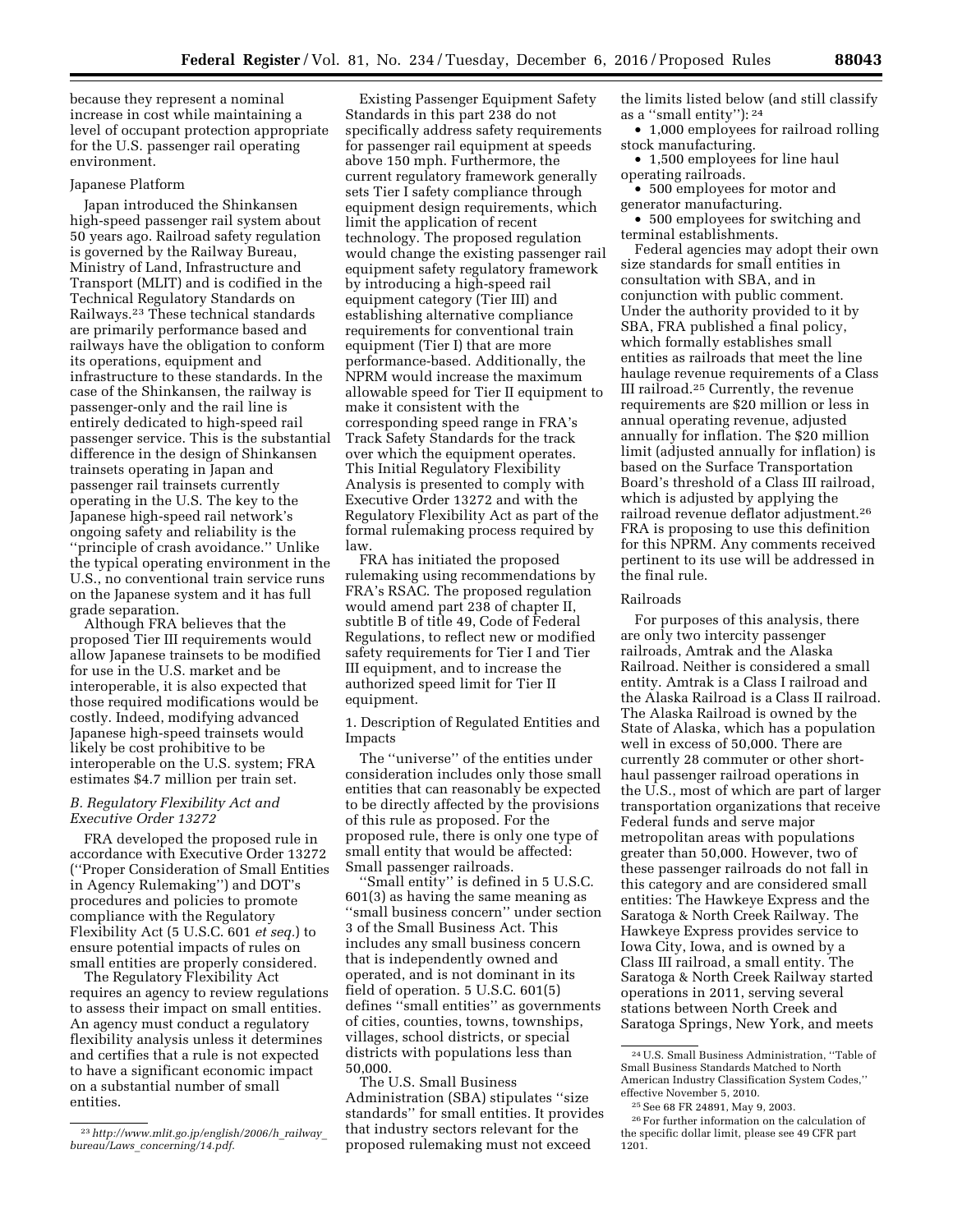the criteria to be considered a small entity.

It is important to note that the two railroads being considered in this analysis use passenger rolling stock that is different from the equipment covered by the proposed rulemaking. Furthermore, the Hawkeye Express and the Saratoga & North Creek Railway would be able to find their current trainset types in the market if they decided to acquire new rolling stock over the next 30 years.

This proposal does not increase costs for these small passenger railroads. FRA expects the cost to acquire passenger rail equipment would drop as a result of the proposed rulemaking. These two railroads would have more variety in trainset models available for passenger operations and options in companies supplying equipment in the U.S. market. Additionally, small railroads would enjoy lower prices as the U.S. passenger rail market is enlarged by the proposed rulemaking, enhancing economies of scale and increasing predictability for equipment orders.

## Passenger Railroad Rolling Stock Manufacturing

The passenger rail and urban rapid transit equipment manufacturing sector in the United States has a fairly small number of firms with no more than 15 Original Equipment Manufacturers (OEM) and a few hundred component and subcomponent suppliers.27 However, for this flexibility analysis, FRA is taking a broader approach by assessing the effect of the regulation as proposed on the railroad rolling stock manufacturing sector as defined by the North American Classification System (NAICS), which includes the passenger rail and urban rapid transit equipment manufacturing industry, but goes beyond by also covering freight and maintenance-of-way vehicles. This approach includes firms that currently do not manufacture passenger rail equipment, but can potentially enter the market. Based on data from the U.S. Census Bureau, employment on these industries is as follows:

• NAICS code 336510, Railroad rolling stock manufacturing, 159 firms in the industry, and 137 firms with less than 500 employees.

• NAICS code 335312, Motor and generator manufacturing, 428 firms in the industry, and 384 firms with less than 500 employees.

The main impact affecting these industries from the rule as proposed would be the qualification costs for Tier I alternative and Tier III trainsets. As noted in the Regulatory Impact Analysis, companies supplying trainsets covered by the rulemaking would be required to submit test and analysis results to demonstrate compliance with the safety requirements. However, in the case of rolling stock manufacturing, this cost would only be incurred by the OEM when submitting a qualification package, which would include details regarding the performance of the trainset model in the required tests and analyses. Therefore, small and very small firms supplying OEMs are not expected to be required to submit that information. Small firms could be expected to benefit from existing requirements for minimum domestic content as more trainsets are purchased by U.S. railroad operators. Small business would have the opportunity to supply OEMs with domestic inputs and to partner with larger firms to allow small domestic producers to meet the needs of the market being created by the regulatory proposal. This means that FRA expects the proposed rulemaking to have only a positive impact on these small entities as more of them are provided with the opportunity to enter the passenger railroad equipment manufacturing industry.

## Significant Economic Impact Criteria

Previously, FRA sampled small railroads and found that revenue averaged approximately \$4.7 million (not discounted) in 2006. One percent of average annual revenue per small railroad would be \$47,000. FRA realizes that some railroads will have revenue than lower \$4.7 million. However, FRA estimates that small railroads would not have any additional expenses over the next ten years to comply with the requirements as proposed in this NPRM. Based on this, FRA concludes that the expected burden of this rule as proposed would not have a significant impact on the competitive position of small entities, or on the small entity segment of the railroad industry as a whole.

## Substantial Number Criteria

This final rule would likely burden all small railroads that are not exempt from its scope or application (See 49 CFR 238.3). Thus, as noted above this proposed rule would impact a substantial number of small railroads.

## 2. Certification

Pursuant to the Regulatory Flexibility Act (5 U.S.C. 605(b)), FRA certifies that this proposed rule would not have a significant economic impact on a substantial number of small entities. FRA invites all interested parties to submit data and information regarding the potential economic impact that would result from adoption of the proposals in this NPRM. FRA will consider all comments received in the public comment process when making a final determination for certification of the final rule.

## *C. Paperwork Reduction Act*

The information collection requirements in this proposed rule are being submitted to the Office of Management and Budget (OMB) for review and approval in accordance with the Paperwork Reduction Act of 1995 (44 U.S.C. 3501 *et seq.*). The sections that contain the new, revised, and current information collection requirements and the estimated time to fulfill each requirement are as follows:

| CFR section                                                                                                                                       | Respondent universe | Total annual re-<br>sponses              | Average time per re-<br>sponse | Total annual burden<br>hours |
|---------------------------------------------------------------------------------------------------------------------------------------------------|---------------------|------------------------------------------|--------------------------------|------------------------------|
| 229.47—Emergency Brake Valve—Marking<br>Brake Pipe Valve as such.<br>-DMU, MU, Control Cab Locomotives-<br>Marking Emergency Brake Valve as such. |                     | 30 railroads    30 markings    1 minute  |                                | .08                          |
|                                                                                                                                                   |                     | 30 railroads  5 waivers                  | 2 hours                        | -10                          |
| 238.15-Movement of passenger equipment                                                                                                            |                     | 30 railroads    1,000 tags    3 minutes  |                                | -50                          |
| with power brake defect.                                                                                                                          |                     | 30 railroads    288 tags    3 minutes    |                                | -14                          |
| -Movement of passenger equipment-de-                                                                                                              |                     | 30 railroads    144 notices    3 minutes |                                |                              |
| fective en route.                                                                                                                                 |                     |                                          |                                |                              |
| Conditional requirement-Notice                                                                                                                    |                     |                                          |                                |                              |

27Lowe, M., Tokuoka, S., Dubay, K., and Gereffi, G., ''U.S. Manufacture of Rail Vehicles for Intercity

Passenger Rail and Urban Transit: A Value Chain Analysis," Center on Globalization, Governance &

Competitiveness, June 24, 2010.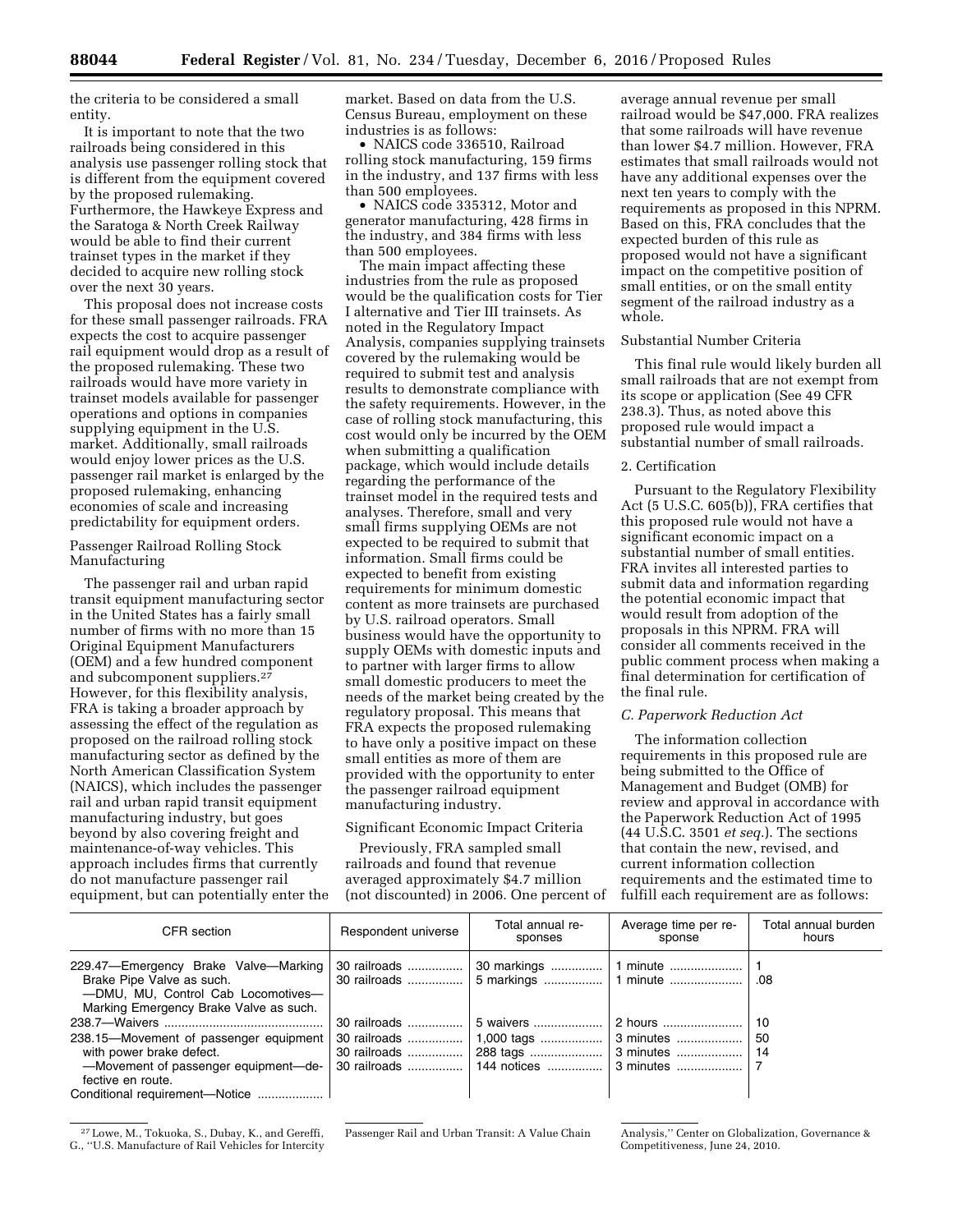$\equiv$ 

| CFR section                                                                                                                                                                                                                                                                                                                                                                                                                                                                                                                              | Respondent universe                                                                                                                          | Total annual re-<br>sponses                                                                              | Average time per re-<br>sponse                                                                          | Total annual burden<br>hours                             |
|------------------------------------------------------------------------------------------------------------------------------------------------------------------------------------------------------------------------------------------------------------------------------------------------------------------------------------------------------------------------------------------------------------------------------------------------------------------------------------------------------------------------------------------|----------------------------------------------------------------------------------------------------------------------------------------------|----------------------------------------------------------------------------------------------------------|---------------------------------------------------------------------------------------------------------|----------------------------------------------------------|
| 238.17-Limitations on movement of pas-<br>senger equipment-defects found at cal-<br>endar day insp. & on movement of pas-<br>senger equipment-develops defects en<br>route.<br>-Special<br>requisites-movement-pas-<br>senger equip.-saf. appl. defect.                                                                                                                                                                                                                                                                                  | 30 railroads<br>30 railroads<br>30 railroads                                                                                                 | 200 tags<br>76 tags<br>38 radio notifications                                                            | 3 minutes<br>3 minutes<br>30 seconds                                                                    | 10<br>4<br>.32                                           |
| -Crew member notifications<br>238.21-Petitions for special approval of al-<br>ternative standards.<br>-Petitions for special approval of alter-<br>native compliance.<br>-Petitions for special approval of pre-rev-<br>enue service acceptance testing plan.<br>-Comments on petitions                                                                                                                                                                                                                                                  | 30 railroads<br>30 railroads<br>30 railroads<br>Public/RR Industry                                                                           | 1 petition<br>1 petition<br>10 petitions<br>4 comments                                                   | 16 hours<br>120 hours<br>40 hours<br>1 hour                                                             | 16<br>120<br>400<br>4                                    |
| -Procuring New Pass. Equipment-Fire<br>Safety Analysis.<br>-Existing Equipment-Final Fire Safety<br>Analysis.<br>-Transferring existing equipment-                                                                                                                                                                                                                                                                                                                                                                                       | 2 new railroads<br>30 railroads<br>30 railroads/<br>APTA                                                                                     | 2 analyses<br>1 analysis<br>3 analyses                                                                   | 150 hours<br>40 hours<br>20 hours                                                                       | 300<br>40<br>60                                          |
| Revised Fire Safety Analysis<br>238.107-Inspection/testing/maintenance                                                                                                                                                                                                                                                                                                                                                                                                                                                                   | 30 railroads                                                                                                                                 | 30 reviews                                                                                               | 60 hours                                                                                                | 1,800                                                    |
| plans-Review by railroads.<br>238.109-Employee/Contractor Tr<br>-Training employees-Mech. Insp<br>-Recordkeeping-Employee/                                                                                                                                                                                                                                                                                                                                                                                                               | 7,500 employees/<br>100 trainers<br>30 railroads                                                                                             | 2,500 empl./<br>100 trainers<br>2,500 record                                                             | 1.33 hours<br>3 minutes                                                                                 | 3,458<br>125                                             |
| Contractor Current Qualifications<br>238.111-Pre-revenue service acceptance<br>testing plan: Passenger equipment that<br>has previously been used in service in the<br>U.S.                                                                                                                                                                                                                                                                                                                                                              | 9 equipment manufac-<br>turers.<br>9 equipment manufac-<br>turers.                                                                           | 2 plans<br>2 plans<br>2 plans<br>1 report                                                                | 16 hours<br>192 hours<br>60 hours<br>60 hours                                                           | 32<br>384<br>120<br>60                                   |
| -Passenger equipment that has not been<br>previously used in revenue service in the<br>U.S<br>-Subsequent Equipment Orders<br>-Tier II & Tier III Passenger Equipment:<br>Report of Test Results to FRA (revised re-<br>quirement).<br>-Plan submitted to FRA for Tier II or Tier<br>III equipment before being placed in serv-<br>ice (revised requirement).                                                                                                                                                                            | 9 equipment manufac-<br>turers.<br>30 railroads<br>30 railroads                                                                              | 1 plan                                                                                                   | 20 hours                                                                                                | 20                                                       |
| 238.201-New Requirements<br>Alternative Compliance: Tier I Passenger<br>equipment-Test plans + supporting docu-<br>mentation demonstrating compliance.<br>-Notice of Tests sent to FRA 30 days<br>prior to commencement of operations.                                                                                                                                                                                                                                                                                                   | 30 railroads<br>30 railroads                                                                                                                 | 1 plan<br>1 notice                                                                                       | 40 hours<br>30 minutes                                                                                  | 40<br>1                                                  |
| 238.213-Corner Posts--Plan to meet sec-<br>tion's corner post requirements for cab car<br>or MU locomotives.                                                                                                                                                                                                                                                                                                                                                                                                                             | 30 railroads                                                                                                                                 | 10 plans                                                                                                 | 40 hours                                                                                                | 400                                                      |
| 238.229—Safety Appliances<br>-Welded safety appliances considered<br>defective: lists.<br>-Lists Identifying Equip. w/Welded Saf.<br>App.<br>-Defective Welded Saf. Appliance-Tags<br>-Notification to Crewmembers about Non-<br>Compliant Equipment.<br>-Inspection Personnel-Training<br>-Remedial action: Defect/crack in weld-<br>record.<br>-Petitions for special approval of alter-<br>native compliance-impractical equipment<br>design.<br>-Records of inspection/repair of welded<br>safety appliance brackets/supports/Train- | 30 railroads<br>30 railroads<br>30 railroads<br>30 railroads<br>30 railroads<br>30 railroads<br>30 railroads<br>30 railroads<br>30 railroads | 30 lists<br>30 lists<br>2 notices<br>30 plans<br>60 workers<br>1 record<br>15 petitions<br>3,060 records | 1 hour<br>1 hour<br>3 minutes<br>1 minute<br>16 hours<br>4 hours<br>2.25 hours<br>4 hours<br>12 minutes | 30<br>30<br>.20<br>.0333<br>480<br>240<br>2<br>60<br>612 |
| ing.                                                                                                                                                                                                                                                                                                                                                                                                                                                                                                                                     |                                                                                                                                              |                                                                                                          |                                                                                                         |                                                          |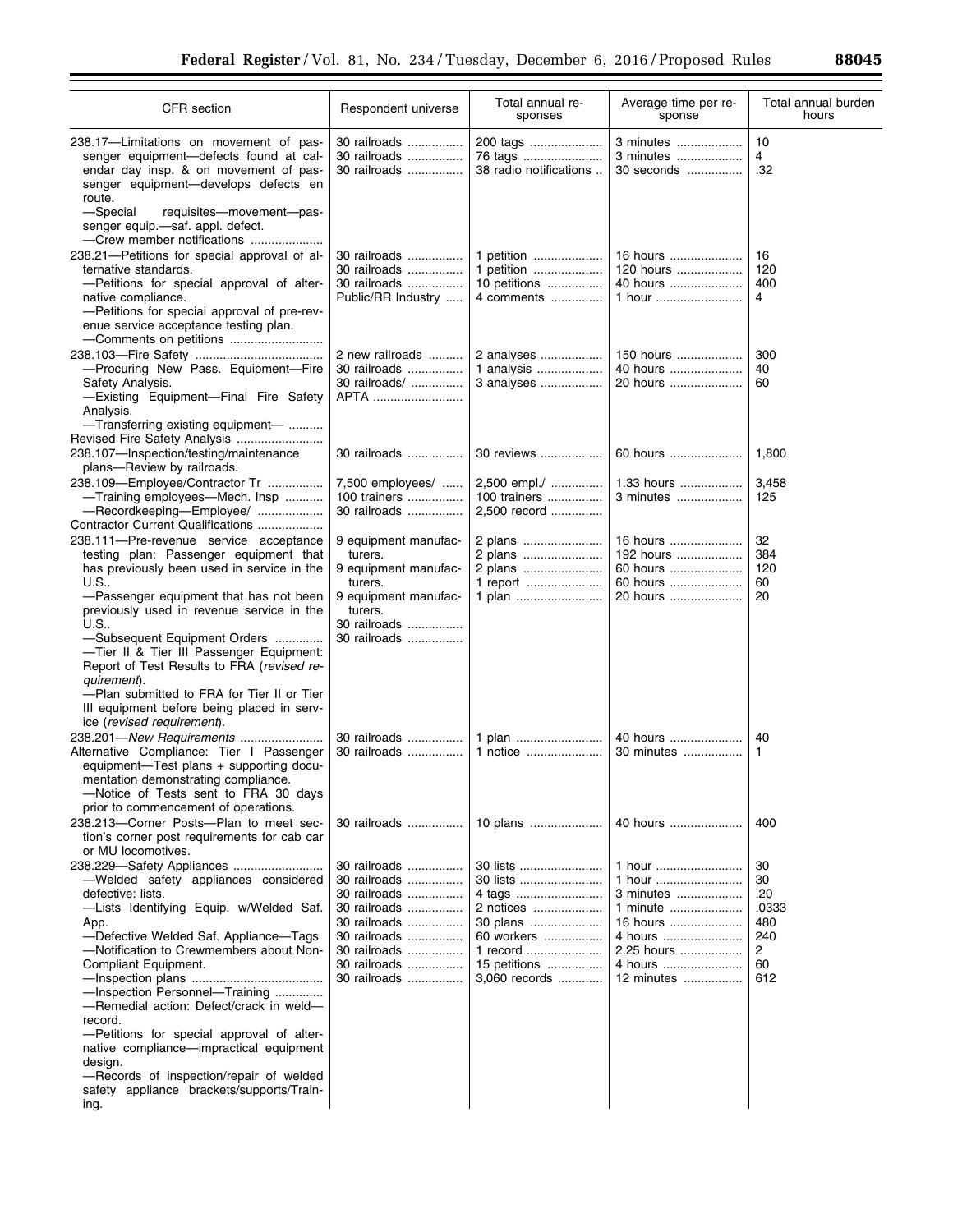$\equiv$ 

| <b>CFR</b> section                                                                                                                                                                                                                                                                                                                                                                                                                                                                                                                                                                                     | Respondent universe                                                                                          | Total annual re-<br>sponses                                                                           | Average time per re-<br>sponse                                                                     | Total annual burden<br>hours                     |
|--------------------------------------------------------------------------------------------------------------------------------------------------------------------------------------------------------------------------------------------------------------------------------------------------------------------------------------------------------------------------------------------------------------------------------------------------------------------------------------------------------------------------------------------------------------------------------------------------------|--------------------------------------------------------------------------------------------------------------|-------------------------------------------------------------------------------------------------------|----------------------------------------------------------------------------------------------------|--------------------------------------------------|
| 238.230-Safety Appliances-New Equip-<br>Record<br>ment-Inspection<br>of Welded<br>Equipment by Qualified Employee.<br>-Welded safety appliances: Documenta-<br>tion for equipment impractically designed<br>to mechanically fasten safety appliance<br>support.                                                                                                                                                                                                                                                                                                                                        | 30 railroads<br>30 railroads                                                                                 | 100 records<br>15 document                                                                            | 6 minutes<br>4 hours                                                                               | 10<br>60                                         |
| 238.231-Brake System-Inspection and re-<br>pair of hand/parking brake: Records.<br>-Procedures Verifying Hold of Hand/Park-<br>ing Brakes.                                                                                                                                                                                                                                                                                                                                                                                                                                                             | 30 railroads<br>30 railroads                                                                                 | 2,500 forms<br>30 procedures                                                                          | 21 minutes<br>2 hours                                                                              | 875<br>60                                        |
| 238.237-Automated monitoring<br>-Documentation for alerter/deadman con-<br>trol timing.<br>--Defective alerter/deadman control: Tag-                                                                                                                                                                                                                                                                                                                                                                                                                                                                   | 30 railroads<br>30 railroads                                                                                 | 3 documents<br>25 tags                                                                                | 2 hours<br>3 minutes                                                                               | 6<br>$\mathbf{1}$                                |
| ging.<br>238.303-Exterior calendar day mechanical<br>inspection of passenger equipment: Notice<br>of previous inspection.<br>-Dynamic brakes not in operating mode:<br>Tag.<br>-Conventional locomotives equipped with<br>inoperative dynamic brakes: Tagging.<br>-MU passenger equipment found with in-<br>operative/ineffective air compressors at ex-<br>terior calendar day inspection: Documents.<br>-Written notice to train crew about inop-<br>erative/ineffective air compressors.<br>-Records of inoperative air compressors<br>-Record of exterior calendar day me-<br>chanical inspection. | 30 railroads<br>30 railroads<br>30 railroads<br>30 railroads<br>30 railroads<br>30 railroads<br>30 railroads | 30 notices<br>50 tags<br>50 tags<br>4 documents<br>100 notices<br>100 records<br>1,959,620<br>records | 1 minute<br>3 minutes<br>3 minutes<br>2 hours<br>3 minutes<br>2 minutes<br>10 minutes $+$ 1 minute | $\mathbf{1}$<br>3<br>3<br>8<br>5<br>3<br>359,264 |
| 238.305-Interior calendar day mechanical<br>inspection of passenger cars-Tagging of<br>defective end/side doors.<br>-Records of interior calendar day inspec-<br>tion.                                                                                                                                                                                                                                                                                                                                                                                                                                 | 30 railroads<br>30 railroads                                                                                 | 540 tags<br>1,959,620 records                                                                         | 1 minute<br>$5$ minutes $+1$ minute                                                                | 9<br>359,264                                     |
| 238.307-Periodic mechanical inspection of<br>passenger cars and unpowered vehicles-<br>Alternative inspection intervals: Notifica-<br>tions.<br>-Notice of seats/seat attachments broken<br>or loose.<br>-Records of each periodic mechanical in-<br>spection.<br>-Detailed documentation of reliability as-<br>sessments as basis for alternative inspec-                                                                                                                                                                                                                                             | 30 railroads<br>30 railroads<br>30 railroads<br>30 railroads                                                 | 2 notices/notifications<br>200 notices<br>19,284 records<br>5 documents                               | 5 hours<br>2 minutes<br>200 hours/<br>2 minutes<br>100 hours                                       | 10<br>7<br>3,857,443<br>500                      |
| tion interval.<br>-Tagging to indicate need for single car                                                                                                                                                                                                                                                                                                                                                                                                                                                                                                                                             | 30 railroads                                                                                                 | 50 tags                                                                                               | 3 minutes                                                                                          | 3 hours                                          |
| test.<br>-Record for additional inspection for pas-<br>senger equipment that does not comply<br>with $\S 238.231(b)(1)$ .                                                                                                                                                                                                                                                                                                                                                                                                                                                                              | 30 railroads                                                                                                 | 15,600 records                                                                                        | 30 minutes                                                                                         | 7,800                                            |
| -Notice to train crew that test has been<br>performed (verbal notice).<br>-Communicating Signal Tested and Op-                                                                                                                                                                                                                                                                                                                                                                                                                                                                                         | 30 railroads<br>30 railroads                                                                                 | 18,250 notices<br>365,000 test                                                                        | 5 seconds<br>15 seconds                                                                            | 25<br>1,521                                      |
| erating.<br>-Communicating Signal Tested and Op-<br>erating.                                                                                                                                                                                                                                                                                                                                                                                                                                                                                                                                           | 30 railroads                                                                                                 | 365,000 test                                                                                          | 15 seconds                                                                                         | 1,521                                            |
| 238.321-Out-of-service credit-Passenger<br>Car: Out-of-use notation.                                                                                                                                                                                                                                                                                                                                                                                                                                                                                                                                   | 30 railroads                                                                                                 | 1,250 notes                                                                                           | 2 minutes                                                                                          | 42                                               |
| 238.445-Automated Monitoring<br>-Performance monitoring: alerters/alarms<br>-Monitoring system: Self-test feature: No-<br>tifications.                                                                                                                                                                                                                                                                                                                                                                                                                                                                 | 1 railroad<br>1 railroad                                                                                     | 10,000 alerts<br>21,900 notices                                                                       | 10 seconds<br>20 seconds                                                                           | 28<br>122                                        |
| 238.503-Inspection, testing,<br>and mainte-<br>nance requirements-Plans.                                                                                                                                                                                                                                                                                                                                                                                                                                                                                                                               | 1 railroad                                                                                                   | 1 plan                                                                                                | 1,200 hours                                                                                        | 1,200                                            |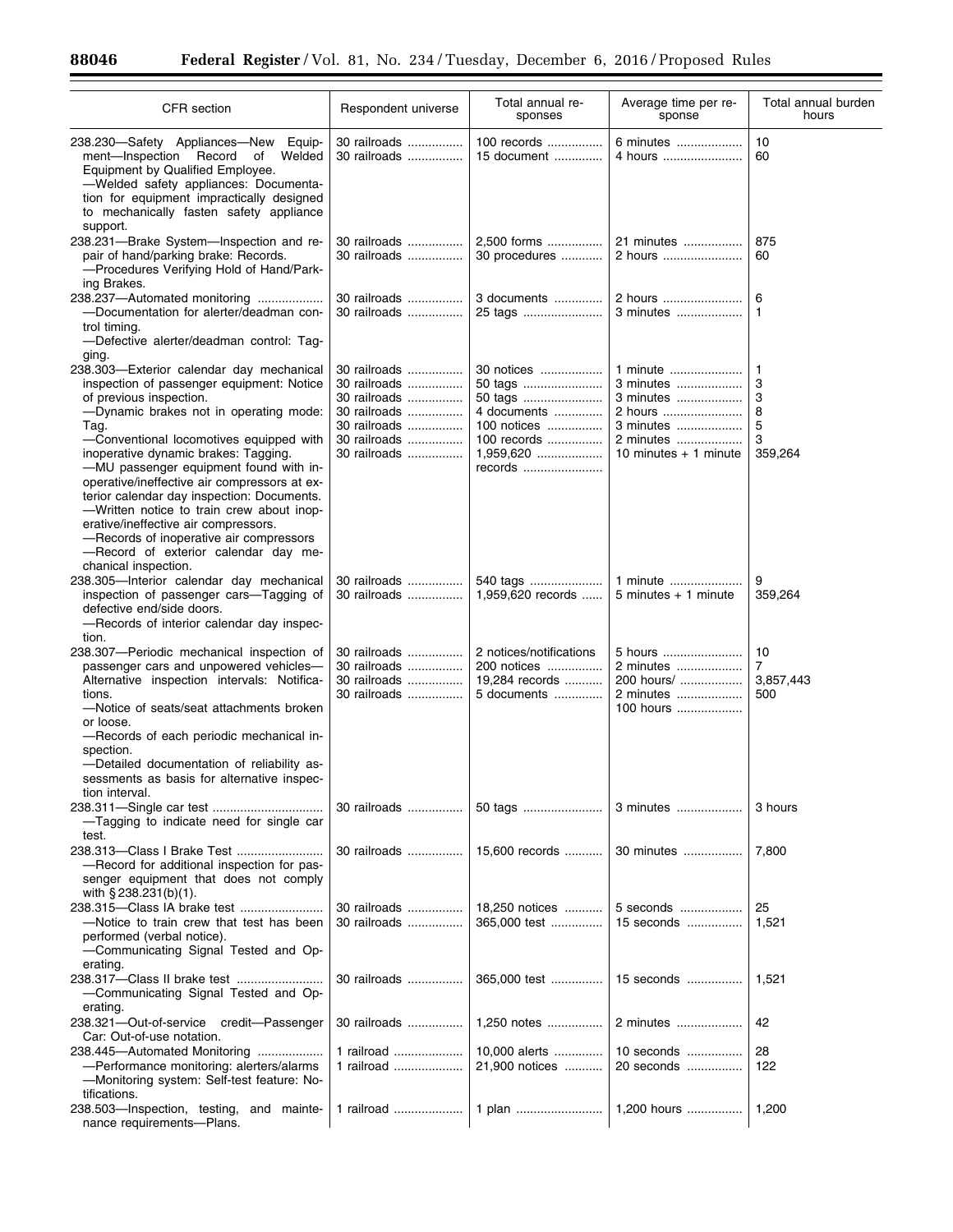| <b>CFR</b> section                                                                                                                                                                                                                                                                                                                                                                                                                                                                                                                                                                                                                                                                                                                                                                                                                                                                                                                                                                                                                        | Respondent universe                                                                                                                                                                                                                | Total annual re-<br>sponses                                                                                                                                        | Average time per re-<br>sponse                                                                                            | Total annual burden<br>hours                         |
|-------------------------------------------------------------------------------------------------------------------------------------------------------------------------------------------------------------------------------------------------------------------------------------------------------------------------------------------------------------------------------------------------------------------------------------------------------------------------------------------------------------------------------------------------------------------------------------------------------------------------------------------------------------------------------------------------------------------------------------------------------------------------------------------------------------------------------------------------------------------------------------------------------------------------------------------------------------------------------------------------------------------------------------------|------------------------------------------------------------------------------------------------------------------------------------------------------------------------------------------------------------------------------------|--------------------------------------------------------------------------------------------------------------------------------------------------------------------|---------------------------------------------------------------------------------------------------------------------------|------------------------------------------------------|
| 238.505-Program approval procedures-<br>Submission of program/plans and Com-<br>ments on programs.                                                                                                                                                                                                                                                                                                                                                                                                                                                                                                                                                                                                                                                                                                                                                                                                                                                                                                                                        | Rail Industry                                                                                                                                                                                                                      | 3 comments                                                                                                                                                         | 3 hours                                                                                                                   | 9                                                    |
| 238.703-Quasi-static Load Requirements-<br>Document/analysis Tier III Trainsets show-<br>ing compliance with this section (new re-<br>quirement).                                                                                                                                                                                                                                                                                                                                                                                                                                                                                                                                                                                                                                                                                                                                                                                                                                                                                         | 2 railroads                                                                                                                                                                                                                        | 1 analysis                                                                                                                                                         | 40 hours                                                                                                                  | 40                                                   |
| Collision<br>238.705-Dynamic<br>Scenario-<br>Demonstration of Occupied Volume Integ-<br>rity Tier III Trainsets-Model Validation<br>document (new requirement).                                                                                                                                                                                                                                                                                                                                                                                                                                                                                                                                                                                                                                                                                                                                                                                                                                                                           | 2 railroads                                                                                                                                                                                                                        | 1 analysis                                                                                                                                                         | 40 hours                                                                                                                  | 40                                                   |
| 238.707-Override Protection-Anti-climbing<br>Performance Tests/.<br>Analyses Tier III Trainsets-(new require-<br>ment).                                                                                                                                                                                                                                                                                                                                                                                                                                                                                                                                                                                                                                                                                                                                                                                                                                                                                                                   | 2 railroads                                                                                                                                                                                                                        | 1 analysis                                                                                                                                                         | 40 hours                                                                                                                  | 40                                                   |
| 238.709-Fluid Entry Inhibition-Information<br>to demonstrate compliance with this sec-<br>tion Tier III Trainsets-(new requirement).                                                                                                                                                                                                                                                                                                                                                                                                                                                                                                                                                                                                                                                                                                                                                                                                                                                                                                      | 2 railroads                                                                                                                                                                                                                        | 1 analysis                                                                                                                                                         | 20 hours                                                                                                                  | 20                                                   |
| 238.721-New Requirements-Safe Oper-<br>ation Plans Tier III Trainsets-Addressing<br>Glazing Safety and Other Subpart G<br>Issues:-End-Facing<br>Document/Analysis<br>for Exterior Windows of Tier III Trainsets.<br>-30-Day Advance Notice to FRA by glaz-<br>ing manufacturer inviting agency rep-<br>resentatives to witness all tests Tier III<br>Passenger Equipment.<br>-Glazing Material Recertification<br>-Marking of End-facing exterior windows<br>Tier III Trainsets.<br>-Cab Glazing; Side Facing Exterior Win-<br>dow in Tier III Cab—document showing<br>compliance Type II glaze.<br>-Marking of Side-facing exterior windows<br>Tier III Trainsets.<br>-Non-Cab Glazing; Side Facing Exterior<br>Window Tier III-compliance document<br>Type II glaze.<br>—Marking of Side-facing exterior windows<br>Tier III Trainsets Non-cab cars.<br>-Alternative standard to FRA for side-fac-<br>ing exterior window intended to be break-<br>able and serve as an emergency window<br>exit in accordance with railroad's Tier III | 2 railroads<br>5 Glass Manufacturers<br>5 Glass Manufacturers<br>5 Glass Manufacturers<br>5 Glass Manufacturers<br>5 Glass Manufacturers<br>5 Glass Manufacturers<br>5 Glass Manufacturers<br>5 Glass Manufacturers<br>2 railroads | 1 analysis<br>1 analysis<br>1 written notice<br>1 recert.<br>120 markings<br>1 analysis<br>240 markings<br>1 analysis<br>1, 200 markings<br>1 alternative standard | 480 hours<br>60 hours<br>30 minutes<br>1 second<br>2 minutes<br>10 hours<br>2 minutes<br>20 hours<br>2 minutes<br>5 hours | 480<br>60<br>1<br>0<br>6<br>10<br>8<br>20<br>40<br>5 |
| Safe Operation Plan.<br>238.731—New Requirements—Brake Sys-<br>tems-RR Analysis and testing Tier III<br>trainsets maximum safe operating speed.<br>-Tier III trainsets passenger brake<br>alarm-legible stenciling/marking of de-<br>vices with words "Passenger Brake Alarm".<br>-Inspection, testing and maintenance<br>plan (ITM)—Periodic inspection for main<br>reservoirs.                                                                                                                                                                                                                                                                                                                                                                                                                                                                                                                                                                                                                                                          | 2 railroads<br>2 railroads<br>2 railroads                                                                                                                                                                                          | 1 analysis/testing<br>40 stencils/markings<br>1 ITM plan                                                                                                           | 480 hours<br>20 minutes<br>480 hours                                                                                      | 480<br>13<br>480                                     |
| 238.741-New Requirement - Emergency<br>window egress and rescue plan to FRA for<br>passenger cars in Tier III trainsets not in<br>compliance with sections 238.113 or<br>238.114.                                                                                                                                                                                                                                                                                                                                                                                                                                                                                                                                                                                                                                                                                                                                                                                                                                                         | 2 railroads                                                                                                                                                                                                                        | 1 plan                                                                                                                                                             | 60 hours                                                                                                                  | 60                                                   |
| 238.743-New<br>Requirements-Emergency<br>Lighting-Tier III trainsets-Testing/Anal-<br>ysis.                                                                                                                                                                                                                                                                                                                                                                                                                                                                                                                                                                                                                                                                                                                                                                                                                                                                                                                                               | 2 railroads                                                                                                                                                                                                                        | 1 analysis/testing                                                                                                                                                 | 60 hours                                                                                                                  | 60                                                   |
| 238.751-New<br>Requirements-Alerters-<br>Tier III trainsets—Testing/Analysis.                                                                                                                                                                                                                                                                                                                                                                                                                                                                                                                                                                                                                                                                                                                                                                                                                                                                                                                                                             | 2 railroads                                                                                                                                                                                                                        | 1 analysis/testing                                                                                                                                                 | 200 hours                                                                                                                 | 200                                                  |

All estimates include the time for reviewing instructions, searching existing data sources, gathering or maintaining the needed data, and reviewing the information. Under 44 U.S.C. 3506(c)(2)(B), FRA solicits comments concerning: (1) Whether these information collection requirements are necessary for the proper performance of the functions of

FRA, including whether the information has practical utility; (2) the accuracy of FRA's estimates of the burden of the information collection requirements; (3) the quality, utility, and clarity of the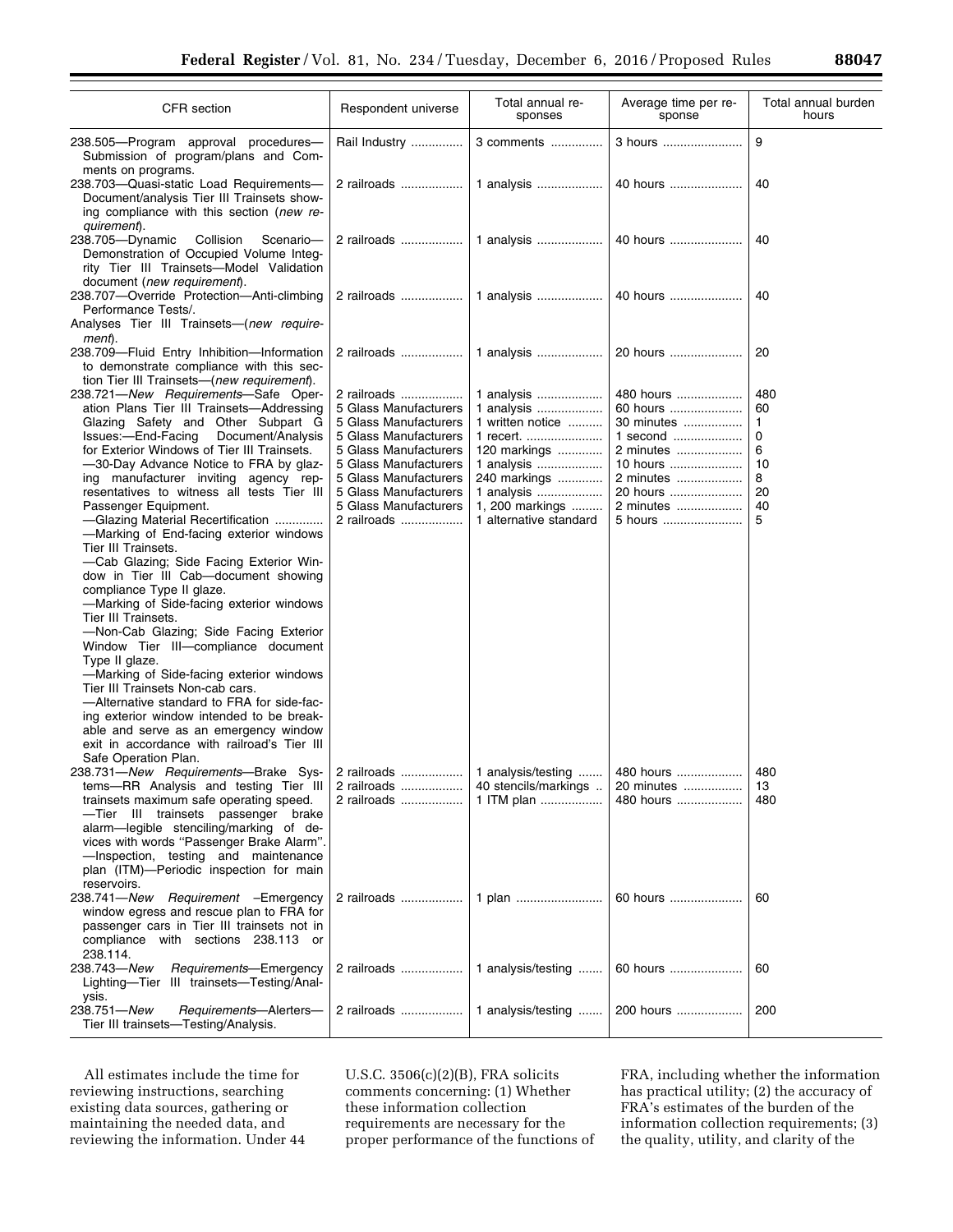information to be collected; and (4) whether the burden of collection of information on those who are to respond, including through the use of automated collection techniques or other forms of information technology, may be minimized. For information or a copy of the paperwork package submitted to OMB, contact Mr. Robert Brogan, Information Clearance Officer, Federal Railroad Administration, at 202–493–6292, or Ms. Kimberly Toone, Records Management Officer, Federal Railroad Administration, at 202–493– 6139.

Organizations and individuals desiring to submit comments on the collection of information requirements should direct them to Mr. Robert Brogan or Ms. Kimberly Toone, Federal Railroad Administration, 1200 New Jersey Avenue SE, 3rd Floor, Washington, DC 20590. Comments may also be submitted via email to Mr. Brogan at *[Robert.Brogan@dot.gov](mailto:Robert.Brogan@dot.gov)*, or to Ms. Toone at *[Kim.Toone@dot.gov](mailto:Kim.Toone@dot.gov)*.

OMB is required to make a decision concerning the collection of information requirements contained in this proposed rule between 30 and 60 days after publication of this document in the **Federal Register**. Therefore, a comment to OMB is best assured of having its full effect if OMB receives it within 30 days of publication. The final rule will respond to any OMB or public comments on the information collection requirements contained in this proposal.

FRA is not authorized to impose a penalty on persons for violating information collection requirements which do not display a current OMB control number, if required. FRA intends to obtain current OMB control numbers for any new information collection requirements resulting from this rulemaking action prior to the effective date of the final rule. The OMB control number, when assigned, will be announced by separate notice in the **Federal Register**.

## *D. Federalism Implications*

Executive Order 13132, ''Federalism'' (64 FR 43255, Aug. 10, 1999), requires FRA to develop an accountable process to ensure ''meaningful and timely input by State and local officials in the development of regulatory policies that have federalism implications.'' ''Policies that have federalism implications'' are defined in the Executive Order to include regulations that have ''substantial direct effects on the States, on the relationship between the national government and the States, or on the distribution of power and responsibilities among the various levels of government.'' Under Executive

Order 13132, the agency may not issue a regulation with federalism implications that imposes substantial direct compliance costs and that is not required by statute, unless the Federal government provides the funds necessary to pay the direct compliance costs incurred by State and local governments, or the agency consults with State and local government officials early in the process of developing the regulation. Where a regulation has federalism implications and preempts State law, the agency seeks to consult with State and local officials in the process of developing the regulation.

This proposed rule has been analyzed under the principles and criteria contained in Executive Order 13132. This proposed rule will not have a substantial effect on the States or their political subdivisions, and it will not affect the relationships between the Federal government and the States or their political subdivisions, or the distribution of power and responsibilities among the various levels of government. In addition, FRA has determined that this regulatory action will not impose substantial direct compliance costs on the States or their political subdivisions. Therefore, the consultation and funding requirements of Executive Order 13132 do not apply.

However, the final rule arising from this rulemaking could have preemptive effect by operation of law under certain provisions of the Federal railroad safety statutes, specifically the former Federal Railroad Safety Act of 1970, repealed and recodified at 49 U.S.C. 20106, and the former Locomotive Boiler Inspection Act (LIA) at 45 U.S.C. 22–34, repealed and re-codified at 49 U.S.C. 20701– 20703. Section 20106 provides that States may not adopt or continue in effect any law, regulation, or order related to railroad safety or security that covers the subject matter of a regulation prescribed or order issued by the Secretary of Transportation (with respect to railroad safety matters) or the Secretary of Homeland Security (with respect to railroad security matters), except when the State law, regulation, or order qualifies under the ''essentially local safety or security hazard'' exception to section 20106. Moreover, the former LIA has been interpreted by the Supreme Court as preempting the field concerning locomotive safety. See *Napier* v. *Atlantic Coast Line R.R.,* 272 U.S. 605 (1926).

### *E. International Trade Impact Assessment*

The Trade Agreements Act of 1979 (Public Law 96–39, 19 U.S.C. 2501 *et*  *seq.*) prohibits Federal agencies from engaging in any standards or related activities that create unnecessary obstacles to the foreign commerce of the United States. Legitimate domestic objectives, such as safety, are not considered unnecessary obstacles. The statute also requires consideration of international standards and, where appropriate, that they be the basis for U.S. standards.

FRA has assessed the potential effect of this rulemaking on foreign commerce and believes that its proposed requirements are consistent with the Trade Agreements Act. The proposed requirements are safety standards, which, as noted, are not considered unnecessary obstacles to trade. Moreover, FRA has sought, to the extent practicable, to state the proposed requirements in terms of the performance desired, rather than in more narrow terms restricted to a particular design or system.

#### *F. Environmental Impact*

FRA has evaluated this NPRM in accordance with the National Environmental Policy Act (NEPA; 42 U.S.C. 4321 *et seq.*), other environmental statutes, related regulatory requirements, and its ''Procedures for Considering Environmental Impacts'' (FRA's Procedures) (64 FR 28545, May 26, 1999). FRA has determined that this NPRM is categorically excluded from detailed environmental review pursuant to section 4(c)(20) of FRA's Procedures, which concerns the promulgation of railroad safety rules and policy statements that do not result in significantly increased emissions of air or water pollutants or noise or increased traffic congestion in any mode of transportation. See 64 FR 28547, May 26, 1999. Categorical exclusions (CEs) are actions identified in an agency's NEPA implementing procedures that do not normally have a significant impact on the environment and therefore do not require either an environmental assessment (EA) or environmental impact statement (EIS). See 40 CFR 1508.4.

In analyzing the applicability of a CE, the agency must also consider whether extraordinary circumstances are present that would warrant a more detailed environmental review through the preparation of an EA or EIS. Id. In accordance with section 4(c) and (e) of FRA's Procedures, the agency has further concluded that no extraordinary circumstances exist with respect to this proposed regulation that might trigger the need for a more detailed environmental review. The purpose of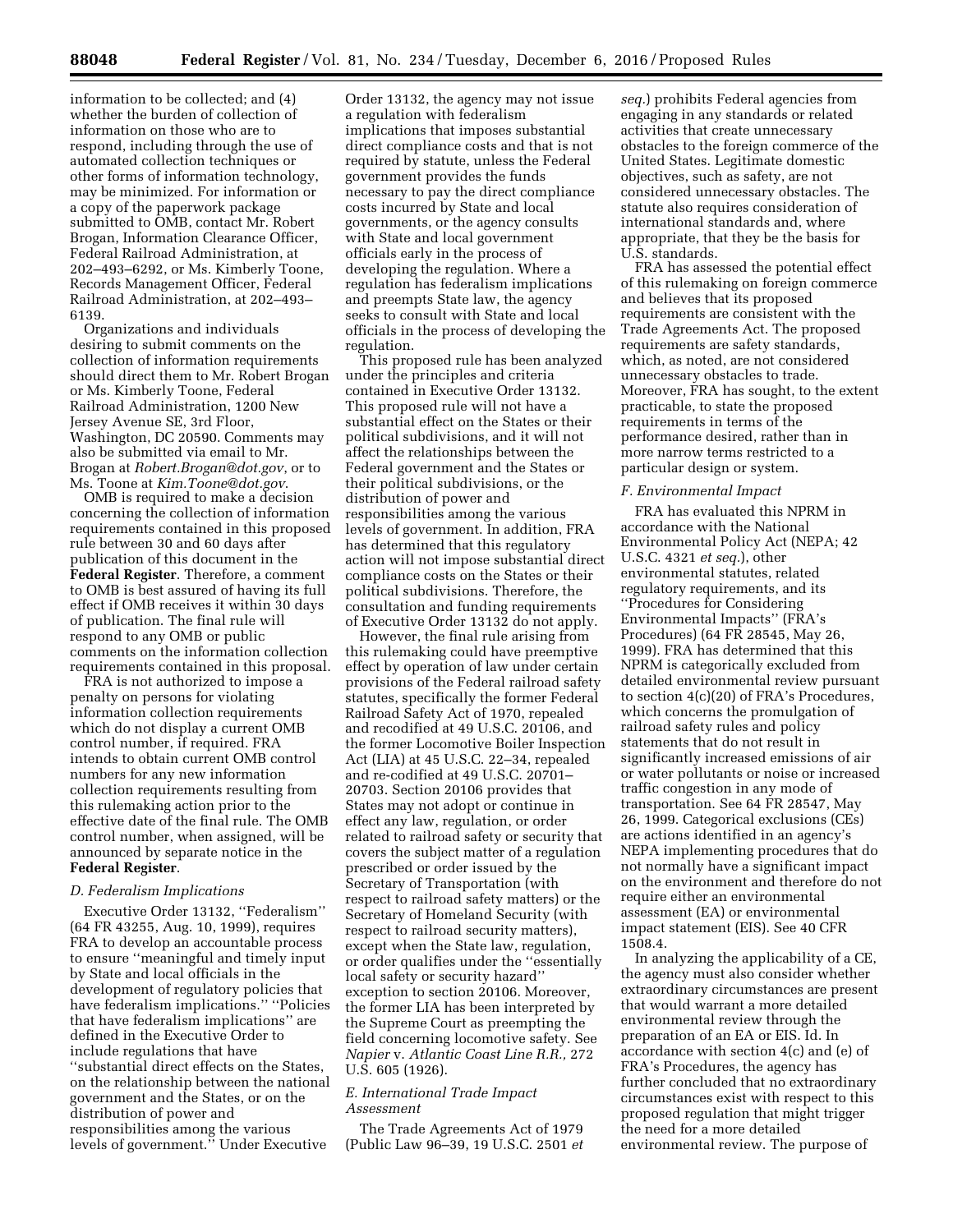this rulemaking is to propose amendments to FRA's Passenger Equipment Safety Standards. This proposed rulemaking would add safety standards to facilitate the safe implementation of high-speed rail at speeds up to 220 mph (Tier III). The proposal also would establish crashworthiness and occupant protection performance requirements in the alternative to those currently specified for passenger trainsets operated at speeds up to 125 mph (Tier I). In addition, the proposal would increase from 150 mph to 160 mph the maximum speed allowable for the tier of railroad passenger equipment currently operated at the Nation's highest train speeds (Tier II). FRA does not anticipate any environmental impacts from the proposed requirements and finds that there are no extraordinary circumstances present in connection with this NPRM.

## *G. Executive Order 12898 (Environmental Justice)*

Executive Order 12898, Federal Actions to Address Environmental Justice in Minority Populations and Low-Income Populations, and DOT Order 5610.2(a) (91 FR 27534, May 10, 2012) require DOT agencies to achieve environmental justice as part of their mission by identifying and addressing, as appropriate, disproportionately high and adverse human health or environmental effects, including interrelated social and economic effects, of their programs, policies, and activities on minority populations and low-income populations. The DOT Order instructs DOT agencies to address compliance with Executive Order 12898 and requirements within the DOT Order in rulemaking activities, as appropriate. FRA has evaluated this proposed rule under Executive Order 12898 and the DOT Order and has determined that it would not cause disproportionately high and adverse human health and environmental effects on minority populations or low-income populations.

## *H. Executive Order 13175 (Tribal Consultation)*

FRA has evaluated this proposed rule in accordance with the principles and criteria contained in Executive Order 13175, Consultation and Coordination with Indian Tribal Governments, dated November 6, 2000. The proposed rule would not have a substantial direct effect on one or more Indian tribes, would not impose substantial direct compliance costs on Indian tribal governments, and would not preempt tribal laws. Therefore, the funding and consultation requirements of Executive

Order 13175 do not apply, and a tribal summary impact statement is not required.

## *I. Unfunded Mandates Reform Act of 1995*

Under section 201 of the Unfunded Mandates Reform Act of 1995 (Pub. L. 104–4, 2 U.S.C. 1531), each Federal agency ''shall, unless otherwise prohibited by law, assess the effects of Federal regulatory actions on State, local, and tribal governments, and the private sector (other than to the extent that such regulations incorporate requirements specifically set forth in law).'' Section 202 of the Act (2 U.S.C. 1532) further requires that ''before promulgating any general notice of proposed rulemaking that is likely to result in the promulgation of any rule that includes any Federal mandate that may result in expenditure by State, local, and tribal governments, in the aggregate, or by the private sector, of \$100,000,000 or more (adjusted annually for inflation) in any 1 year, and before promulgating any final rule for which a general notice of proposed rulemaking was published, the agency shall prepare a written statement'' detailing the effect on State, local, and tribal governments and the private sector. This proposed rule will not result in the expenditure, in the aggregate, of \$100,000,000 or more (as adjusted annually for inflation) in any one year, and thus preparation of such a statement is not required.

#### *J. Energy Impact*

Executive Order 13211 requires Federal agencies to prepare a Statement of Energy Effects for any ''significant energy action.'' See 66 FR 28355, May 22, 2001. Under the Executive Order, a "significant energy action" is defined as any action by an agency (normally published in the **Federal Register**) that promulgates or is expected to lead to the promulgation of a final rule or regulation, including notices of inquiry, advance notices of proposed rulemaking, and notices of proposed rulemaking: (1)(i) That is a significant regulatory action under Executive Order 12866 or any successor order, and (ii) is likely to have a significant adverse effect on the supply, distribution, or use of energy; or (2) that is designated by the Administrator of the Office of Information and Regulatory Affairs as a significant energy action.

FRA has evaluated this proposed rule in accordance with Executive Order 13211. FRA has determined that this proposed rule is not likely to have a significant adverse effect on the supply, distribution, or use of energy.

Consequently, FRA has determined that this regulatory action is not a ''significant energy action'' within the meaning of the Executive Order.

#### *K. Privacy Act*

In accordance with 5 U.S.C. 553(c), DOT solicits comments from the public to better inform its rulemaking process. DOT posts these comments, without edit, including any personal information the commenter provides, to *[www.regulations.gov](http://www.regulations.gov)*, as described in the system of records notice (DOT/ALL– 14 FDMS), which can be reviewed at *[www.dot.gov/privacy](http://www.dot.gov/privacy)*.

### *L. Analysis Under 1 CFR Part 51*

As required by 1 CFR 51.5, FRA has summarized the standards it is proposing to incorporate by reference and shown the reasonable availability of those standards in the section-bysection analysis of this rulemaking document.

#### **List of Subjects**

## *49 CFR Part 236*

Railroad safety.

## *49 CFR Part 238*

Incorporation by reference, Passenger equipment, Railroad safety, Reporting and recordkeeping requirements.

#### **The Proposed Rule**

For the reasons discussed in the preamble, FRA proposes to amend parts 236 and 238 of chapter II, subtitle B of title 49, Code of Federal Regulations as follows:

## **PART 236—[AMENDED]**

■ 1. The authority citation for part 236 continues to read as follows:

**Authority:** 49 U.S.C. 20102–20103, 20107, 20133, 20141, 20157, 20301–20303, 20306, 20701–20703, 21301–21302, 21304; 28 U.S.C. 2461, note; and 49 CFR 1.89.

## **Subpart I—Positive Train Control Systems**

#### **§ 236.1007 [Amended]**

 $\blacksquare$  2. In § 236.1007, remove paragraph (d), and redesignate paragraph (e) as paragraph (d).

#### **PART 238—[AMENDED]**

#### **Subpart A—General**

■ 3. The authority citation for part 238 continues to read as follows:

**Authority:** 49 U.S.C. 20103, 20107, 20133, 20141, 20302–20303, 20306, 20701–20702, 21301–21302, 21304; 28 U.S.C. 2461, note; and 49 CFR 1.89.

■ 4. Section 238.5 is amended by revising the definitions of ''glazing, end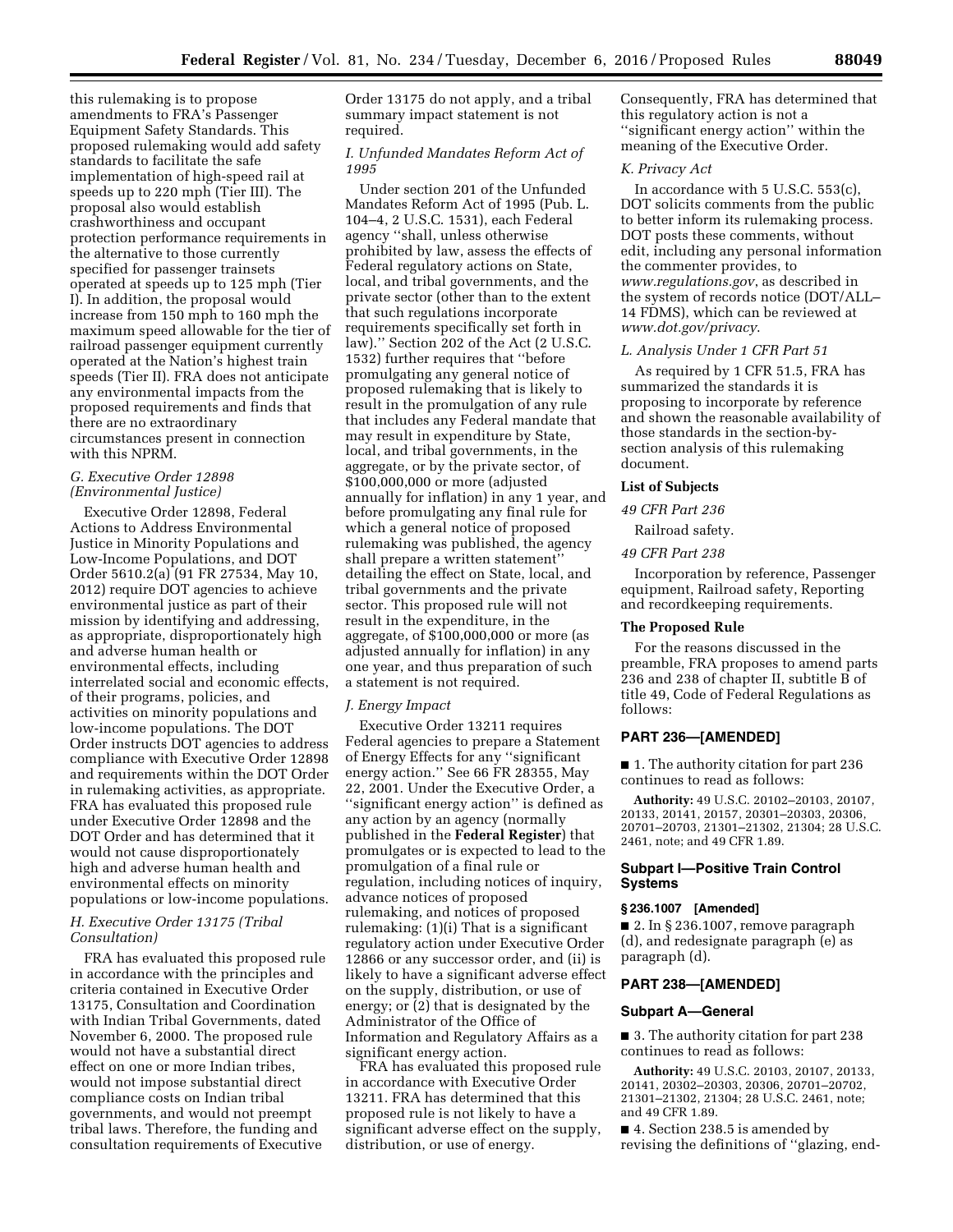facing'', ''glazing, side-facing'', ''Tier II'', and ''Train, Tier II passenger'', and adding in alphabetical order definitions of ''Associate Administrator'', ''Cab'', ''Tier III'', ''Trainset, Tier I alternative passenger'', ''Trainset, Tier III'', and ''Trainset unit'' to read as follows:

## **§ 238.5 Definitions.**

\* \* \* \* \* *Associate Administrator* means Associate Administrator for Railroad Safety and Chief Safety Officer, Associate Administrator for Railroad Safety, Associate Administrator for Safety.

\* \* \* \* \*

*Cab* means, for the purposes of subpart H of this part, a compartment or space in a trainset designed to be occupied by the engineer and contain an operating console from which the engineer exercises control over the trainset. This term includes a locomotive cab.

\* \* \* \* \* *Glazing, end-facing* means any exterior glazing located where a line perpendicular to the plane of the glazing material makes a horizontal angle of 50 degrees or less with the centerline of the vehicle in which the glazing material is installed, except for: The coupled ends of multiple-unit (MU) locomotives or other equipment semi-permanently connected to each other in a train consist; and end doors of passenger cars at locations other than the cab end of a cab car or MU locomotive. Any location which, due to curvature of the glazing material, can meet the criteria for either an end-facing glazing location or a sidefacing glazing location shall be considered an end-facing glazing location.

\* \* \* \* \* *Glazing, side-facing* means any glazing located where a line perpendicular to the plane of the glazing material makes a horizontal angle of more than 50 degrees with the centerline of the vehicle in which the glazing material is installed. Side-facing glazing also means glazing located at the coupled ends of MU locomotives or other equipment semi-permanently connected to each other in a train consist and glazing located at end doors other than at the cab end of a cab car or MU locomotive.

\* \* \* \* \* *Tier II* means operating at speeds exceeding 125 mph but not exceeding 160 mph.

*Tier III* means operating in a shared right-of-way at speeds not exceeding 125 mph and in an exclusive right-ofway without grade crossings at speeds exceeding 125 mph but not exceeding 220 mph.

\* \* \* \* \* *Train, Tier II passenger* means a shortdistance or long-distance intercity passenger train providing service at speeds exceeding 125 mph but not exceeding 160 mph.

\* \* \* \* \* *Trainset, Tier I alternative passenger*  means a trainset consisting of Tier I passenger equipment designed under the requirements of appendix G to this part.

*Trainset, Tier III* means an intercity passenger train that provides service in a shared right-of-way at speeds not exceeding 125 mph and in an exclusive right-of-way without grade crossings at speeds exceeding 125 mph but not exceeding 220 mph.

*Trainset unit* means a trainset segment located between connecting arrangements (articulations).

\* \* \* \* \* ■ 5. In § 238.21 revise paragraphs (c)(2) and (d)(2) to read as follows:

#### **§ 238.21 Special approval procedure.**

\* \* \* \* \* (c) \* \* \* (2) The elements prescribed in §§ 238.201(b)(1), 238.229(j)(2), and 238.230(d); and \* \* \* \* \*

(d) \* \* \*

(2) Each petition for special approval of the pre-revenue service acceptance testing plan shall be submitted to the Associate Administrator, Federal Railroad Administration, 1200 New Jersey Avenue SE., Mail Stop 25, Washington, DC 20590.

### **Subpart B—Safety Planning and General Requirements**

■ 6. In § 238.111 revise paragraphs (b)(2), (4), (5), and (7), and (c) to read as follows:

### **§ 238.111 Pre-revenue service acceptance testing plan.**

- \* \* \* \* \*
- (b) \* \* \*

(2) Submit a copy of the plan to FRA at least 30 days before testing the equipment and include with that submission notification of the times and places of the pre-revenue service tests to permit FRA observation of such tests. For Tier II and Tier III passenger equipment, the railroad shall obtain FRA approval of the plan under the procedures specified in § 238.21.

\* \* \* \* \* (4) Document in writing the results of the tests. For Tier II and Tier III passenger equipment, the railroad shall

report the results of the tests to the Associate Administrator at least 90 days prior to its intended operation of the equipment in revenue service.

(5) Correct any safety deficiencies identified in the design of the equipment or in the ITM procedures uncovered during testing. If safety deficiencies cannot be corrected by design changes, the railroad shall impose operational limitations on the revenue service operation of the equipment designed to ensure the equipment can operate safely. For Tier II and Tier III passenger equipment, the railroad shall comply with any operational limitations the Associate Administrator imposes on the revenue service operation of the equipment for cause stated following FRA review of the results of the test program. This section does not restrict a railroad from petitioning FRA for a waiver of a safety regulation under the procedures specified in part 211 of this chapter. \* \* \* \* \*

(7) For Tier II or Tier III passenger equipment, obtain approval from the Associate Administrator before placing the equipment in revenue service. The Associate Administrator will grant such approval if the railroad demonstrates compliance with the applicable requirements of this part.

(c) If a railroad plans a major upgrade or introduction of new technology to Tier II or Tier III passenger equipment that has been used in revenue service in the United States and that affects a safety system on such equipment, the railroad shall follow the procedures in paragraph (b) of this section before placing the equipment in revenue service with the major upgrade or introduction of new technology.

\* \* \* \* \*

## **Subpart C—Specific Requirements for Tier I Passenger Equipment**

■ 7. In § 238.201, redesignate paragraph (b) as (b)(1), revise the first sentence of newly redesignated (b)(1), and add paragraph (b)(2) to read as follows:

## **§ 238.201 Scope/alternative compliance.**

\* \* \* \* \* (b)(1) Passenger equipment of special design shall be deemed to comply with this subpart, other than § 238.203, for the service environment the petitioner proposes to operate the equipment in if the Associate Administrator determines under paragraph (c) of this section that the equipment provides at least an equivalent level of safety in such environment for the protection of its occupants from serious injury in the case of a derailment or collision. \* \* \*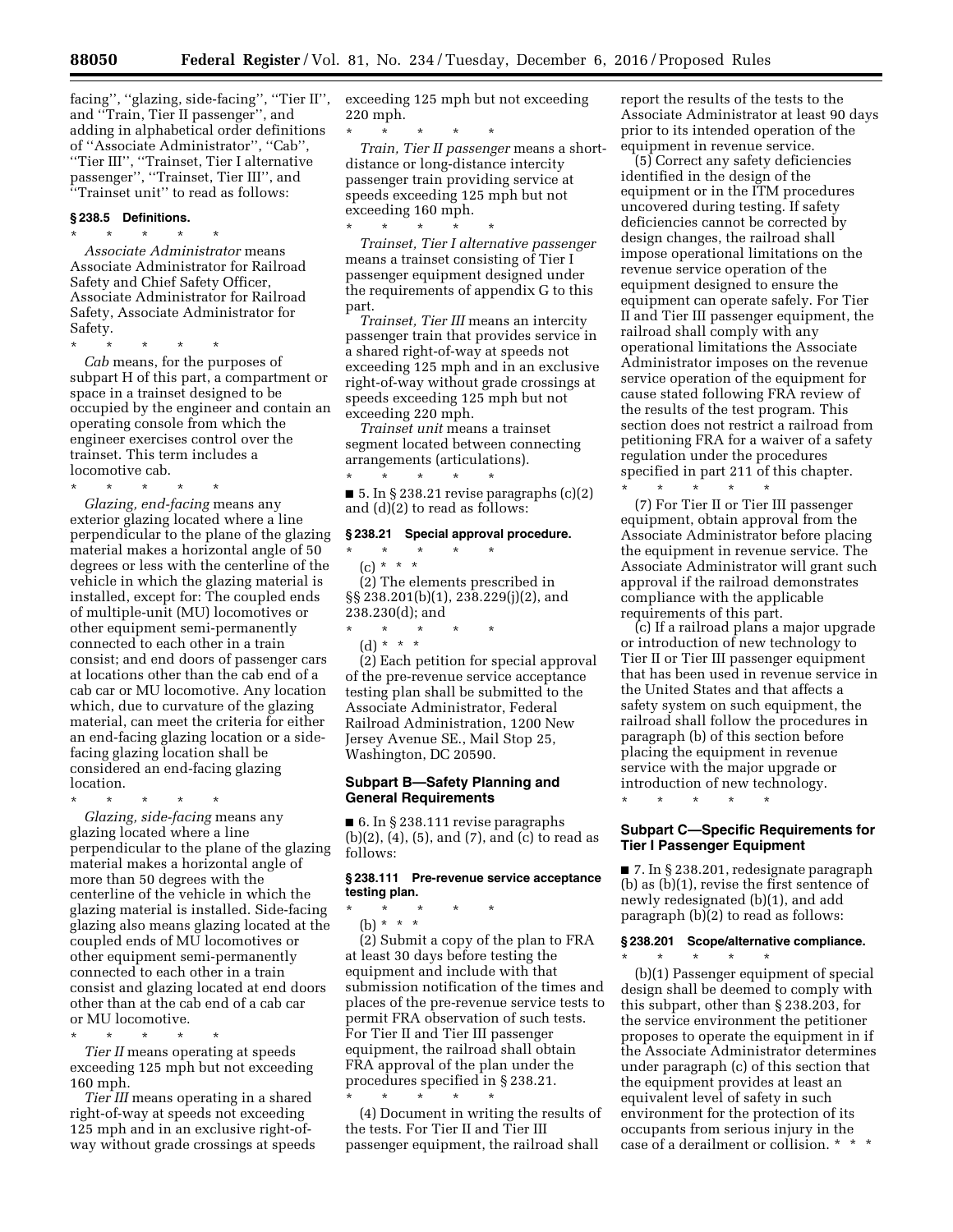(2)(i) Tier I passenger trainsets may comply with the alternative crashworthiness and occupant protection requirements in appendix G to this part instead of the requirements in §§ 238.203, 238.205, 238.207, 238.209(a), 238.211, 238.213, and 238.219.

(ii) To assess compliance with the alternative requirements, the railroad shall submit the following documents to the Associate Administrator, for review:

(A) Test plans, and supporting documentation for all tests intended to demonstrate compliance with the alternative requirements and to validate any computer modeling and analysis used, including notice of such tests, 30 days before commencing the tests; and

(B) A carbody crashworthiness and occupant protection compliance report based on the analysis, calculations, and test data necessary to demonstrate compliance.

(iii) The carbody crashworthiness and occupant protection compliance report shall be deemed acceptable unless the Associate Administrator stays action by written notice to the railroad within 60 days after receipt of those submissions.

(A) If the Associate Administrator stays action, the railroad shall correct any deficiencies FRA identified and notify FRA it has corrected the deficiencies before placing the subject equipment into service.

(B) FRA may also impose written conditions necessary for safely operating the equipment, for cause stated.

\* \* \* \* \* ■ 8. Revise § 238.203(a)(1) to read as follows:

## **§ 238.203 Static end strength.**

(a)(1) Except as further specified in this paragraph, paragraph (d) of this section, and  $\S 238.201(b)(2)$ , on or after November 8, 1999, all passenger equipment shall resist a minimum static end load of 800,000 pounds applied on the line of draft without permanent deformation of the body structure.

\* \* \* \* \* ■ 9. Revise the first sentence of § 238.205(a) to read as follows:

#### **§ 238.205 Anti-climbing mechanism.**

(a) Except as provided in paragraph (b) of this section, and § 238.201(b), all passenger equipment placed in service for the first time on or after September 8, 2000, and prior to March 9, 2010, shall have at both the forward and rear ends an anti-climbing mechanism capable of resisting an upward or downward vertical force of 100,000 pounds without failure. \* \* \*

\* \* \* \* \*

■ 10. Revise § 238.207 to read as follows:

#### **§ 238.207 Link between coupling mechanism and carbody.**

Except as specified in § 238.201(b), all passenger equipment placed in service for the first time on or after September 8, 2000, shall have a coupler carrier at each end designed to resist a vertical downward thrust from the coupler shank of 100,000 pounds for any normal horizontal position of the coupler, without permanent deformation. Passenger equipment connected by articulated joints that complies with the requirements of § 238.205(a) also complies with the requirements of this section.

 $\blacksquare$  11. Amend § 238.209 by adding paragraph (a) introductory text to read as follows:

#### **§ 238.209 Forward end structure of locomotives, including cab cars and MU locomotives.**

(a) Except as specified in  $§$ 238.201(b)-

\* \* \* \* \*

■ 12. Revise § 238.211(a) introductory text to read as follows:

### **§ 238.211 Collision posts.**

(a) Except as further specified in this paragraph, paragraphs (b) through (d) of this section, § 238.201(b), and  $§ 238.209(b)$ —

\* \* \* \* \* ■ 13. Revise § 238.213(a)(1) to read as follows:

#### **§ 238.213 Corner posts.**

(a)(1) Except as further specified in paragraphs (b) and (c) of this section, § 238.201(b), and § 238.209(b), each passenger car shall have at each end of the car, placed ahead of the occupied volume, two full-height corner posts, each capable of resisting together with its supporting car body structure:

\* \* \* \* \*

■ 14. Revise the first sentence of § 238.219 to read as follows:

#### **§ 238.219 Truck-to-car-body attachment.**

Except as provided in § 238.201(b), passenger equipment shall have a truckto-carbody attachment with an ultimate strength sufficient to resist without failure the following individually applied loads: 2g vertically on the mass of the truck; and 250,000 pounds in any horizontal direction on the truck, along with the resulting vertical reaction to this load. \* \* \*

## **Subpart E—Specific Requirements for Tier II Passenger Equipment**

■ 15. Revise the first sentence of § 238.401 to read as follows:

### **§ 238.401 Scope.**

This subpart contains specific requirements for railroad passenger equipment operating at speeds exceeding 125 mph but not exceeding 160 mph. \* \* \*

## **Subpart F—Inspection, Testing, and Maintenance Requirements for Tier II Passenger Equipment**

■ 16. Revise § 238.501 to read as follows:

## **§ 238.501 Scope.**

This subpart contains inspection, testing, and maintenance requirements for railroad passenger equipment that operates at speeds exceeding 125 mph but not exceeding 160 mph.

■ 17. Add subpart H to part 238 to read as follows:

## **Subpart H—Specific Requirements for Tier III Passenger Equipment**

Sec.

238.701 Scope.

Trainset Structure

- 238.703 Quasi-static compression load requirements.
- 238.705 Dynamic collision scenario.
- 238.707 Override protection.
- 238.709 Fluid entry inhibition.
- 238.711 End structure integrity of cab end. 238.713 End structure integrity of non-cab
- end. 238.715 Roof and side structure integrity.
- 238.717 Truck-to-carbody attachment.

## Glazing

238.721 Glazing.

Brake System

238.731 Brake system.

Interior Fittings and Surfaces

- 238.733 Interior fixture attachment.
- 238.735 Seat crashworthiness (passenger
- and cab crew). 238.737 Luggage racks.
- 

Emergency Systems

- 238.741 Emergency window egress and rescue access.
- 238.743 Emergency lighting.

Cab Equipment

- 238.751 Alerters.
- 238.753 Sanders.

Figure 1 to Subpart H of Part 238— Cylindrical Projectile for Use in § 238.721 End-Facing Cab-Glazing Testing

## **§ 238.701 Scope.**

This subpart contains specific requirements for railroad passenger equipment operating in a shared rightof-way at speeds not exceeding 125 mph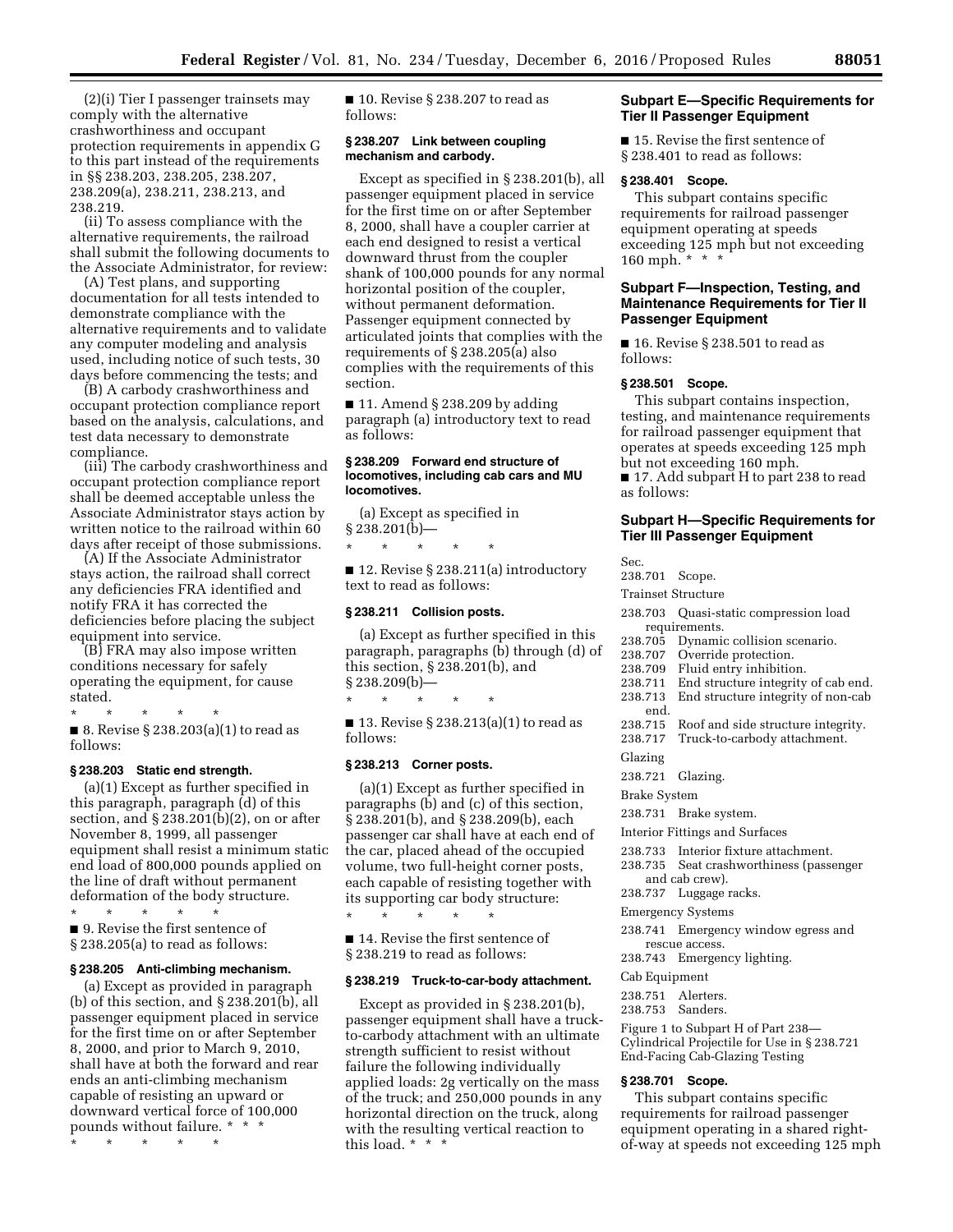and in an exclusive right-of-way without grade crossings at speeds exceeding 125 mph but not exceeding 220 mph. Passenger seating is permitted in the leading unit of a Tier III trainset, if safety issues associated with passengers occupying the leading unit are addressed and mitigated through a comprehensive Safe Operation Plan for Tier III Passenger Equipment. Demonstration of compliance with the requirements of this subpart is subject to FRA review and approval under § 238.111.

## **Trainset Structure**

### **§ 238.703 Quasi-static compression load requirements.**

(a) *General.* To demonstrate resistance to loss of occupied volume, Tier III trainsets shall comply with both the quasi-static compression load requirements in paragraph (b) of this section and the dynamic collision requirements in § 238.705.

(b) *Quasi-static compression load requirements.* (1) Each individual vehicle in a Tier III trainset shall resist a minimum quasi-static end load applied on the collision load path of:

(i) 800,000 pounds without permanent deformation of the occupied volume; or

(ii) 1,000,000 pounds without exceeding either of the following two conditions:

(A) Local plastic strains no greater than 5 percent; and

(B) Vehicle shortening no greater than 1 percent over any 15-foot length of the occupied volume; or

(iii) 1,200,000 pounds without crippling the body structure. Crippling of the body structure is defined as reaching the maximum point on the load-versus-displacement characteristic.

(2) To demonstrate compliance with this section, each type of vehicle shall be subjected to an end compression load (buff) test with an end load magnitude no less than 337,000 lbf (1500 kN).

(3) Compliance with the requirements of paragraph (b) of this section shall be documented and submitted to FRA for review and approval.

#### **§ 238.705 Dynamic collision scenario.**

(a) *General.* In addition to the requirements of § 238.703, occupied volume integrity (OVI) shall also be demonstrated for each individual vehicle in a Tier III trainset through an evaluation of a dynamic collision scenario in which a moving train impacts a standing train under the following conditions:

(1) The initially-moving train is made up of the equipment undergoing

evaluation at its AW0 ready-to-run weight;

(2) If trains of varying consist lengths are intended for use in service, then the shortest and longest consist lengths shall be evaluated;

(3) If the initially-moving train is intended for use in push-pull service, then, as applicable, both the configurations as led by a locomotive and as led by a cab car shall be evaluated separately;

(4) The initially-standing train is led by a rigid (conventional) locomotive and also made up of five identical passenger coaches having the following characteristics:

(i) The locomotive weighs 260,000 pounds and each coach weighs 95,000 pounds;

(ii) The locomotive and each passenger coach crush in response to applied force as specified in Table 1 to this section; and

(iii) The locomotive shall be modeled using the data inputs listed in appendix H to this part so that it has a geometric design as depicted in Figure 1 to appendix H to this part;

(5) The scenario shall be evaluated on tangent, level track;

(6) The initially-moving train shall have an initial velocity of 20 mph if the consist is led by a cab car or MU locomotive, or an initial velocity of 25 mph if the consist is led by a conventional locomotive;

(7) The coupler knuckles on the colliding equipment shall be closed and centered;

(8) The initially-moving and initiallystanding train consists are not braked;

(9) The initially-standing train has only one degree-of-freedom

(longitudinal displacement); and (10) The model used to demonstrate compliance with the dynamic collision requirements must be validated. Model validation shall be documented and submitted to FRA for review and approval.

(b) *Dynamic collision requirements.*  As a result of the impact described in paragraph (a) of this section—

(1) One of the following two conditions must be met for the occupied volume of the initially-moving train:

(i) There shall be no more than 10 inches of longitudinal permanent deformation; or

(ii) Global vehicle shortening shall not exceed 1 percent over any 15-foot length of occupied volume.

(2) If Railway Group Standard GM/ RT2100, Issue Four, ''Requirements for Rail Vehicle Structures,'' Rail Safety and Standards Board Ltd., December 2010, is used to demonstrate compliance with any of the requirements in §§ 238.733,

238.735, 238.737, or 238.743, then the average longitudinal deceleration of the center of gravity (CG) of each vehicle in the initially-moving train during the dynamic collision scenario shall not exceed 5g during any 100-millisecond (ms) time period.

(3) Compliance with each of the following conditions shall also be demonstrated for the cab of the initiallymoving train after the impact:

(i) For each seat provided for an employee in the cab, and any floormounted seat in the cab, a survival space shall be maintained where there is no intrusion for a minimum of 12 inches from each edge of the seat. Walls or other items originally within this defined space, not including the operating console, shall not further intrude more than 1.5 inches towards the seat under evaluation;

(ii) There shall be a clear exit path for the occupants of the cab;

(iii) The vertical height of the cab (floor to ceiling) shall not be reduced by more than 20 percent; and

(iv) The operating console shall not have moved closer to the engineer's seat by more than 2 inches; if the engineer's seat is part of a set of adjacent seats, the requirements of this paragraph apply to both seats.

## TABLE 1—FORCE-VERSUS-CRUSH RE-LATIONSHIPS FOR PASSENGER COACH AND CONVENTIONAL LOCO-MOTIVE

| Vehicle            | Crush<br>(in) | Force<br>(lbf)       |
|--------------------|---------------|----------------------|
| Passenger Coach    | 0<br>3        | 80,000               |
| Conventional Loco- | 6             | 2,500,000            |
| motive <i></i>     | 0<br>2.5<br>5 | 100,000<br>2.500.000 |

## **§ 238.707 Override protection.**

(a) *Colliding equipment.* (1) Using the dynamic collision scenario described in § 238.705(a), anti-climbing performance shall be evaluated for each of the following sets of initial conditions:

(i) All vehicles in the initially-moving and initially-standing train consists are positioned at their nominal running heights; and

(ii) The lead vehicle of the initiallymoving train shall be perturbed laterally and vertically by 3 inches at the colliding interface.

(2) For each set of initial conditions specified in paragraph (a)(1) of this section, compliance with the following conditions shall be demonstrated after a dynamic impact: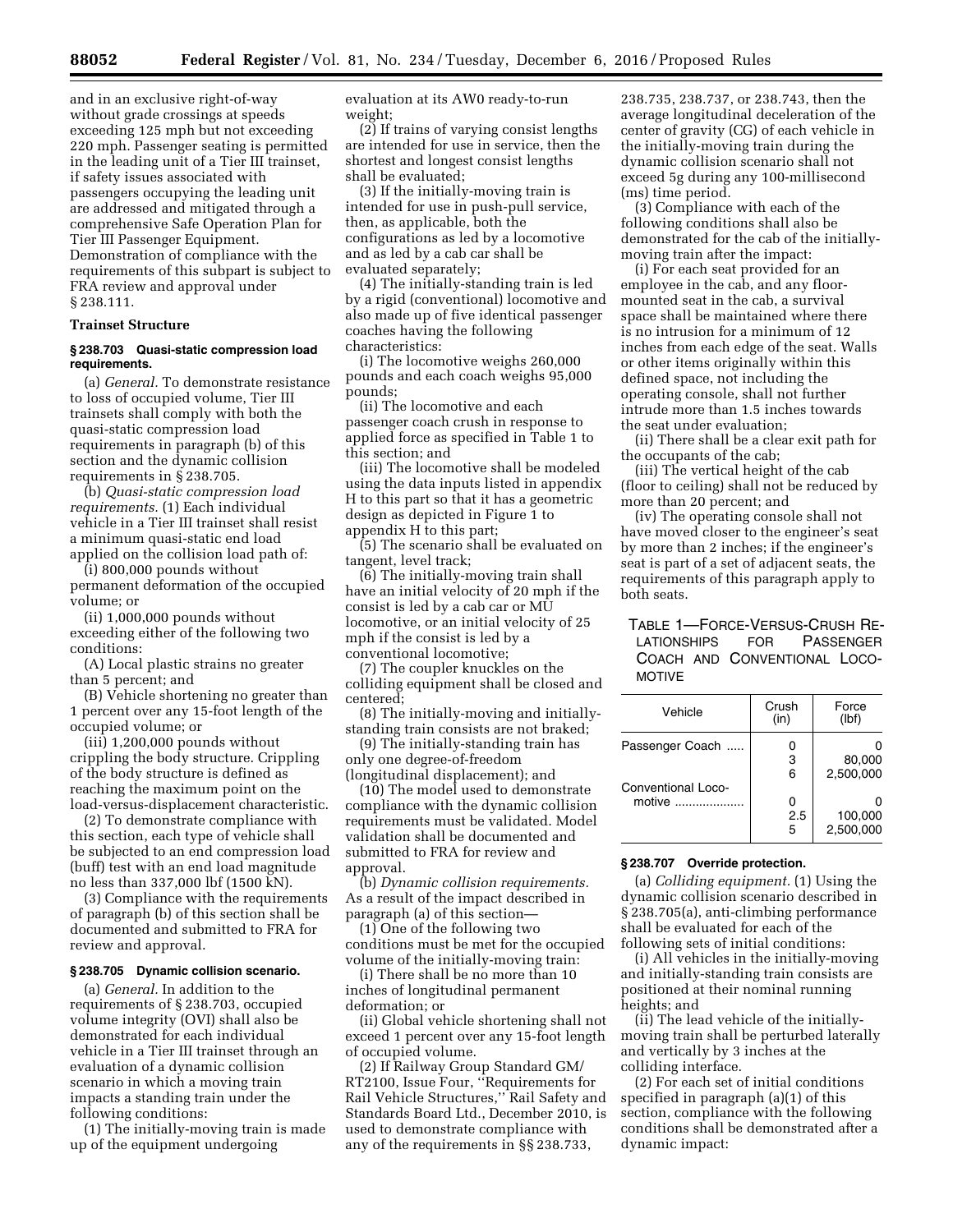(i) The relative difference in elevation between the underframes of the colliding equipment in the initiallymoving and initially-standing train consists shall not change by more than 4 inches; and

(ii) The tread of any wheel of the first vehicle of the initially-moving train shall not rise above the top of the rail by more than 4 inches

(b) *Connected equipment override.* (1) Using the dynamic collision scenario described in § 238.705(a), anti-climbing performance shall be evaluated for each of the following sets of initial conditions:

(i) All vehicles in the initially-moving and initially-standing train consists are positioned at their nominal running heights; and

(ii) One vehicle is perturbed laterally and vertically by 2 inches, relative to the adjacent vehicle, at the first vehicleto-vehicle interface in the initiallymoving train.

(2) For each set of initial conditions specified in paragraph (b)(1) of this section, compliance with the following conditions shall be demonstrated after a dynamic impact:

(i) The relative difference in elevation between the underframes of the connected equipment in the initiallymoving train shall not change by more than 4 inches; and

(ii) The tread of any wheel of the initially-moving train shall not rise above the top of rail by more than 4 inches.

### **§ 238.709 Fluid entry inhibition.**

(a) The skin covering the forwardfacing end of a Tier III trainset shall be—

(1) Equivalent to a  $\frac{1}{2}$ -inch steel plate with yield strength of 25,000 pounds per square inch. Material of higher yield strength may be used to decrease the required thickness of the material provided at least an equivalent level of strength is maintained. The sum of the thicknesses of elements (*e.g.,* skin and structural elements) from the structural leading edge of the trainset to a point, when projected onto a vertical plane, just forward of the engineer's normal operating position, may also be used to satisfy this requirement;

(2) Designed to inhibit the entry of fluids into the cab; and

(3) Affixed to the collision posts or other main structural members of the forward end structure so as to add to the strength of the end structure.

(b) Information used to demonstrate compliance with the requirements of this section shall at a minimum include a list and drawings of the structural elements considered in satisfying the

requirement of this section, and calculations showing that the thicknessstrength requirement is satisfied.

### **§ 238.711 End structure integrity of cab end.**

The cab ends of Tier III trainsets shall comply with the requirements of appendix F to this part to demonstrate the integrity of the end structure. For those units of Tier III trainsets without identifiable corner or collision posts, the requirements of appendix F apply to the end structure at each location specified, regardless of whether the structure is a post.

### **§ 238.713 End structure integrity of noncab end.**

(a) *General.* Tier III trainsets shall comply with the requirements in paragraphs (b) and (c) of this section to demonstrate the integrity of the end structure for other than the cab ends.

(b) *Collision post requirements.* (1) Each unit of a Tier III trainset shall have at each non-cab end of the unit either:

(i) Two full-height collision posts, located at approximately the one-third points laterally. Each collision post shall have an ultimate longitudinal shear strength of not less than 300,000 pounds at a point even with the top of the underframe member to which it is attached. If reinforcement is used to provide the shear value, the reinforcement shall have full value for a distance of 18 inches up from the underframe connection and then taper to a point approximately 30 inches above the underframe connection; or

(ii) An equivalent end structure that can withstand the sum of forces that each collision post in paragraph (b)(1)(i) of this section is required to withstand. For analysis purposes, the required forces may be assumed to be evenly distributed at the locations where the equivalent structure attaches to the underframe.

(2) Collision posts are not required for the non-cab ends of any unit with pushback couplers and interlocking anticlimbing mechanisms in a Tier III trainset, or the non-cab ends of a semipermanently coupled consist of trainset units, if the inter-car connection is capable of preventing disengagement and telescoping to the same extent as equipment satisfying the anti-climbing and collision post requirements in subpart C of this part. For demonstrating that the inter-car connection is capable of preventing such disengagement (and telescoping), the criteria in § 238.707(b) apply.

(c) *Corner post requirements.* (1) Each passenger car in a Tier III trainset shall have at each non-cab end of the car,

placed ahead of the occupied volume, two side structures capable of resisting a:

(i) 150,000-pound horizontal force applied at floor height without failure;

(ii) 20,000-pound horizontal force applied at roof height without failure; and

(iii) 30,000-pound horizontal force applied at a point 18 inches above the top of the floor without permanent deformation.

(2) For purposes of this paragraph, the orientation of the applied horizontal forces shall range from longitudinal inward to transverse inward.

(3) For each evaluation load, the load shall be applied to an area of the structure sufficient to not locally cripple or punch through the material.

(4) The load area shall be chosen to be appropriate for the particular car design and shall not exceed 10 inches by 10 inches.

### **§ 238.715 Roof and side structure integrity.**

To demonstrate roof and side structure integrity, Tier III trainsets shall comply with the requirements in §§ 238.215 and 238.217.

## **§ 238.717 Truck-to-carbody attachment.**

To demonstrate the integrity of truckto-carbody attachments, each unit in a Tier III trainset shall:

(a) Comply with the requirements of § 238.219; or

(b) Have a truck-to-carbody attachment with strength sufficient to resist, without yielding, the following individually applied, quasi-static loads on the mass of the truck at its CG:

(1) 3g vertically downward;

(2) 1g laterally, along with the resulting vertical reaction to this load; and

(3) Except as provided in paragraph (c) of this section, 5g longitudinally, along with the resulting vertical reaction to this load, provided that for the conditions in the dynamic collision scenario described in § 238.705(a):

(i) The average longitudinal deceleration at the CG of the equipment during the impact does not exceed 5g; and

(ii) The peak longitudinal deceleration of the truck during the impact does not exceed 10g.

(c) As an alternative to demonstrating compliance with paragraph (b)(3) of this section, the truck shall be shown to remain attached after a dynamic impact under the conditions in the collision scenario described in § 238.705(a).

(d) For purposes of paragraph (b) of this section, the mass of the truck includes axles, wheels, bearings, truck-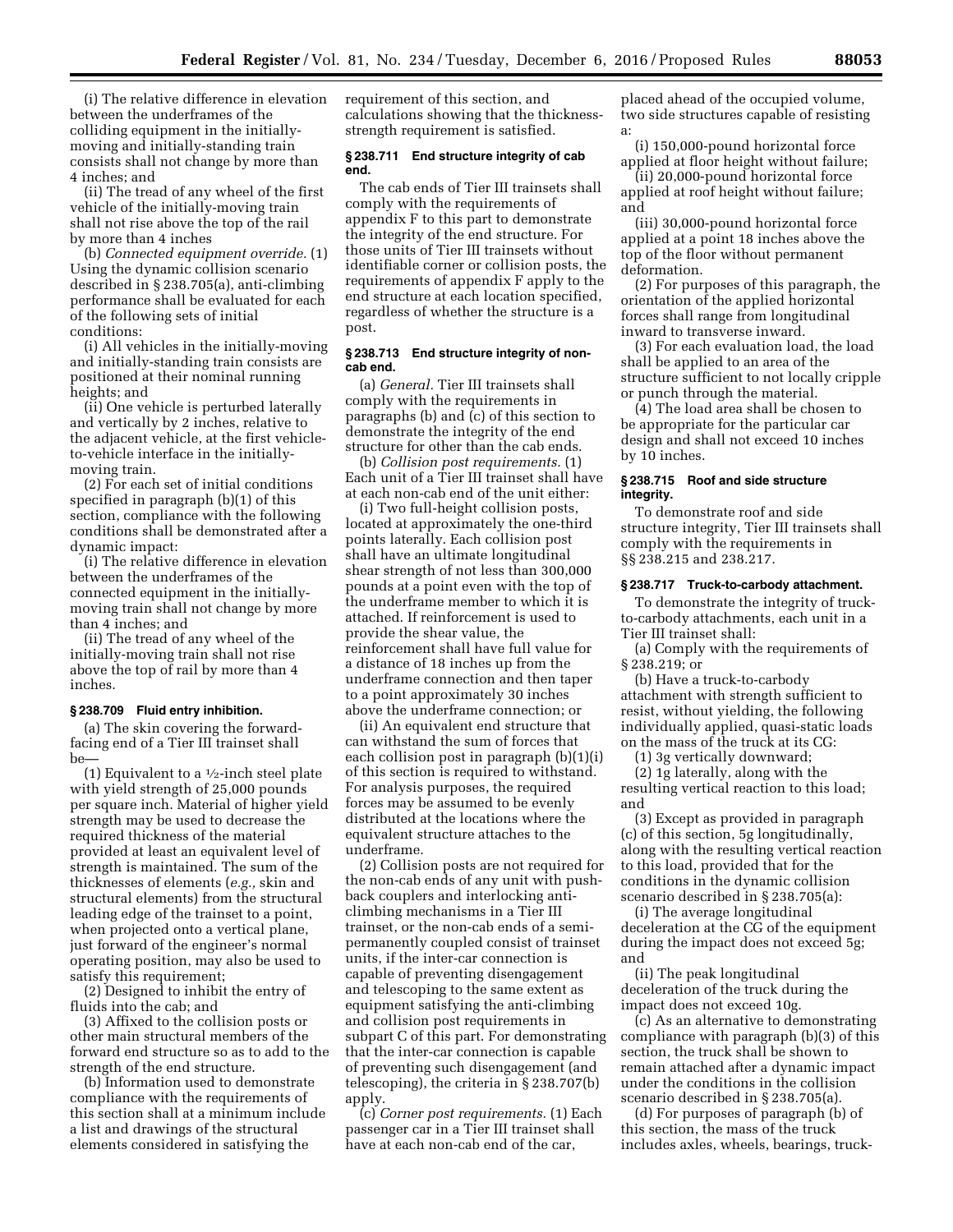mounted brake system, suspension system components, and any other component attached to the truck by design.

(e) Truck attachment shall be demonstrated using a validated model.

### **Glazing**

## **§ 238.721 Glazing.**

(a) *General.* Glazing safety issues associated with operating in a Tier III environment shall be identified and addressed through a comprehensive analysis in the railroad's Safe Operation Plan for Tier III Passenger Equipment that considers right-of-way access control, intrusion detection, and safety devices to contain thrown or dropped objects.

(b) *Cab glazing; end-facing.* (1) Each end-facing exterior window in a cab of a Tier III trainset shall comply with the requirements for Type I glazing in appendix A to part 223 of this chapter, except as provided in paragraphs (b)(2) through (4) of this section.

(2) Instead of the large object impact test specified in appendix A to part 223, each end-facing exterior window in a cab shall demonstrate compliance with the following requirements of this paragraph:

(i) The glazing article shall be impacted with a cylindrical projectile that complies with the following design specifications as depicted in Figure 1 to this subpart:

(A) The projectile shall be constructed of aluminum alloy such as ISO 6362– 2:1990, grade 2017A, or its

demonstrated equivalent;

(B) The projectile end cap shall be made of steel;

(C) The projectile assembly shall weigh 2.2 lbs  $(-0, +0.044$  lbs) or 1 kilogram (kg)  $(-0, +0.020$  kg) and shall have a hemispherical tip. Material may be removed from the interior of the aluminum portion to adjust the projectile mass according to the prescribed tolerance. The hemispherical tip shall have a milled surface with 0.04 inch (1 mm) grooves; and

(D) The projectile shall have an overall diameter of 3.7 inches (94 mm) with a nominal internal diameter of 2.76 inches (70 mm).

(ii) The test of the glazing article shall be deemed satisfactory if the test projectile does not penetrate the windscreen, the windscreen remains in its frame, and the witness plate is not marked by spall.

(iii) A new projectile shall be used for each test.

(iv) The glazing article to be tested shall be that which has the smallest area for each design type. For the test, the

glazing article shall be fixed in a frame of the same construction as that mounted on the vehicle.

(v) A minimum of four tests shall be conducted and all must be deemed satisfactory. Two tests shall be conducted with the complete glazing article at 32 °F;  $\pm$ 9 °F (0 °C  $\pm$  5 °C) and two tests shall be conducted with the complete glazing article at 68 °F  $\pm$  9 °F (20  $\mathrm{C} \pm 5$   $\mathrm{C}$ ). For the tests to be valid they shall demonstrate that the core temperature of the complete glazing article during each test is within the required temperature range.

(vi) The test glazing article shall be mounted at the same angle relative to the projectile path as it will be to the direction of travel when mounted on the vehicle.

(vii) The projectile's impact velocity shall equal the maximum operating speed of the Tier III trainset plus 100 mph (160 km/h). The projectile velocity shall be measured within 13 feet (4 m) of the point of impact.

(viii) The point of impact shall be at the geometrical center of the glazing article.

(3) Representative samples for large object impact testing of large Tier III end-facing cab glazing articles may be used instead of the actual design size provided that the following conditions are met:

(i) Testing of glazing articles having dimensions greater than 39.4 by 27.6 inches (1,000 mm by 700 mm), excluding framing, may be performed using a flat sample having the same composition as the glazing article for which compliance is to be demonstrated. The glazing manufacturer shall provide documentation containing its technical justification that testing a flat sample is sufficient to verify compliance of the glazing article with the requirements of this paragraph.

(ii) Flat sample testing is permitted only when no surface of the full size glazing article contains curvature with a radius less than 98 inches (2,500 mm), and when a complete, finished glazing article is laid (convex side uppermost) on a flat horizontal surface, the distance, (measured perpendicularly to the flat surface) between the flat surface and the inside face of the glazing article is not greater than 8 inches (200 mm).

(4) End-facing glazing shall demonstrate sufficient resistance to spalling, as verified by the large impact projectile test under the following conditions:

(i) An annealed aluminum witness plate of maximum thickness 0.006 inches (0.15 mm) and of dimension 19.7 by 19.7 inches (500 mm by 500 mm) is placed vertically behind the sample

under test, at a horizontal distance of 500 mm from the point of impact in the direction of travel of the projectile or the distance between the point of impact of the projectile and the location of the engineer's eyes in the engineer's normal operating position, whichever is less. The center of the witness plate is aligned with the point of impact.

(ii) Spalling performance shall be deemed satisfactory if the aluminum witness plate is not marked.

(iii) For the purposes of this part, materials used specifically to protect the cab occupants from spall (*i.e.,* spall shields) shall not be required to meet the flammability and smoke emission performance requirements of appendix B to this part.

(5) Each end-facing exterior window in a cab shall provide ballistic penetration resistance sufficient to protect cab occupants from risks and hazards identified by the railroad as part of its Safe Operation Plan for Tier III Equipment. This protection shall, at a minimum, meet the requirements of part 223, appendix A.

(6) Tests performed on glazing materials for demonstration of compliance with this section shall be certified by either:

(i) An independent third-party (laboratory, facility, underwriter); or

(ii) The glazing manufacturer, by providing FRA the opportunity to witness all tests by written notice at least 30 days prior to testing.

(7) Any glazing material certified to meet the requirements of this section shall be re-certified by the same means (as originally certified) if any changes are made to the glazing that may affect its mechanical properties or its mounting arrangement on the vehicle.

(8) All certification/re-certification documentation shall be made available to FRA upon request.

(9) Each end-facing exterior window in a cab shall be permanently marked, before installation, in such a manner that the marking is clearly visible after the material has been installed. The marking shall include:

(i) The words ''FRA TYPE IHS'' to indicate that the material has successfully passed the testing requirements specified in this paragraph (b);

(ii) The name of the manufacturer; and

(iii) The type or brand identification of the material.

(c) *Cab glazing; side-facing.* Each sidefacing exterior window in a cab of a Tier III trainset shall—

(1) Comply with the requirements for Type II glazing contained in appendix A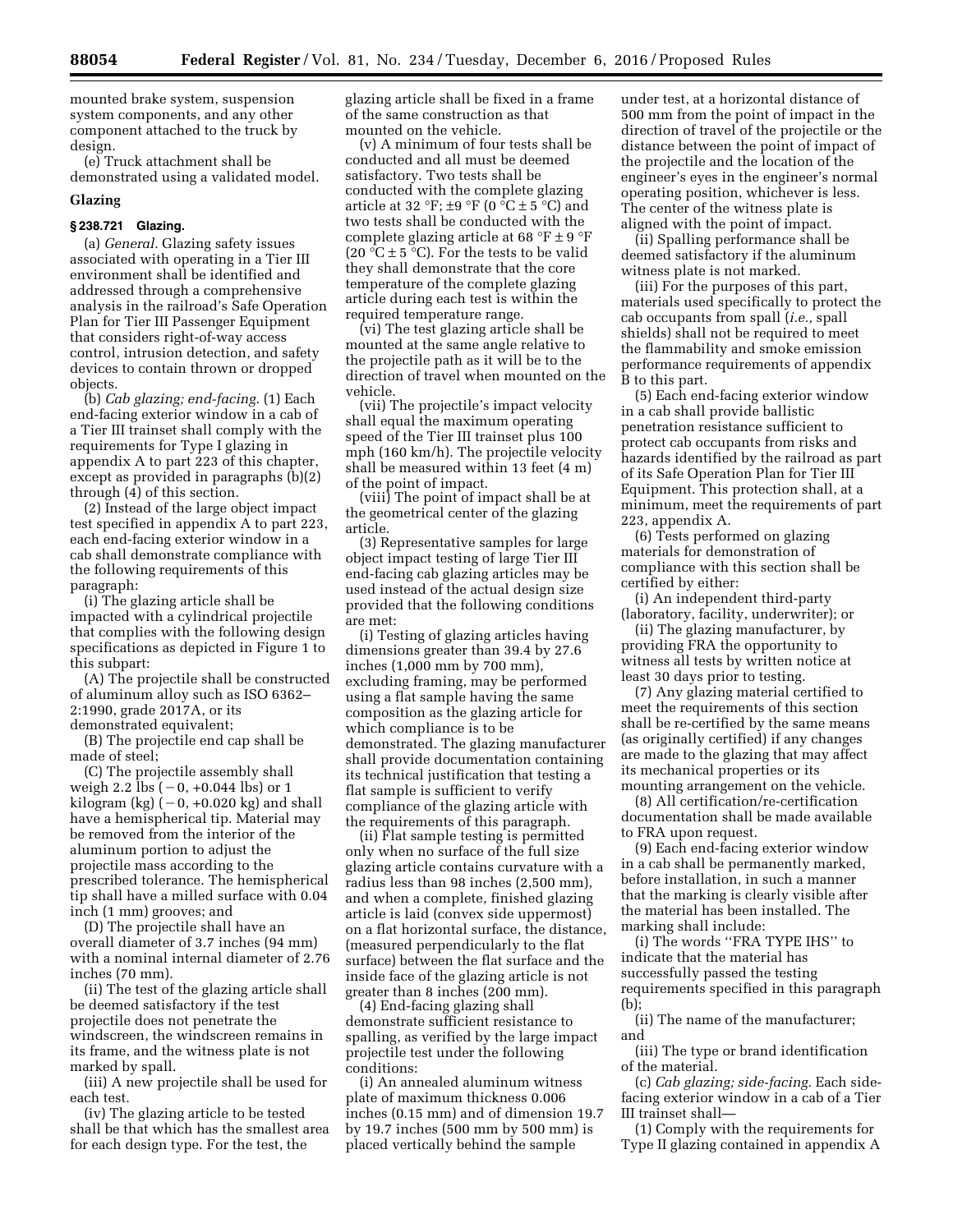to part 223 of this chapter, for largeobject impact; and

(2) Maintain the minimum ballistics penetration resistance as required for end-facing glazing in paragraph (b)(5) of this section.

(d) *Non-cab glazing; side-facing.* 

(1) Except as provided in paragraph (d)(2) of this section, each side-facing exterior window in other than a cab shall comply with the requirements for Type II glazing contained in appendix A to part 223 of this chapter.

(2) Instead of the requirements specified in paragraph (d)(1) of this section, a side-facing exterior window intended to be breakable and serve as an emergency window exit under the railroad's Tier III Safe Operation Plan may comply with an alternative standard that provides an equivalent level of safety and is approved for use by FRA.

(e) *Glazing securement.* Each exterior window shall remain in place when subjected to:

(1) The forces due to air pressure differences caused when two trains pass at the minimum separation for two adjacent tracks, while traveling in opposite directions, each train traveling at the maximum authorized speed; and

(2) The impact forces that the exterior window is required to resist as specified in this section.

#### **Brake System**

#### **§ 238.731 Brake system.**

(a) *General.* Each railroad shall demonstrate through analysis and testing the maximum safe operating speed for its Tier III trainsets that results in no thermal damage to equipment or infrastructure during normal operation of the brake system.

(b) *Minimum performance requirement for brake system.* Each Tier III trainset's brake system shall be capable of stopping the trainset from its maximum operating speed within the signal spacing existing on the track over which the trainset is operating under the worst-case adhesion conditions defined in the railroad's Safe Operation Plan for Tier III Passenger Equipment.

(c) *Emergency brake system.* A Tier III trainset shall be provided with an emergency brake application feature that produces an irretrievable stop. An emergency brake application shall be available at any time, and shall be initiated by either of the following:

(1) An unintentional parting of the trainset; or

(2) The train crew at locations specified in the railroad's Safe Operation Plan for Tier III Passenger Equipment.

(d) *Passenger brake alarm.* (1) A means to initiate a passenger brake alarm shall be provided at two locations in each unit of a Tier III trainset that is over 45 feet in length. When a unit of the trainset is 45 feet or less in length, a means to initiate a passenger brake alarm need only be provided at one location in the unit. These locations shall be identified in the railroad's Safe Operation Plan for Tier III Passenger Equipment. The words ''Passenger Brake Alarm'' shall be legibly stenciled or marked on each device or on an adjacent badge plate.

(2) All passenger brake alarms shall be installed so as to prevent accidental activation.

(3) During departure from the boarding platform, activation of the passenger brake alarm shall result in an emergency brake application.

(4) A passenger brake alarm activation that occurs after the trainset has safely cleared the boarding platform shall be acknowledged by the engineer within the time period specified in the railroad's Safe Operation Plan for Tier III Passenger Equipment for train operation to remain under the full control of the engineer. The method used to confirm that the trainset has safely cleared the boarding platform shall be defined in the railroad's Safe Operation Plan for Tier III Passenger Equipment.

(5) If the engineer does not acknowledge the passenger brake alarm as specified in paragraph (d)(4) of this section, at a minimum, a retrievable full service brake application shall be automatically initiated until the trainset has stopped unless the engineer intervenes as described in paragraph (d)(6) of this section.

(6) To retrieve the full service brake application described in paragraph (d)(5) of this section, the engineer must acknowledge the passenger brake alarm and activate appropriate controls to issue a command for brake application as specified in the railroad's Safe Operation Plan for Tier III Passenger Equipment.

(e) *Degraded performance of blended brake system.* The following requirements of this paragraph (e) apply to operation of Tier III trainsets with blended braking systems to address degraded brake system performance:

(1) Loss of power or failure of the dynamic or regenerative brake shall not result in exceeding the allowable stopping distance defined in the railroad's Safe Operation Plan for Tier III Passenger Equipment;

(2) The available friction braking shall be adequate to stop the trainset safely under the operating conditions defined

in the railroad's Safe Operation Plan for Tier III Passenger Equipment;

(3) The operational status of the trainset brake system shall be displayed for the engineer in the operating cab; and

(4) The railroad shall demonstrate through analysis and testing the maximum speed for safely operating its Tier III trainsets using only the friction brake portion of the blended brake with no thermal damage to equipment or infrastructure.

(f) *Main reservoir system.* (1) The main reservoirs in a Tier III trainset shall be designed and tested to meet the requirements of a recognized standard specified in the railroad's Safe Operation Plan for Tier III Passenger Equipment, such as the American Society of Mechanical Engineers (ASME) Boiler and Pressure Vessel Code for Unfired Pressure Vessel Section VIII, Division I (ASME Code). The working pressure shall be 150 psig (10.3 bar) and the corresponding rated temperature shall be 150 °F (65 °C) unless otherwise defined in the railroad's Safe Operation Plan for Tier III Passenger Equipment. Reservoirs shall be certified based on their size and volume requirements.

(2) Each welded steel main reservoir shall be drilled in accordance with the requirements of a recognized standard specified in the railroad's Safe Operation Plan for Tier III Passenger Equipment, such as paragraph UG–25(e) of Section VIII of the ASME Boiler and Pressure Vessel Code. With the drain opening located at the low point of the reservoir, one row of holes shall be drilled lengthwise on the reservoir on a line intersecting the drain opening and sloped to the drain opening.

(3) A breach of a welded steel main reservoir at any of the drilled holes described in paragraph (f)(2) of this section shall be cause for the reservoir to be condemned and withdrawn from service. Any type of welded repair to a steel main reservoir is prohibited.

(g) *Aluminum main reservoirs.* (1) Aluminum main reservoirs used in a Tier III trainset shall conform to the requirements of § 229.51 of this chapter.

(2) Any type of welded repair to an aluminum main reservoir is prohibited.

(h) *Main reservoir tests.* Prior to initial installation, each main reservoir shall be subjected to a pneumatic or hydrostatic pressure test based on the maximum working pressure defined in paragraph (f) or  $(g)$  of this section, as appropriate, unless otherwise established by the railroad's inspection, testing, and maintenance (ITM) plan. Records of the test date, location, and pressure shall be maintained by the railroad for the life of the equipment. Periodic inspection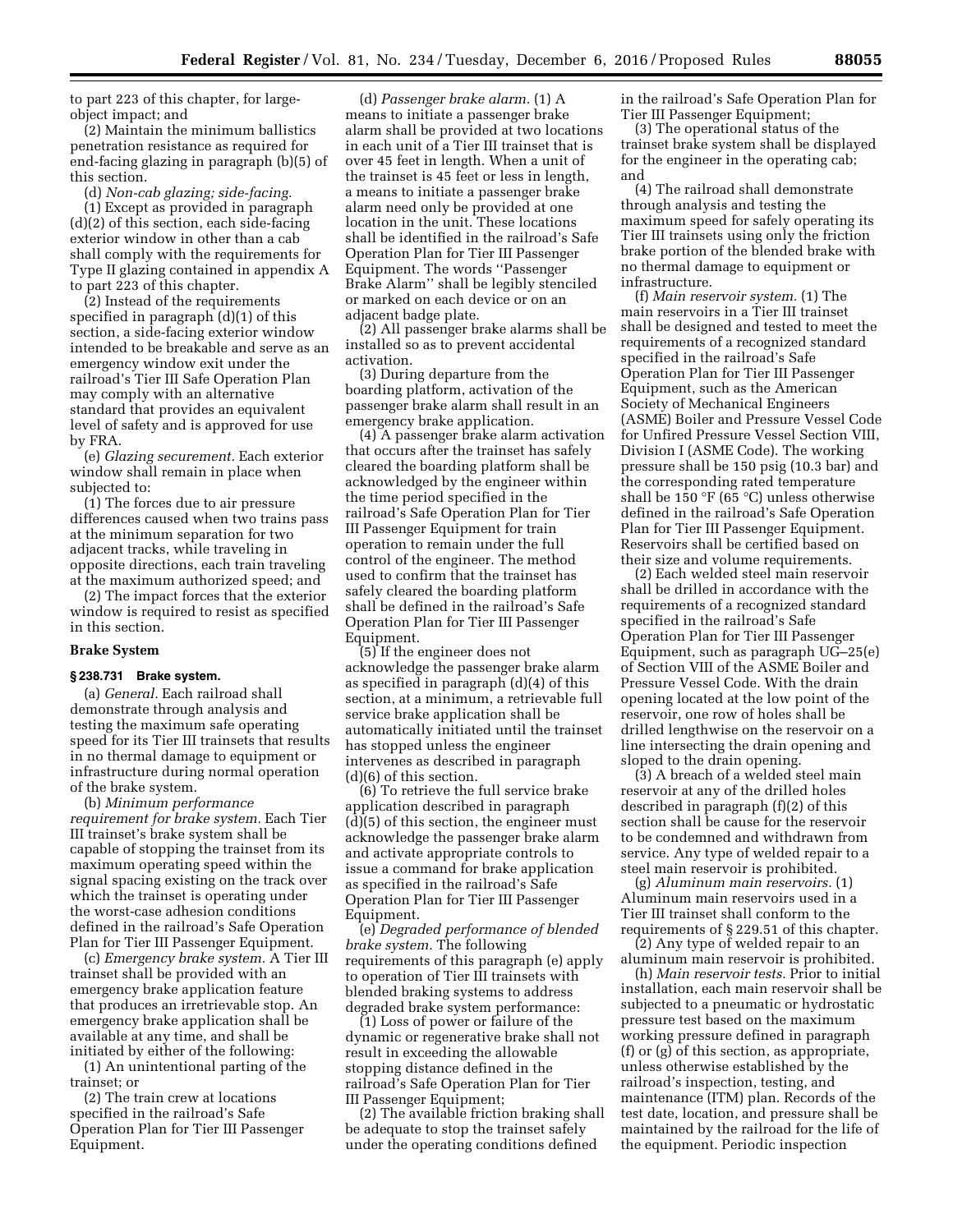requirements for main reservoirs shall be defined in the railroad's ITM plan.

(i) *Brake gauges.* All mechanical gauges and all devices providing electronic indication of air pressure that are used by the engineer to aid in the control or braking of a Tier III trainset shall be located so they may be conveniently read from the engineer's normal position during operation of the trainset.

(j) *Brake application/release.* (1) Brake actuators shall be designed to provide brake pad and shoe clearance when the brakes are released.

(2) The minimum brake cylinder pressure shall be established to provide adequate adjustment from minimum service to full service for proper train operation. The brake cylinder pressure shall be approved as part of the design review process described in the railroad's Safe Operation Plan for Tier III Passenger Equipment.

(k) *Foundation brake gear.* The railroad shall specify requirements in its ITM plan for the inspection, testing, and maintenance of the foundation brake gear.

(l) *Leakage.* (1) If a Tier III trainset is equipped with a brake pipe, the leakage rates shall not exceed the limits defined in either paragraph (l)(2) of this section, or those defined in the Air Consumption Analysis included in the railroad's Safe Operation Plan for Tier III Passenger Equipment, whichever is more restrictive. The method of inspection for main reservoir pipe leakage shall be prescribed in the railroad's ITM plan.

(2) Brake pipe leakage may not exceed 5 p.s.i. per minute; and with a full service application at maximum brake pipe pressure and with communication to the brake cylinders closed, the brakes shall remain applied for at least 5 minutes.

(m) *Slide protection and alarm.* (1) A Tier III trainset shall be equipped with an adhesion control system designed to automatically adjust the braking force on each wheel to prevent sliding during braking.

(2) A wheel-slide alarm that is visual or audible, or both, shall alert the engineer in the operating cab to wheelslide conditions on any axle of the trainset.

(3) If this system fails to prevent wheel slide within preset parameters specified in the railroad's Safe Operation Plan for Tier III Passenger Equipment, then operating restrictions for a trainset with slide protection devices that are not functioning as intended shall be specified in the railroad's Safe Operation Plan for Tier III Passenger Equipment.

(n) *Monitoring and diagnostics.* Each Tier III trainset shall be equipped with a monitoring and diagnostic system that is designed to automatically assess the functionality of the brake system for the entire trainset. Details of the system operation and the method of communication of brake system functionality prior to the departure of the trainset and while en route shall be described in detail in the railroad's Safe Operation Plan for Tier III Passenger Equipment.

(o) *Train securement.* Independent of the pneumatic brakes, Tier III equipment shall be equipped with a means of securing the equipment against unintentional movement when unattended (as defined in § 238.231(h)(4)). The railroad shall specify in its Safe Operation Plan for Tier III Passenger Equipment the procedures used to secure the equipment and shall also demonstrate that those procedures effectively secure the equipment on all grade conditions identified by the railroad.

(p) *Rescue operation; brake system.* A Tier III trainset's brake system shall be designed to allow a rescue vehicle or trainset to control its brakes when the trainset is disabled.

#### **Interior Fittings and Surfaces**

## **§ 238.733 Interior fixture attachment.**

(a) Tier III trainsets shall comply with the interior fixture attachment requirements referenced in either of the following paragraphs:

(1) Section 238.233 and APTA PR– CS–S–006–98.

(2) Section 6.1.4, ''Security of furniture, equipment and features,'' of GM/RT2100, provided that—

(i) The conditions of § 238.705(b)(2) are met;

(ii) Interior fixture attachment strength is based on a minimum of 5g longitudinal, 3g lateral, and 3g vertical acceleration resistance; and

(iii) Use of the standard is carried out in accordance with any conditions identified in the railroad's Safe Operation Plan for Tier III Passenger Equipment, as approved by FRA.

(b) The standards required in this section are incorporated by reference into this section with the approval of the Director of the Federal Register under 5 U.S.C. 552(a) and 1 CFR part 51. All approved material is available for inspection at Federal Railroad Administration, Docket Clerk, 1200 New Jersey Avenue SE., Washington, DC and is available from the sources indicated below. It is also available for inspection at the National Archives and Records Administration (NARA). For

information on the availability of this material at NARA, call 202–741–6030 or go to *[http://www.archives.gov/federal](http://www.archives.gov/federal_register/code_of_federal_regulations/ibr_locations.html)*\_ *[register/code](http://www.archives.gov/federal_register/code_of_federal_regulations/ibr_locations.html)*\_*of*\_*federal*\_*regulations/ ibr*\_*[locations.html](http://www.archives.gov/federal_register/code_of_federal_regulations/ibr_locations.html)*.

 $\overline{1}$ ) American Public Transportation Association, 1666 K Street NW., Washington, DC 20006, *[www.aptastandards.com](http://www.aptastandards.com)*.

(i) APTA PR–CS–S–006–98 Rev. 1, ''Standard for Attachment Strength of Interior Fittings for Passenger Railroad Equipment,'' Authorized September 2005.

(ii) [Reserved.]

(2) Communications, RSSB, Block 2 Angel Square, 1 Torrens Street, London, England EC1V 1NY, *[www.rgsonline.co.uk](http://www.rgsonline.co.uk)*.

(i) Railway Group Standard GM/ RT2100, Issue Four, ''Requirements for Rail Vehicle Structures,'' Rail Safety and Standards Board Ltd., December 2010.

(ii) [Reserved.]

### **§ 238.735 Seat crashworthiness (passenger and cab crew).**

(a) Passenger seating in Tier III trainsets shall comply with the requirements referenced in either of the following paragraphs:

(1) Section 238.233 and APTA PR– CS–S–016–99 excluding Section 6.0, ''Seat durability testing;'' or

(2) Section 6.2, ''Seats for passengers, personnel, or train crew,'' of Railway Group Standard GM/RT2100, provided that—

(i) The conditions of  $238.705(b)(2)$  are met;

(ii) Seat attachment strength is based on a minimum of 5g longitudinal, 3g lateral, and 3g vertical acceleration resistance; and

(iii) Use of the standard is carried out under any conditions identified in the railroad's Safe Operation Plan for Tier III Passenger Equipment, as approved by FRA.

(b) Each seat provided for an employee in the cab of a Tier III trainset, and any floor-mounted seat in the cab, shall comply with the requirements in both of the following paragraphs:

(1) Sections 238.233 (e),  $(f)$ , and (g), including the loading requirements of 8g longitudinally, 4g laterally, and 4g vertically; and

(2) The performance, design, and test criteria of AAR–RP–5104.

(c) The standards required in this section are incorporated by reference into this section with the approval of the Director of the Federal Register under 5 U.S.C. 552(a) and 1 CFR part 51. All approved material is available for inspection at Federal Railroad Administration, Docket Clerk, 1200 New Jersey Avenue SE., Washington, DC and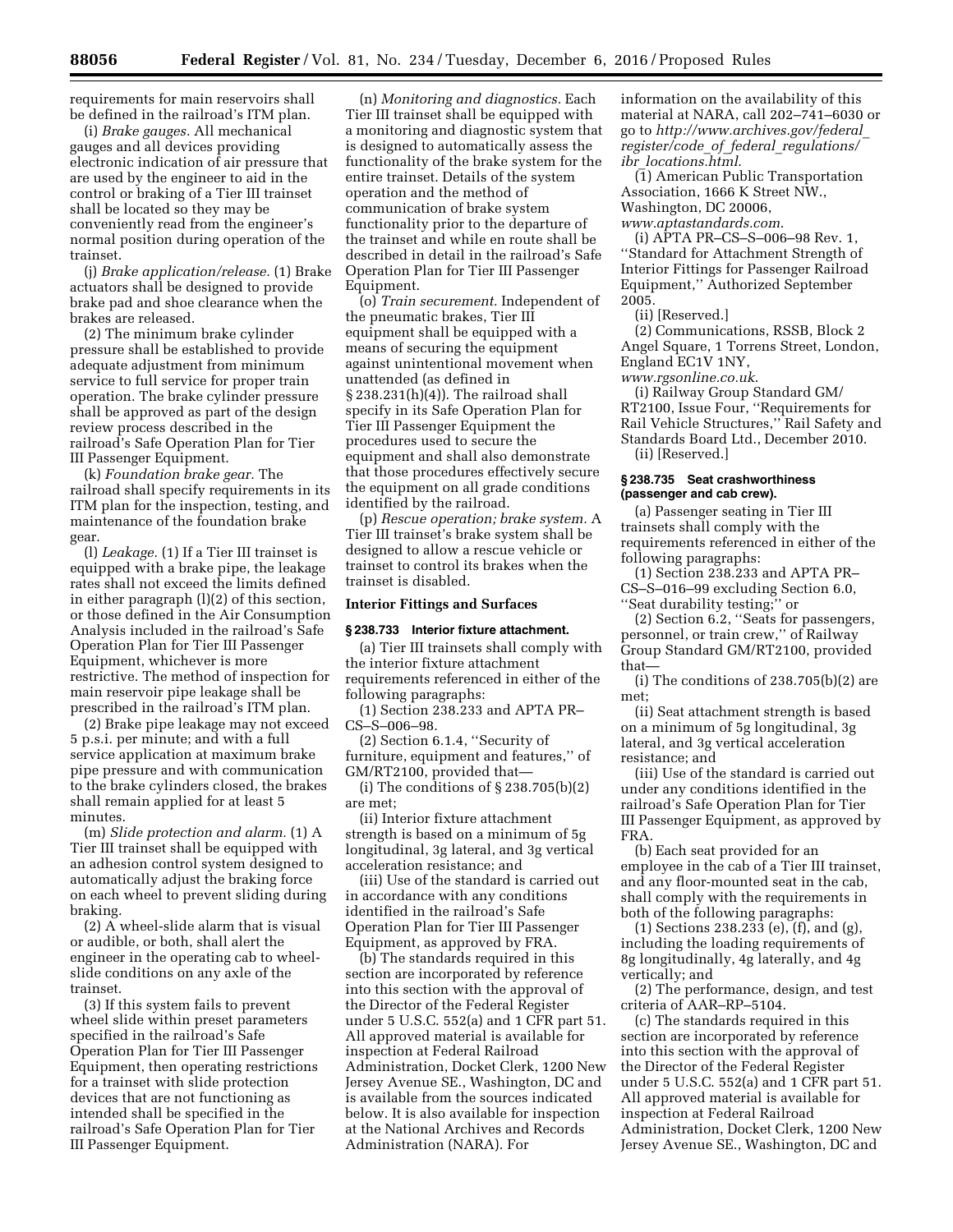are available from the sources indicated below. They are also available for inspection at NARA. For information on the availability of this material at NARA, call 202–741–6030 or go to *[http://www.archives.gov/federal](http://www.archives.gov/federal_register/code_of_federal_regulations/ibr_locations.html)*\_ *[register/code](http://www.archives.gov/federal_register/code_of_federal_regulations/ibr_locations.html)*\_*of*\_*federal*\_*regulations/ ibr*\_*[locations.html](http://www.archives.gov/federal_register/code_of_federal_regulations/ibr_locations.html)*.

(1) American Public Transportation Association, 1666 K Street NW., Washington, DC 20006, *[www.aptastandards.com](http://www.aptastandards.com)*.

(i) APTA PR–CS–S–016–99, Rev. 2, ''Standard for Passenger Seats in Passenger Rail Cars,'' Authorized October 2010.

(ii) [Reserved.]

(2) Communications, RSSB, Block 2 Angel Square, 1 Torrens Street, London, England EC1V 1NY,

*[www.rgsonline.co.uk](http://www.rgsonline.co.uk)*.

(i) Railway Group Standard GM/ RT2100, Issue Four, ''Requirements for Rail Vehicle Structures,'' Rail Safety and Standards Board Ltd., December 2010. (ii) [Reserved.]

(3) AAR–RP–5104, ''Locomotive Cab Seats,'' April 2008.

(i) Association of American Railroads, 425 3rd Street SW., Washington, DC 20024, *aarpublications.com.* 

(ii) [Reserved.]

#### **§ 238.737 Luggage racks.**

(a) Overhead storage racks shall provide longitudinal and lateral restraint for stowed articles. These racks shall incorporate transverse dividers at a maximum spacing of 10 ft. (3 m) to restrain the longitudinal movement of luggage. To restrain the lateral movement of luggage, these racks shall also slope downward in the outboard direction at a minimum ratio of 1:8 with respect to a horizontal plane.

(b) Luggage racks shall comply with the requirements in either of the following paragraphs:

(1) Section 238.233; or

(2) Section 6.8, ''Luggage stowage,'' of Railway Group Standard GM/RT2100, provided that—

(i) The conditions of 238.705(b)(2) are met;

(ii) Attachment strength is based on a minimum of 5g longitudinal, 3g lateral, and 3g vertical acceleration resistance; and

(iii) Use of the standard is carried out under any conditions identified in the railroad's Safe Operation Plan for Tier III Passenger Equipment, as approved by FRA. In particular, the railroad shall determine the maximum allowable weight of the luggage stowed for purposes of evaluating luggage rack attachment strength.

(c) Railway Group Standard GM/ RT2100, Issue Four, ''Requirements for

Rail Vehicle Structures,'' Rail Safety and Standards Board Ltd., December 2010 is incorporated by reference into this section with the approval of the Director of the Federal Register under 5 U.S.C. 552(a) and 1 CFR part 51. All approved material is available for inspection at Federal Railroad Administration, Docket Clerk, 1200 New Jersey Avenue SE., Washington, DC and is available from Communications, RSSB, Block 2 Angel Square, 1 Torrens Street, London, England EC1V 1NY,

*[www.rgsonline.co.uk](http://www.rgsonline.co.uk)*. It is also available for inspection at NARA. For information on the availability of this material at NARA, call 202–741–6030 or go to *[http://www.archives.gov/federal](http://www.archives.gov/federal_register/code_of_federal_regulations/ibr_locations.html)*\_ *[register/code](http://www.archives.gov/federal_register/code_of_federal_regulations/ibr_locations.html)*\_*of*\_*federal*\_*regulations/ ibr*\_*[locations.html](http://www.archives.gov/federal_register/code_of_federal_regulations/ibr_locations.html)* 

## **Emergency Systems**

#### **§ 238.741 Emergency window egress and rescue access.**

(a) *Emergency window egress and rescue access plan.* If a passenger car in a Tier III trainset is not designed to comply with the requirements in §§ 238.113 or 238.114, the railroad shall submit to FRA for approval an emergency window egress and rescue access plan during the design review stage. The plan must include, but is not limited to, the elements in this section.

(b) *Ease of operability.* If an emergency window exit in a passenger car requires the use of a tool, other implement (*e.g.,* hammer), or a mechanism to permit removal of the window panel from the inside of the car during an emergency situation, then the plan must demonstrate the use of the device provides a level of safety equivalent to that provided by § 238.113(b). In particular, the plan must address the location, design, and signage and instructions for the device. The railroad shall also include a provision in its Tier III ITM plan to inspect for the presence of the device at least each day the car is in service.

(c) *Dimensions.* If the dimensions of a window opening in a passenger car do not comply with the requirements in §§ 238.113 or 238.114, then the plan must demonstrate that at least an equivalent level of safety is provided.

(d) *Alternative emergency evacuation openings.* If a passenger car employs the use of emergency egress panels or additional door exits instead of emergency window exits or rescue access windows, then the plan must demonstrate that such alternative emergency evacuation openings provide a level of safety at least equivalent to that required by § 238.113 or § 238.114, or both. The plan must address the

location, design, and signage and instructions for the alternative emergency evacuation openings.

#### **§ 238.743 Emergency lighting.**

(a) Except as provided in paragraph (b) of this section, Tier III trainsets shall comply with the emergency lighting requirements specified in § 238.115.

(b) Emergency lighting back-up power systems shall, at a minimum, be capable of operating after experiencing the individually applied accelerations defined in either of the following paragraphs:

 $(1)$  § 238.115(b)(4)(ii); or

(2) Section 6.1.4, ''Security of furniture, equipment and features,'' of Railway Group Standard GM/RT2100, provided that—

(i) The conditions of § 238.705(b)(2) are met;

(ii) Attachment strength is based on a minimum of 5g longitudinal, 3g lateral, and 3g vertical acceleration resistance; and

(iii) Use of the standard is carried out under any conditions identified in the railroad's Safe Operation Plan for Tier III Passenger Equipment, as approved by FRA.(c) Railway Group Standard GM/ RT2100, Issue Four, ''Requirements for Rail Vehicle Structures,'' Rail Safety and Standards Board Ltd., December 2010 is incorporated by reference into this section with the approval of the Director of the Federal Register under 5 U.S.C. 552(a) and 1 CFR part 51. All approved material is available for inspection at Federal Railroad Administration, Docket Clerk, 1200 New Jersey Avenue SE., Washington, DC and is available from Communications, RSSB, Block 2 Angel Square, 1 Torrens Street, London, England EC1V 1NY, *[www.rgsonline.co.uk](http://www.rgsonline.co.uk)*. It is also available for inspection at NARA. For information on the availability of this material at NARA, call 202–741–6030 or go to *[http://www.archives.gov/federal](http://www.archives.gov/federal_register/code_of_federal_regulations/ibr_locations.html)*\_ *[register/code](http://www.archives.gov/federal_register/code_of_federal_regulations/ibr_locations.html)*\_*of*\_*federal*\_*regulations/ ibr*\_*[locations.html](http://www.archives.gov/federal_register/code_of_federal_regulations/ibr_locations.html)*.

#### **Cab Equipment**

#### **§ 238.751 Alerters.**

(a) An alerter shall be provided in the operating cab of each Tier III trainset, unless in accordance with paragraph (e) of this section the trainset operates in a territory where an alternate technology providing equivalent safety, such as redundant automatic train control or redundant automatic train stop system, is installed.

(b) Upon initiation of the alerter, the engineer must acknowledge the alerter within the time period and according to the parameters specified in the railroad's Safe Operation Plan for Tier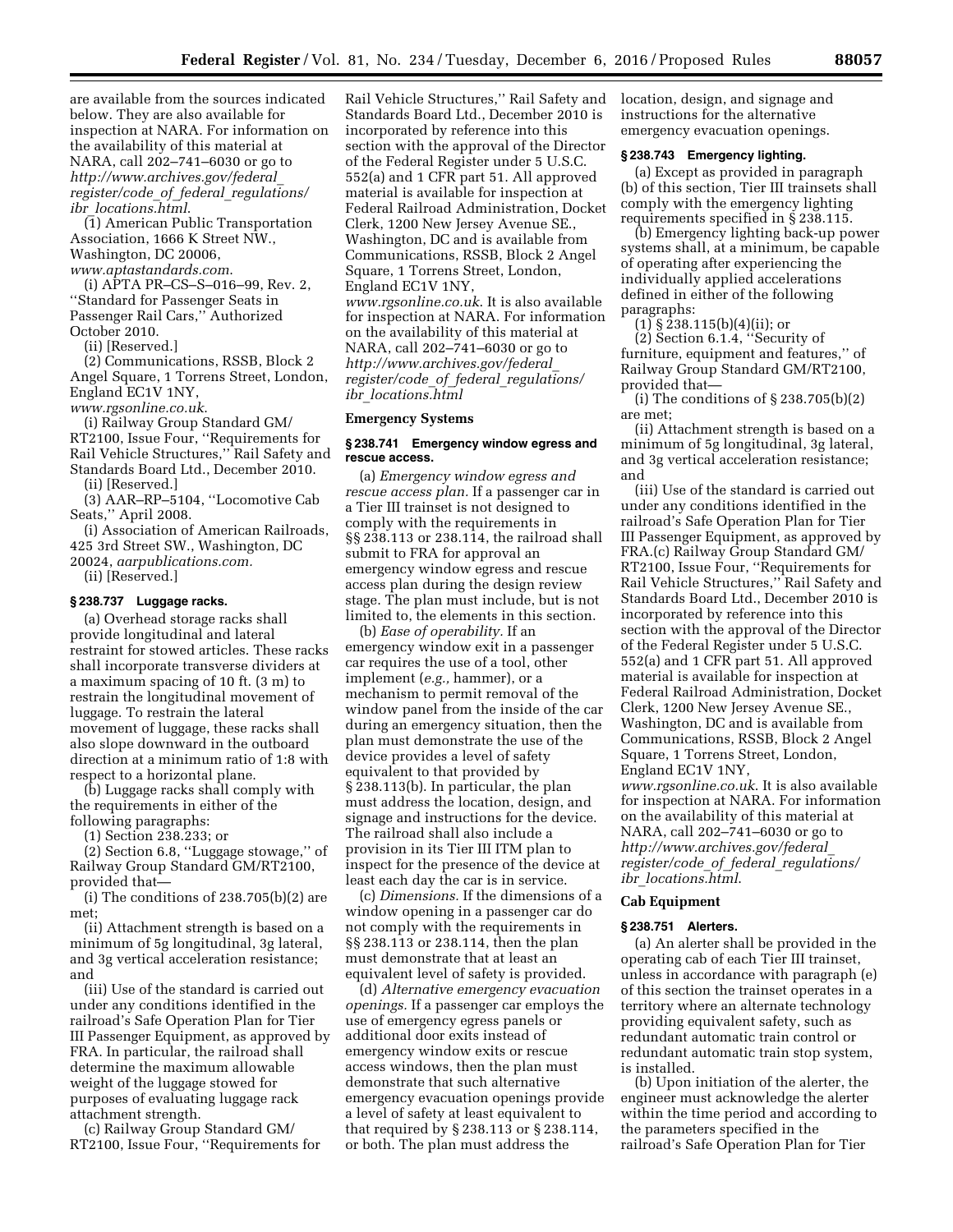III Passenger Equipment in order for train operation to remain under the full control of the engineer.

(c) If the engineer does not acknowledge the alerter as specified in paragraph (b) of this section, at a minimum a retrievable full service brake application shall occur until the train has stopped, unless the crew intervenes as described in paragraph (d) of this section.

(d) To retrieve the full service brake application described in paragraph (c) of this section, the engineer must acknowledge the alerter and activate appropriate controls to issue a command for brake application as

specified in the railroad's Safe Operation Plan for Tier III Passenger Equipment.

(e) If an alternate technology to the alerter is used, the railroad shall conduct a hazard analysis that confirms the ability of the technology to provide an equivalent level of safety. This analysis shall be included in the railroad's Safe Operation Plan for Tier III Passenger Equipment.

## **§ 238.753 Sanders.**

(a) A Tier III trainset shall be equipped with operative sanders, if required by the railroad's Safe Operation Plan for Tier III Passenger Equipment.

(b) Sanders required under this section shall comply with § 229.131(a), (b), and (d) of this chapter, except that instead of the requirements of §§ 229.9 and 229.23 of this chapter:

(1) The requirements of § 238.17 shall apply to the tagging and movement of a Tier III trainset with defective sanders; and

(2) The requirements of the railroad's ITM plan shall apply to the next periodic inspection of such a trainset.

(c) In addition to the requirements in paragraph (b) of this section, the railroad's ITM plan shall specify the ITM requirements for Tier III trainsets equipped with sanders.

# Figure 1 to Subpart H of Part 238—Cylindrical Projectile for Use in § 238.721

# **End-Facing Cab-Glazing Testing**

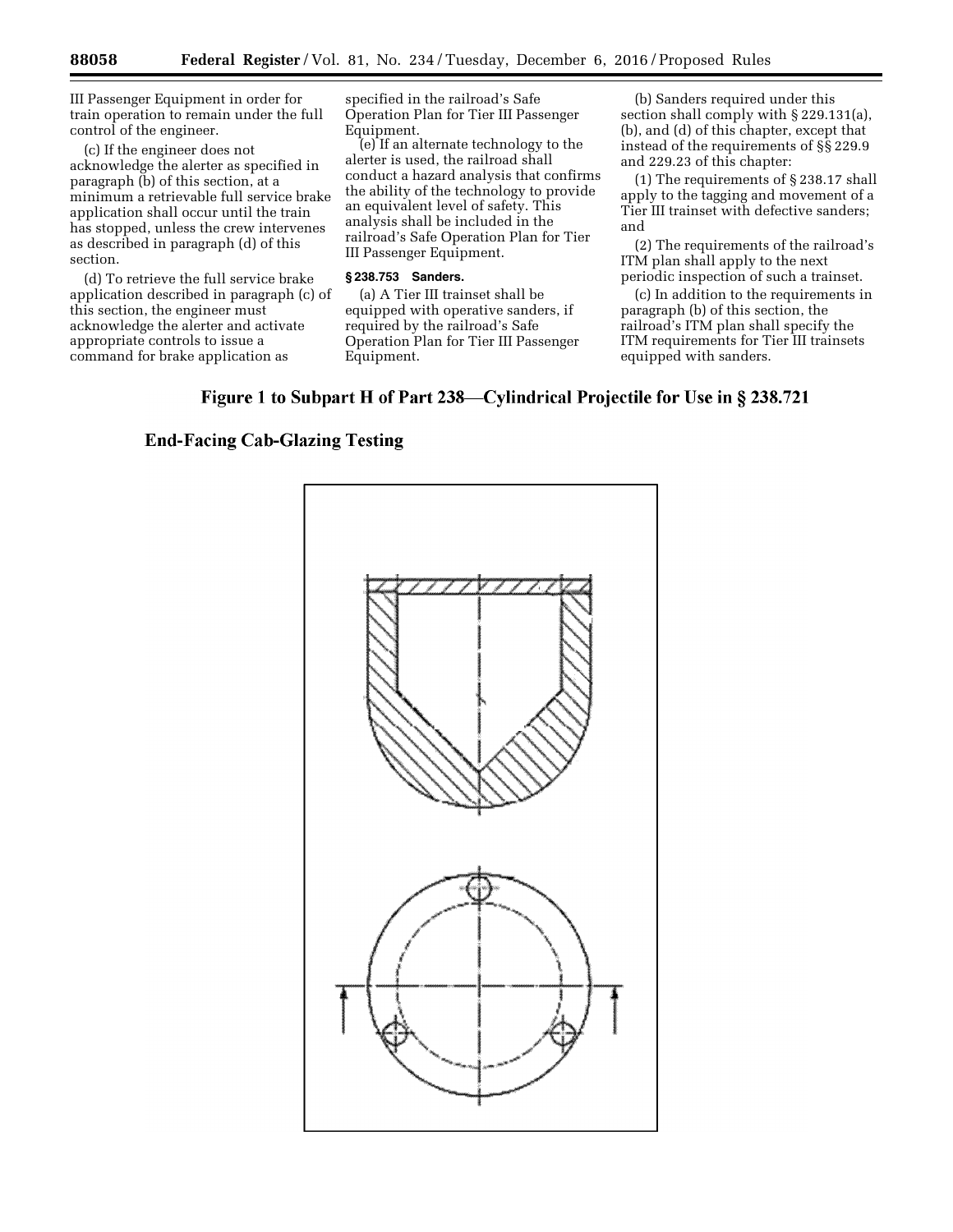■ 18. Add subpart I to part 238 to read as follows:

## **Subpart I—Inspection, Testing, and Maintenance Requirements for Tier III Passenger Equipment**

Sec.

238.801 Scope.

238.803 Inspection, testing, and maintenance requirements; brake system. 238.805 Periodic tests; brake system.

## **§ 238.801 Scope.**

This subpart contains specific requirements for railroad passenger equipment operating in a shared rightof-way at speeds not exceeding 125 mph and in an exclusive right-of-way without grade crossings at speeds exceeding 125 mph but not exceeding 220 mph.

## **§ 238.803 Inspection, testing, and maintenance requirements; brake system.**

(a) Except as provided in paragraph (b) of this section, Tier III trainsets shall be subject to the ITM requirements of subpart F of this part.

(b)(1) The equivalent of a Class I brake test contained in § 238.313 shall be developed for use where required by this part, and shall be defined in the railroad's ITM plan.

(2) Movement of a trainset with a power brake defect as defined in § 238.15 shall be conducted in accordance with § 238.15, with the following exceptions:

(i) The confirmation of the percentage of operative power brakes required by § 238.15(c)(4)(iv) may be by a technological method specified in the railroad's Safe Operation Plan for Tier III Passenger Equipment;

(ii) The computation of the percentage of operative power brakes required by § 238.15(c)(1) shall be determined by a formula specified in the railroad's Safe Operation Plan for Tier III Passenger Equipment; and

(iii) Operating restrictions determined by the percentage of operative power brakes in a trainset shall be based upon the requirements of § 238.15 when the trainset operates in a shared right-ofway; operating restrictions shall be based upon a percentage of operative brakes as defined in the railroad's Safe Operation Plan for Tier III Passenger Equipment when the trainset operates in a right-of-way exclusively for Tier III passenger equipment.

#### **§ 238.805 Periodic tests; brake system.**

(a) Each Tier III trainset shall be subject to the tests and inspections prescribed in the railroad's ITM plan, as approved by FRA. All testing required under this section shall be performed at

the intervals specified in the ITM plan. The railroad's ITM plan shall include, but not be limited to, the following requirements:

(1) The filtering devices or dirt collectors located in the main reservoir supply line to the air brake system shall be cleaned, repaired, and replaced under the ITM plan.

(2) All brake control equipment and truck brake equipment shall be cleaned, repaired, and tested under the ITM plan.

(3) The date and place of cleaning, repairing, or testing shall be recorded in the railroad's data management system, and the person performing the work and that person's supervisor shall sign the form electronically. A record of the components of the air brake system that are cleaned, repaired, or tested shall be kept in the railroad's electronic files.

(b) Each periodic inspection shall include, but not be limited to, the following requirements:

(1) All mechanical gauges used by the engineer to aid in the control or braking of the trainset shall be tested by comparison with a dead-weight tester or a test gauge designed for this purpose. A gauge or device shall not be in error more than five percent, or three p.s.i., whichever is less.

(2) All electrical devices and visible insulation shall be inspected.

(3) All cable connections between cars and jumpers that are designed to carry 600 volts or more shall be thoroughly cleaned, inspected, and tested for continuity. A microprocessor-based selfmonitoring event recorder, if installed, is exempt from periodic inspection. ■ 19. Add and reserve subpart J to part 238.

## **Subpart J—Specific Requirements for the Safe Operation Plan for Tier III Passenger Equipment [Reserved]**

■ 20. Amend paragraph (c) of Appendix B to part 238 by adding a sentence to the end of note 16 of the table of ''Test Procedures and Performance Criteria for the Flammability and Smoke Emission Characteristics of Materials Used in Passenger Cars and Locomotive Cabs'' to read as follows:

## **Appendix B to Part 238—Test Methods and Performance Criteria for the Flammability and Smoke Emission Characteristics of Materials Used in Passenger Cars and Locomotive Cabs**

\* \* \* \* \* (c) \* \* \*  $16 * * *$  For purposes of this Note, the floor assembly of a vehicle in a Tier III trainset may be tested together with undercar design features that separate the vehicle from the fire source, *i.e.,* skirts and bottom covers, to protect against a fire source under and

external to the vehicle. To assess the safety associated with testing the floor assembly in this manner, and to protect against a fire source under the floor assembly but internal to the vehicle, safety must also be demonstrated by conducting a fire hazard analysis that includes the considerations in Note 17.

\* \* \* \* \*

■ 21. Revise the introductory text of appendix F to part 238 by adding a third paragraph to read as follows:

## **Appendix F to Part 238—Alternative Dynamic Performance Requirements for Front End Structures of Cab Cars and MU Locomotives**

\* \* \* \* \* Although the requirements of this appendix are stated in terms applicable to Tier I passenger equipment, they are also applicable to Tier III passenger trainsets under § 238.711. Specifically, the cab ends of Tier III trainsets shall comply with the requirements of this appendix to demonstrate the integrity of the end structure.

■ 22. Add appendix G to part 238 to read as follows:

\* \* \* \* \*

## **Appendix G to Part 238—Alternative Requirements for Evaluating the Crashworthiness and Occupant Protection Performance of a Tier I Passenger Trainset**

#### **General**

This appendix applies to Tier I alternative passenger trainsets, as described below. While the appendix may refer to specific units of rail equipment in a trainset, the alternative requirements in this appendix apply only to a trainset as a whole.

This appendix specifies alternatives to the crashworthiness and occupant protection performance requirements for Tier I passenger equipment in §§ 238.203, Static end strength; 238.205, Anti-climbing mechanism; 238.207, Link between coupling mechanism and car body; 238.209(a), Forward end structure of locomotives, including cab cars and MU locomotives; 238.211, Collision posts; 238.213, Corner posts; and 238.219, Truck-to-carbody attachment. To maintain their integrity, these requirements apply as a whole. They also apply in addition to the requirements of §§ 238.209(b); 238.215, Rollover strength; 238.217, Side structure; and 238.233, Interior fittings and surfaces; and with APTA standards for occupant protection and an AAR recommended practice for locomotive cab seats, as specified in this appendix.

For ease of comparison with the Tier I requirements in subpart C of this part, this appendix is arranged in order by the Tier I section referenced.

Use of this appendix to demonstrate alternative crashworthiness and occupant protection performance for Tier I passenger equipment is subject to FRA review and approval under § 238.201.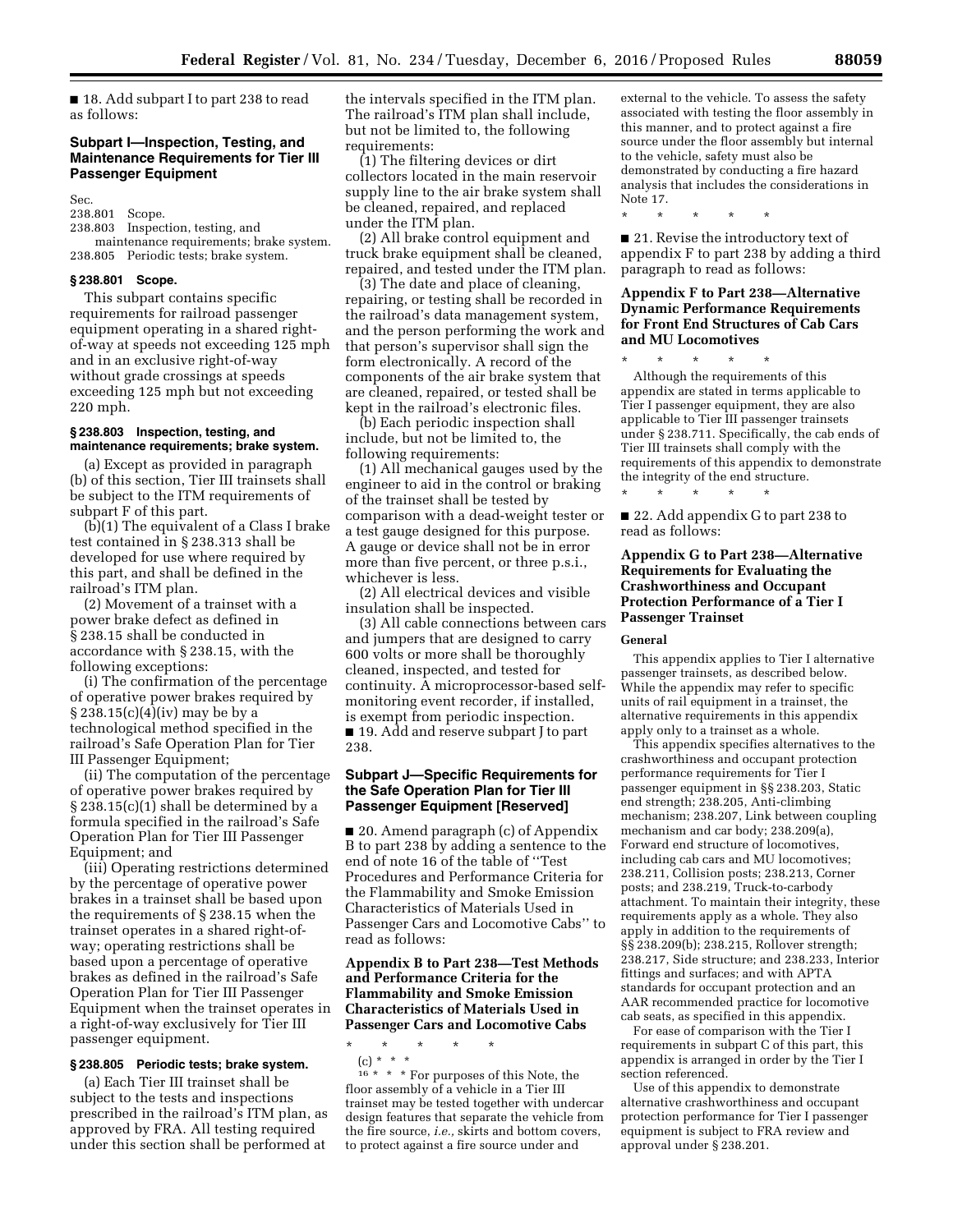### **Occupied Volume Integrity**

(a) Instead of the requirements of § 238.203, the units of a Tier I alternative passenger trainset may demonstrate their occupied volume integrity (OVI) by complying with both the quasi-static compression load and dynamic collision requirements in §§ 238.703(b) and 238.705, respectively.

## **Override Protection**

(b) *Colliding equipment.* Instead of the requirements of § 238.205, the units of a Tier I alternative passenger trainset may demonstrate their ability to resist vertical climbing and override at each colliding interface during a train-to-train collision by complying with the dynamic collision requirements in § 238.707(a).

(c) *Connected equipment.* Instead of the requirements of §§ 238.205 and 238.207, when connected, the units of a Tier I alternative passenger trainset may demonstrate their ability to resist vertical climbing and override by complying with the dynamic collision requirements in § 238.707(b).

#### **Fluid Entry Inhibition**

(d) Instead of the requirements of § 238.209(a), each cab end of a Tier I alternative passenger trainset may demonstrate its ability to inhibit fluid entry and provide other penetration resistance by complying with the requirements in § 238.709.

### **End Structure Integrity of Cab End**

(e) Each cab end of a Tier I alternative passenger trainset is subject to the requirements of appendix F to this part to demonstrate cab end structure integrity. For those cab ends without identifiable corner or collision posts, the requirements of appendix

F apply to the end structure at the specified locations, regardless of whether the structure at the specified locations is a post.

## **End Structure Integrity of Non-Cab End**

(f) Instead of the applicable requirements of §§ 238.211 and 238.213, the units of a Tier I alternative trainset may demonstrate end structure integrity for other than a cab end by complying with the requirements in § 238.713(b) and (c).

#### **Roof and Side Structure Integrity**

(g) A Tier I alternative passenger trainset is subject to the requirements of §§ 238.215 and 238.217 to demonstrate roof and side structure integrity.

#### **Truck Attachment**

(h) Instead of the requirements of § 238.219, the units of a Tier I alternative passenger trainset may demonstrate their truck-to-carbody attachment integrity by complying with the requirements in § 238.717 (b) through (e).

## **Interior Fixture Attachment**

(i) A Tier I alternative passenger trainset is subject to the interior fixture requirements in § 238.233. Interior fixtures must also comply with APTA PR–CS–S–006–98, Rev. 1, ''Standard for Attachment Strength of Interior Fittings for Passenger Railroad Equipment,'' Authorized September 2005, and those portions of APTA PR–CS–S–034–99, Rev. 2, 'Standard for the Design and Construction of Passenger Railroad Rolling Stock,' Authorized June 2006, relating to interior fixtures.

### **Seat Crashworthiness (Passenger and Crew)**

(j) *Passenger seating.* Passenger seating in a Tier I alternative passenger trainset is subject to the requirements for seats in § 238.233 and must also comply with APTA

PR–CS–S–016–99, Rev. 2, ''Standard for Passenger Seats in Passenger Rail Cars,'' Authorized October 2010, with the exception of Section 6.0, Seat Durability Testing.

(k) *Crew seating.* Each seat provided for an employee regularly assigned to occupy the cab of a Tier I alternative passenger trainset, and any floor-mounted seat in the cab, must comply with the following:

(1) Section 238.233(e), (f), and (g), including the loading requirements of 8g longitudinally, 4g laterally, and 4g vertically; and

(2) The performance, design, and test criteria of AAR–RP–5104, ''Locomotive Cab Seats,'' April 2008.

■ 23. Add appendix H to part 238 to read as follows:

## **Appendix H—Rigid Locomotive Design Computer Model Input Data and Geometrical Depiction**

As specified in § 238.705(a)(4), this appendix provides input data and a geometrical depiction necessary to create a computer model of the rigid (conventional) locomotive design for use in evaluating the OVI of a Tier III trainset in a dynamic collision scenario. (This appendix may also be applied to a Tier I alternative passenger trainset to evaluate its OVI, in accordance with appendix G).

The input data, in the form of an input file, contains the geometry for approximately the first 12 feet of the rigid locomotive design. Because this input file is for a half-symmetric model, a locomotive mass corresponding to 130,000 pounds of weight is provided for modeling purposes—half the 260,000 pounds of weight specified for the locomotive in  $\S 238.705(a)(4)$ . Figure 1 to this appendix provides two views of the locomotive's geometric depiction.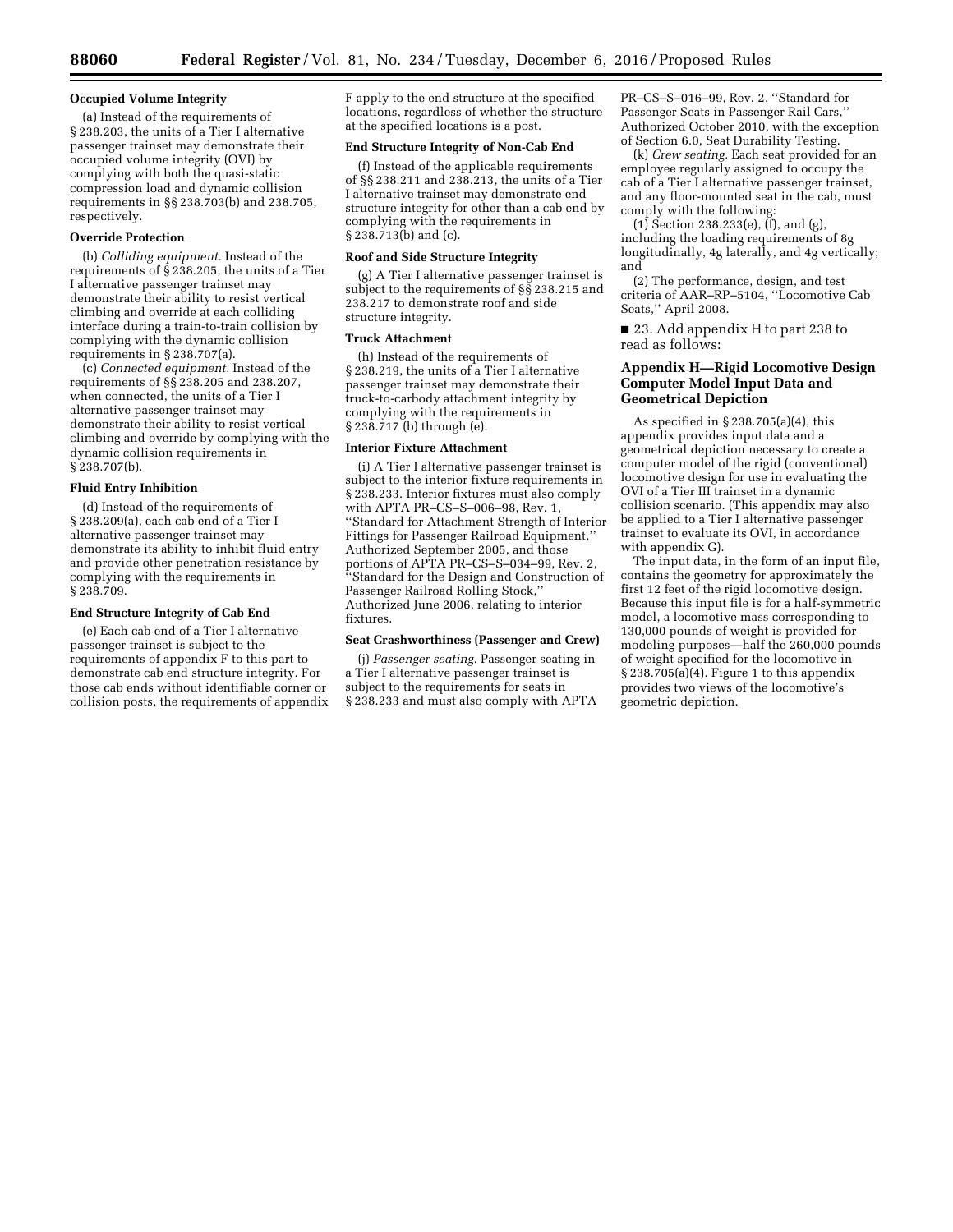# **\*\*\*\*\*\*\*\*\*\*\*\*\*\*\*\*\*\*\*\*\*\*\*\*\*\*\*\*\*\*BEGIN INPUT FILE\*\*\*\*\*\*\*\*\*\*\*\*\*\*\*\*\*\*\*\*\*\*\*\*\*\*\***

```
*Heading 
** USDOT/VOLPE CENTER FINITE ELEMENT MODEL 
** FULLY RIGID LOCOMOTIVE DESIGNED FOR 1-D MODELING 
** LOCOMOTIVE BASED ON F-40 TYPE 
** HALF-SYMMETRY INPUT FILE 
**WHOLE LOCOMOTIVE WEIGHT: 260,000 POUNDS 
** UNITS: INCHES/POUNDS/SECONDS 
** JULY, 2010 
** Generated by: Abaqus/CAE 6.10-1 
*** PARTS 
**Part, name~PART-1 
*Node 
     1, 167.942993, 59.8800011, 98.0625 
     2, 161.143005, 59.8800011, 98.0625 
      3, 167.942993, 59.8800011, 66.0625 
      4, 78.322998, 59.8800011, 66.0625 
      5, 167.942993, 0., 179.5625
      6, 81.322998, 0., 179.5625
      7, 54.3730011, 0., 166.862503
      8, 167.942993, 33.6899986, 179.5625 
      9, 81.322998, 59.8800011, 133.942505 
     10, 78.322998, 59.8800011, 133.942505 
      11, 78.322998, 59.8800011, 163.502502 
      12, 81.322998, 59.8800011, 161.502502 
     13, 78.322998, 59.8800011, 130.942505 
      14, 78.322998, 59.8800011, 116.002502 
      15, 161.143005, 59.8800011, 133.942505 
      16, 161.143005, 59.8800011, 161.502502 
     17, 161.143005, 59.8800011, 101.0625 
      18, 161.143005, 59.8800011, 130.942505 
      19' 161.143005, 59.8800011, 163.502502 
      20, 167.942993, 59.8800011, 163.502502 
      21, 167.942993, 59.8800011, 167.0625 
      22, 167.942993, 37.8079987, 178.462494 
      23, 81.322998, 33.6899986, 179.5625 
      24, 81.322998, 37.8079987, 178.472504 
      25, 57.5040016, 9., 166.862503
      26, 58.125, 10.7849998, 166.862503 
      27, 66.6159973, 35.0439987, 166.862503 
      28, 58.132, 10.783, 177.5625 
      29' 57.4830017, 8.99190044, 177.5625 
      30, 58.132, 10.783, 179.5625 
      31, 57.4830017, 8.99190044, 179.5625 
      32, 75.310997, 59.862999, 167.052505 
      33, 62.2120018, 59.8800011, 119.8125 
      34, 63.9179993, 56.5620003, 130.160507 
      35, 64.3919983, 56.5470009, 131.889496 
      36, 72.861969, 56.5663757, 162.376297 
      37, 66.6299973, 35.0439987, 177.5625 
      38, 48.9730415, 2.24654722, 144.558914 
      39' 53.9304123, 2.53624678, 162.100143 
      40, 81.322998, 61.6300011, 133.942505
      41, 161.143005, 61.6300011, 133.942505
      42, 81.322998, 61.6300011, 130.942505
      43, 161.143005, 61.6300011, 130.942505
      44, 167.942993, 61.6300011, 101.0625
      45, 167.942993, 61. 6300011' 161.502502 
      46, 161.143005, 61. 6300011' 101.0625 
      47, 161.143005, 61.6300011, 161.502502
      48, 20.6900311, 0., 136.253281
      4 9' 18.1748695, 59.2774734, 60.0625 
      50, 22.07197, 59.2542038, 66.0625
```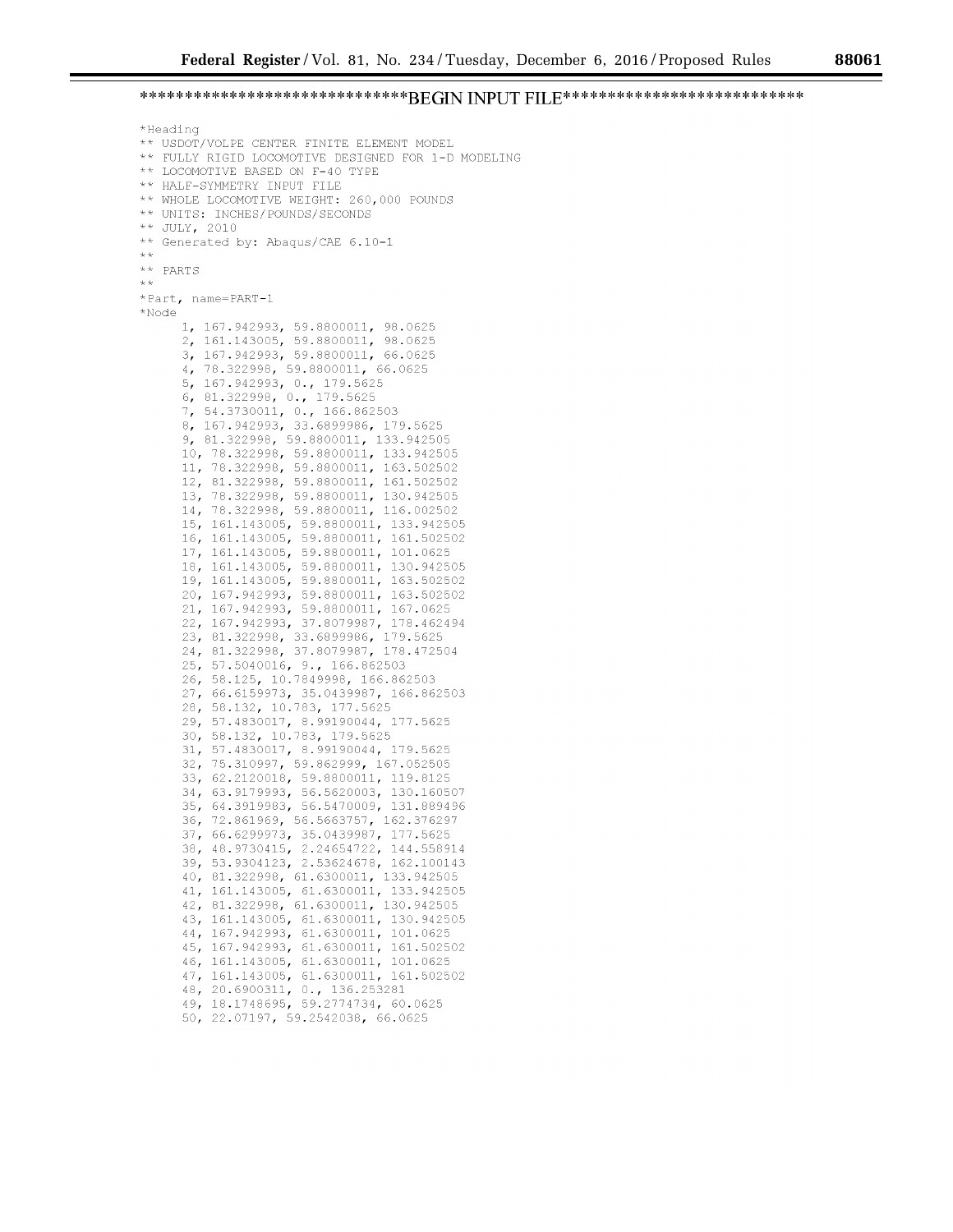51, 27.934, 41., 9.0625 52, 18.3192978, 0.' 36.7498283 53, 15.5744066, 0.' 36.7498283 54, 1.76894331, 5.32121038, 28.9578266 55, 3.57440639, 6.60263443, 28.9578266 56, 2.67061162, 5. 6837 9116, 28.9578266 57, 0.401960254, 3. 98941922, 28.9578266 58, 0. 977 025032' 4. 76697016, 28.9578266 59' 0. 099995479, 3.06867123, 28.9578266 60, 0. 099995479, 1.14263237, 30.0413265 61, 0. 099995479, 0.' 28.9578266 62, 3.51490474, 0.654233992, 28.9578266 63, 3.98739839, 0., 28.9578266 64, 0.099995479, 0., 30.0413265 65, 3.31792188, 0., 30.0413265 66, 3.40018868, 1.60872662, 28.9578266 67, 2.67061162, 5. 6837 9116, 40.0418282 68, 0. 099995479, 1.14263237, 38.9583282 69, 0. 099995479, 0.' 40.0418282 70, 0. 977 025032' 4. 76697016, 40.0418282 71, 1.76894331, 5.32121038, 40.0418282 72, 0. 099995479, 0.' 38.9583282 73, 3.98739839, 0., 40.0418282 74, 3.31792188, 0., 38.9583282 75, 0. 099995479, 3.06867123, 40.0418282 76, 0.401960254, 3. 98941922, 40.0418282 77, 3.51490474, 0.654233992, 40.0418282 78, 5.75145721, 5. 7997303, 40.0418282 7 9' 15.5720844, 3.87475181, 31.1248264 80, 18.5401859, 3. 81961679, 31.1248264 81, 15.5744066, 0.' 31.1248264 82, 3.40018868, 1.60872662, 40.0418282 83, 3.57440639, 6.60263443, 40.0418282 84, 30.2979393, 56.9446068, 128.484482 85, 58.9190598, 59.8919106, 66.0608368 86, 161.143005, 61. 6300011' 116.002502 87, 58.7904701, 30.4786301, 144.5345 88, 59.8902054, 34.9131279, 142.917557 89, 161.143005, 59.8800011, 116.002502 90, 57.4934998, 8.99594975, 172.212494 91, 58.1285019, 10.7840004, 172.212494 92, 15.5744066, 0., 32.2498283 93, 18.3192978, 0., 31.1248264 94, 18.3192978, 0., 32.2498283 95, 15.5744066, 1. 95114112, 31.1248264 96, 58.2618256, 31., 142.816605 97, 59.3854752, 34.7812653, 141.263779 98, 67.881691, 38.7345238, 178.0345 99, 66.3495865, 34.3354263, 179.5625 100, 161.143005, 59.8800011, 167.0625 101, 66.1316681, 59.8799019, 133.987289 102, 74.003212, 59.8690262, 162.327911 103, 68.1072845, 39.3478088, 166.862503 104, 161.018005, 59.8800011, 66.0625 105, 14.4651852, 0.' 31.1248264 106, 8.65684605, 0.948336065, 41.1248283 107, 8.69752693, 0., 41.1248283 108, 8.71603775, 2.63976431, 40.0414925 109' 9.53989887, 2.18784833, 40.0414925 110, 14.1617727, 1.99973011, 31.1248264 111, 5.75145721, 5. 7997303, 37.8748283 112, 3.39199758, 9.62334061, 37.8748283 113, 14.4651852, 0., 37.8748283 114, 10.4428129, 1.99973011, 37.8748283 115, 8.71603775, 2.63976431, 31.1248264 116, 9.53989887, 2.18784833, 37.8748283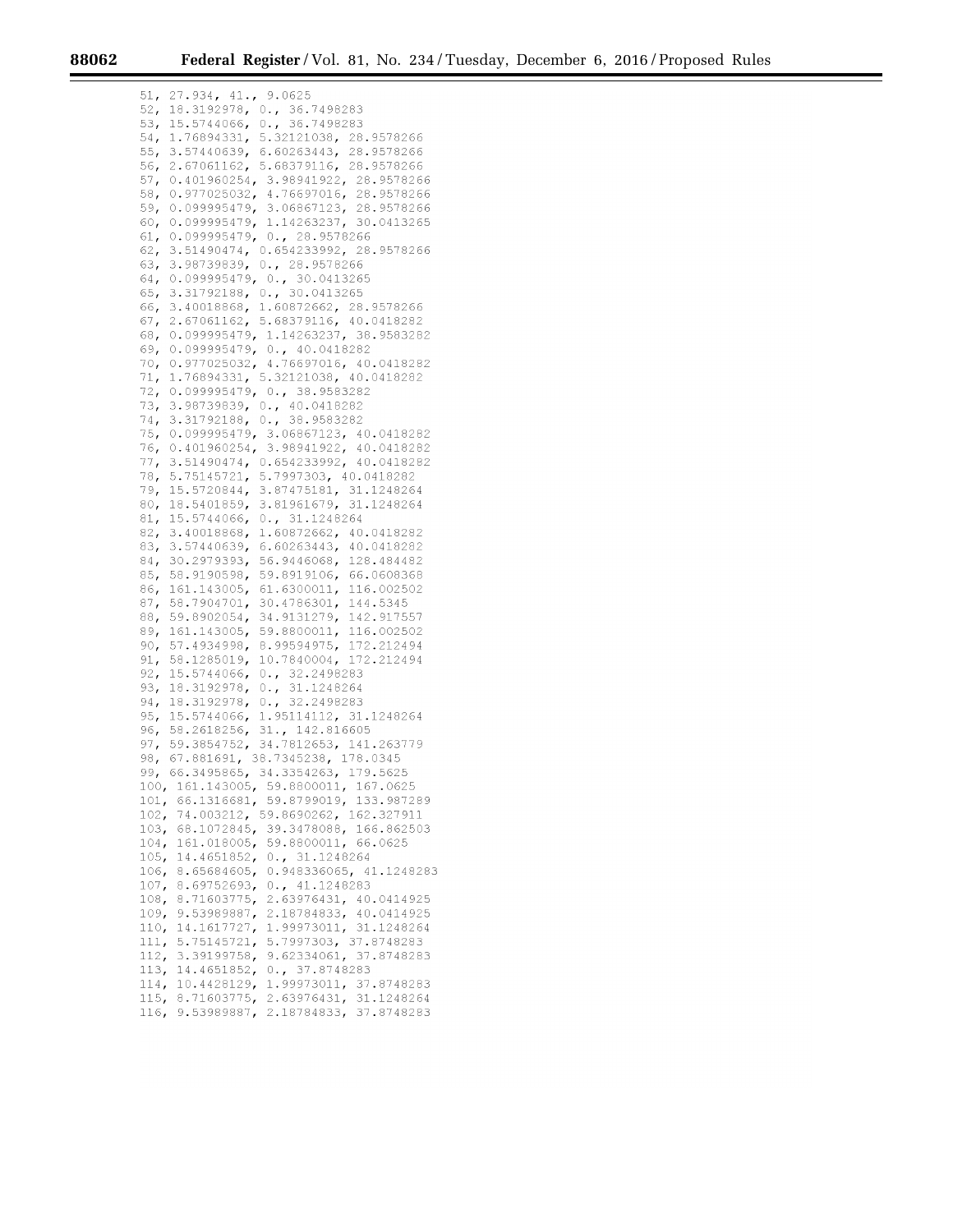| 117, | 3.34182882,<br>8.61192608,<br>37.8748283   |
|------|--------------------------------------------|
| 118, | 15.5744066,<br>$0.$ , 37.8748283           |
| 119, | 15.5720844,<br>3.87475181,<br>37.8748283   |
|      | 13.7156467,                                |
| 120, | 4.44362879,<br>31.1248264                  |
| 121, | 3.55879021,<br>10.6221542,<br>31.1248264   |
| 122, | 9.53989887,<br>2.18784833,<br>31.1248264   |
| 123, | 8.71603775,<br>2.63976431,<br>37.8748283   |
| 124, | 6.49122286,<br>37.8748283<br>11.6615076,   |
| 125, | 37.8748283<br>9.37123108,<br>10.8283968,   |
| 126, | 37.8748283<br>14.1617727,<br>1.99973011,   |
| 127, | $3.4053607$ ,<br>7.60121346,<br>37.8748283 |
| 128, | 2.12472296,<br>37.8748283<br>15.5744066,   |
| 129, | 18.3192978,<br>37.8748283<br>$0 \cdot \mu$ |
| 130, | 0., 27.8748264<br>13.9651852,              |
| 131, | 4.45807409,<br>2.11810708,<br>27.8748264   |
| 132, | 27.8748264<br>14.4744062,<br>$0 \cdot \mu$ |
| 133, | 27.8748264<br>8.71603775,<br>2.63976431,   |
| 134, | 37.8748283                                 |
|      | 13.7156467,<br>4.44362879,                 |
| 135, | 37.8748283<br>3.55879021,<br>10.6221542,   |
| 136, | 3.81961679,<br>37.8748283<br>18.5401859,   |
| 137, | 37.8748283<br>3.57440639,<br>6.60263443,   |
| 138, | 4.054636, 37.8748283<br>14.6130104,        |
| 139, | 10.4428129,<br>31.1248264<br>1.99973011,   |
| 140, | 8.73545933,<br>11.5156822,<br>37.8748283   |
| 141, | 3.83903623,<br>11.5952816,<br>37.8748283   |
| 142, | 3.70096731,<br>2.42872977,<br>40.0414925   |
| 143, | 14.1742048,<br>1.95114088,<br>41.1248283   |
| 144, | 10.4428129,<br>1.99973011,<br>41.1248283   |
| 145, | 9.53989887,<br>2.18784833,<br>41.1248283   |
| 146, | 13.9651852 <b>,</b><br>0., 41.1248283      |
| 147, | 0., 41.1248283<br>14.4744062,              |
| 148, | 2.63976431,<br>8.71603775,<br>41.1248283   |
| 149, | 8.18554401,<br>1.77063227,<br>41.1248283   |
|      |                                            |
| 150, | 10.4428129,<br>1.99973011,<br>40.0414925   |
| 151, | 6.90897226,<br>3.09021854,<br>41.1248283   |
| 152, | 6.90897226,<br>3.09021854,<br>40.0414925   |
| 153, | 7.3380537,<br>2.19558096,<br>41.1248283    |
| 154, | 2.42872977,<br>41.1248283<br>3.70096731,   |
| 155, | 41.1248283<br>4.45807409,<br>2.11810708,   |
| 156, | 11.6615076,<br>6.49122286,<br>31.1248264   |
| 157, | 9.37123108,<br>10.8283968,<br>31.1248264   |
| 158, | 3.57440639,<br>6.60263443,<br>31.1248264   |
| 159, | 14.6130104,<br>4.054636, 31.1248264        |
| 160, | 11.5156822,<br>31.1248264<br>8.73545933,   |
| 161, | 3.83903623,<br>11.5952816,<br>31.1248264   |
| 162, | 3.34182882,<br>8.61192608,<br>31.1248264   |
| 163, | 3.39199758,<br>9.62334061,<br>31.1248264   |
| 164, | 7.60121346,<br>31.1248264<br>3.4053607,    |
| 165, | 27.8748264<br>3.70096731,<br>2.42872977,   |
| 166, | 0.948336065, 27.8748264<br>8.65684605,     |
| 167, | 1.77063227, 27.8748264<br>8.18554401,      |
| 168, | 2.97724795, 31.1248264<br>7.83922768,      |
| 169, | 2.42872977, 31.1248264<br>3.70096731,      |
| 170, | 0., 27.8748264<br>8.69752693,              |
| 171, | 2.97724795, 27.8748264<br>7.83922768,      |
|      | 1.99973011, 27.8748264                     |
| 172, | 10.4428129,<br>2.42872977, 28.9581604      |
| 173, | 3.70096731,                                |
| 174, | 7.3380537, 2.19558096, 27.8748264          |
| 175, | 1.95114088, 27.8748264<br>14.1742048,      |
| 176, | 2.18784833, 27.8748264<br>9.53989887,      |
| 177, | 0., 142.862503<br>47.7130013,              |
| 178, | 57.5089989,<br>0., 177.5625                |
| 179, | 0., 179.5625<br>57.5089989,                |
| 180, | 31., 142.381302<br>45.2702484,             |
| 181, | 35.7113838, 140.807663<br>44.7895966,      |
| 182, | 44.3954277, 0., 142.862503                 |
|      |                                            |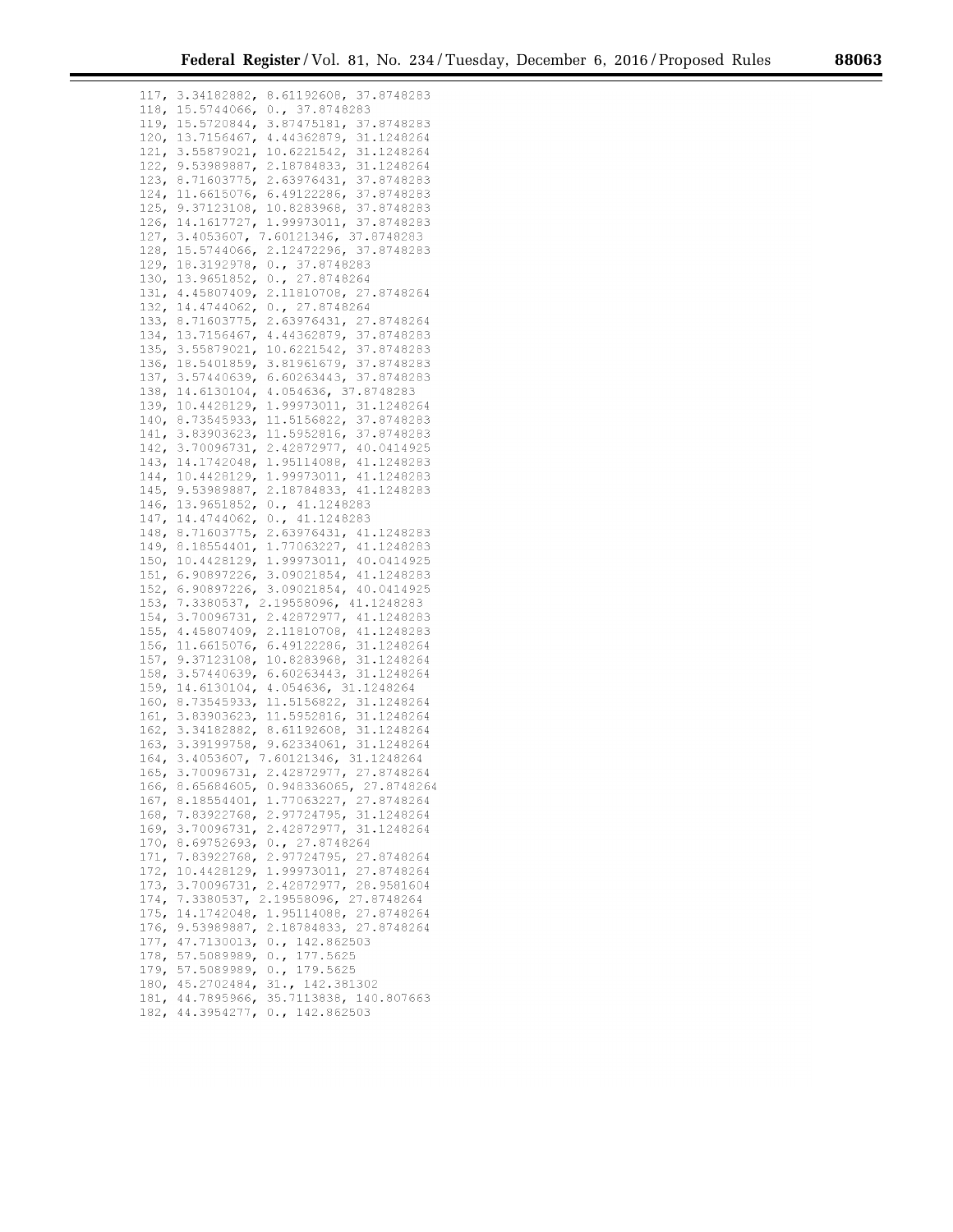183, 45.0859528, 56.9468269, 129.232864 184, 27.934, 26.02841, 48.1875 185, 26.3169994, 31., 134.151077 186,25.4385452,31.,132.291351 187, 29.5859261, 59.3337784, 119.820122 188,27.944397,59.3558388,66.062233 189, 11.9149094, 10.3664589, 66.0625 190, 9.76114368, 0., 66.0625 191, 19.1986504, 0., 133.730804 192, 11.0030947, 25.8867302, 60.0625 193, 27.934, 0., 48.1875 194, 27.934, 26.125, 60.0625 195,11.067338,26.125, 66.0625 196, 5.72649717, 0., 60.0625 197, 27.934, 31., 48.1875 198, 5. 70541191, 0.' 63.0624962 199,12.03866,31.1362305, 60.0625 200,18.114048,59.2658386, 63.0621109 201, 27.9339981, 59.461689, 60.0613098 202,27.934, 0., 60.0560417 203, 7.81957102, 10.375, 63.0632477 204, 7.81957102, 10.3664589, 66.0625 205, 27.934, 10.375, 52.159462 206, 27.934, 0., 52.1595879 207, 27.934, 10.4399996, 9.0625 208, 27.934, 31.0390625, 9. 0625 209, 27.934, 46.629631, 24.1736107 210, 27.934, 55.4259262, 47.7847214 211, 27.934, 59.2962952, 58.1736107 212,27.934,10.4399996,26.1248264 213, 27.934, 30.9188347, 25.1098576 214, 7.91185236, 10.375, 60.0625 215, 27.934, 10.375, 60.0625 216, 15.1792574, 26.0783482, 66.0625 217, 5.68432665, 0., 66.0625 218,18.0532093,59.2542038, 66.0625 219, 27.2928429, 10.375, 60.0625 220, 27.934, 0., 66.0625 221, 27.934, 10.375, 66.0625 222, 13.7154636, 10.3812084, 65.0625 223, 27.2928543, 10.375, 62.0625 224, 25.2556648, 10.375, 65.0625 225, 27.934' 31.125, 66.0625 226, 27.934, 31.125, 60.0625 227,12.1000671,31.1362305, 66.0625 228,16.2295151,31.1334229, 66.0625 229, 27.934, 25.875, 52.0625 230,11.0631142,25.8867302, 63.0293884 231, 27. 934, 31. 04 90627, 52. 063 4613 232,12.1452255,31.1362305, 63.0293884 233, 20.5744057, 0., 42.1875 234, 17.5744057, 0., 42.1875 235, 17.5744057, 0., 39.1875 236, 20.5744057, 10.4399996, 30.3899994 237, 20.5744057, 10.4399996, 39.1875 238,20.5744057,10.4399996, 42.1875 239, 17.5744057, 10.4399996, 39.1875 240, 17.5744057, 10.4399996, 42.1875 241,27.934,10.4399996,42.2693863 242, 27.934, 10.4399996, 48.1875 243, 27.184, 9.43999958, 26.1248264 244, 27.184, 0., 26.1248264 245, 27.184, 9.43999958, 30.8648262 246, 27.184, 0., 30.8648262 247, 18.5744057, 10.4399996, 28.1248264 248, 18.5744057, 10.4399996, 26.1248264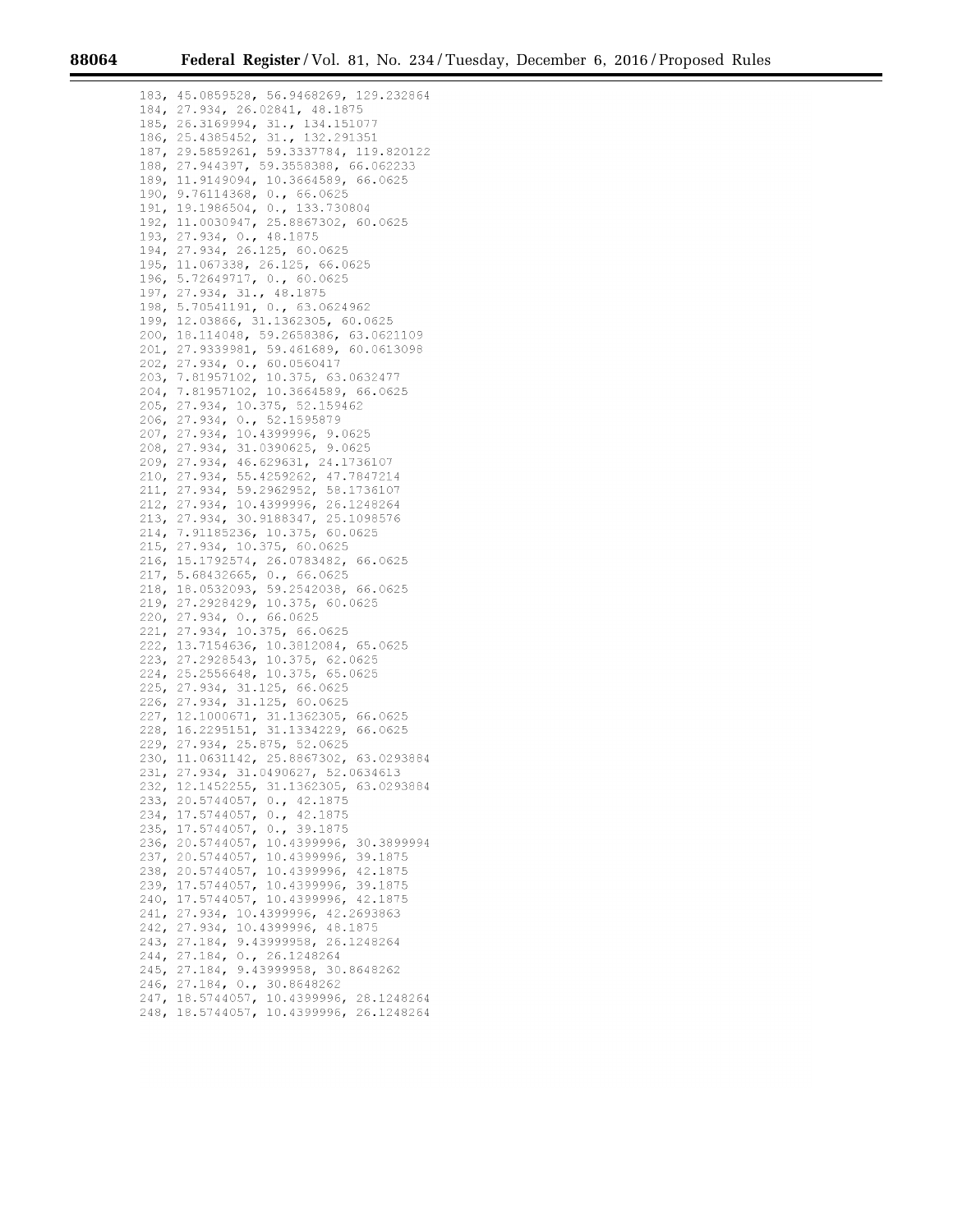24 9' 18.5744057, 9.43999958, 26.1248264 250, 18.5744057, 0.' 26.1248264 251, 18.5744057, 9.43999958, 30.8648262 252, 18.5744057, 0.' 30.8648262 8888888, 150.0, 0., 34.5 253, 22.2162247, 59.3531151, 60.0625 254, 167.942993, 61.6300011, 116.002502 255, 167.942993, 61. 6300011' 130.942505 256, 167.942993, 61.6300011, 133.942505 257, 161.143005, 37.8079987, 178.462494 258, 161.143005, 33.6899986, 179.5625 259, 161.143005, 0., 179.5625 260, 56.3731041, 9. 4654789, 162.199432 261, 57.0013237, 11.2475662, 162.22496 262, 67.0327148, 39.7239189, 162.592499 263, 65.5448227, 35.4830818, 162.57222 264, 23.8785725, 23.25, 132.651215 265, 20.7586231, 7.75, 133.370941 \*Element, type~R304 1, 87, 96, 97, 88 2, 91, 26, 25, 90 3, 28, 91, 90, 29 4, 30, 28, 29, 31 6, 13, 42, 40, 10 7' 47, 45, 20, 19  $8, 44, 46, 2, 1$ 11, 201, 188, 225, 226 12, 202, 215, 221, 220 13, 233, 238, 242, 193 14, 197, 213, 209, 210 15, 212, 207, 208, 213 16, 213, 208, 51, 209 17, 234, 240, 238, 233 18, 239, 240, 234, 235 19' 239' 237, 238, 240 20, 226, 225, 227, 232 21, 197, 231, 229, 184 22, 231, 226, 194' 229 23, 215, 194, 229, 205 24, 202, 215, 205, 206 25, 206, 205, 242, 193 26, 205, 229, 184, 242 27, 203, 204, 217, 198 28, 203, 214, 196, 198 2 9' 204, 203, 230, 195 30, 195, 230, 232, 227 31, 230, 203, 214, 192 32, 232, 230, 192, 199 33, 232, 227, 218, 200 34, 199' 232, 200, 49 35, 218, 227, 228, 50 36, 228, 227, 195, 216 37, 195, 204, 189, 216 38, 204, 217, 190, 189 39, 220, 190, 189, 221<br>40, 228, 225, 221, 189 40, 228, 225, 221, 41, 6, 31, 99, 23 43, 31, 29, 178, 179 44, 23, 99, 98, 24 47, 98, 103, 27, 37 48, 30, 28, 37, 99 50, 16, 47, 41, 15 51, 21, 20, 19' 100 52, 100, 19, 11, 32 53, 34, 35, 88, 97

54, 35, 101, 102, 36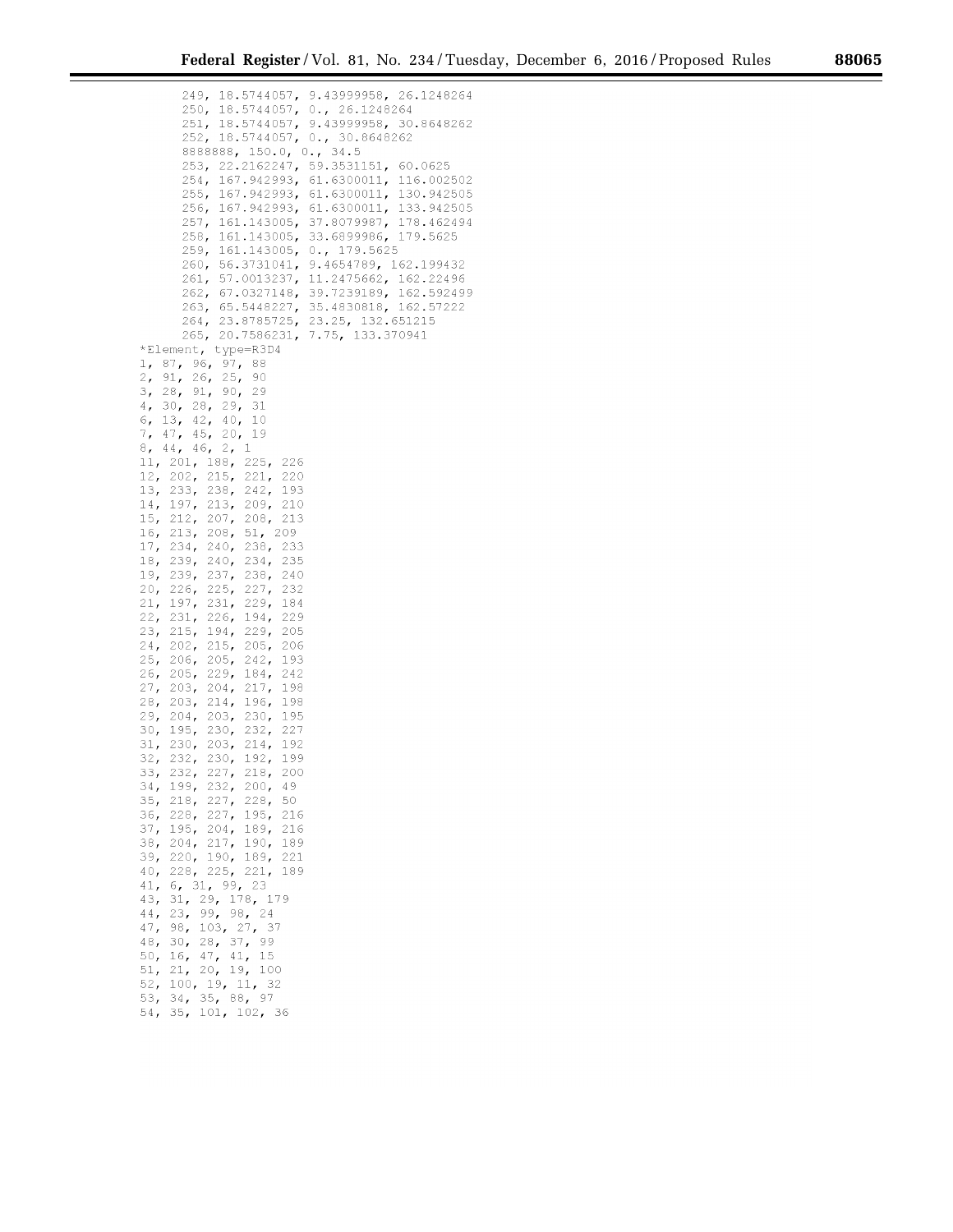$\equiv$ 

۰

| 55,  | 11,<br>12, 16, 19                                                                                                                        |
|------|------------------------------------------------------------------------------------------------------------------------------------------|
| 57,  | 9, 12, 11<br>10 <sub>r</sub>                                                                                                             |
| 58,  | 101, 10, 11, 102                                                                                                                         |
| 59,  |                                                                                                                                          |
| 60,  | 41, 43, 42, 40<br>15, 41, 40, 9                                                                                                          |
|      | 41, $40$ ,<br>14, 13, 101<br><sup>14</sup> 89, 18                                                                                        |
| 61,  | 33,                                                                                                                                      |
| 64,  | 13, 14, $\circ$ , 18<br>89, 86, 43, 18<br>17 46, 86                                                                                      |
| 65,  |                                                                                                                                          |
| 66,  |                                                                                                                                          |
| 67,  | 104, 4, 14<br>89,                                                                                                                        |
| 68,  | 104, 3, 1, 2                                                                                                                             |
| 69,  | 4, 14, 33, 85                                                                                                                            |
| 71,  | 185, 186, 191,<br>48                                                                                                                     |
| 73,  | 187, 186, 228, 50                                                                                                                        |
| 74,  |                                                                                                                                          |
|      | 225, 228, 50, 188                                                                                                                        |
| 75,  | 34, 183, 181, 97<br>34, 103, 101, 96<br>97, 181, 180, 96<br>84, 183, 181, 185<br>96, 180, 182, 177                                       |
| 76,  |                                                                                                                                          |
| 77,  |                                                                                                                                          |
| 79,  | 96, 180, 182, 177<br>48, 185, 180, 182                                                                                                   |
| 80,  |                                                                                                                                          |
| 81,  | 251, 245, 243, 249                                                                                                                       |
| 82,  | 249, 243, 244, 250                                                                                                                       |
| 83,  |                                                                                                                                          |
| 84,  | 252, 250, 249, 251<br>246, 245, 251, 252                                                                                                 |
|      |                                                                                                                                          |
| 85,  | 46, 44, 254, 86<br>86, 254, 255, 43                                                                                                      |
| 86,  |                                                                                                                                          |
| 87,  | 43, 255, 256, 41<br>41, 256, 45, 47                                                                                                      |
| 88,  |                                                                                                                                          |
|      | 89, 100, 21, 22, 257<br>90, 257, 22, 8, 258                                                                                              |
|      |                                                                                                                                          |
|      | 91, 258, 8, 5, 259<br>92, 23, 258, 259, 6<br>93, 24, 257, 258, 23<br>94, 32, 100, 257, 24                                                |
|      |                                                                                                                                          |
|      |                                                                                                                                          |
|      |                                                                                                                                          |
|      |                                                                                                                                          |
|      |                                                                                                                                          |
|      |                                                                                                                                          |
|      |                                                                                                                                          |
|      |                                                                                                                                          |
|      |                                                                                                                                          |
|      | 95, 33, 101, 35, 34<br>96, 42, 13, 18, 43<br>97, 85, 33, 187, 188<br>99, 96, 177, 38, 87<br>100, 7, 39, 38, 177<br>101, 26, 261, 260, 25 |
|      |                                                                                                                                          |
|      | 102, 7, 25, 260, 39<br>103, 261, 263, 27, 26                                                                                             |
|      | 103                                                                                                                                      |
|      | 104, 27, 263, 262, 10<br>105, 262, 36, 32, 103                                                                                           |
|      |                                                                                                                                          |
|      | 107, 204, 203, 215, 221                                                                                                                  |
|      | 109, 50, 188, 201, 253<br>110, 50, 253, 200, 218                                                                                         |
|      |                                                                                                                                          |
|      | 112, 75, 76, 57, 59<br>113, 76, 70, 58, 57                                                                                               |
|      |                                                                                                                                          |
| 114, | 71, 54, 58<br>70,                                                                                                                        |
| 115, | 67, 56, 54<br>71,                                                                                                                        |
| 116, | $140r$<br>141,<br>160,<br>161                                                                                                            |
|      |                                                                                                                                          |
| 117, | 137,<br>127,<br>164,<br>158                                                                                                              |
| 118, | 127,<br>117,<br>162,<br>164                                                                                                              |
| 119, | 163,<br>117,<br>112,<br>162                                                                                                              |
| 120, | 112,<br>135,<br>121,<br>163                                                                                                              |
| 121, | 135,<br>141,<br>161,<br>121                                                                                                              |
| 122, | 81,<br>132,<br>130,<br>105                                                                                                               |
| 123, | 119<br>136,<br>79,<br>80 <sub>r</sub>                                                                                                    |
| 124, | 129,<br>119,<br>118,<br>136                                                                                                              |
| 125, | 93, 80, 79<br>81,                                                                                                                        |
| 126, | 118,<br>147,<br>146,<br>113                                                                                                              |
|      |                                                                                                                                          |
| 127, | 125,<br>157,<br>140,<br>160                                                                                                              |
| 128, | 125,<br>157<br>124,<br>156,                                                                                                              |
| 129, | 124,<br>156<br>134,<br>120,                                                                                                              |
| 130, | 107,<br>166,<br>170<br>106,                                                                                                              |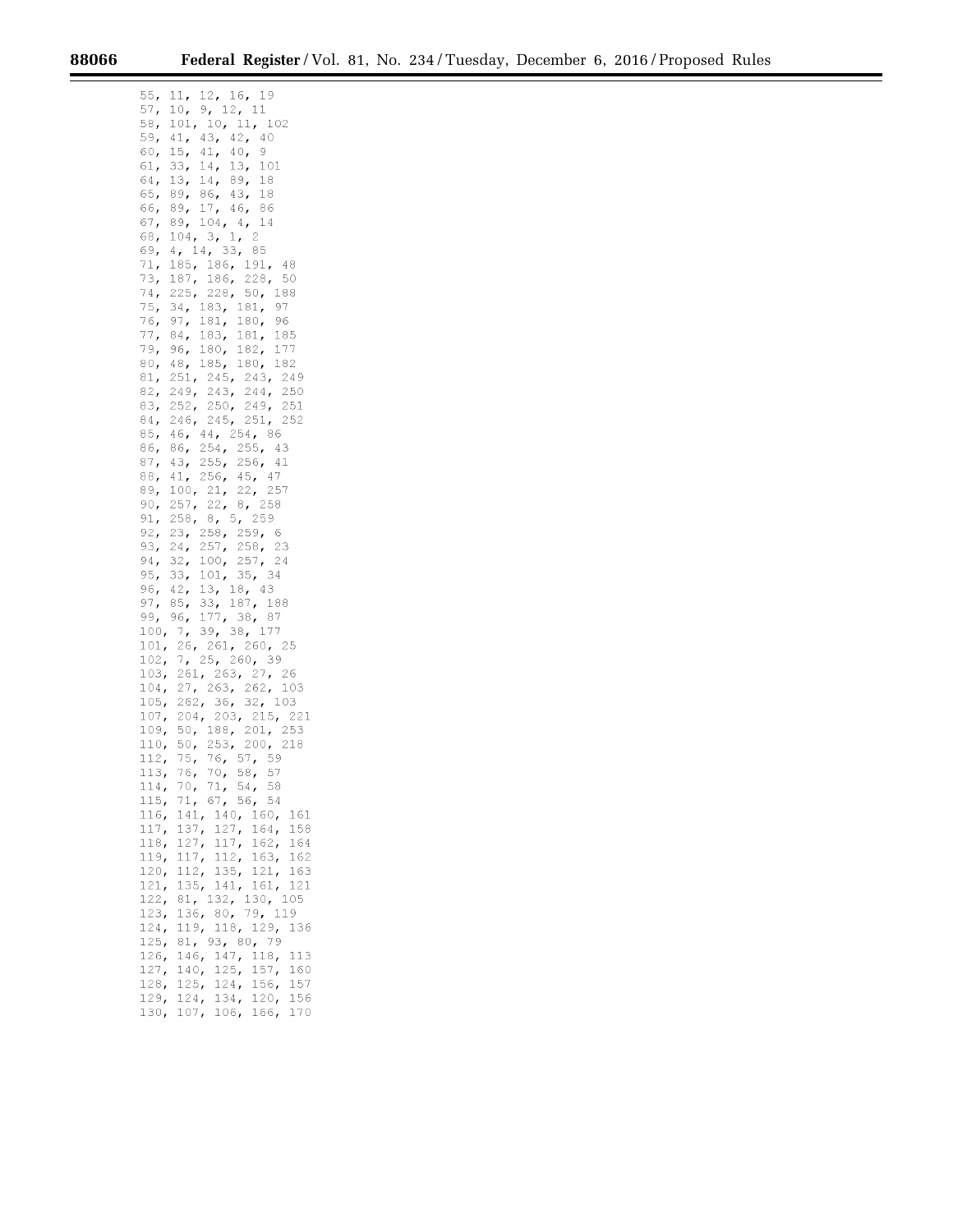|  |  | 8 |
|--|--|---|
|  |  |   |
|  |  |   |
|  |  |   |
|  |  |   |

| 131,         | 106, 149, 167, 166                                                                                                                              |
|--------------|-------------------------------------------------------------------------------------------------------------------------------------------------|
| 132,         |                                                                                                                                                 |
| 133,         | 149, 153, 174, 167<br>153, 155, 131, 174                                                                                                        |
| 134,         | 142, 82, 66, 173                                                                                                                                |
| 135,         | 66, 62,<br>77,82                                                                                                                                |
| 136,         | 73, 63, 62<br>$\frac{77}{125}$                                                                                                                  |
| 137,         | 140, 141,<br>135                                                                                                                                |
| 138,         | 68, 74, 65<br>$60r$                                                                                                                             |
| 141,         | 153, 155, 154,<br>151                                                                                                                           |
| 142,         | $154, 142, 152,$<br>151, 153, 149,<br>151                                                                                                       |
| 143,         | 148                                                                                                                                             |
| 144,         | $149, 106, 145,$<br>148, 151, 152,<br>148                                                                                                       |
| 145,         | 108                                                                                                                                             |
| 146,         | $108, 109, 145, 148$<br>$145, 109, 150, 144$                                                                                                    |
| 147,         |                                                                                                                                                 |
| 148,         | 128, 143,<br>118,<br>147                                                                                                                        |
| 149,         | 76, 75<br>82, 142,                                                                                                                              |
| 151,<br>152, | 67, 83<br>142,<br>152,<br>78, 83, 152<br>108,                                                                                                   |
| 153,         | 128, 119, 138,<br>126                                                                                                                           |
| 154,         | $114$ ,<br>150 <sub>r</sub><br>109<br>116,                                                                                                      |
| 155,         | 109, 116, 123, 108                                                                                                                              |
| 156,         | 108,<br>123,<br>111, 78                                                                                                                         |
| 157,         | 78,<br>111,<br>137, 83                                                                                                                          |
| 158,         | 126, 138, 134,<br>114                                                                                                                           |
| 159,         | 123, 124, 134, 116                                                                                                                              |
| 160,         |                                                                                                                                                 |
| 163,         |                                                                                                                                                 |
| 164,         |                                                                                                                                                 |
| 165,         |                                                                                                                                                 |
| 166,         |                                                                                                                                                 |
| 167,         | 123, 111, 125, 124<br>117, 127, 137, 125<br>125, 135, 112, 117<br>174, 171, 165, 131<br>133, 167, 174, 171<br>176, 166, 167, 133<br>167, 167, 5 |
| 168,         | 81, 95, 175, 132<br>61, 64, 65, 63                                                                                                              |
| 169,         |                                                                                                                                                 |
| 170,         | $\begin{array}{cc} 69 & 73 & 74 \\ 73 & 74 & 65 \end{array}$<br>72,                                                                             |
| 171,         | 63,                                                                                                                                             |
| 172,         | $69, 73, 77$<br>59, 61, 63<br>57, 173, 66<br>75 <sub>r</sub>                                                                                    |
| 174,         | 62,                                                                                                                                             |
| 176,         | 59,                                                                                                                                             |
| 180,<br>181, | 157, 121, 161<br>160,<br>163,                                                                                                                   |
| 182,         | 162,<br>158,<br>121<br>$157$<br>157,<br>$\begin{array}{c} \mathbb{R}^3 \mathbb{R} \\ 164 \mathbb{R} \\ 10 \end{array}$<br>162                   |
| 183,         |                                                                                                                                                 |
| 184,         | 79, 159, 110, 95<br>159, 120, 139, 1<br>110                                                                                                     |
| 186,         | 172                                                                                                                                             |
| 187,         | 175, 110, 139, 139, 139, 122, 176,<br>172                                                                                                       |
| 188,         | 133                                                                                                                                             |
| 189,         | $176, 122, 115,$<br>133, 115, 168,<br>171                                                                                                       |
| 190,         | 168, 169,<br>173<br>171,                                                                                                                        |
| 192,         | 156, 122, 139, 120                                                                                                                              |
| 195,         | 55, 173, 169<br>158,                                                                                                                            |
| 197,         | 107, 146, 144<br>145,                                                                                                                           |
| 198,         | 146,<br>143,<br>144,<br>147                                                                                                                     |
| 199,         | 70, 76<br>71 <sub>r</sub><br>142,                                                                                                               |
| 200,         | 120,<br>134,<br>138,<br>159                                                                                                                     |
| 201,         | 159,<br>138,<br>119,<br>79<br>170, 166, 176                                                                                                     |
| 202,<br>203, | 172,<br>175,<br>130, 170,<br>172                                                                                                                |
| 205,         | 67 <sub>r</sub><br>137, 158, 56                                                                                                                 |
| 210,         | 168, 156, 157<br>158,                                                                                                                           |
| 211,         | 94, 92, 81<br>93,                                                                                                                               |
| 212,         |                                                                                                                                                 |
|              |                                                                                                                                                 |
| 215,         | 118, 129, 52<br>53 <sub>r</sub>                                                                                                                 |
| 216,         | 170,<br>107, 113, 105<br>105,<br>92, 53, 113                                                                                                    |
| 221,         | 155, 142, 173, 131<br>61, 64, 60, 59                                                                                                            |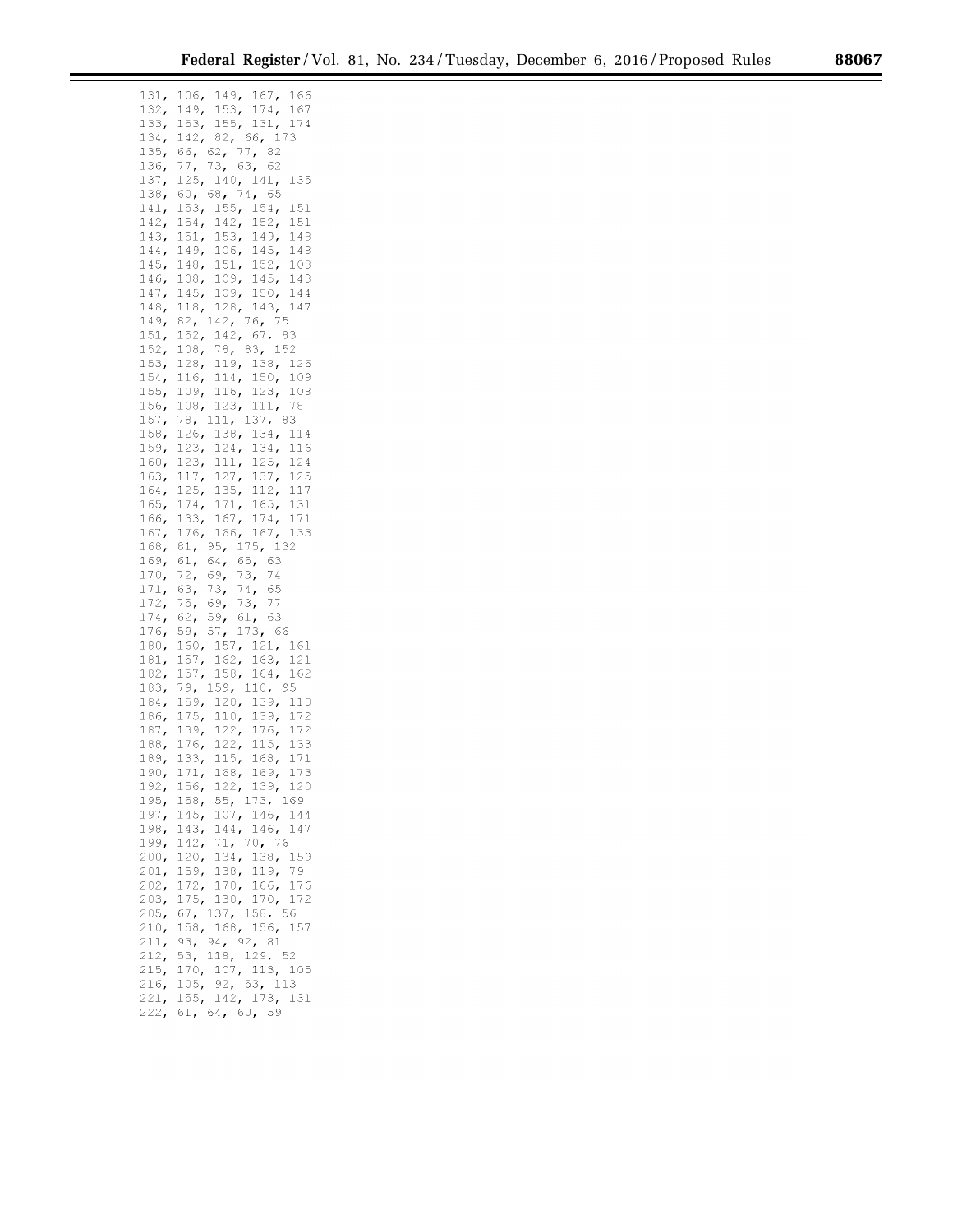223, 72, 69, 75, 68 224, 68, 60, 59, 75<br>226, 143, 126, 150, 144 228, 231, 211, 210, 197 22 9' 226, 231, 211, 201 230, 221, 215, 194' 225 233, 231, 229, 230, 232 235, 183, 187, 33, 34 236, 212, 248, 247, 236 237, 241, 212, 236, 237 240, 197, 184, 212, 213 242, 190, 189, 265, 191 243, 189, 216, 264, 265 244, 216, 228, 186, 264 \*Element, type~R303 5, 16, 47, 19 9, 2, 17, 46  $10, 10, 40, 9$ 42, 31, 179, 6 45, 24, 32, 98 4 6, 98, 103, 32 4 9' 99' 98, 37 56, 11, 32, 102 62, 13, 10, 101 63, 242, 238, 241 7 0, 84, 185, 186 72, 187, 84, 186 78, 181, 180, 185 98, 50, 188, 187 106, 32, 102, 36 108, 215, 203, 214 111, 200, 253, 49 139' 65, 64, 60 140, 68, 72, 74 150, 142, 71, 67 161, 114, 116, 134 162, 111, 137, 125 173, 75, 77, 82 175, 66, 59, 62 177, 173, 58, 57 178, 54, 58 179, 173, 56, 54 185, 175, 110, 95 191, 165, 173, 171 193, 173, 56, 55 194, 115, 122, 156 196, 106, 107, 145 204, 175, 132, 130 206, 56, 158, 55 207, 137, 67, 83 208, 169' 168, 158 209' 168, 115, 156 213, 81, 92, 105 214, 53, 118, 113 217, 130, 105, 170 218, 113, 146, 107 219, 131, 165, 173 220, 142, 155, 154 225, 126, 114, 150 227, 128, 126, 143 231, 225, 194' 226 232, 231, 226, 232 234, 84, 187, 183 238, 241, 237, 238

239' 184, 242, 241 241, 184, 241, 212